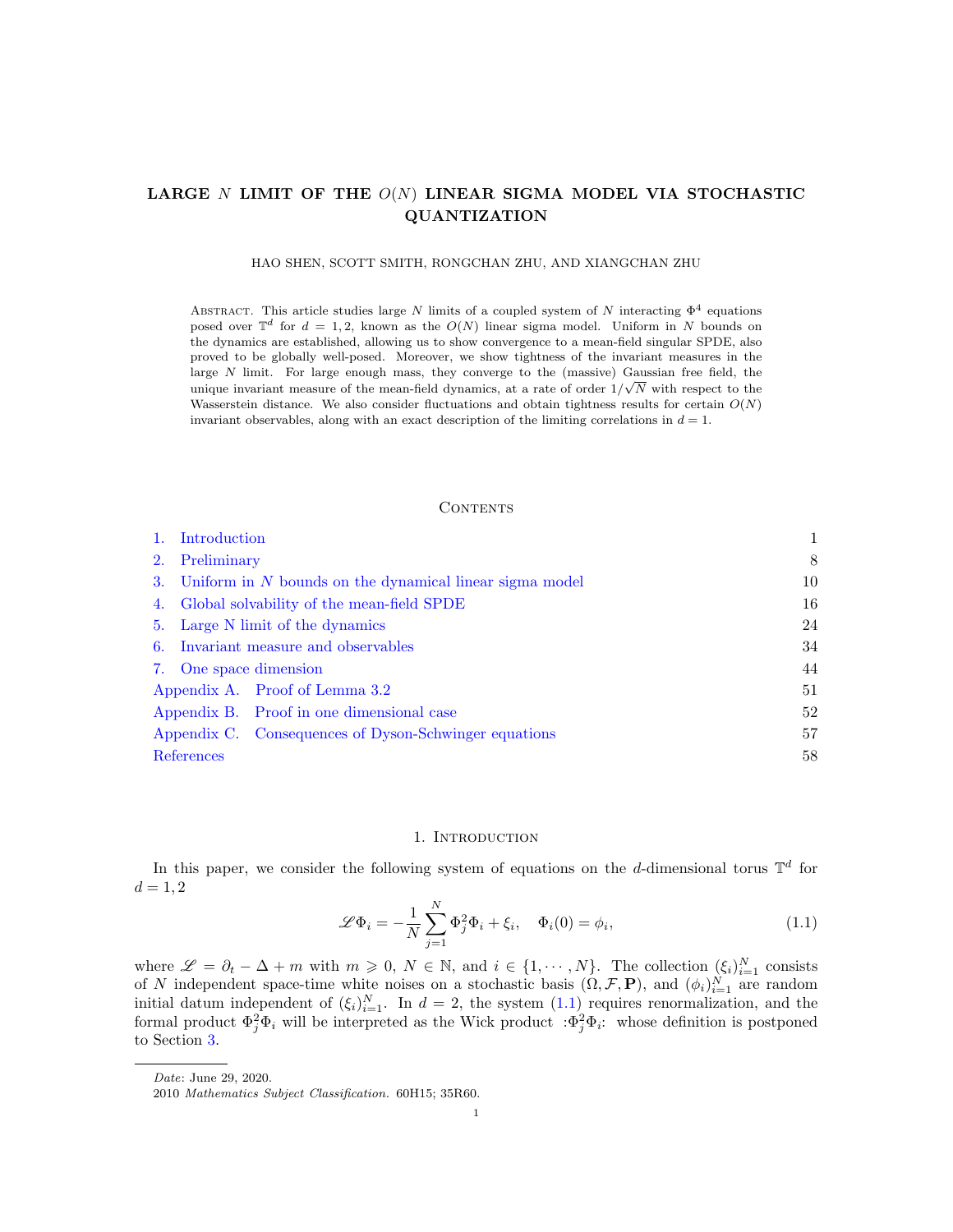This system arises as the stochastic quantization of the following N-component generalization of the  $\Phi_d^4$  model, given by the (formal) measure

<span id="page-1-1"></span>
$$
d\nu^{N}(\Phi) \stackrel{\text{def}}{=} \frac{1}{C_{N}} \exp\bigg(-\int_{\mathbb{T}^{d}} \sum_{j=1}^{N} |\nabla \Phi_{j}|^{2} + m \sum_{j=1}^{N} \Phi_{j}^{2} + \frac{1}{2N} \Big(\sum_{j=1}^{N} \Phi_{j}^{2}\Big)^{2} dx\bigg) \mathcal{D}\Phi \tag{1.2}
$$

over  $\mathbb{R}^N$  valued fields  $\Phi = (\Phi_1, \Phi_2, ..., \Phi_N)$  and  $C_N$  is a normalization constant. In  $d = 2$ , the interaction should be Wick renormalized  $\left(\sum_{j=1}^{N} \Phi_j^2\right)^2$ : for the measure to make sense. This is also referred to as the  $O(N)$  linear sigma model, since this formal measure is invariant under a rotation of the N components of  $\Phi$ .<sup>[1](#page-1-0)</sup> This symmetry will play an important role throughout the paper.

Our focus in this article is on the asymptotic behavior as  $N \to \infty$  of the system [\(1.1\)](#page-0-1) and its invariant measures  $(1.2)$  as well as observables which preserve the  $O(N)$  symmetry. Note that a factor  $1/N$  has been introduced in front of the nonlinearity (resp. the quartic term in the measure), and heuristically, this compensates the sum of  $N$  terms so that one could hope to obtain an interesting limit as  $N \to \infty$ . The study of physically meaningful quantities associated with a quantum field theory model such as  $(1.2)$  as  $N \to \infty$  is generally referred to as a *large* N problem; see Section [1.1](#page-5-0) where we introduce more background, references in physics and mathematics, and different approaches to this problem. To the best of our knowledge, the present article provides the first rigorous results on large N problems in the formulation of stochastic quantization.

In Theorem [1.1](#page-1-2) below, we study the  $N \to \infty$  limit of each component in the Wick renormalized version of  $(1.1)$  in  $d = 2$ , c.f.  $(3.1)$  below, and show that a suitable mean-field singular SPDE governs the limiting dynamics. Before giving the statement, let us first comment on the notion of solution used. Recall that the well-posedness of  $(1.1)$  in the case  $N = 1$  and  $d = 2$  (i.e. the dynamical  $\Phi_2^4$  model) is now well developed: two classical works being [\[AR91\]](#page-57-1) where martingale solutions are constructed and [\[DPD03\]](#page-58-0) where strong solutions are addressed, as well as the more recent approach to global well-posedness in [\[MW17b\]](#page-59-0). These results can be generalized to the vector case (with fixed  $N > 1$ ) without much extra effort. As in [\[DPD03\]](#page-58-0) and [\[MW17b\]](#page-59-0) the solutions are defined by the decomposition  $\Phi_i = Z_i + Y_i$ , where

$$
\mathscr{L}Z_i = \xi_i,\tag{1.3}
$$

$$
\mathcal{L}Y_i = -\frac{1}{N} \sum_{j=1}^{N} (Y_j^2 Y_i + Y_j^2 Z_i + 2Y_j Y_i Z_j + 2Y_j : Z_i Z_j : + : Z_j^2 : Y_i + : Z_i Z_j^2 :)
$$
 (1.4)

and : $Z_i Z_j$ : , : $Z_i Z_j^2$ : are Wick renormalized products (see Section [3\)](#page-9-0). For the uninitiated reader, note that  $(1.4)$  arises by inserting the decomposition of  $\Phi_i$  into  $(1.1)$  and re-interpreting the ill-defined products  $Z_i Z_j$  and  $Z_i Z_j^2$  that appear.

The mean-field SPDE formally associated to [\(1.1\)](#page-0-1) takes the form

<span id="page-1-5"></span><span id="page-1-4"></span><span id="page-1-3"></span>
$$
\mathscr{L}\Psi_i = -\mathbf{E}[\Psi_i^2]\Psi_i + \xi_i, \quad \Psi_i(0) = \psi_i.
$$
\n(1.5)

On the formal level this equation arises naturally: assuming the initial conditions  $\{\phi_i\}_{i=1}^N$  are exchangeable, the components  $\{\Phi_i\}_{i=1}^N$  will have identical laws, so that replacing the empirical average  $\frac{1}{N}\sum_{j=1}^{N}\Phi_j^2$  in [\(1.1\)](#page-0-1) by its mean and re-labelling  $\Phi$  as  $\Psi$  leads us to [\(1.5\)](#page-1-4). In two space dimensions, [\(1.5\)](#page-1-4) is a singular SPDE where the ill-defined non-linearity depends on the law of the solution and similar to  $(1.1)$  it also requires a renormalization. Postponing for the moment a more complete discussion of this point, we now state our first main result.

<span id="page-1-2"></span>**Theorem 1.1** (Large N limit of the dynamics for  $d = 2$ ). Let  $(\phi_i^N, \psi_i)_{i=1}^N$  be random initial datum with components in  $C^{-\kappa}$  for some small  $\kappa > 0$  and all moments uniformly finite. Assume that for

<span id="page-1-0"></span><sup>&</sup>lt;sup>1</sup>The word "linear" here only means that the target space  $\mathbb{R}^N$  is a linear space. "Nonlinear" sigma models on the other hand refers to similar models where the target space is subject to certain nonlinear constraints, e.g. Φ takes value in a sphere in  $\mathbb{R}^N$  or more generally in a manifold.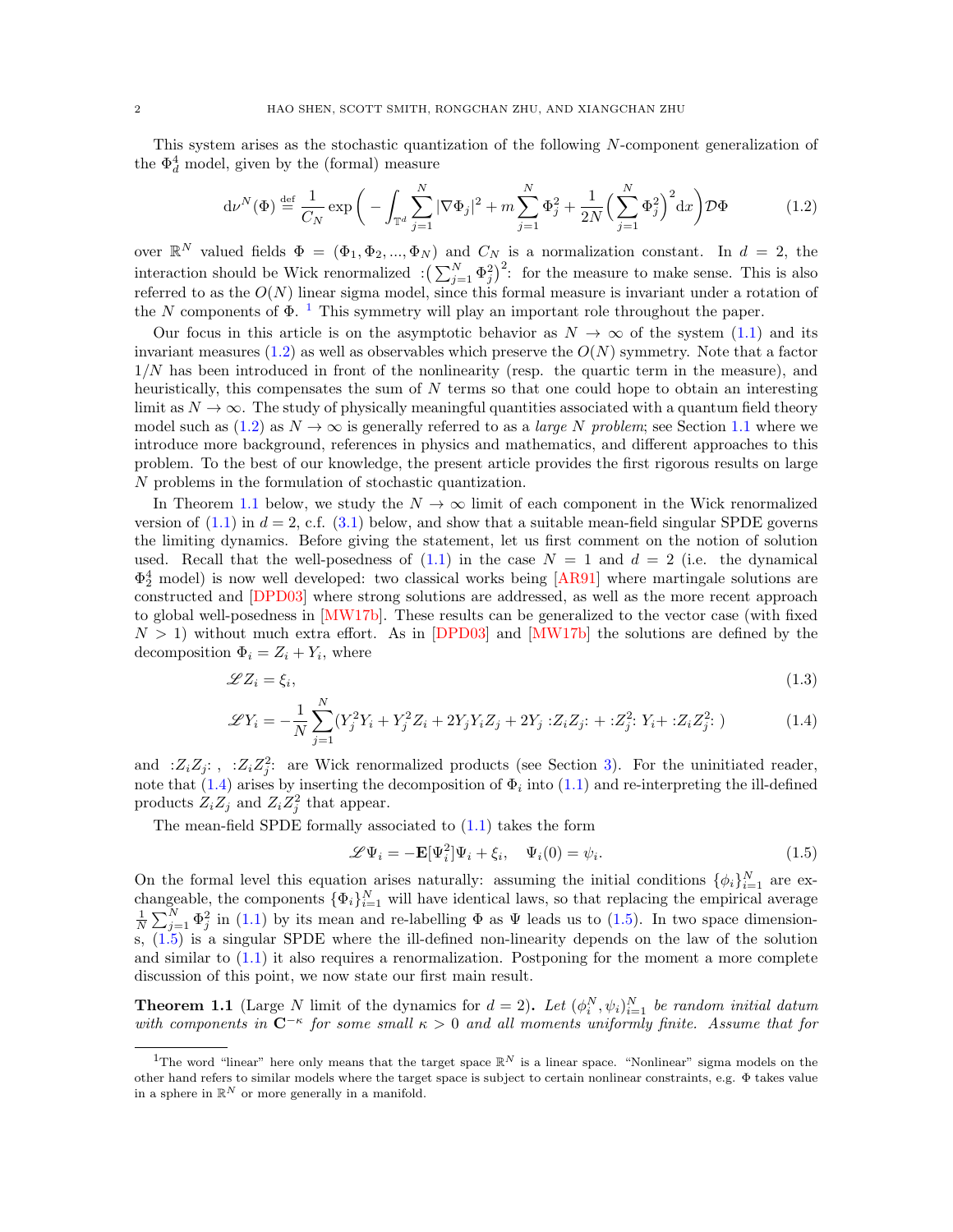each  $i \in \mathbb{N}$ ,  $\phi_i^N$  converges to  $\psi_i$  in  $L^p(\Omega; \mathbf{C}^{-\kappa})$  for all  $p > 1$ ,  $\frac{1}{N} \sum_{i=1}^N ||\phi_i^N - \psi_i||_{\mathbf{C}^{-\kappa}}^p \to^{\mathbf{P}} 0$  and  $(\psi_i)_i$ are iid. Here  $\rightarrow$ P means the convergence in probability.

Then for each component i and all  $T > 0$ , the solution  $\Phi_i^N$  defined by  $(1.3)-(1.4)$  $(1.3)-(1.4)$  $(1.3)-(1.4)$  with initial datum  $\phi_i^N$  converges in probability to  $\Psi_i$  in  $C([0,T],\mathbf{C}^{-1}(\mathbb{T}^2))$  as  $N\to\infty$ , where  $\Psi_i$  is the unique solution to the mean-field SPDE formally described by

<span id="page-2-0"></span>
$$
\mathscr{L}\Psi_i = -\mathbf{E}[\Psi_i^2 - Z_i^2]\Psi_i + \xi_i, \quad \Psi_i(0) = \psi_i,
$$
\n(1.6)

and  $Z_i$  is the stationary solution to [\(1.3\)](#page-1-5). Furthermore, under the additional hypothesis that  $(\phi_i^N, \psi_i)_{i=1}^N$ are exchangeable, for each  $t > 0$  it holds that

$$
\lim_{N \to \infty} \mathbf{E} \|\Phi_i^N(t) - \Psi_i(t)\|_{L^2(\mathbb{T}^2)}^2 = 0.
$$
\n(1.7)

In Section [5](#page-23-0) we actually prove this convergence result under more general conditions for initial data (see Assumption [5.1\)](#page-23-1). Along the way to Theorem [1.1,](#page-1-2) we prove new uniform in  $N$  bounds through suitable energy estimates on the remainder equation  $(1.4)$ . We are inspired in part by the approach in [\[MW17b\]](#page-59-0), but subtleties arise as we track carefully the dependence of the bounds on N. Indeed, the natural approach (e.g. [\[MW17b\]](#page-59-0) for dynamical  $\Phi_2^4$  model) to obtain global in time bounds for fixed N is to exploit the damping effect from  $Y_j^2 Y_i$ . However, the extra factor  $1/N$  before the nonlinear terms makes this effect weaker as N becomes large. In fact, the moral is that we cannot exploit the strong damping effect at the level of a fixed component  $Y_i$ , rather we're forced to consider aggregate quantities, and ultimately we focus on the empirical average of the  $L^2$ -norm (squared) instead of the  $L^p$ -norm,  $p > 2$ , c.f. Lemma [3.3](#page-11-1) and Remark [3.6.](#page-15-1) This is natural on one hand due to the coupling of the components, but also for the slightly more subtle point that we ought to respect the structure of the mean-field SPDE  $(1.6)$ , for which the damping effect seems to hold only in the mean square sense, not at the path-by-path level.

In this direction, we now discuss a bit more the solution theory for the mean-field SPDE [\(1.6\)](#page-2-0). While the notion of solution we use is again via the Da-Prato/Debussche trick, the well-posedness theory for  $(1.5)$  requires more care than for  $\Phi_2^4$  since we cannot proceed by pathwise arguments alone. In fact, similar to [\(1.3\)](#page-1-5)-[\(1.4\)](#page-1-3), we understand [\(1.6\)](#page-2-0) via the decomposition  $\Psi_i = Z_i + X_i$  with  $X_i$ satisfying

<span id="page-2-1"></span>
$$
\mathcal{L}X_i = -(\mathbf{E}[X_j^2]X_i + \mathbf{E}[X_j^2]Z_i + 2\mathbf{E}[X_jZ_j]X_i + 2\mathbf{E}[X_jZ_j]Z_i).
$$
\n(1.8)

Here we actually introduce an independent copy  $(X_j, Z_j)$  of  $(X_i, Z_i)$ , which turns out to be useful for both the local and global well-posedness of [\(1.6\)](#page-2-0). Indeed, one point is that the term  $\mathbf{E}[X_j Z_j] Z_i$  in [\(1.8\)](#page-2-1) cannot be understood in a classical sense; however we can view it as a conditional expectation  $\mathbf{E}[X_j Z_j Z_i | Z_i]$  and use properties of the Wick product  $Z_i Z_j$  to give a meaning to this, c.f. Lemma [4.1.](#page-16-0) Furthermore, to obtain global bounds, using this independent copy allows us to approach the a priori estimates for  $(1.8)$  much like the uniform in N bounds for  $(1.4)$ . Indeed, after taking expectation,  $\mathbf{E}[X_j^2]X_i$  in [\(1.8\)](#page-2-1) also plays the role of the damping mechanism, which helps us to obtain uniform bounds on the mean-squared  $L^2$ -norm of  $X_i$  c.f. Lemma [4.3.](#page-17-0)

Theorem [1.1](#page-1-2) can be viewed as a *mean field* limit result in the context of singular SPDE systems. Our proof is indeed inspired by certain mean field limit techniques, and we combine them with a priori estimates that are specific to our model - see the discussion above Theorem [5.1](#page-24-0) for a more detailed discussion on this strategy. We will provide more background discussion on mean field limits below in Section [1.2.](#page-6-0) By a classical coupling argument, this result also yields a propagation of chaos type statement: if the initial condition is asymptotically chaotic (i.e. independent components as  $N \to \infty$ ) then, although the  $\Phi$ -system is interacting, as  $N \to \infty$  the limiting system becomes decoupled ([\[Jab14,](#page-58-1) Def.3,Def.5]).

The second part of this paper (Section  $6$ ) is concerned with equilibrium theories, namely stationary solutions, invariant measures, and large N convergence. For  $N = 1$ , the long-time behavior of the solutions was investigated in [\[RZZ17\]](#page-59-1) and [\[TW18\]](#page-59-2). In the vector valued setting, by lattice approximation (see [\[HM18a,](#page-58-2) [ZZ18,](#page-59-3) [GH18\]](#page-58-3)), strong Feller property in [\[HM18b\]](#page-58-4) and irreducibility in [\[HS19\]](#page-58-5)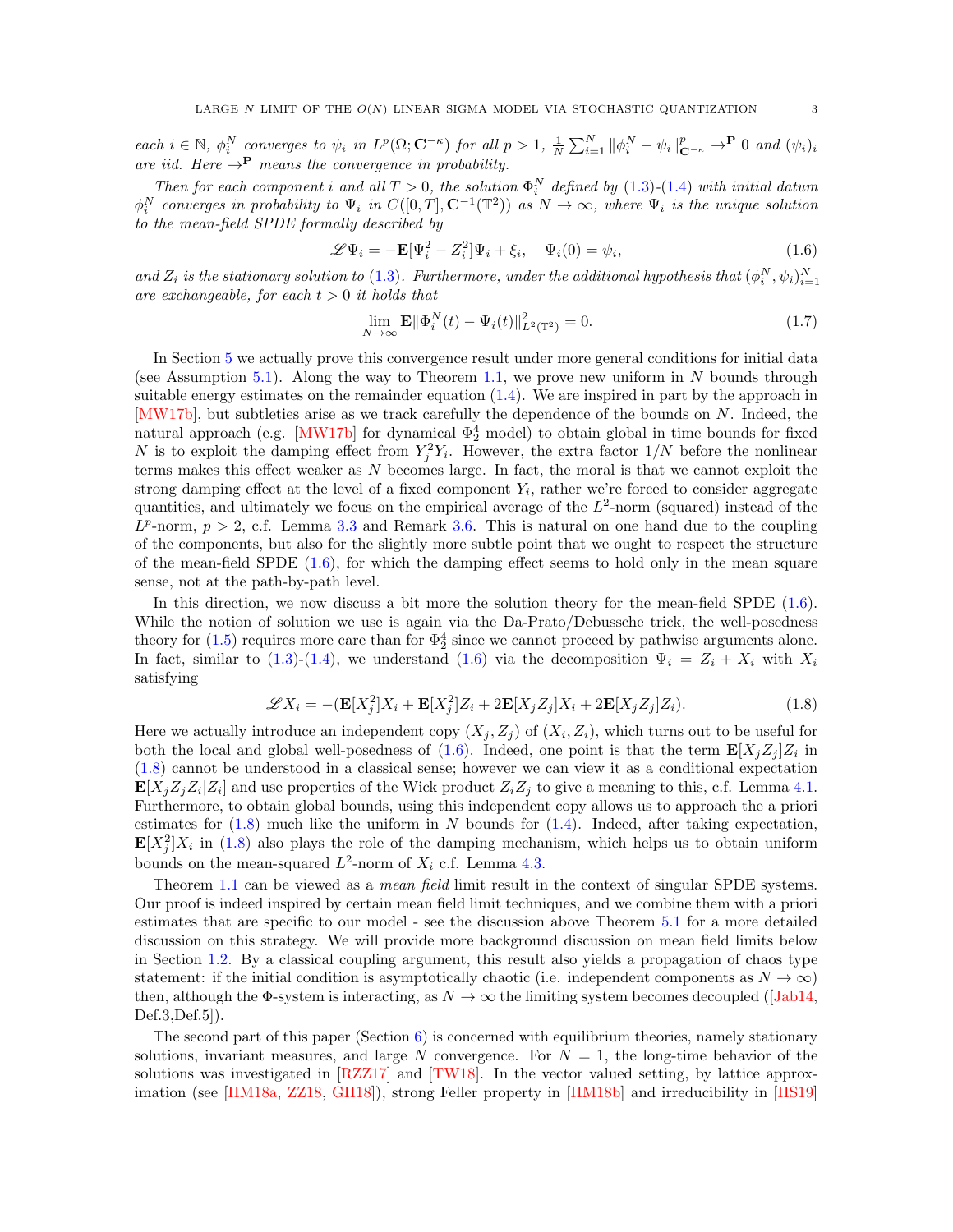it can be shown that  $\nu^N$  is the unique invariant measure to [\(1.1\)](#page-0-1) and the law of  $\Phi_i(t)$  converges to  $\nu^N$  as  $t \to \infty$ . Our goal then is to study the large N limit of the  $O(N)$  linear sigma model  $\nu^N$ . Our second main result yields the convergence of the unique invariant measure  $\nu^N$  of  $(1.1)$  to the invariant measure of  $(1.6)$ , provided the mass is sufficiently large.

To state the result, consider the projection onto the  $i^{th}$  component,

<span id="page-3-3"></span><span id="page-3-2"></span>
$$
\Pi_i: \mathcal{S}'(\mathbb{T}^d)^N \to \mathcal{S}'(\mathbb{T}^d), \qquad \Pi_i(\Phi) \stackrel{\text{def}}{=} \Phi_i.
$$
 (1.9)

Noting that  $\nu^N$  is a measure on  $\mathcal{S}'(\mathbb{T}^d)^N$ , we define the marginal law  $\nu^{N,i} \stackrel{\text{def}}{=} \nu^N \circ \Pi_i^{-1}$ . Furthermore, consider

$$
\Pi^{(k)} : \mathcal{S}'(\mathbb{T}^d)^N \to \mathcal{S}'(\mathbb{T}^d)^k, \qquad \Pi^{(k)}(\Phi) = (\Phi_i)_{1 \leq i \leq k} \tag{1.10}
$$

and define the marginal law of the first k components by  $\nu_k^N \stackrel{\text{def}}{=} \nu^N \circ (\Pi^{(k)})^{-1}$ .

<span id="page-3-1"></span>**Theorem 1.2** (Large N limit of the invariant measures). There exists  $m_0 > 0$  such that the following results hold:

- The Gaussian free field  $\nu \stackrel{\text{def}}{=} \mathcal{N}(0, (m \Delta)^{-1})$  is an invariant measure for [\(1.6\)](#page-2-0).
- The sequence of probability measures  $(\nu^{N,i})_{N\geqslant 1}$  are tight on  $\mathbb{C}^{-\kappa}$  for  $\kappa > 0$ .
- For  $m \geqslant m_0$ , the Gaussian free field  $\mathcal{N}(0, (m \Delta)^{-1})$  is the unique invariant measure to equation  $(1.6).$  $(1.6).$
- For  $m \geq m_0$ ,  $\nu^{N,i}$  converges to  $\nu$  and  $\nu_k^N$  converges to  $\nu \times \cdots \times \nu$ , as  $N \to \infty$ . Furthermore,  $\mathbb{W}_2(\nu^{N,i},\nu) \lesssim N^{-\frac{1}{2}}.$

These statements will follow from Theorem [6.9,](#page-37-0) Theorem [6.4](#page-35-0) and Theorem [6.11.](#page-38-0) Here  $\mathbb{W}_2(\nu_1, \nu_2)$  is the C<sup>-κ</sup>-Wasserstein distance defined before Theorem [6.11.](#page-38-0) The Gaussian free field limit is expected (at a heuristic level) by physicists e.g. [\[Wil73\]](#page-59-4) and also in mathematical physics [\[Kup80b\]](#page-58-6).  $^2$  $^2$  Our result Theorem [1.2](#page-3-1) provides a precise justification provided  $m \geq m_0$ , with the convergence rate  $N^{-\frac{1}{2}}$  (which is expected to be optimal, see for instance [\[JW18,](#page-58-7) Remark 4]) in terms of Wasserstein distance. The large m assumption could also be formulated as a small nonlinearity assumption - see Remark [6.12.](#page-39-0)

Note that the study of ergodicity properties of the dynamic [\(1.6\)](#page-2-0) is nontrivial. In fact, the dynamic for  $\Psi$  depends on the law of  $\Psi$  itself, so the associated semigroup is generally nonlinear (see Section [6.1\)](#page-34-0). As a result, the general ergodic theory for Markov process (see e.g. [\[DPZ96\]](#page-58-8), [\[HMS11\]](#page-58-9), [\[HM18b\]](#page-58-4)) could not be directly applied here. Instead, we prove the solutions to  $(1.6)$  converge to the limit directly as time goes to infinity, which requires  $m \geq m_0$ .

We now comment on our approach to the fourth part of Theorem [1.2.](#page-3-1) It would be natural to try and use Theorem [1.1](#page-1-2) together with the tightness result from the second part of Theorem [1.2](#page-3-1) to derive the convergence of  $\nu^{N,i}$  to  $\nu$  directly (see e.g. [\[HM18a\]](#page-58-2)). However, it is not clear to the authors how to implement this strategy in the present setting. Indeed, to apply Theorem [1.1,](#page-1-2) it is important that each component  $\psi_i$  of the initial data is independent of each other. However, we are not able to deduce that an arbitrary limit point  $\nu^*$  has this property. If we use  $P_t^* \nu^*$  to denote the marginal distribution of the solution to [\(1.6\)](#page-2-0) starting from the initial distribution  $\nu^*$ , we cannot write  $P_t^* \nu^*$  as  $\int (P_t^* \delta_{\psi}) \nu^* (\mathrm{d}\psi)$  due to the lack of linearity, which makes it difficult to overcome the assumption of independence. Alternatively, we follow the idea in [\[GH18\]](#page-58-3) and construct a jointly stationary process  $(\Phi, \Psi)$  whose components satisfy [\(1.1\)](#page-0-1) and [\(1.6\)](#page-2-0), respectively. In this case  $\Psi = Z$ , since the Gaussian free field gives the unique invariant measure to [\(1.6\)](#page-2-0). We then establish the convergence of  $\nu^{N,i}$  to  $\nu$ by deriving suitable uniform estimates on the stationary process.

Our next result is concerned with observables, in the stationary setting. In QFT models with continuous symmetries, physically interesting quantities involve more than just a component of the field itself but also quantities composed by the fields which preserve the symmetries, called invariant

<span id="page-3-0"></span> $^{2}$ In [\[Wil73\]](#page-59-4) it was written that "If one now looks at vacuum expectation values of individual  $\Phi$  fields, all diagrams vanish like 1/N (at least), except for the free-field terms." In the Introduction of [\[Kup80b\]](#page-58-6) it was mentioned that "the  $1/N$  expansion predicts that the theory is close to Gaussian as N becomes large enough", but this reference did not intend to prove this statement (see Section [1.1](#page-5-0) below).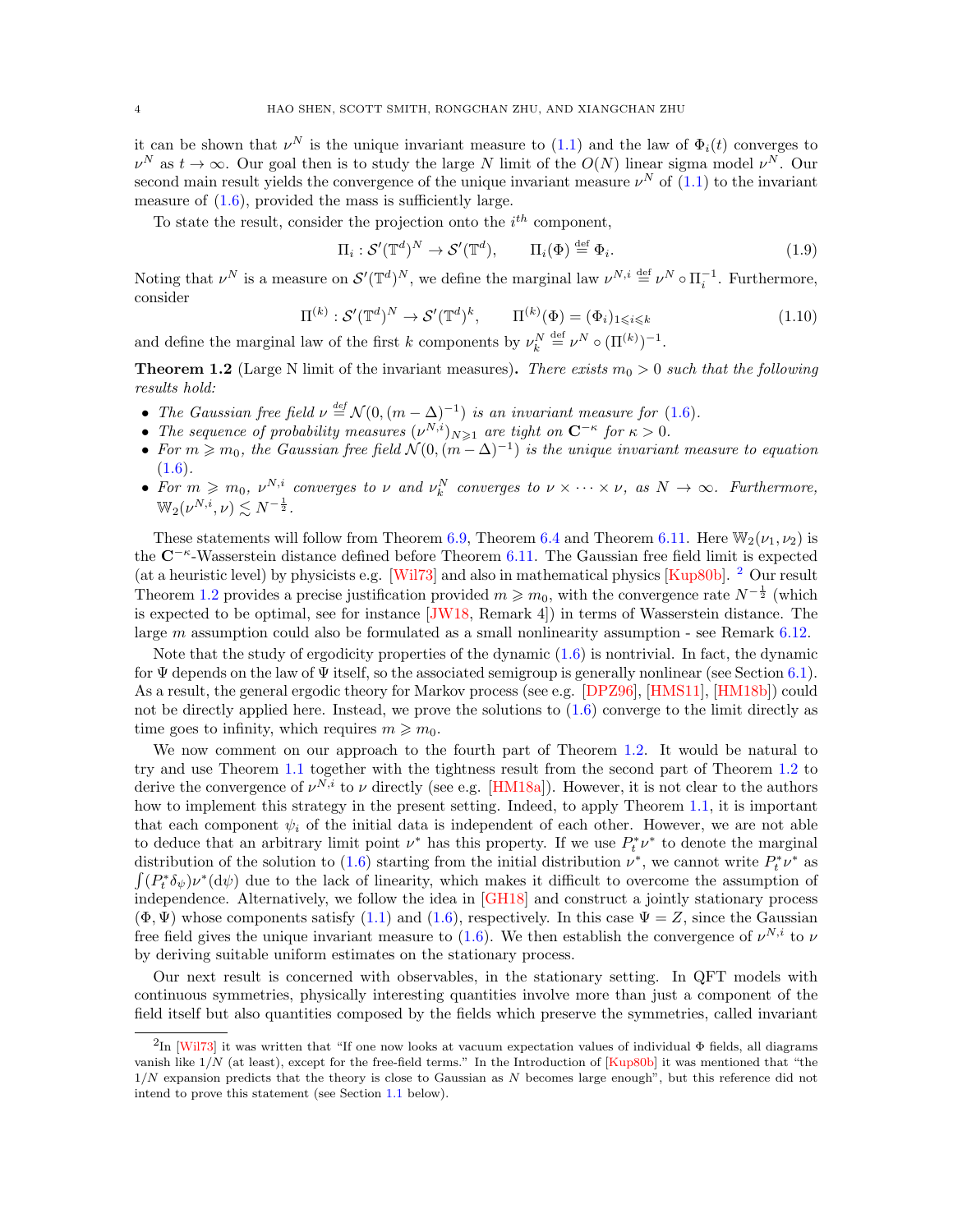observables. These acquire the same interest in SPDE (a natural example being the gauge invariant observables, e.g.  $[She18, Section 2.4]$  $[She18, Section 2.4]$ . In the present setting of  $(1.1)$ , a natural quantity that is invariant under  $O(N)$ -rotation is the "length" of  $\Phi$ ; another being the quartic interaction in [\(1.2\)](#page-1-1). We thus consider the following two  $O(N)$  invariant observables: for  $\Phi \simeq \nu^N$ 

<span id="page-4-0"></span>
$$
\frac{1}{\sqrt{N}} \sum_{i=1}^{N} \, : \Phi_i^2; \, , \qquad \frac{1}{N} \, : \left( \sum_{i=1}^{N} \Phi_i^2 \right)^2; \, . \tag{1.11}
$$

Here the precise definition is given in Section [6.3.](#page-39-1) One could consider more general renormalized polynomials of  $\sum_i \Phi_i^2$  but we choose to focus on the above two in this article. We establish the large N tightness of these observables as random fields in suitable Besov spaces by using iteration to derive improved uniform estimates in the stationary case.

<span id="page-4-4"></span>**Theorem 1.3.** Suppose that  $\Phi \simeq \nu^N$ . For m large enough, the following result holds for any  $\kappa > 0$ :

 $\bullet$   $\frac{1}{4}$  $\frac{1}{N}\sum_{i=1}^N \,:\!\Phi_i^2$ : is tight in  $B_{2,2}^{-2\kappa}$ . •  $\frac{1}{N}$  : $(\sum_{i=1}^{N} \Phi_i^2)^2$ : is tight in  $B_{1,1}^{-3\kappa}$ .

Note that the physics literature usually considers integrated quantities, i.e. partition function of correlations of these observables. Our SPDE approach allows us to study these observables as random fields with precise regularity as  $N \to \infty$  which is new. The above result can also be shown in dimension one, and in fact we can obtain more refined information about the limit in this case. This is the focus of the final part of our paper. In  $d = 1$  the equations are less singular and uniform estimates are simpler; we provide in Section [7](#page-43-0) and Appendix [B](#page-51-0) the arguments in  $d = 1$  that simplify in comparison to  $d = 2$  (while skipping details that follow essentially the same way as  $d = 2$ ). A reader might also use Section [7](#page-43-0) with the proof in Appendix [B](#page-51-0) to grasp the main ideas of our analysis before embarking on the more challenging case of  $d = 2$ .

Moreover, in  $d = 1$ , we investigate the *nontrivial statistics* of the large N limit of the  $O(N)$ invariant observables. To this end, we suitably recenter the system [\(1.1\)](#page-0-1), that is, the Wick ordered system defined by subtracting the finite variance of the stationary solution  $Z_i$  (see [\(7.9\)](#page-45-0) for the precise definition), and also Wick order the observables (see [\(7.10\)](#page-45-1)). We show that although for large enough m the invariant measure of  $\Phi_i$  converges as  $N \to \infty$  to the invariant measure of  $Z_i$  i.e. Gaussian free field, the limits of the observables  $(1.11)$  have different laws than those if  $\Phi_i$  in  $(1.11)$  were replaced by  $Z_i$ :

$$
\frac{1}{\sqrt{N}} \sum_{i=1}^{N} :Z_i^2: \,, \qquad \frac{1}{N} : \left(\sum_{i=1}^{N} Z_i^2\right)^2: \,. \tag{1.12}
$$

<span id="page-4-3"></span>**Theorem 1.4** (Large N limit in  $d = 1$ ). Under the same distributional assumption on the initial conditions as in Theorem [1.1](#page-1-2) together with the additional hypothesis that for some  $q > 1$ ,  $\mathbf{E}[\|\phi_i^N\|_{L^2}^{2q}$  +  $\|\psi_i\|_{L^2}^4 + \|\psi_i\|_{L^{\infty}}^2 \leq 1$ , and  $\mathbf{E} \|\phi_i^N - \psi_i\|_{L^2}^2 \to 0$  as  $N \to \infty$ , for every  $i \in \mathbb{N}$ ,  $t > 0$ , the solution  $\Phi_i^{\widetilde{N}}(t)$ to [\(1.1\)](#page-0-1) starting from  $\phi_i^N$  converge in  $L^2(\Omega; C([0,T]; L^2(\mathbb{T})))$  to the solution of

<span id="page-4-2"></span><span id="page-4-1"></span>
$$
\mathcal{L}\Psi_i = -\mathbf{E}[\Psi_i^2]\Psi_i + \xi_i,\tag{1.13}
$$

with  $\Psi_i(0) = \psi_i$ , where  $\xi_i$  are the space-time white noises as in [\(1.1\)](#page-0-1).

Moreover, there is a unique constant  $\mu > 0$  such that the Gaussian free field  $\nu \stackrel{\text{def}}{=} \mathcal{N}(0, (m-\Delta+\mu)^{-1})$ is an invariant measure to [\(1.13\)](#page-4-1). The sequence of measures  $(\nu^{N,i})_{N\geqslant 1}$  are tight, and for large enough m, the above Gaussian free field is the unique invariant measure to equation  $(1.13)$ ,  $\nu^{N,i}$  converges to  $\nu$  and  $\nu_k^N$  converges to  $\nu \times \cdots \times \nu$ , as  $N \to \infty$ .

Finally, when the system  $(1.1)$  is Wick ordered (see  $(7.9)$ ), for m large enough, the stationary solution  $\Phi_i$  converges to the stationary solution  $Z_i$  as  $N \to \infty$ ; the observables [\(1.11\)](#page-4-0) are tight in  $L^2$  and  $L^1$  respectively. However, the limiting laws of the observables [\(1.11\)](#page-4-0) are different from those of [\(1.12\)](#page-4-2); in fact, we have an explicit formula for the Fourier transform of the two point correlation function of  $\frac{1}{\sqrt{2}}$  $\frac{1}{N}\sum_{i=1}^{N}:\Phi_i^2$ : as  $N\to\infty$  given by  $2\widehat{C}^2/(1+\widehat{C}^2)$ , where  $C=(m-\Delta)^{-1}$  and  $\widehat{C}$  is the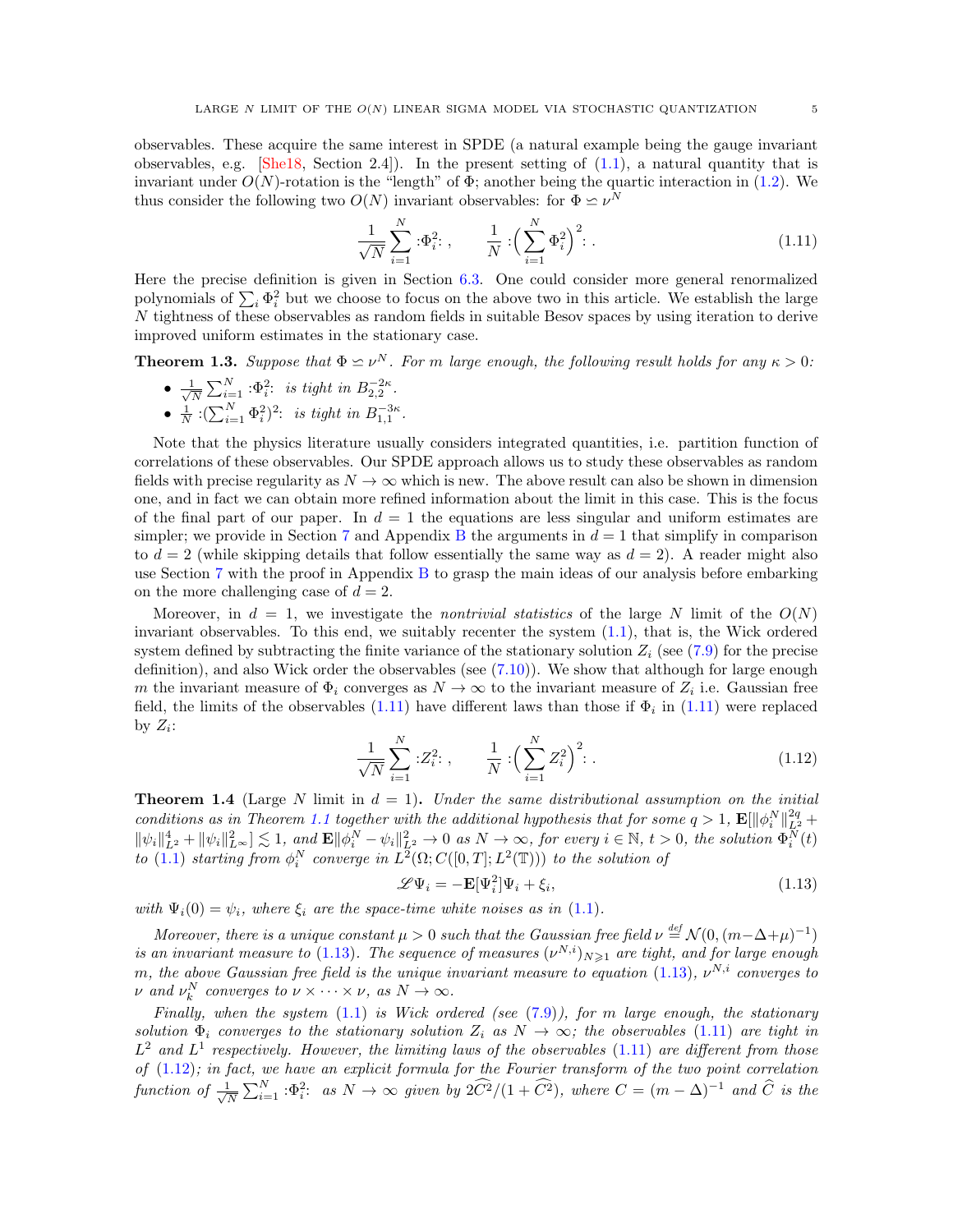Fourier transform, and the formula for  $\mathbf{E}^{\perp}_{N} : (\sum_{i=1}^{N} \Phi_i^2)^2$ : as  $N \to \infty$  given by  $-2 \sum_{k \in \mathbb{Z}} \widehat{C}^2(k)^2/(1+\epsilon)$  $\widehat{C}^2(k)$ ).

These results are proved in Theorems [7.1–](#page-44-0) [7.5.](#page-46-0) The last statement on correlation formulas of the observables are known – first heuristically by physicists who expressed these formulas in terms of the sum of "bubble" diagrams, and then derived in [\[Kup80b,](#page-58-6) Eq. (15)] using constructive field theory techniques such as "chessboard estimates". Our new proofs of these correlation formulas using PDE methods are quite simple and straightforward once all the a priori estimates are available. We expect that these methods can be applied to study more  $O(N)$  invariant observables and higher order correlations; we will pursue these in future work.

Let's also mention the three dimensional construction of local solutions [\[Hai14,](#page-58-10) [GIP15,](#page-58-11) [CC18\]](#page-57-2), global solutions [\[MW17a,](#page-58-12) [GH19,](#page-58-13) [AK17,](#page-57-3) [MW18\]](#page-59-6), as well as a priori bounds in fractional dimension  $d < 4$  by [\[CMW19\]](#page-58-14), though we only focus on  $d = 1, 2$  in this paper. It would also be interesting to see if our methodology could be used to study limits of other singular SPDE systems as dimensionality of the target space tends to infinity, such as coupled dynamical  $\Phi_3^4$  $\Phi_3^4$  $\Phi_3^4$ , <sup>3</sup> coupled KPZ systems [\[FH17\]](#page-58-15), random loops in N dimensional manifolds [\[BGHZ19,](#page-57-4) [Hai16,](#page-58-16) [RWZZ20,](#page-59-7) [CWZZ18\]](#page-58-17) and Yang-Mills model [\[CCHS20\]](#page-57-5) with N dimensional Lie groups (or abelian case [\[She18\]](#page-59-5) with Higgs field generalized to value in  $\mathbb{C}^N$ ). These are of course left to further work.

<span id="page-5-0"></span>1.1. Large N problem in QFT: background and motivation. Large N methods (or " $1/N$  expansions") in theoretical physics are ubiquitous and are generally applied to models where dimensionality of the target space is large. It was first used in [\[Sta68\]](#page-59-8) for spin models, and then developed in quan-tum field theories (QFT) which was pioneered by [\[Wil73\]](#page-59-4) ( $\Phi^4$  type and Fermionic models), [\[GN74\]](#page-58-18) (Fermionic models), [\[t'H74\]](#page-59-9) (Yang-Mills model), and the idea was soon popularized and extended to many other systems - see  $[BW93]$  for an edited comprehensive collection of articles on large N as applied to a wide spectrum of problems in quantum field theory and statistical mechanics; see also the review articles [\[Wit80\]](#page-59-10), [\[Col88,](#page-58-19) Chapter 8] and [\[MZJ03\]](#page-59-11) for summaries of the progress. Loosely speaking, in terms of our model  $(1.2)$ , the ordinary QFT perturbative calculation of for instance a twopoint correlation of  $\Phi_i$  is given by sum of Feynman graphs with two external legs and degree-4 internal vertices, each vertex carrying two distinct summation variables and a factor  $1/N$  that represents the interaction  $\frac{1}{N} \sum_{i,j} \Phi_i^2 \Phi_j^2$ , such as (a) (b) below

$$
(a) \qquad i \overbrace{\hspace{13mm}}^j \hspace{13mm} j \qquad (b) \qquad i \overbrace{\hspace{13mm}}^j \hspace{13mm} i \qquad (c) \qquad i \hspace{13mm} \bigtimes \hspace{13mm} k \hspace{13mm} j \hspace{13mm} j
$$

Heuristically, graph (a) is of order  $\frac{1}{N} \sum_j \approx O(1)$  and graph (b) is of order  $\frac{1}{N^2} \sum_j \approx O(\frac{1}{N})$ . The philosophy of [\[Wil73\]](#page-59-4) is that graphs with "self-loops" such as (a) get cancelled by Wick renormalization, and all other graphs with internal vertices including (b) are at least of order  $O(1/N)$  and thus vanish, so the theory would be asymptotically Gaussian free field - which is what we prove in Theorem [1.2.](#page-3-1) Twopoint correlation of observables such as  $\frac{1}{\sqrt{2}}$  $\frac{1}{N} \sum_{i=1}^{N} \, : \Phi_i^2$ : on the other hand may have  $O(1)$  contributions as shown in graph  $(c)$ ,  $\frac{4}{3}$  $\frac{4}{3}$  $\frac{4}{3}$  which is the heuristic behind the existence of a nontrivial correlation structure for such observables as in Theorem [1.4.](#page-4-3) The " $1/N$  expansion" is a re-organization of the series in the parameter  $1/N$ , with each term typically being a (formal) sum of infinitely many orders of the ordinary perturbation theory. Besides directly examining the perturbation theory, alternative (and more systematic) methodologies of analyzing such expansion were discovered in physics, for instance a method via "dual" field [\[CJP74\]](#page-57-7), [\[MZJ03,](#page-59-11) Section 2], via Schwinger-Dyson equations [\[Sym77\]](#page-59-12), or via stochastic quantization (with references below).

<span id="page-5-1"></span> ${}^{3}$ In fact, we have obtained some partial results for coupled dynamical  $\Phi_{3}^{4}$ , such as convergence of invariant measures to the Gaussian free field.

<span id="page-5-2"></span><sup>&</sup>lt;sup>4</sup>but there are infinitely many  $O(1)$  graphs.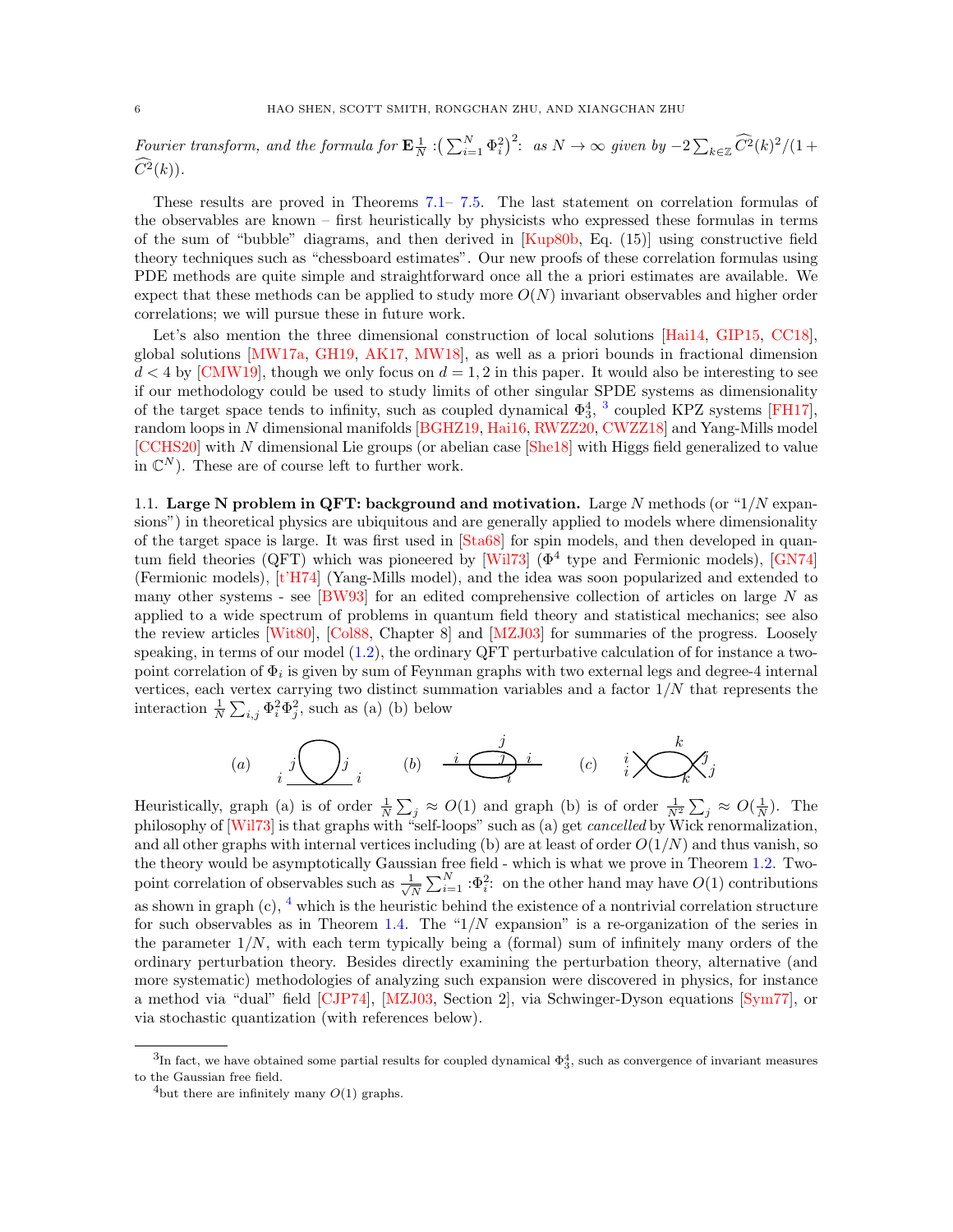Rigorous study of large N in mathematical physics was initiated by Kupiainen  $\kappa$  Kup80c, [Kup80b,](#page-58-6) [Kup80a\]](#page-58-21). The literature most related to the present article is [\[Kup80b\]](#page-58-6), which studied the QFT in continuum in  $d = 2$  given by [\(1.2\)](#page-1-1), and proved that the  $1/N$  expansion of the pressure (i.e. vacuum energy, or log of partition per area) is asymptotic, and each order in this expansion can be described by sums of infinitely many Feynman diagrams of certain types. Borel summability of  $1/N$  expansion of Schwinger functions for this model was discussed in [\[BR82\]](#page-57-8).

In [\[Kup80c\]](#page-58-20) Kupiainen also proved that on the lattice with fixed lattice spacing, the large N expansion of correlation functions of the N-component nonlinear sigma model (which simplifies to "spherical model" as  $N \to \infty$ ) is asymptotic above the spherical model criticality; asymptoticity was later extended to Borel summability by [\[FMR82\]](#page-58-22). Large N limit and expansion for Yang-Mills model has also been rigorously studied: see  $[Lév11]$  (also  $[AS12]$ ) for convergence of Wilson loop observables to master field in the continuum plane, and [\[Cha19\]](#page-57-10) (resp. [\[CJ16\]](#page-57-11)) for computation of correlations of the Wilson loops in the large  $N$  limit (resp.  $1/N$  expansion) which relates to string theory.

Large N problems in the stochastic quantization formalism have also been discussed in the physics literature, for instance [\[Alf83,](#page-57-12) [AS83\]](#page-57-13), [\[DH87,](#page-58-24) Section 8]. [\[MZJ03,](#page-59-11) Section 5.1] is close to our setting; it makes an "ansatz" that  $\frac{1}{N} \sum_{j=1}^{N} \Phi_j^2$  in [\(1.1\)](#page-0-1) would self-average in the large N limit to a constant; our present paper justifies this ansatz and in the non-equilibrium setting generalizes it.

In summary, the study of large  $N$  problems in QFT is motivated by the following properties (among others). The first property is simplification or solvability as  $N \to \infty$ . This is the motivation ever since the earliest literature [\[Sta68\]](#page-59-8) as aforementioned: the model studied therein becomes a simplified, solvable model as  $N \to \infty$  known as the Berlin-Kac spherical model. In our setting this simplification or solvability heuristics are reflected by the Gaussian free field asymptotic as well as the rigorous derivation of exact formula (which would not be possible for finite  $N$ ) for certain correlation of observables in Theorem [1.2](#page-3-1) and Theorem [1.4.](#page-4-3) Another property is that when  $N$  is large,  $1/N$  serves as a natural perturbation parameter in QFT models, as already discussed above. Of course this went much farther than just simplifying things later when applied to more sophisticated models like gauge theory, for which  $1/N$  expansions led to the discovery of so called gauge-string duality as mentioned above.

<span id="page-6-0"></span>1.2. Mean field limits. As mentioned above the proof of our main theorems borrows some ingredients from mean field limit theory (MFT). To the best of our knowledge, the study of mean field problems originated from McKean [\[McK67\]](#page-58-25). Typically, a mean field problem is concerned with a system of N particles interacting with each other, which is often modeled by a system of stochastic ordinary differential equations, for instance, driven by independent Brownian motions. A prototype of such systems has the form  $dX_i = \frac{1}{N} \sum_j f(X_i, X_j) dt + dB_i$ , see for instance the classical reference by Sznitman [\[Szn91,](#page-59-13) Sec I(1)], and in the  $N \to \infty$  limit one could obtain decoupled SDEs each interacting with the law of itself:  $dY_i = \int f(Y_i, y) \mu(dy) dt + dB_i$  where  $\mu(dy)$  is the law of  $Y_i$ . So just as in QFT the motivation of MFT is also a simplification of an N-body system to a one-body equation which interacts with itself, i.e. the system is factorized.

In simple situations the interaction  $f$  is assumed to be "nice", for instance globally Lipschitz ([\[McK67\]](#page-58-25)); much of the literature aims to prove such limits under more general assumptions on the interaction, see  $[Szn91]$  for a survey. <sup>[5](#page-6-1)</sup> Our Theorem [1.1](#page-1-2) can be viewed as a result of this flavor, in an SPDE setting, and in fact the starting point of our proof is indeed close in spirit to  $[\text{Szn91}, \text{Sec I}(1)]$ where one subtracts  $X_i$  from  $Y_i$  to cancel the noise and then bound a suitable norm of the difference.

We note that mean field limits are studied under much broader frameworks or scopes of applications, such as mean field limit in the context of rough paths (e.g. [\[CL15,](#page-57-14) [BCD18,](#page-57-15) [CDFM18\]](#page-57-16)), mean field games (e.g. survey [\[LL07\]](#page-58-26)), quantum dynamics (e.g. [\[ESY10\]](#page-58-27) and references therein). We do not

<span id="page-6-1"></span><sup>&</sup>lt;sup>5</sup>In the context of SDE systems, one also considers the empirical measures of the particle configurations, and aims to show their convergence as  $N \to \infty$  to the McKean-Vlasov PDEs, which are typically deterministic. Note that in this paper we do not consider the "analogue" of McKean-Vlasov PDE (which would be infinite dimensional) in the context of our model.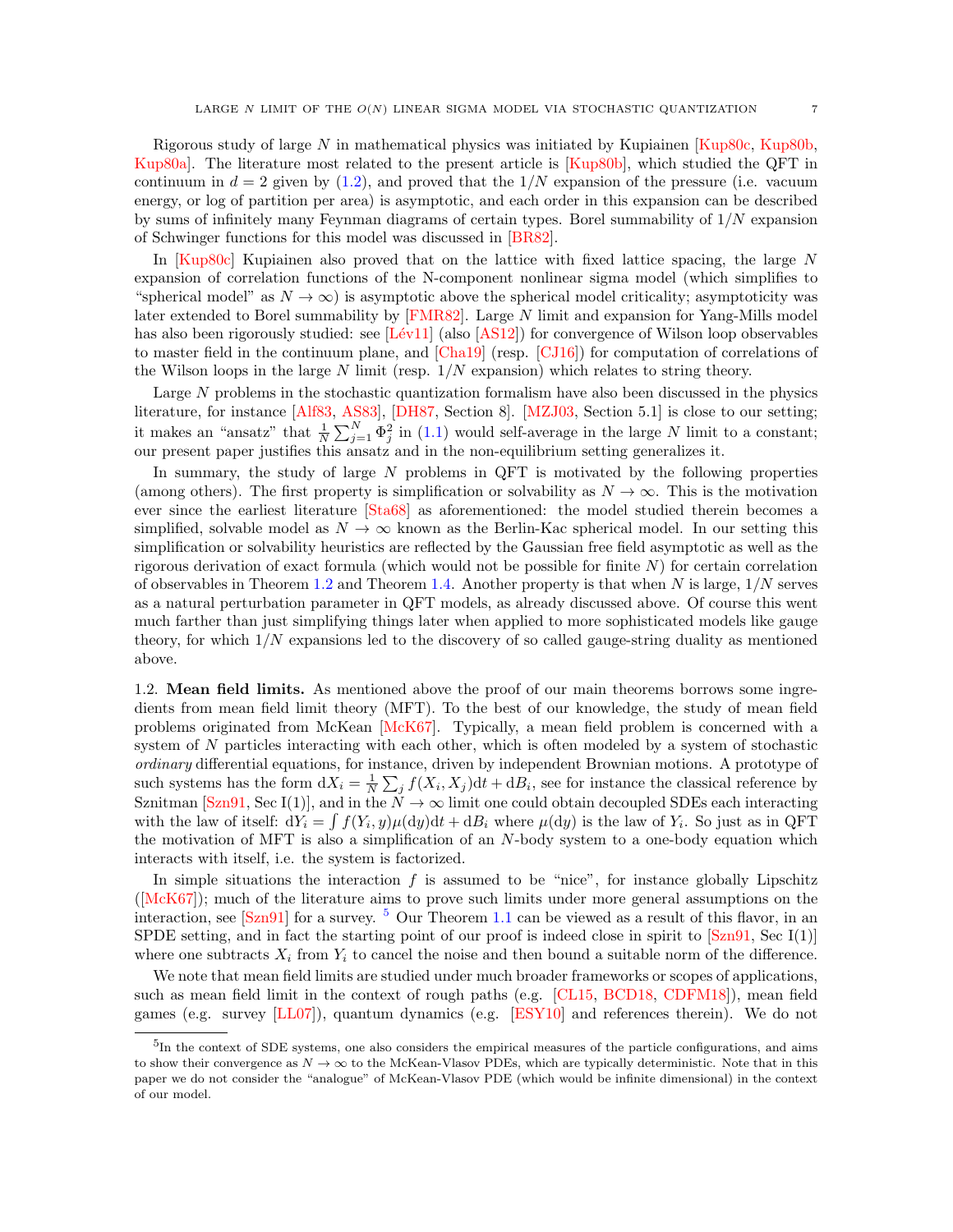intend to have a comprehensive list, but rather refer to survey articles [\[Gol16,](#page-58-28) [Jab14\]](#page-58-1) and the book [\[Spo91,](#page-59-14) Chapter 8] besides [\[Szn91\]](#page-59-13).

The study of mean field limit for SPDE systems also has precursors, see for instance the book [\[KX95,](#page-58-29) Chapter 9] or [\[ES13\]](#page-58-30). However these results make strong assumptions on the interactions of the SPDE systems such as linear growth and globally Lipschitz drift, and certainly do not cover the singular regime where renormalization is required as in our case.

1.3. Structure of the paper. This paper is organized as follows. In Section [2,](#page-7-0) we collect the notations and useful lemmas used throughout the paper. Sections [3-](#page-9-0)[5](#page-23-0) are devoted to proof of Theorem [1.1.](#page-1-2) First in Section [3.1](#page-10-0) we recall the definition of the renormalization for  $Z_i$ , which satisfies the linear equation [\(1.3\)](#page-1-5). Then a uniform in N estimate for the average of the  $L^2$ -norm of  $Y_i$ , the solutions to equation  $(1.4)$ , is derived in Section [3.2.](#page-11-2) Local well-posedness to equation  $(1.6)$  is proved in Section [4.1.](#page-16-1) Global well-posedness to equation  $(1.6)$  is proved in Section [4.2](#page-17-1) by combining a uniform  $L^p$ estimate with Schauder theory. The difference estimate for  $\Phi_i - \Psi_i$  is given in Section [5,](#page-23-0) which gives the proof of Theorem [1.1.](#page-1-2)

Section [6](#page-33-0) is concerned with the proof of Theorem [1.2](#page-3-1) and Theorem [1.3.](#page-4-4) In Section [6.1,](#page-34-0) uniqueness of invariant measures to  $(1.6)$  for large m is proved. The convergence of invariant measures from  $\nu^{N,i}$ to the Gaussian free field  $\nu$  is shown in Section [6.2](#page-36-0) by comparing the stationary solutions  $(\Phi_i, Z_i)$ . Section [6.3](#page-39-1) is devoted to the study of the observables and the proof of Theorem [1.3.](#page-4-4)

Finally in Section [7](#page-43-0) all the results have been stated in the one dimensional case. In Section [7.1](#page-43-1) the convergence of the dynamics is stated. Section [7.2](#page-45-2) is the corresponding part of the uniqueness of the invariant measure and the convergence of the invariant measures. Section [7.3](#page-45-3) mainly concentrates on the proof of the nontriviality of the statistics of the observables. In Appendix [A](#page-50-0) we give the proof of global well-posedness of equation  $(1.4)$ . In Appendix [B](#page-51-0) we give the proof of the result in Sections [7.1](#page-43-1)[-7.2.](#page-45-2) In Appendix [C](#page-56-0) the application of Dyson-Schwinger equations has been derived, which is useful in studying the limiting law of the observables.

Acknowledgments. We would like to thank Antti Kupiainen for helpful discussion on large N problems and are grateful to Fengyu Wang and Xicheng Zhang for helpful discussion on distributional dependent SDE. H.S. gratefully acknowledges financial support from NSF grant DMS-1712684 / DMS-1909525 and DMS-1954091. R.Z. and X.Z. are grateful to the financial supports of the NSFC (No. 11671035, 11771037, 11922103) and the financial support by the DFG through the CRC 1283 Taming uncertainty and profiting from randomness and low regularity in analysis, stochastics and their applications and the support by key Lab of Random Complex Structures and Data Science, Chinese Academy of Science.

### 2. Preliminary

<span id="page-7-0"></span>Throughout the paper, we use the notation  $a \lesssim b$  if there exists a constant  $c > 0$  such that  $a \leq c b$ , and we write  $a \simeq b$  if  $a \lesssim b$  and  $b \lesssim a$ . Given a Banach space E with a norm  $\|\cdot\|_E$  and  $T > 0$ , we write  $C_T E = C([0, T]; E)$  for the space of continuous functions from  $[0, T]$  to E, equipped with the supremum norm  $||f||_{CTE} = \sup_{t \in [0,T]} ||f(t)||_E$ . For  $p \in [1,\infty]$  we write  $L^p_T E = L^p([0,T];E)$  for the space of  $L^p$ -integrable functions from  $[0,T]$  to E, equipped with the usual  $L^p$ -norm. Let S' be the space of distributions on  $\mathbb{T}^d$ . We use  $(\Delta_i)_{i\geqslant -1}$  to denote the Littlewood–Paley blocks for a dyadic partition of unity. Besov spaces on the torus with general indices  $\alpha \in \mathbb{R}$ ,  $p, q \in [1, \infty]$  are defined as the completion of  $C^{\infty}$  with respect to the norm

$$
||u||_{B^{\alpha}_{p,q}} := (\sum_{j\geqslant -1} (2^{j\alpha}\|\Delta_j u\|_{L^p}^q)^{1/q},
$$

and the Hölder-Besov space  $\mathbb{C}^{\alpha}$  is given by  $\mathbb{C}^{\alpha} = B^{\alpha}_{\infty,\infty}$ . We will often write  $\|\cdot\|_{\mathbb{C}^{\alpha}}$  instead of  $\|\cdot\|_{B^{\alpha}_{\infty,\infty}}.$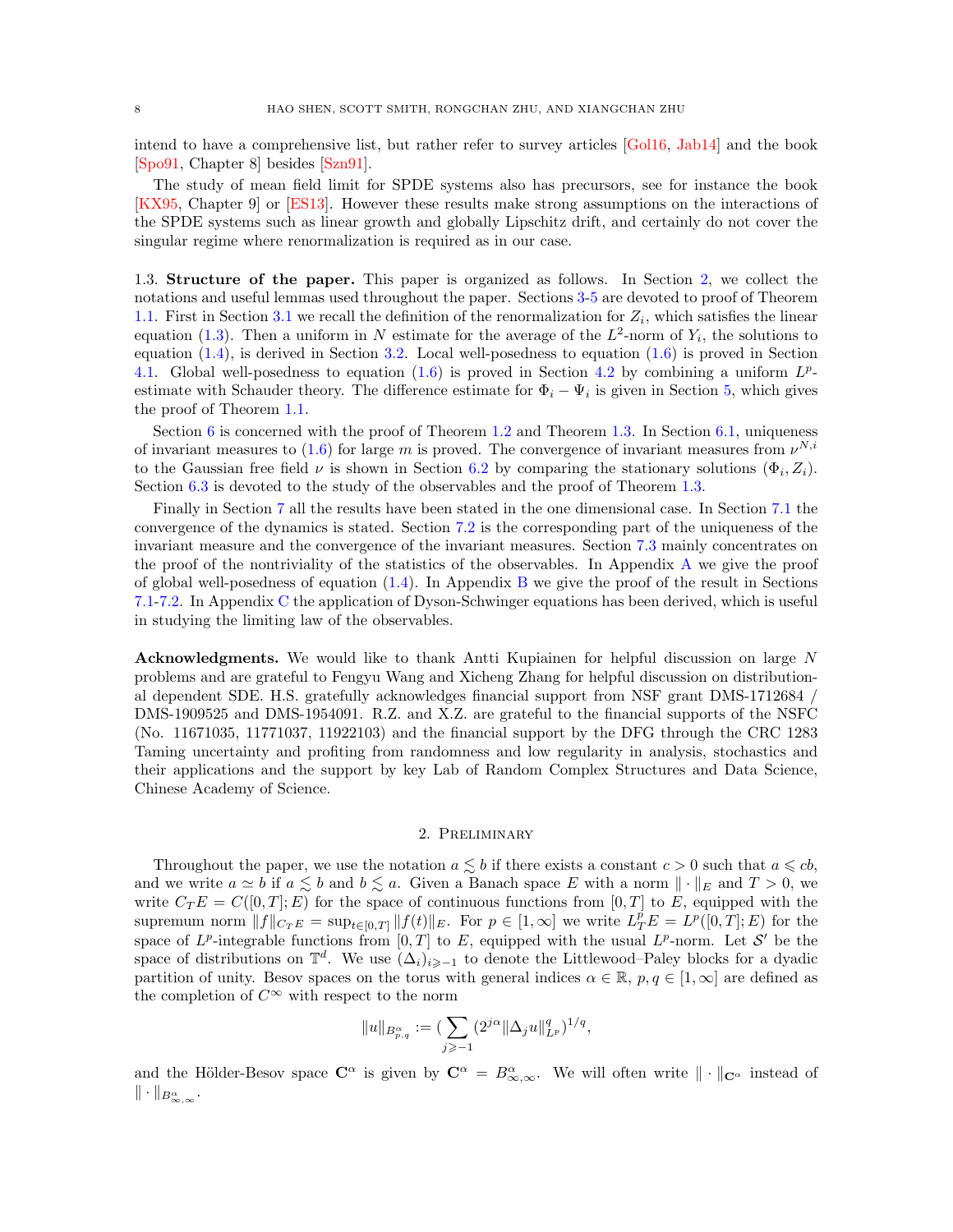Set  $\Lambda = (1 - \Delta)^{\frac{1}{2}}$ . For  $s \geqslant 0, p \in [1, +\infty]$  we use  $H_p^s$  to denote the subspace of  $L^p$ , consisting of all f which can be written in the form  $f = \Lambda^{-s}g, g \in L^{\hat{p}}$  and the  $H_p^s$  norm of f is defined to be the  $L^p$ norm of g, i.e.  $||f||_{H_p^s} := ||\Lambda^s f||_{L^p}$ . For  $s < 0, p \in (1, \infty), H_p^s$  is the dual space of  $H_q^{-s}$  with  $\frac{1}{p} + \frac{1}{q} = 1$ . Set  $H^s := H_2^s$ .

The following embedding results will be frequently used (e.g. [\[Tri78\]](#page-59-15)).

<span id="page-8-5"></span>**Lemma 2.1.** (i) Let  $1 \leq p_1 \leq p_2 \leq \infty$  and  $1 \leq q_1 \leq q_2 \leq \infty$ , and let  $\alpha \in \mathbb{R}$ . Then  $B_{p_1,q_1}^{\alpha} \subset$  $B^{\alpha-d(1/p_1-1/p_2)}_{p_2,q_2}$ . (cf. [\[GIP15,](#page-58-11) Lemma A.2])

(ii) Let  $s \in \mathbb{R}$ ,  $1 < p < \infty$ ,  $\epsilon > 0$ . Then  $H_2^s = B_{2,2}^s$ , and  $B_{p,1}^s \subset H_p^s \subset B_{p,\infty}^s \subset B_{p,1}^{s-\epsilon}$ . (cf. [\[Tri78,](#page-59-15) Theorem 4.6.1])

(iii) Let  $1 \leq p_1 \leq p_2 < \infty$  and let  $\alpha \in \mathbb{R}$ . Then  $H_{p_1}^{\alpha} \subset H_{p_2}^{\alpha-d(1/p_1-1/p_2)}$ .

Here  $\subset$  means continuous and dense embedding.

We recall the following interpolation inequality and multiplicative inequality for the elements in  $H_p^s$ :

<span id="page-8-3"></span>**Lemma 2.2.** (i) Suppose that  $s \in (0,1)$  and  $p \in (1,\infty)$ . Then for  $f \in H_p^1$  $||f||_{H_p^s} \lesssim ||f||_{L^p}^{1-s} ||f||_{H_p^1}^s.$ 

(*cf.* [\[Tri78,](#page-59-15) Theorem  $4.3.1$ ])

(ii) Suppose that  $s > 0$  and  $p \in [1, \infty)$ . It holds that

<span id="page-8-4"></span>
$$
\|\Lambda^s(fg)\|_{L^p} \lesssim \|f\|_{L^{p_1}} \|\Lambda^s g\|_{L^{p_2}} + \|g\|_{L^{p_3}} \|\Lambda^s f\|_{L^{p_4}},\tag{2.1}
$$

with  $p_i \in (1, \infty], i = 1, ..., 4$  such that

$$
\frac{1}{p} = \frac{1}{p_1} + \frac{1}{p_2} = \frac{1}{p_3} + \frac{1}{p_4}.
$$

(*cf. see* [\[GO14,](#page-58-31) Theorem 1])

(iii) (Gagliardo-Nirenberg inequality) For  $s \in [0,1)$ ,  $\alpha \in (0,1)$ ,  $r \geq 1$ ,

<span id="page-8-6"></span>
$$
||u||_{H_q^s} \lesssim ||u||_{H^1}^{\alpha} ||u||_{L^r}^{1-\alpha}
$$
\n(2.2)

with  $\frac{1}{q} = \frac{s}{d} + \alpha(\frac{1}{2} - \frac{1}{d}) + \frac{1-\alpha}{r}$ .

<span id="page-8-0"></span>**Lemma 2.3.** (i) Let  $\alpha, \beta \in \mathbb{R}$  and  $p, p_1, p_2, q \in [1, \infty]$  be such that  $\frac{1}{p} = \frac{1}{p_1} + \frac{1}{p_2}$ . The bilinear map  $(u, v) \mapsto uv$  extends to a continuous map from  $B^{\alpha}_{p_1,q} \times B^{\beta}_{p_2,q}$  to  $B^{\alpha \wedge \beta}_{p,q}$  if  $\alpha + \beta > 0$ . (cf. [\[MW17b,](#page-59-0) Corollary 2])

(ii) (Duality.) Let  $\alpha \in (0,1)$ ,  $p,q \in [1,\infty]$ , p' and q' be their conjugate exponents, respectively. Then the mapping  $(u, v) \mapsto \langle u, v \rangle = \int uv \, dx$  extends to a continuous bilinear form on  $B_{p,q}^{\alpha} \times B_{p',q'}^{-\alpha}$ , and one has  $|\langle u, v \rangle| \lesssim ||u||_{B^{\alpha}_{p,q}} ||v||_{B^{-\alpha}_{p',q'}}$  (cf. [\[MW17b,](#page-59-0) Proposition 7]).

We recall the following smoothing effect of the heat flow  $S_t = e^{t(\Delta-m)}$ ,  $m \geq 0$  (e.g. [\[GIP15,](#page-58-11) Lemma A.7], [\[MW17b,](#page-59-0) Proposition 5]).

<span id="page-8-2"></span>**Lemma 2.4.** Let  $u \in B^{\alpha}_{p,q}$  for some  $\alpha \in \mathbb{R}$ ,  $p, q \in [1, \infty]$ . Then for every  $\delta \geq 0$ 

$$
||S_t u||_{B^{\alpha+\delta}_{p,q}} \lesssim t^{-\delta/2} ||u||_{B^{\alpha}_{p,q}},
$$

where the proportionality constant is independent of t.

<span id="page-8-1"></span>**Lemma 2.5.** For  $s \in (0,1)$ 

$$
\langle g,f\rangle\lesssim \big(\|\nabla g\|_{L^1}^s\|g\|_{L^1}^{1-s}+\|g\|_{L^1}\big)\|f\|_{{\mathbf C}^{-s}}.
$$

*Proof.* This follows from Lemma [2.3](#page-8-0) which states that  $\langle g, f \rangle$  is a continuous bilinear form on  $B_{1,1}^s \times$  $\mathbb{C}^{-s}$ , together with [\[MW17b,](#page-59-0) Proposition 8] which states that  $||g||_{B_{1,1}^s} \lesssim ||\nabla g||_{L^1}^s ||g||_{L^1}^{1-s} + ||g||_{L^1}$ .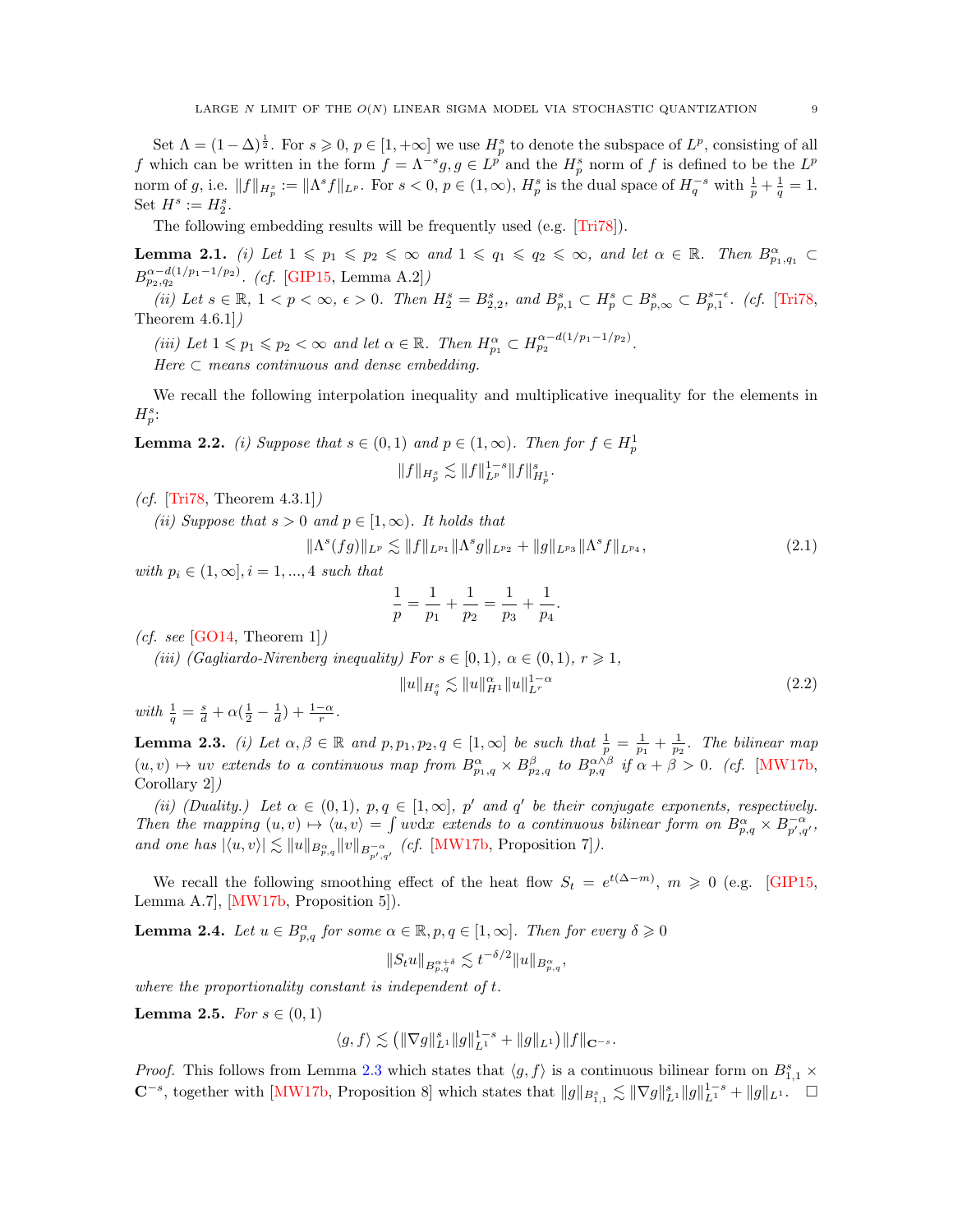We also recall the following comparison test result, which has been proved in [\[TW18,](#page-59-2) Lemma 3.8].

<span id="page-9-5"></span>**Lemma 2.6.** Let  $f : [0, T] \to [0, \infty)$  differentiable such that for every  $t \in [0, T]$ 

$$
\frac{\mathrm{d}f}{\mathrm{d}t} + c_1 f^2 \leqslant c_2.
$$

Then for  $t > 0$ 

$$
f(t) \leqslant \left(t^{-1}\frac{2}{c_1}\right) \vee \left(\frac{2c_2}{c_1}\right)^{\frac{1}{2}}.
$$

Finally, recall that for mean-zero independent random variables  $U_1, \ldots, U_N$  taking values in a Hilbert space  $H$ , we have

<span id="page-9-2"></span>
$$
\mathbf{E}\left\| \sum_{i=1}^{N} U_i \right\|_{H}^{2} = \mathbf{E} \sum_{i=1}^{N} \|U_i\|_{H}^{2}.
$$
\n(2.3)

This simple fact is important for us since the square of the sum on the l.h.s. of [\(2.3\)](#page-9-2) appears to have " $N^2$  terms" but under expectation it's only a sum of N terms, in certain sense giving us a "factor of  $1/N$ ".

#### 3. UNIFORM IN  $N$  bounds on the dynamical linear sigma model

<span id="page-9-0"></span>In this section, we obtain new estimates on the Wick renormalized version of [\(1.1\)](#page-0-1), given by

<span id="page-9-1"></span>
$$
\mathscr{L}\Phi_i = -\frac{1}{N} \sum_{j=1}^N \mathbf{E} \Phi_j^2 \Phi_i \mathbf{E} + \xi_i, \quad \Phi_i(0) = \phi_i.
$$
 (3.1)

The notion of solution to [\(3.1\)](#page-9-1) is the same as in [\[DPD03\]](#page-58-0) and [\[MW17b\]](#page-59-0), where the case  $N = 1$  is treated. For a fixed N, these well-posedness results are easy to generalize to the present setting, so we only give the statement here and refer the reader to Appendix [A](#page-50-0) for the proof. Our primary goal in this section is rather to obtain bounds which are stable with respect to the number of components N, which we will send to infinity in Section [5.](#page-23-0)

As is well known, it's natural to consider initial datum to  $(3.1)$  belonging to a negative Hölder space with exponent just below zero. We will be slightly more general and consider random initial datum of the form  $\phi_i = z_i + y_i$  satisfying  $\mathbf{E} ||z_i||_{\mathbf{C}^{-\kappa}}^p \lesssim 1$  for  $\kappa > 0$  small enough and every  $p > 1$ , and  $\mathbf{E} \|y_i\|_{L^2}^2 \lesssim 1$ , where the implicit constants are independent of i, N.

The notion of solution to [\(3.1\)](#page-9-1) is based on the now classical trick of Da-Prato and Debussche, c.f. [\[DPD03\]](#page-58-0). Namely, we say that  $\Phi_i$  is a solution to [\(3.1\)](#page-9-1) provided the decomposition  $\Phi_i = Z_i + Y_i$ holds, where  $Z_i$  is a solution to the linear SPDE

<span id="page-9-4"></span>
$$
\mathscr{L}Z_i = \xi_i, \quad Z_i(0) = z_i,\tag{3.2}
$$

and  $Y_i$  is a weak solution to the remainder equation

<span id="page-9-3"></span>
$$
\mathcal{L}Y_i = -\frac{1}{N} \sum_{j=1}^{N} (Y_j^2 Y_i + Y_j^2 Z_i + 2Y_j Y_i Z_j + 2Y_j : Z_i Z_j : + : Z_j^2 : Y_i + : Z_i Z_j^2 : ),
$$
  
\n
$$
Y_i(0) = y_i.
$$
\n(3.3)

The notation :  $Z_i Z_j$ : , :  $Z_j^2$ : and :  $Z_i Z_j^2$ : denotes a renormalized product of Wick type which will be defined in Section [3.1](#page-10-0) below.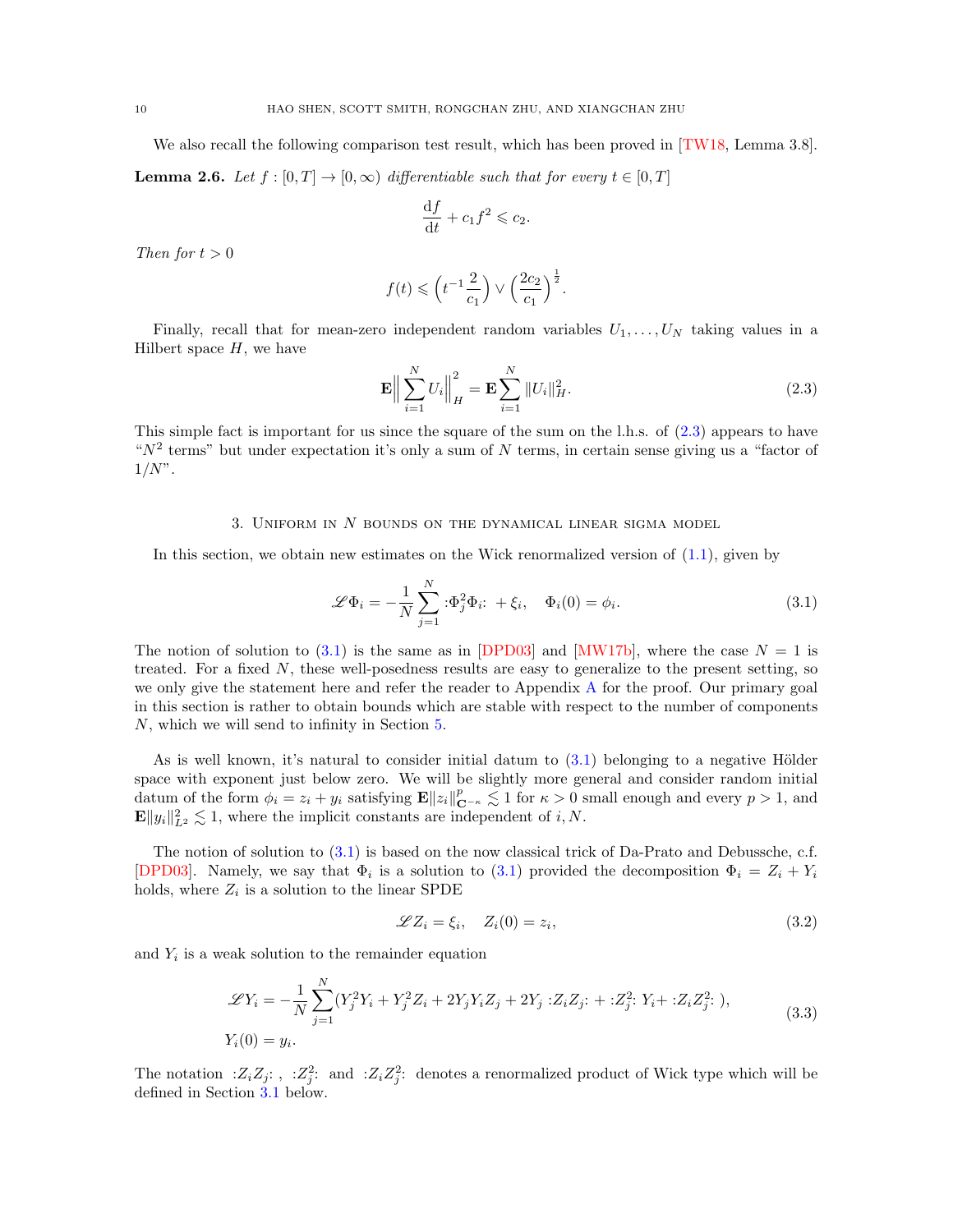<span id="page-10-0"></span>3.1. Renormalization. To define the renormalized products appearing in [\(3.3\)](#page-9-3), it is convenient to make a further splitting of  $Z_i$  relative to the corresponding stationary solution to  $(3.2)$ , which we will denote by  $\tilde{Z}_i$ . For  $\tilde{Z}_i$ , these products have a canonical definition that we now recall. Namely, let  $\xi_{i,\varepsilon}$  be a space-time mollification of  $\xi_i$  defined on  $\mathbb{R}\times\mathbb{T}^2$  and let  $\tilde{Z}_{i,\varepsilon}$  be the stationary solution to  $\mathscr{L}\tilde{Z}_{i,\varepsilon} = \xi_{i,\varepsilon}$ . For convenience, we assume that all the noises are mollified with a common bump function. In particular,  $\tilde{Z}_{i,\varepsilon}$  are i.i.d. mean zero Gaussian. For  $k \geq 1$  and  $i_1,\ldots,i_k \in \{1,\cdots,N\}$  we then write  $: \tilde{Z}_{i_1} \cdots \tilde{Z}_{i_k}:$  as the limit of  $: \tilde{Z}_{i_1,\varepsilon} \cdots \tilde{Z}_{i_k,\varepsilon}:$  as  $\varepsilon \to 0$ . Here  $: \tilde{Z}_{i_1,\varepsilon} \cdots \tilde{Z}_{i_k,\varepsilon}:$  is the canonical Wick product, which in particular is mean zero. More precisely,

$$
\tilde{Z}_{i}\tilde{Z}_{j} := \begin{cases}\n\lim_{\varepsilon \to 0} (\tilde{Z}_{i,\varepsilon}^{2} - a_{\varepsilon}) & (i = j) \\
\lim_{\varepsilon \to 0} \tilde{Z}_{i,\varepsilon} \tilde{Z}_{j,\varepsilon} & (i \neq j)\n\end{cases} \quad : \tilde{Z}_{i}\tilde{Z}_{j}^{2} := \begin{cases}\n\lim_{\varepsilon \to 0} (\tilde{Z}_{i,\varepsilon}^{3} - 3a_{\varepsilon}\tilde{Z}_{i,\varepsilon}) & (i = j) \\
\lim_{\varepsilon \to 0} (\tilde{Z}_{i,\varepsilon} \tilde{Z}_{j,\varepsilon}^{2} - a_{\varepsilon}\tilde{Z}_{i,\varepsilon}) & (i \neq j)\n\end{cases} \tag{3.4}
$$

where  $a_{\varepsilon} = \mathbf{E}[\tilde{Z}_{i,\varepsilon}^2(0,0)]$  is a diverging constant independent of i and the limits are understood in  $C_T \mathbf{C}^{-\kappa}$  for  $\kappa > 0$ . (see [\[MW17b\]](#page-59-0) for more details).

We now define the Wick products for  $Z_i$  by combining the above with the smoothing properties of the heat semi-group  $S_t$  associated with L. Defining  $\tilde{z}_i \stackrel{\text{def}}{=} z_i - \tilde{Z}_i(0)$ , we have the decomposition

<span id="page-10-3"></span>
$$
Z_i = \tilde{Z}_i + S_t \tilde{z}_i.
$$

We then overload notation and define the Wick products of  $Z_i$  by the binomial formula  $^6$  $^6$  namely

$$
:Z_j^2: = \tilde{z}_j^2: +2S_t\tilde{z}_j\tilde{Z}_j + (S_t\tilde{z}_j)^2,
$$
  
\n
$$
:Z_j^3: = \tilde{z}_j^3: +3S_t\tilde{z}_j \tilde{z}_j^2: +3(S_t\tilde{z}_j)^2\tilde{Z}_j + (S_t\tilde{z}_j)^3,
$$

and for  $i \neq j$ 

$$
\begin{aligned}\n&:\mathbf{Z}_i Z_j: \quad = \,:\! \tilde{Z}_i \tilde{Z}_j: \quad + \, S_t \tilde{z}_i \tilde{Z}_j + S_t \tilde{z}_j \tilde{Z}_i + S_t \tilde{z}_i S_t \tilde{z}_j, \\
&:\mathbf{Z}_i Z_j^2: \quad = \,:\! \tilde{Z}_i \tilde{Z}_j^2: \quad + \, S_t \tilde{z}_i : \tilde{Z}_j^2: \quad + \, 2S_t \tilde{z}_j : \tilde{Z}_i \tilde{Z}_j: \quad + \, 2S_t \tilde{z}_i S_t \tilde{z}_j \tilde{Z}_j + (S_t \tilde{z}_j)^2 \tilde{Z}_i + S_t \tilde{z}_i (S_t \tilde{z}_j)^2.\n\end{aligned}
$$

We caution the reader that this definition is non-canonical, in the sense that these renormalized products are not necessarily mean zero. By the calculation in [\[MW17b,](#page-59-0) Corollary 3] (see also [\[RZZ17,](#page-59-1) Lemma 3.5]) we have the following estimate:

<span id="page-10-2"></span>**Lemma 3.1.** For each  $\kappa' > \kappa > 0$  and all  $p \geq 1$ , we have the following bounds

$$
\mathbf{E}\|\tilde{Z}_i\|_{C_T\mathbf{C}^{-\kappa}}^p + \mathbf{E}\|Z_i\|_{C_T\mathbf{C}^{-\kappa}}^p \lesssim 1.
$$
  
\n
$$
\mathbf{E}\|\,:\!\tilde{Z}_i\tilde{Z}_j:\|_{C_T\mathbf{C}^{-\kappa}}^p + \mathbf{E}\|\,:\!\tilde{Z}_i\tilde{Z}_j^2:\|_{C_T\mathbf{C}^{-\kappa}}^p \lesssim 1.
$$
  
\n
$$
\mathbf{E}(\sup_{t\in[0,T]}t^{\kappa'}\|:Z_iZ_j:\|_{\mathbf{C}^{-\kappa}})^p + \mathbf{E}(\sup_{t\in[0,T]}t^{2\kappa'}\|:Z_iZ_j^2:\|_{\mathbf{C}^{-\kappa}})^p \lesssim 1.
$$

Furthermore, the proportional constants in the inequalities are independent of  $i, j, N$ .

By Lemma [3.1,](#page-10-2) there exists a measurable  $\Omega_0 \subset \Omega$  with  $P(\Omega_0) = 1$  such that for  $\omega \in \Omega_0$  and every  $i, j$ 

$$
||Z_i||_{C_T\mathbf{C}^{-\kappa}} + \sup_{t \in [0,T]} t^{\kappa'} || \cdot Z_i Z_j : ||_{\mathbf{C}^{-\kappa}} + \sup_{t \in [0,T]} t^{2\kappa'} || \cdot Z_i Z_j^2 : ||_{\mathbf{C}^{-\kappa}} < \infty.
$$

In the following we always consider  $\omega \in \Omega_0$ . With the above choice of renormalization, classical arguments from [\[DPD03\]](#page-58-0) can be used to obtain local existence and uniqueness to equation [\(3.3\)](#page-9-3) by a pathwise fixed point argument. This solution can also be shown to be global, as a simple consequence of a much stronger result, Lemma [3.3,](#page-11-1) which will be established in detail below. Since the wellposedness arguments for solving equation [\(3.3\)](#page-9-3) with a fixed number of components is essentially known, we relegate the proof to Appendix [A](#page-50-0) and only state the result here.

<span id="page-10-1"></span> $6$ This definition is in line with  $[MW17b, (5.42)]$  $[MW17b, (5.42)]$ , which first considers a linear solution with 0 initial condition rather than a stationary solution as here.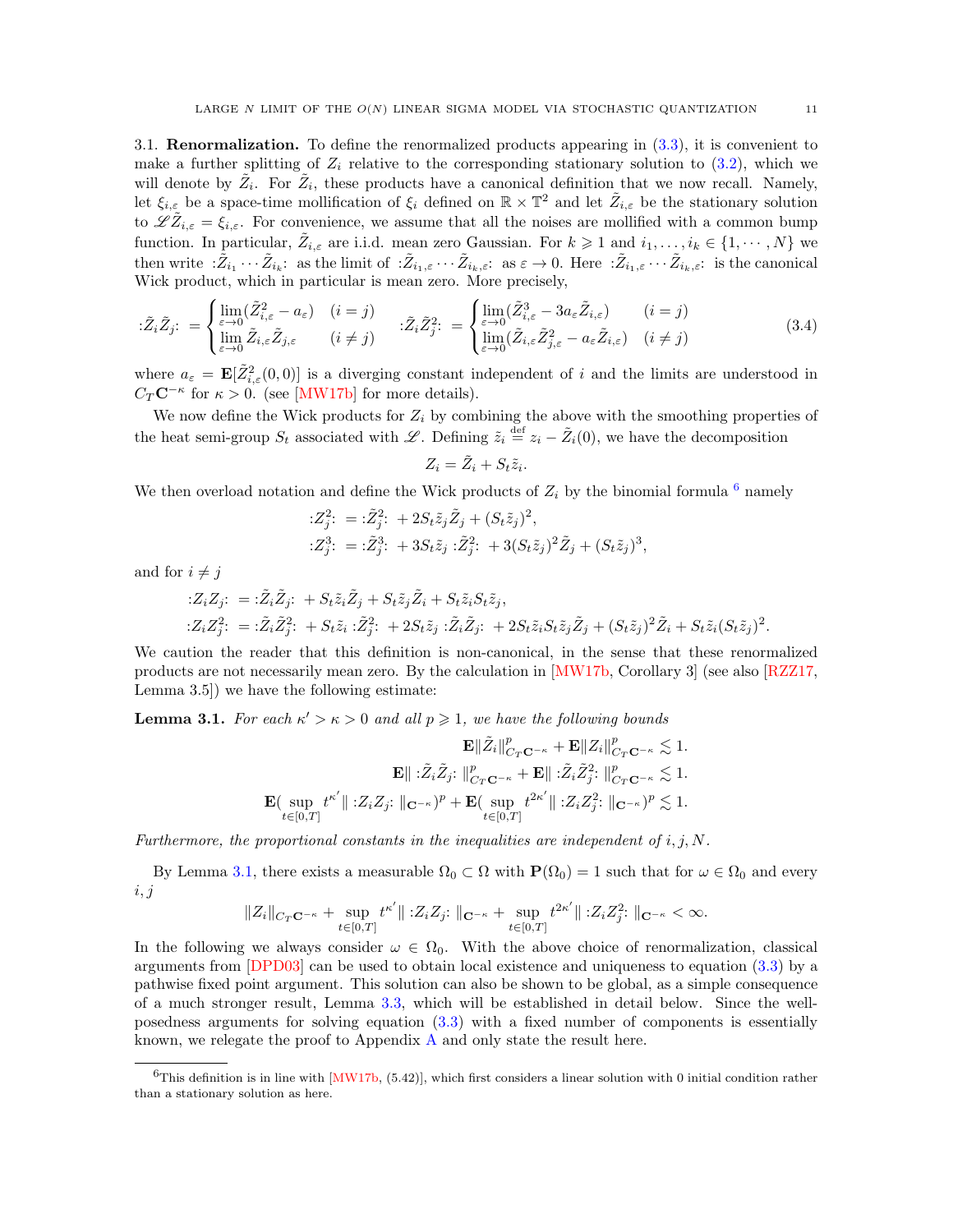<span id="page-11-0"></span>**Lemma 3.2.** For each N, there exist unique global solutions  $(Y_i)$  to equation [\(3.3\)](#page-9-3) such that for  $1 \leqslant i \leqslant N, Y_i \in C_T L^2 \cap L_T^4 L^4 \cap L_T^2 H^1.$ 

<span id="page-11-2"></span>3.2. Uniform in N estimate. We now turn to our uniform in N bounds on equation  $(3.3)$  and note that  $Y_i$  itself depends on  $N$ , but we omit this throughout. In the following lemma, we show that the empirical averages of the  $L^2$  norms of  $Y_i$  can be controlled pathwise in terms of averages of the  $C_T \mathbf{C}^{-\kappa}$  norms of  $Z_i$ , : $Z_i Z_j$ : and : $Z_i^2 Z_j$ : discussed in Lemma [3.1](#page-10-2).

<span id="page-11-1"></span>**Lemma 3.3.** Let  $s \in [2\kappa, \frac{1}{4})$ . There exists a universal constant C such that

$$
\frac{1}{N} \sup_{t \in [0,T]} \sum_{j=1}^{N} \|Y_j\|_{L^2}^2 + \frac{1}{N} \sum_{j=1}^{N} \|\nabla Y_j\|_{L^2_T L^2}^2 + \left\|\frac{1}{N} \sum_{i=1}^{N} Y_i^2\right\|_{L^2_T L^2}^2 \leq C \int_0^T R_N dt + \frac{1}{N} \sum_{j=1}^{N} \|y_j\|_{L^2}^2, \quad (3.5)
$$

where

<span id="page-11-5"></span>
$$
R_N := 1 + \left(\frac{1}{N} \sum_{j=1}^N \|Z_j\|_{\mathbf{C}^{-s}}^2\right)^{\frac{2}{1-s}} + \left(\frac{1}{N} \sum_{j=1}^N \| \cdot Z_j^2 \cdot \|_{\mathbf{C}^{-s}}\right)^{\frac{4}{2-s}} + \left(\frac{1}{N^2} \sum_{i,j=1}^N \| \cdot Z_j^2 Z_i \cdot \|_{\mathbf{C}^{-s}}^2\right) + \left(\frac{1}{N^2} \sum_{i,j=1}^N \| \cdot Z_j^2 Z_i \cdot \|_{\mathbf{C}^{-s}}^2\right).
$$

*Proof.* The proof is based on an energy estimate. In Step [1](#page-11-3) we establish the energy identity  $(3.7)$  which identifies the coercive quantities and involves three types of terms on the RHS. These are labelled  $I_N^1$ ,  $I_N^2$ , and  $I_N^3$ , which are respectively linear, quadratic, and cubic in Y. In Steps [2-](#page-11-4)[4,](#page-13-0) we estimate each of these quantities, proceeding in order of difficulty, in terms of the coercive terms and the quantities  $R_N^i$  for  $i = 1, 2, 3$  defined below. The main ingredient is Lemma [2.5,](#page-8-1) restated here: for  $s \in (0, 1)$ 

<span id="page-11-3"></span>
$$
\langle g, f \rangle \lesssim \left( \|\nabla g\|_{L^1}^s \|g\|_{L^1}^{1-s} + \|g\|_{L^1} \right) \|f\|_{\mathbf{C}^{-s}}.
$$
\n(3.6)

The final output of Steps  $1-4$  $1-4$  is that for some universal constant  $C$  it holds

$$
\frac{1}{N} \sum_{i=1}^{N} \frac{d}{dt} ||Y_i||_{L^2}^2 + \frac{1}{N} \sum_{i=1}^{N} ||\nabla Y_i||_{L^2}^2 + \frac{1}{N^2} \left\| \sum_{i=1}^{N} Y_i^2 \right\|_{L^2}^2 + \frac{m}{N} \sum_{j=1}^{N} ||Y_j||_{L^2}^2
$$
  

$$
\leq C \frac{R_N^1}{N} + C \left( R_N^2 + R_N^3 \right) \frac{1}{N} \sum_{i=1}^{N} ||Y_i||_{L^2}^2.
$$

Noting that by Hölder's inequality

$$
\frac{1}{N}\sum_{i=1}^{N}||Y_i||_{L^2}^2 = \frac{1}{N}\bigg\|\sum_{i=1}^{N}Y_i^2\bigg\|_{L^1} \le \frac{1}{N}\bigg\|\sum_{i=1}^{N}Y_i^2\bigg\|_{L^2},
$$

the estimate  $(3.5)$  follows from Young's inequality with exponents  $(2, 2)$  and an integration over  $[0, T]$ . The condition  $s \in [2\kappa, \frac{1}{4})$  ensures that  $R_N$  is integrable near the origin, c.f. Lemma [3.1.](#page-10-2)

STEP 1 (Energy balance)

In this step, we justify the energy identity

$$
\frac{1}{2} \sum_{i=1}^{N} \frac{d}{dt} \|Y_i\|_{L^2}^2 + \sum_{i=1}^{N} \|\nabla Y_i\|_{L^2}^2 + m \sum_{i=1}^{N} \|Y_i\|_{L^2}^2 + \left\|\frac{1}{\sqrt{N}} \sum_{i=1}^{N} Y_i^2\right\|_{L^2}^2 = I_N^1 + I_N^2 + I_N^3,\tag{3.7}
$$

where the quantities  $I_N^i$  for  $i = 1, 2, 3$  are defined by

<span id="page-11-4"></span>
$$
I_N^1 \stackrel{\text{def}}{=} -\frac{1}{N} \sum_{i,j=1}^N \langle Y_i, \; :Z_j^2 Z_i: \; \rangle
$$
  

$$
I_N^2 \stackrel{\text{def}}{=} -\frac{1}{N} \sum_{i,j=1}^N 2 \langle Y_i Y_j, \; :Z_j Z_i: \; \rangle + \langle Y_i^2, \; :Z_j^2: \; \rangle
$$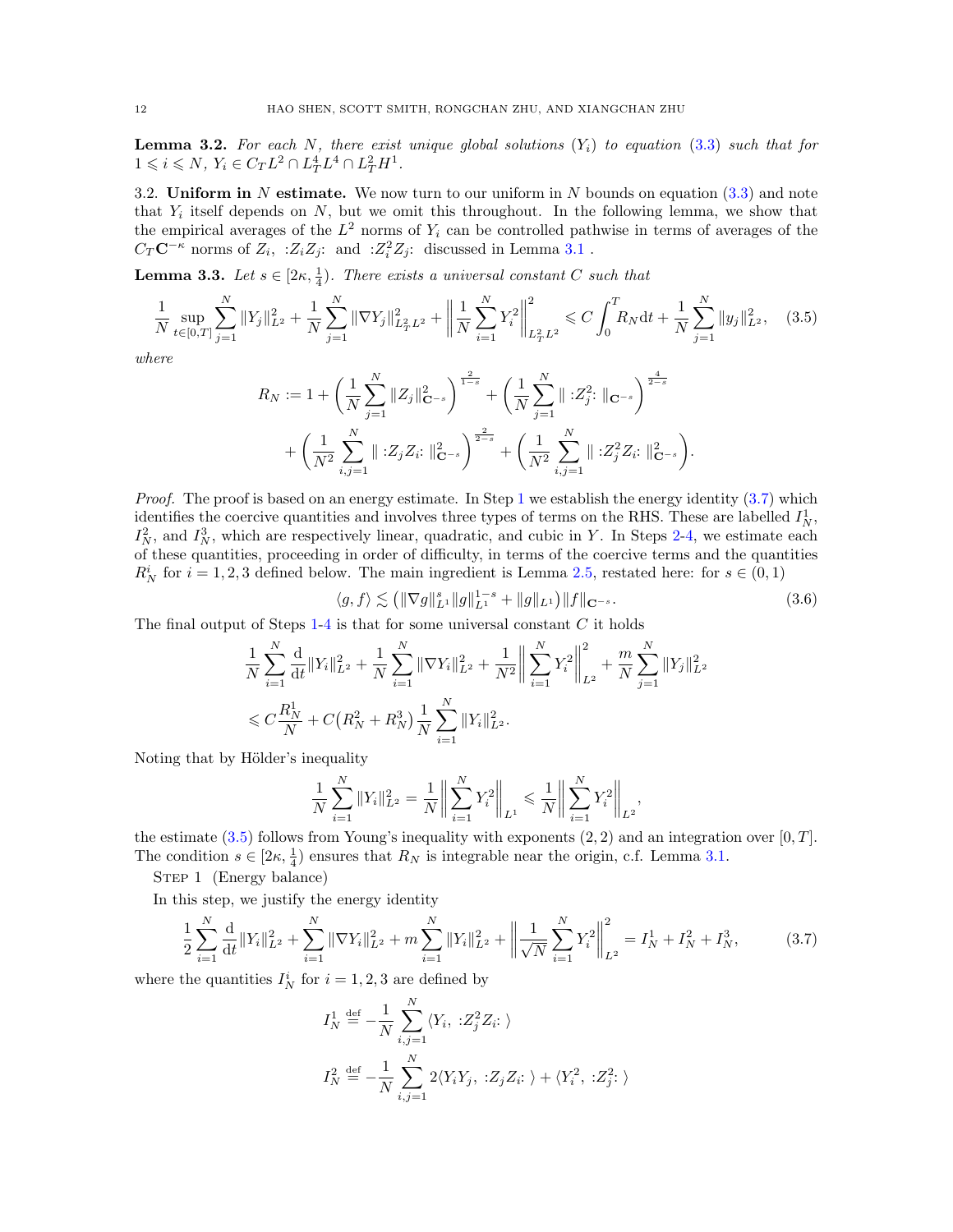$$
I_N^3 \stackrel{\text{def}}{=} -\frac{1}{N}\sum_{i,j=1}^N 3\langle Y_i^2Y_j, Z_j\rangle
$$

Notice that  $I_N^1$ ,  $I_N^2$ , and  $I_N^3$  are linear, quadratic, and cubic in Y, respectively. Formally, the identity  $(3.7)$  follows from testing  $(3.3)$  by  $Y_i$ , integrating by parts, summing over  $i = 1, \ldots, N$ , and using symmetry with respect  $i$  and  $j$ . Since  $Y_i$  is not sufficiently smooth in the time variable, some care is required to make this fully rigorous, and we direct the reader to [\[MW17b,](#page-59-0) Proposition 6.8] for more details.

STEP 2 (Estimates for  $I_N^1$ )

In this step, we show there is a universal constant  $C$  such that

$$
I_N^1 \leqslant \frac{1}{4} \sum_{i=1}^N \|\nabla Y_i\|_{L^2}^2 + \sum_{i=1}^N \|Y_i\|_{L^2}^2 + CR_N^1,
$$
\n(3.8)

where

<span id="page-12-0"></span>
$$
R_N^1 \stackrel{\text{def}}{=} \sum_{i=1}^N \left\| \frac{1}{N} \sum_{j=1}^N : Z_j^2 Z_i : \right\|_{\mathbf{C}^{-s}}^2.
$$

To establish [\(3.8\)](#page-12-0), we apply [\(3.6\)](#page-11-3) with  $Y_i$  playing the role of g and  $\frac{1}{N} \sum_{j=1}^{N} \, :Z_j^2 Z_i$ : playing the role of  $f$  to find

$$
I_N^1 \lesssim \sum_{i=1}^N \left( \|Y_i\|_{L^1}^{1-s} \|\nabla Y_i\|_{L^1}^s + \|Y_i\|_{L^1} \right) \left\| \frac{1}{N} \sum_{j=1}^N :Z_j^2 Z_i : \right\|_{\mathbf{C}^{-s}}.
$$
\n(3.9)

We now use Young's inequality with exponents  $(\frac{2}{1-s}, \frac{2}{s}, 2)$  for the first term and  $(2, 2)$  for the second term and the embedding of  $L^2$  into  $L^1$  to obtain [\(3.8\)](#page-12-0), considering separately the cases  $m = 0$  and  $m > 0$ .

STEP 3 (Estimates for  $I_N^2$ )

In this step, we show there is a universal constant C such that

<span id="page-12-2"></span><span id="page-12-1"></span>
$$
I_N^2 \leqslant \frac{1}{4} \sum_{i=1}^N \|\nabla Y_i\|_{L^2}^2 + C(1 + R_N^2) \bigg(\sum_{i=1}^N \|Y_i\|_{L^2}^2\bigg),\tag{3.10}
$$

where

$$
R_N^2 \stackrel{\text{def}}{=} \left(\frac{1}{N^2} \sum_{i,j=1}^N \| \, :Z_j Z_i : \|_{\mathbf{C}^{-s}}^2\right)^{\frac{1}{2-s}} + \left\|\frac{1}{N} \sum_{j=1}^N \, :Z_j^2 : \right\|_{\mathbf{C}^{-s}}^{\frac{2}{2-s}} \quad \stackrel{\text{def}}{=} \left(\widetilde{R_N^2}\right)^{\frac{1}{2-s}} + \left(\overline{R_N^2}\right)^{\frac{2}{2-s}}.
$$

Applying [\(3.6\)](#page-11-3) with  $Y_i Y_j$  playing the role of g and  $Z_j Z_i$ : playing the role of f followed by Hölder's inequality in  $L^2$ , the product rule and symmetry with respect to  $i, j$  we find

$$
\frac{1}{N} \sum_{i,j=1}^{N} \langle Y_{i} Y_{j}, : Z_{j} Z_{i}: \rangle \lesssim \frac{1}{N} \sum_{i,j=1}^{N} \left( \|Y_{i} Y_{j}\|_{L^{1}}^{1-s} \|\nabla (Y_{i} Y_{j})\|_{L^{1}}^{s} + \|Y_{i} Y_{j}\|_{L^{1}} \right) \| :Z_{j} Z_{i}: \|_{\mathbf{C}^{-s}}
$$
\n
$$
\lesssim \frac{1}{N} \sum_{i,j=1}^{N} \left( \|Y_{j}\|_{L^{2}} \|Y_{i}\|_{L^{2}}^{1-s} \|\nabla Y_{i}\|_{L^{2}}^{s} + \|Y_{i}\|_{L^{2}} \|Y_{j}\|_{L^{2}} \right) \| :Z_{j} Z_{i}: \|_{\mathbf{C}^{-s}}
$$
\n
$$
\lesssim \left( \sum_{j=1}^{N} \|Y_{j}\|_{L^{2}}^{2} \right)^{\frac{1}{2}} \left( \sum_{i=1}^{N} \|Y_{i}\|_{L^{2}}^{2(1-s)} \|\nabla Y_{i}\|_{L^{2}}^{2s} \right)^{\frac{1}{2}} \left( \widetilde{R_{N}^{2}} \right)^{\frac{1}{2}} + \left( \sum_{i=1}^{N} \|Y_{i}\|_{L^{2}}^{2} \right) \left( \widetilde{R_{N}^{2}} \right)^{\frac{1}{2}}
$$
\n
$$
\lesssim \left( \sum_{j=1}^{N} \|Y_{j}\|_{L^{2}}^{2} \right)^{1-\frac{s}{2}} \left( \sum_{i=1}^{N} \|\nabla Y_{i}\|_{L^{2}}^{2} \right)^{\frac{s}{2}} \left( \widetilde{R_{N}^{2}} \right)^{\frac{1}{2}} + \left( \sum_{i=1}^{N} \|Y_{i}\|_{L^{2}}^{2} \right) \left( \widetilde{R_{N}^{2}} \right)^{\frac{1}{2}}, \qquad (3.11)
$$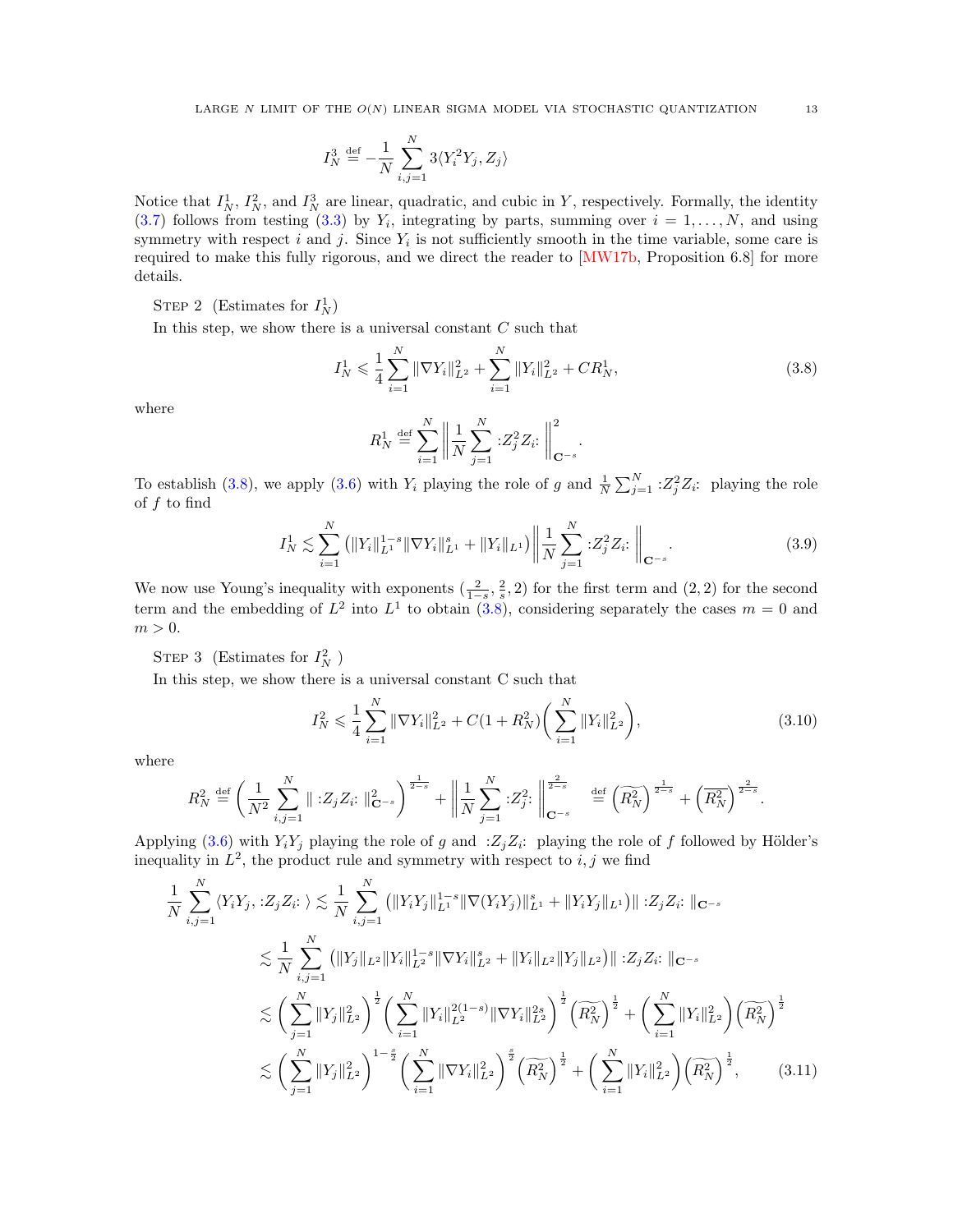where we used Hölder's inequality for the summation in  $i, j$  with exponents  $(2, 2)$  followed by Hölder's inequality for the summation in i with exponents  $(\frac{1}{1-s}, \frac{1}{s})$ . Finally, applying  $(3.6)$  with  $Y_i^2$  playing the role of g and  $\frac{1}{N} \sum_{j=1}^{N} \, :Z_j^2$ : playing the role of f we find

$$
\frac{1}{N} \sum_{i,j=1}^{N} \langle Y_i^2, :Z_j^2: \rangle \lesssim \sum_{i=1}^{N} \left( \|Y_i^2\|_{L^1}^{1-s} \|Y_i \nabla Y_i\|_{L^1}^s + \|Y_i^2\|_{L^1} \right) \overline{R_N^2} \lesssim \sum_{i=1}^{N} \left( \|Y_i\|_{L^2}^{2-s} \|\nabla Y_i\|_{L^2}^s + \|Y_i\|_{L^2}^2 \right) \overline{R_N^2}
$$
\n
$$
\lesssim \left[ \left( \sum_{i=1}^{N} \|Y_i\|_{L^2}^2 \right)^{1-\frac{s}{2}} \left( \sum_{i=1}^{N} \|\nabla Y_i\|_{L^2}^2 \right)^{\frac{s}{2}} + \sum_{i=1}^{N} \|Y_i\|_{L^2}^2 \right) \overline{R_N^2},\tag{3.12}
$$

where we used Hölder's inequality for the summation in i with exponents  $(\frac{2}{2-s}, \frac{2}{s})$ . The inequality [\(3.10\)](#page-12-1) now follows from [\(3.11\)](#page-12-2)-[\(3.12\)](#page-13-0) by Young's inequality with exponents  $(\frac{2}{2-s}, \frac{2}{s})$ .

STEP 4 (Estimates for  $I_N^3$ : cubic terms in Y)

In this step, we show there exists a universal constant  $C$  such that

<span id="page-13-3"></span><span id="page-13-0"></span>
$$
I_N^3 \leqslant \frac{1}{4} \bigg( \sum_{i=1}^N \|\nabla Y_i\|_{L^2}^2 + \bigg( \frac{1}{\sqrt{N}} \sum_{i=1}^N Y_i^2 \bigg)_{L^2}^2 \bigg) + C \big( 1 + R_N^3 \big) \bigg( \sum_{i=1}^N \|Y_i\|_{L^2}^2 \bigg),\tag{3.13}
$$

where

$$
R_N^3 \stackrel{\text{def}}{=} \left(\frac{1}{N} \sum_{j=1}^N \|Z_j\|_{\mathbf{C}^{-s}}^2\right)^{\frac{1}{1-s}} = \left(\frac{1}{N} \mathcal{Z}_N\right)^{\frac{1}{1-s}} \quad \text{with} \quad \mathcal{Z}_N \stackrel{\text{def}}{=} \sum_{j=1}^N \|Z_j\|_{\mathbf{C}^{-s}}^2 \tag{3.14}
$$

Appealing again to  $(3.6)$ , we find

$$
I_N^3 \lesssim \frac{1}{N} \sum_{j=1}^N \left( \Big\| \sum_{i=1}^N Y_i^2 Y_j \Big\|_{L^1}^{1-s} \Big\| \nabla \Big( \sum_{i=1}^N Y_i^2 Y_j \Big) \Big\|_{L^1}^s + \Big\| \sum_{i=1}^N Y_i^2 Y_j \Big\|_{L^1} \right) \|Z_j\|_{\mathbf{C}^{-s}} \tag{3.15}
$$

$$
\lesssim \frac{1}{N} \Big( \sum_{j=1}^N \Big\| \sum_{i=1}^N Y_i^2 Y_j \Big\|_{L^1}^{2(1-s)} \Big\| \nabla \Big( \sum_{i=1}^N Y_i^2 Y_j \Big) \Big\|_{L^1}^{2s} \Big)^{\frac{1}{2}} \mathcal{Z}_N^{\frac{1}{2}} + \frac{1}{N} \Big( \sum_{j=1}^N \Big\| \sum_{i=1}^N Y_i^2 Y_j \Big\|_{L^1}^{2} \Big)^{\frac{1}{2}} \mathcal{Z}_N^{\frac{1}{2}}.
$$

By Hölder's inequality, it holds that

<span id="page-13-4"></span><span id="page-13-2"></span><span id="page-13-1"></span>
$$
\Big\| \sum_{i=1}^{N} Y_i^2 Y_j \Big\|_{L^1} \lesssim \Big\| \sum_{i=1}^{N} Y_i^2 \Big\|_{L^2} \|Y_j\|_{L^2}.
$$
 (3.16)

Furthermore, we find that

$$
\left\| \nabla \left( \sum_{i=1}^{N} Y_i^2 Y_j \right) \right\|_{L^1} \lesssim \left\| \sum_{i=1}^{N} Y_i^2 \nabla Y_j \right\|_{L^1} + \left\| \sum_{i=1}^{N} \nabla Y_i Y_i Y_j \right\|_{L^1}
$$
  

$$
\lesssim \left\| \sum_{i=1}^{N} Y_i^2 \right\|_{L^2} \left\| \nabla Y_j \right\|_{L^2} + \left( \sum_{i=1}^{N} \|\nabla Y_i\|_{L^2}^2 \right)^{1/2} \left\| \sum_{i=1}^{N} Y_i^2 Y_j^2 \right\|_{L^1}^{1/2}
$$
(3.17)

Hence, we find that

$$
\sum_{j=1}^{N} \Big\| \sum_{i=1}^{N} Y_i^2 Y_j \Big\|_{L^1}^{2(1-s)} \Big\| \nabla \Big( \sum_{i=1}^{N} Y_i^2 Y_j \Big) \Big\|_{L^1}^{2s} \lesssim \Big\| \sum_{i=1}^{N} Y_i^2 \Big\|_{L^2}^{2} \Big( \sum_{j=1}^{N} \|Y_j\|_{L^2}^{2(1-s)} \|\nabla Y_j\|_{L^2}^{2s} \Big) \n+ \Big\| \sum_{i=1}^{N} Y_i^2 \Big\|_{L^2}^{2(1-s)} \Big( \sum_{i=1}^{N} \|\nabla Y_i\|_{L^2}^{2} \Big)^s \Big( \sum_{j=1}^{N} \Big\| \sum_{i=1}^{N} Y_i^2 Y_j^2 \Big\|_{L^1}^{s} \|Y_j\|_{L^2}^{2(1-s)} \Big) \n\lesssim \Big\| \sum_{i=1}^{N} Y_i^2 \Big\|_{L^2}^{2} \Big( \sum_{j=1}^{N} \|Y_j\|_{L^2}^{2} \Big)^{1-s} \Big( \sum_{j=1}^{N} \|\nabla Y_j\|_{L^2}^{2} \Big)^s
$$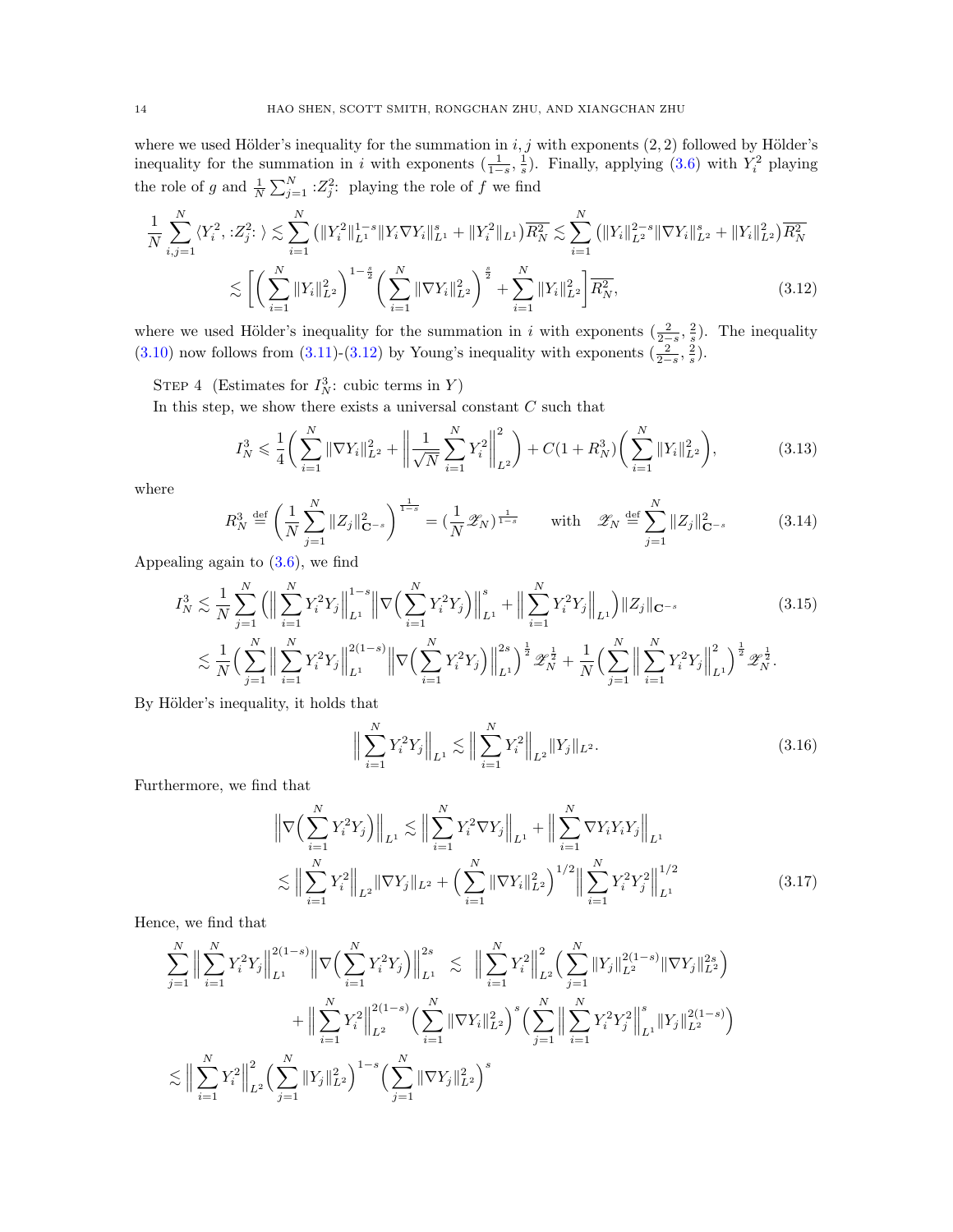LARGE N LIMIT OF THE  $O(N)$  LINEAR SIGMA MODEL VIA STOCHASTIC QUANTIZATION 15

$$
+ \Big\|\sum_{i=1}^N Y_i^2\Big\|_{L^2}^{2(1-s)} \Big(\sum_{i=1}^N \|\nabla Y_i\|_{L^2}^2\Big)^s \Big(\sum_{j=1}^N \Big\|\sum_{i=1}^N Y_i^2 Y_j^2\Big\|_{L^1}\Big)^s \Big(\sum_{j=1}^N \|Y_j\|_{L^2}^2\Big)^{1-s}
$$
  

$$
\lesssim \Big\|\sum_{i=1}^N Y_i^2\Big\|_{L^2}^2 \Big(\sum_{j=1}^N \|Y_j\|_{L^2}^2\Big)^{1-s} \Big(\sum_{j=1}^N \|\nabla Y_j\|_{L^2}^2\Big)^s.
$$

Inserting this into  $(3.15)$ , taking the square root, and using  $(3.16)$  we find

$$
I_N^3 \lesssim \frac{1}{N} \Big\| \sum_{i=1}^N Y_i^2 \Big\|_{L^2} \Big( \sum_{j=1}^N \|Y_j\|_{L^2}^2 \Big)^{\frac{1-s}{2}} \Big( \sum_{j=1}^N \|\nabla Y_j\|_{L^2}^2 \Big)^{\frac{s}{2}} \mathscr{Z}_N^{\frac{1}{2}} + \frac{1}{N} \Big\| \sum_{i=1}^N Y_i^2 \Big\|_{L^2} \Big( \sum_{j=1}^N \|Y_j\|_{L^2}^2 \Big)^{\frac{1}{2}} \mathscr{Z}_N^{\frac{1}{2}}. \tag{3.18}
$$

Applying Young's inequality with exponent  $(2, \frac{2}{1-s}, \frac{2}{s})$  we arrive at  $(3.13)$ .

<span id="page-14-3"></span>**Corollary 3.4.** Let  $q \geq 1$ ,  $s \in [2\kappa, \frac{2}{q+1})$ . There exists a universal constant C such that

$$
\begin{split} &\sup_{t\in[0,T]}\left(\frac{1}{N}\sum_{j=1}^{N}\|Y_j\|_{L^2}^2\right)^{q}+\int_0^T\left(\frac{1}{N}\sum_{j=1}^{N}\|Y_j\|_{L^2}^2\right)^{q-1}\bigg[\frac{1}{N}\sum_{j=1}^{N}\|\nabla Y_j\|_{L^2}^2+\bigg\|\frac{1}{N}\sum_{i=1}^{N}Y_i^2\bigg\|_{L^2}^2\bigg] {\rm d} t\\ &\leqslant C\int_0^T R_N^{\frac{q+1}{2}}{\rm d} t+\bigg(\frac{1}{N}\sum_{j=1}^{N}\|y_j\|_{L^2}^2\bigg)^{q}, \end{split}
$$

with  $R_N$  introduced in Lemma [3.3.](#page-11-1)

*Proof.* Set  $V = \frac{1}{N} \sum_{i=1}^{N} ||Y_i||_{L^2}^2$  and  $G = \frac{1}{N} \sum_{j=1}^{N} ||\nabla Y_j||_{L^2}^2 + ||\frac{1}{N} \sum_{i=1}^{N} Y_i^2||$ 2  $\sum_{L^2}^2$ . By Lemma [3.3](#page-11-1) we deduce for  $q \geq 1$ 

$$
\frac{\mathrm{d}}{\mathrm{d}t}V^{q} + GV^{q-1} \leqslant CR_{N}V^{q-1} \leqslant CR_{N}^{\frac{q+1}{2}} + \frac{1}{2}V^{q+1}.
$$

Note that  $G \geqslant V^2$  since  $\|\sum_{i=1}^N Y_i^2\|_{L^1} = \sum_{i=1}^N \|Y_i\|_{L^2}^2$ , which implies the result.

<span id="page-14-2"></span>**Lemma 3.5.** Let  $s \in [2\kappa, 1/4)$ . There exists a universal constant C such that

$$
\sup_{t \in [0,T]} \sum_{j=1}^{N} \|Y_j\|_{L^2}^2 + \sum_{j=1}^{N} \|\nabla Y_j\|_{L^2_T L^2}^2 + \frac{1}{N} \left\| \sum_{i=1}^{N} Y_i^2 \right\|_{L^2_T L^2}^2
$$
  

$$
\leq C(\|R_N^0\|_{L^1_T} + \sum_{j=1}^{N} \|y_j\|_{L^2}^2) \exp\left\{ \int_0^T (1 + R_N^2 + R_N^3) \mathrm{d}t \right\},\tag{3.19}
$$

where  $R_N^2$ ,  $R_N^3$  given in the proof of Lemma [3.3](#page-11-1) and

<span id="page-14-1"></span><span id="page-14-0"></span>
$$
R_N^0 = \frac{1}{N^2} \sum_{i=1}^N \left\| \sum_{j=1}^N \Lambda^{-s} (\cdot : Z_j^2 Z_i :) \right\|_{L^2}^2.
$$

Proof. The proof is almost the same as Lemma [3.3.](#page-11-1) We appeal to Steps 1,3, and 4 of Lemma [3.3](#page-11-1) and only modify Step 2. To estimate  $I_N^1$  we write

$$
I_N^1 \leq \frac{1}{N} \sum_{i=1}^N \|\Lambda^s Y_i\|_{L^2} \Big\| \sum_{j=1}^N \Lambda^{-s} (\cdot Z_j^2 Z_i :) \Big\|_{L^2}
$$
  

$$
\leq \frac{1}{8} \sum_{i=1}^N \|Y_i\|_{L^2}^2 + \frac{1}{8} \sum_{i=1}^N \|\nabla Y_i\|_{L^2}^2 + \frac{C}{N^2} \sum_{i=1}^N \Big\| \sum_{j=1}^N \Lambda^{-s} (\cdot Z_j^2 Z_i :) \Big\|_{L^2}^2, \tag{3.20}
$$

<span id="page-14-4"></span>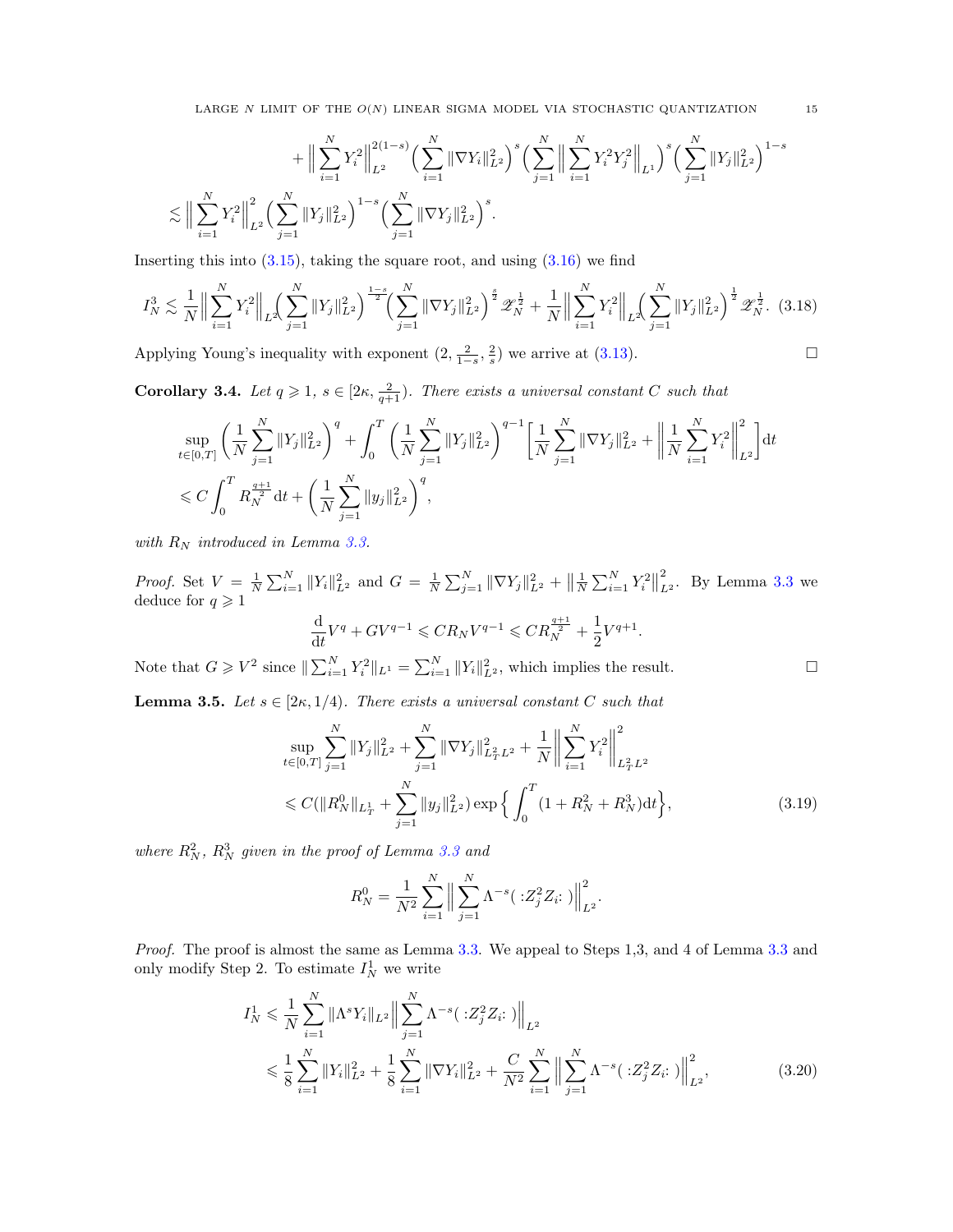where, in the last step, we applied Young's inequality for products, and then interpolation. Combining  $(3.10)$ , and  $(3.13)$   $(3.12)$  with  $(3.20)$  and inserting these inequalities into the energy identity  $(3.7)$ , we obtain

<span id="page-15-3"></span>
$$
\sum_{j=1}^{N} \frac{d}{dt} \|Y_j\|_{L^2}^2 + \sum_{j=1}^{N} \|\nabla Y_j\|_{L^2}^2 + \frac{1}{N} \left\| \sum_{i=1}^{N} Y_i^2 \right\|_{L^2}^2 + m \sum_{j=1}^{N} \|Y_j\|_{L^2}^2
$$
  

$$
\leq C R_N^0 + \sum_{j=1}^{N} \|Y_j\|_{L^2} C (1 + R_N^2 + R_N^3).
$$
 (3.21)

The estimate  $(3.19)$  now follows from Gronwall's inequality.

<span id="page-15-1"></span>**Remark 3.6.** For the estimate of  $\frac{1}{N} \sum_{i=1}^{N} ||Y_i||_{L^2}^2$  in Lemma [3.3,](#page-11-1) the dissipation term  $\left\| \frac{1}{N} \sum_{i=1}^{N} Y_i^2 \right\|$ 2  $L^2$ could be used to avoid Gronwall's Lemma. However, for  $\sum_{i=1}^{N} ||Y_i||_{L^2}^2$  or  $\frac{1}{N} \sum_{i=1}^{N} ||Y_i||_{L^p}^p$  for  $p > 2$  it is less clear how to exploit the corresponding dissipation term and we need to use Gronwall's inequality to derive a uniform estimate. Since the  $R_N^2, R_N^3$  appear in the exponential, this makes it unclear how to obtain moment estimates directly.

### 4. Global solvability of the mean-field SPDE

<span id="page-15-0"></span>In this section, we develop a solution theory for the mean-field SPDE [\(1.6\)](#page-2-0), the renormalized version of the formal equation  $(1.5)$ . In two dimensions this is a singular SPDE where the ill-defined nonlinearity depends on the law of the solution. As a result, we cannot proceed via path-wise arguments alone as in [\[DPD03\]](#page-58-0) and [\[MW17b\]](#page-59-0) and we need to develop a few new tricks for both the local and global well-posedness.

We begin by explaining our assumptions on the initial data and our notion of solution to  $(1.6)$ . The initial datum  $\psi_i$  decompose as  $\psi_i = z_i + \eta_i$ , where  $\mathbf{E} ||z_i||_{\mathbf{C}^{-\kappa}}^p \lesssim 1$  for  $\kappa > 0$  and every  $p > 1$ , and  $\mathbf{E} \|\eta_i\|_{L^4}^4 < \infty$  (except for Lemma [4.4](#page-19-0) which is an  $L^p$  estimate). We define  $\Psi_i$  to be a solution to the renormalized, mean-field SPDE [\(1.6\)](#page-2-0) starting from  $\psi_i$  provided that  $\Psi_i = Z_i + X_i$  holds, where  $Z_i$  is the solution to [\(3.2\)](#page-9-4) with  $Z_i(0) = z_i$  as in Section [3](#page-9-0) and  $X_i$  is a random process satisfying

<span id="page-15-2"></span>
$$
\mathscr{L}X_i = -\mu(X_i + Z_i), \quad X_i(0) = \eta_i. \tag{4.1}
$$

Here,  $\mu$  depends on the law of  $X_i$  and is defined as

$$
\mu \stackrel{\text{def}}{=} \mathbf{E}[X_i^2] + 2\mathbf{E}[X_i Z_i] + \mathbf{E}[X_i^2]
$$

We now comment on the meaning of the non-linearity in equation [\(4.1\)](#page-15-2). Recall from Section [3.1](#page-10-0) that  $Z_i \in \mathbb{C}^{-\kappa}$  (Lemma [3.1\)](#page-10-2), while  $\mathbb{E}[\,:\!Z_i^2\!:\;] = \mathbb{E}[(S_t\tilde{z}_i)^2]$  with  $\tilde{z}_i = z_i - \tilde{Z}_i(0)$ , so by Schauder theory we expect that  $X_i$  is Hölder continuous. Hence, we anticipate that  $\mathbf{E}[X_i^2]$  is a well-defined function, while  $\mathbf{E}[X_i Z_i]$  is a distribution satisfying for  $t > 0$  and  $\beta > \kappa$ 

$$
\|\mathbf{E}[X_iZ_i](t)\|_{\mathbf{C}^{-\kappa}} \lesssim \mathbf{E}[\|X_i(t)\|_{\mathbf{C}^{\beta}}\|Z_i(t)\|_{\mathbf{C}^{-\kappa}}].
$$

We immediately find that all terms in  $\mu(X_i + Z_i)$  are classically defined in the sense of distributions except for  $\mathbf{E}[X_i Z_i] Z_i$ , which requires more care and a suitable probabilistic argument. The idea used to overcome this difficulty, which is repeated in different ways throughout the section, is to view the expectation  $\mu$  as coming from a suitable independent copy of  $(X_i, Z_i)$ . To avoid notational confusion, we now comment further on our convention throughout this section. We consider equation [\(1.6\)](#page-2-0) for a fixed i and when we write  $(\eta_j, z_j)$  for  $j \neq i$  we mean an independent copy of  $(\eta_i, z_i)$ , and we then write  $(Z_j, X_j)$  for the solution driven by white noise  $\xi_j$ , which is independent of  $\xi_i$ , from initial data  $(z_j, \eta_j)$ .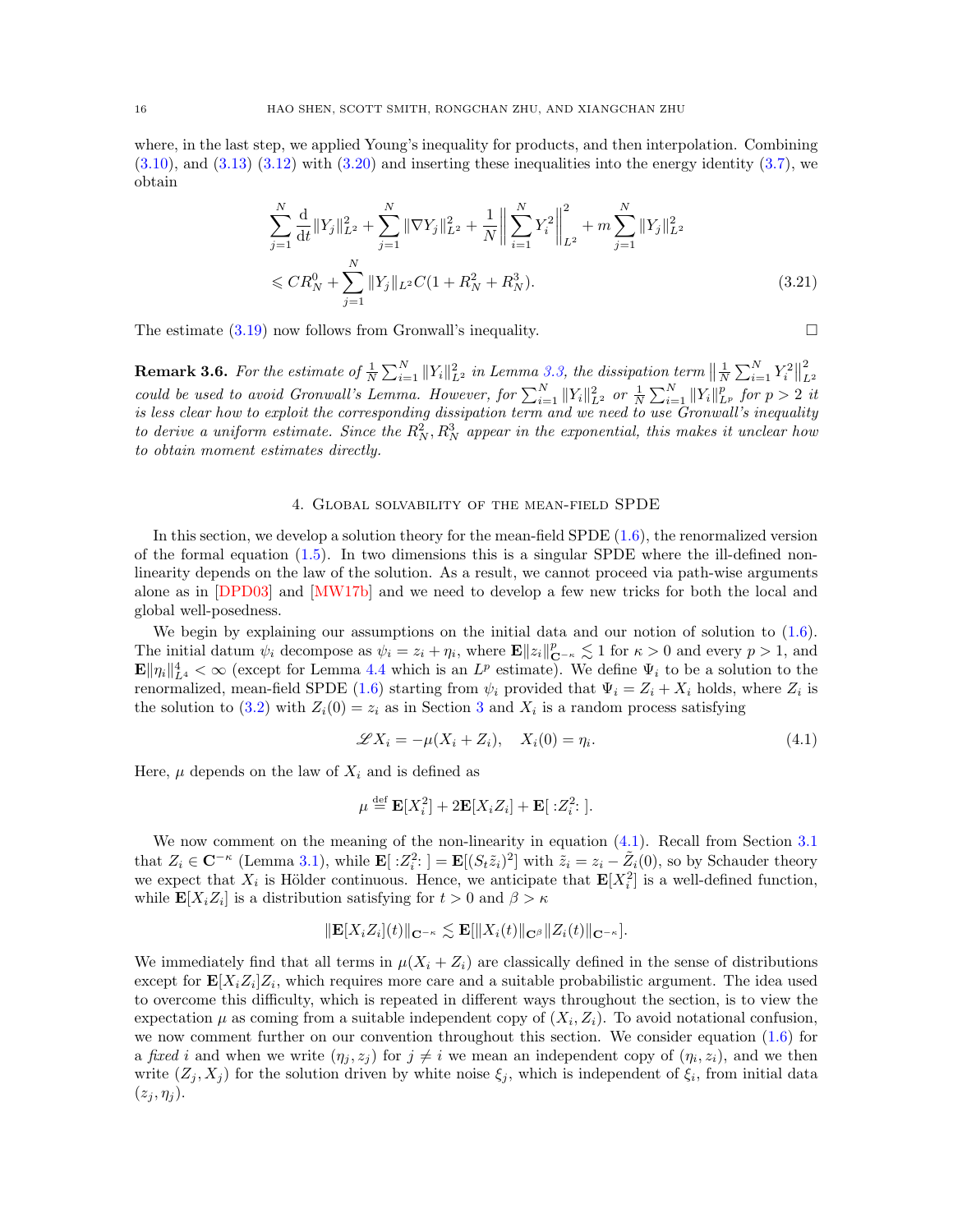## <span id="page-16-1"></span>4.1. Local well-posedness.

<span id="page-16-0"></span>**Lemma 4.1.** For  $p \in [1, \infty]$  and  $0 \leq \kappa \leq s$  it holds

$$
||Z_i \mathbf{E}[Z_i X_i]||_{B_{p,\infty}^{-\kappa}} \lesssim \left(\mathbf{E}||X_i||_{B_{p,\infty}^s}^2\right)^{\frac{1}{2}} \left(\mathbf{E}[\| :Z_i Z_j : \|_{\mathbf{C}^{-\kappa}}^2 | Z_i]\right)^{\frac{1}{2}}.
$$
 (4.2)

Here the conditional expectation is on the  $\sigma$ -algebra generated by the stochastic process  $Z_i$ .

*Proof.* Letting  $(X_j, Z_j)$  be an independent copy of  $(X_i, Z_i)$  we have

$$
Z_i \mathbf{E}[Z_i X_i] = Z_i \mathbf{E}[Z_j X_j] = \mathbf{E}[Z_i Z_j; X_j | Z_i].
$$

We then use Jensen's inequality to find

$$
||Z_i \mathbf{E}[Z_j X_j]||_{B_{p,\infty}^{-\kappa}} \leq \mathbf{E}[||: Z_i Z_j: X_j||_{B_{p,\infty}^{-\kappa}} |Z_i] \leq \mathbf{E}[||: Z_i Z_j: ||_{\mathbf{C}^{-\kappa}} ||X_j||_{B_{p,\infty}^s} |Z_i],
$$

where we used Lemma  $2.3$  in the last line. The claim now follows from conditional Hölder's inequality and the independence of  $X_j$  from  $Z_i$ . .

We now apply the above result to obtain a local well-posedness result for  $(4.1)$ , which yields in turn a local well-posedness result for [\(1.6\)](#page-2-0).

**Lemma 4.2.** There exists  $T^* > 0$  small enough such that [\(4.1\)](#page-15-2) has a unique mild solution  $X_i \in$  $L^2(\Omega; C_{T^*}L^4 \cap C((0,T^*];\mathbf{C}^\beta))$  and for  $\beta > 3\kappa$  small enough,  $\gamma = \beta + \frac{1}{2}$ , one has

$$
\mathbf{E}[\sup_{t\in[0,T^*]}t^{\gamma}\|X_i\|_{\mathbf{C}^{\beta}}^2]\leq 1.
$$

*Proof.* For  $T > 0$  define the ball

$$
\mathcal{B}_T \stackrel{\text{def}}{=} \big\{ X_i \in L^2(\Omega, C((0,T];\mathbf{C}^\beta)) \mid \mathbf{E}[\sup_{t \in [0,T]} t^\gamma \|X_i\|_{\mathbf{C}^\beta}^2] \leq 1, \quad X_i(0) = \eta_i \big\}.
$$

Here we endow the space  $C((0,T];\mathbf{C}^{\beta})$  with norm  $(\sup_{t\in[0,T]}t^{\gamma}\|f(t)\|_{\mathbf{C}^{\beta}}^2)^{1/2}$ .

For  $X_i \in \mathcal{B}_T$ , define  $\mathcal{M}_T X_i : (0,T] \mapsto \mathbf{C}^{\beta}$  via

$$
\mathcal{M}_T X_i(t) := \int_0^t S_{t-s} \mathbf{E}[X_i^2 + 2X_i Z_i + : Z_i^2] \cdot (X_i + Z_i) \, ds + S_t \eta_i.
$$

Using Lemma [2.4](#page-8-2) and Lemma [2.3](#page-8-0) noting  $\beta > \kappa$ , we find that

$$
\|\mathcal{M}_T X_i(t) - S_t \eta_i\|_{\mathbf{C}^{\beta}} \lesssim \int_0^t (t-s)^{-\frac{\beta+\kappa}{2}} \|\mathbf{E}[X_i Z_i] Z_i\|_{\mathbf{C}^{-\kappa}} ds + \int_0^t \left(\|\mathbf{E} X_i^2\|_{\mathbf{C}^{\beta}} + \|\mathbf{E} : Z_i^2: \|_{\mathbf{C}^{\beta}} + (t-s)^{-\frac{\beta+\kappa}{2}} \|\mathbf{E}[X_i Z_i]\|_{\mathbf{C}^{-\kappa}}\right) \|X_i\|_{\mathbf{C}^{\beta}} ds + \int_0^t (t-s)^{-\frac{\beta+\kappa}{2}} \left(\|\mathbf{E} X_i^2\|_{\mathbf{C}^{\beta}} + \|\mathbf{E} : Z_i^2: \|_{\mathbf{C}^{\beta}}\right) \|Z_i\|_{\mathbf{C}^{-\kappa}} ds \stackrel{\text{def}}{=} \sum_{i=1}^3 J_i(t).
$$

We start by applying Lemma [4.1](#page-16-0) to obtain the pathwise bound

$$
J_1(t) \lesssim \int_0^t (t-s)^{-\frac{\beta+\kappa}{2}} \left(\mathbf{E} \|X_i\|_{\mathbf{C}^{\beta}}^2\right)^{\frac{1}{2}} \left(\mathbf{E} [\| :Z_i Z_j : \|_{\mathbf{C}^{-\kappa}}^2 \ | \ Z_i ] \right)^{\frac{1}{2}} ds
$$
  
\$\lesssim \left(\mathbf{E} [\sup\_{r \in [0,t]} (r^{\kappa'} \| :Z\_i Z\_j : (r) \|\_{\mathbf{C}^{-\kappa}})^2 \ | \ Z\_i ] \right)^{\frac{1}{2}} \int\_0^t (t-s)^{-\frac{\beta+\kappa}{2}} s^{-\frac{\gamma+2\kappa'}{2}} ds,

for  $\kappa' > \kappa > 0$ , which is integrable provided  $\beta < 2 - \kappa$  and  $\gamma < 2 - 2\kappa'$ . We may now apply Lemma [3.1](#page-10-2) to find that

<span id="page-16-2"></span>
$$
\mathbf{E}|J_1(t)|^2 \lesssim \mathbf{E}[\sup_{r \in [0,t]} (r^{\kappa'} || 2iZ_j: (r) ||_{\mathbf{C}^{-\kappa}})^2] t^{2-(\beta+\kappa+2\kappa'+\gamma)} \lesssim t^{2-(\beta+\kappa+2\kappa'+\gamma)}.
$$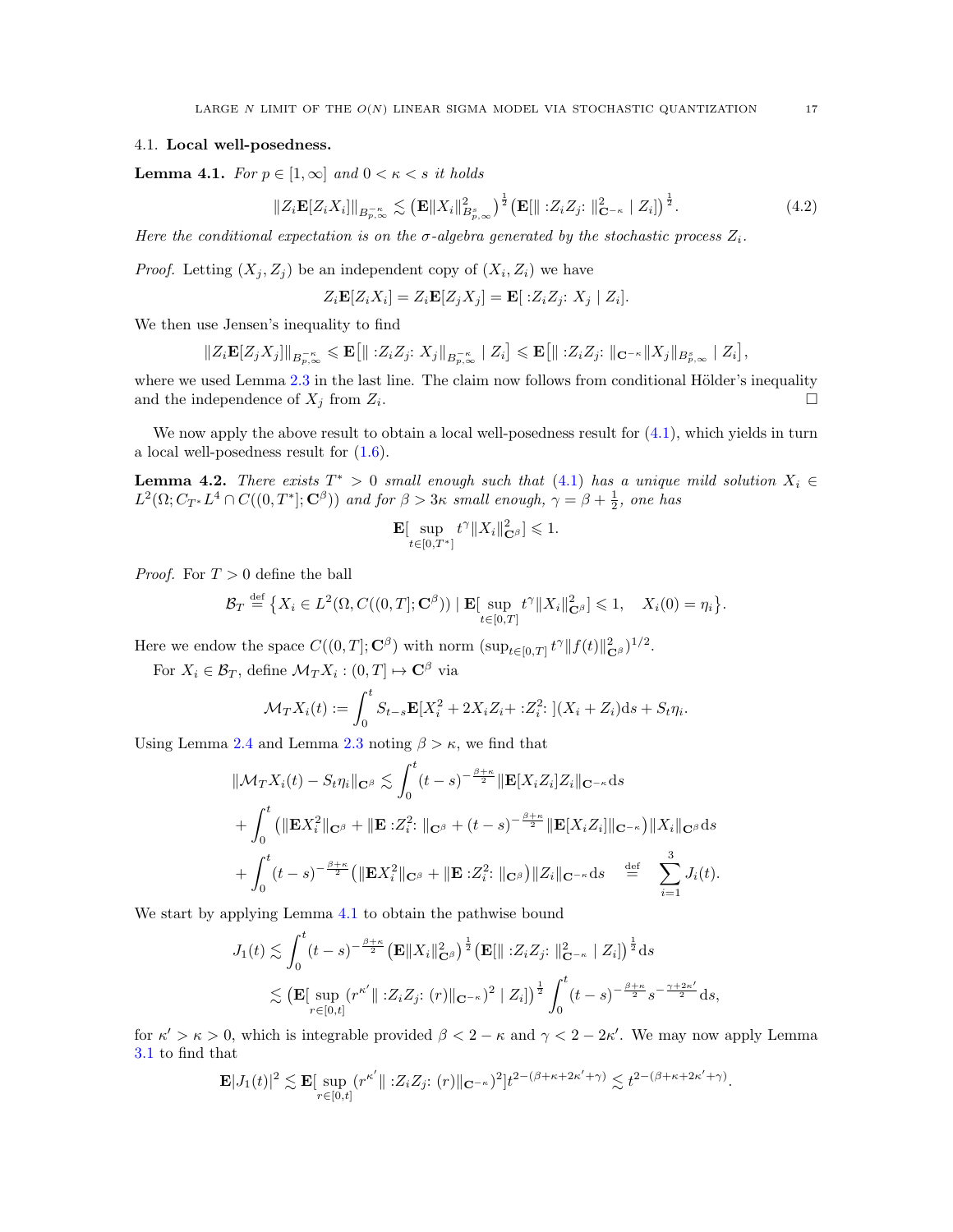Before estimating  $J_2(t)$  and  $J_3(t)$ , we make three observations. First note that by Jensen's inequality and Lemma [2.3](#page-8-0) it holds

$$
\|\mathbf{E} X_i^2\|_{\mathbf{C}^{\beta}} \lesssim \mathbf{E}[\|X_i\|_{\mathbf{C}^{\beta}}^2] \lesssim s^{-\gamma}.
$$

Furthermore, using again Lemma [2.4](#page-8-2) we find

$$
\|\mathbf{E}:Z_i^2\colon\|_{\mathbf{C}^{\beta}}\leqslant \mathbf{E}\big\|(S_t\tilde{z}_i)^2\big\|_{\mathbf{C}^{\beta}}\leqslant \mathbf{E}\big\|S_t\tilde{z}_i\big\|_{\mathbf{C}^{\beta}}^2\lesssim s^{-(\beta+\kappa)}.
$$

Finally, note that by Lemma [2.3](#page-8-0)

$$
\|\mathbf{E}[X_iZ_i]\|_{\mathbf{C}^{-\kappa}} \lesssim \mathbf{E}[\|X_i\|_{\mathbf{C}^{\beta}}\|Z_i\|_{\mathbf{C}^{-\kappa}}] \lesssim \left(\mathbf{E}[\|X_i\|_{\mathbf{C}^{\beta}}^2]\right)^{\frac{1}{2}} \left(\mathbf{E}[\|Z_i\|_{\mathbf{C}^{-\kappa}}^2]\right)^{\frac{1}{2}} \lesssim s^{-\frac{\gamma}{2}}.
$$

Inserting these three bounds, we find the inequalities

$$
J_2(t) \lesssim \int_0^t \left(s^{-\gamma} + s^{-(\beta+\kappa)} + (t-s)^{-\frac{\beta+\kappa}{2}} s^{-\frac{\gamma}{2}}\right) \|X_i\|_{\mathbf{C}^\beta} ds.
$$
  

$$
J_3(t) \lesssim \int_0^t (t-s)^{-\frac{\beta+\kappa}{2}} \left(s^{-\gamma} + s^{-(\beta+\kappa)}\right) \|Z_i\|_{\mathbf{C}^{-\kappa}} ds.
$$

Squaring and taking expectation, we find

$$
\mathbf{E}|J_2(t)|^2 \lesssim t^{-\gamma} \left(t^{2-2\gamma} + t^{2-2(\beta+\kappa)} + t^{2-(\beta+\kappa+\gamma)}\right).
$$
  

$$
\mathbf{E}|J_3(t)|^2 \lesssim \left(t^{2-(\beta+\kappa+2\gamma)} + t^{2-3(\beta+\kappa)}\right).
$$

Under our assumption on  $\beta$  these are all bounded by  $t^{-\gamma}$ . Finally, note that by Lemma [2.4](#page-8-2) and the embedding  $L^4 \subset \mathbf{C}^{-\frac{1}{2}}$ , we obtain

$$
||S_t \eta||_{\mathbf{C}^\beta} \lesssim t^{-\frac{1+2\beta}{4}} \|\eta\|_{L^4}.\tag{4.3}
$$

Combining the above estimates we can find  $T^*$  small enough to have

$$
\mathbf{E}[\sup_{t\in[0,T^*]}t^{\gamma}\|\mathcal{M}_{T^*}X(t)\|_{\mathbf{C}^{\beta}}^2]\leqslant 1,
$$

which implies that for  $T^*$  small enough  $\mathcal{M}_{T^*}$  maps  $\mathcal{B}_{T^*}$  into itself. The contraction property follows similarly. Now the local existence and uniqueness in  $L^2(\Omega; C((0,T], \mathbf{C}^\beta))$  follows. Furthermore, we know  $\int_0^t S_{t-s}\mu(X(s) + Z(s))ds$  is continuous in  $\mathbb{C}^{\beta}$  and  $S_t\eta_i \in C_TL^4$ . The result follows.

<span id="page-17-1"></span>4.2. Global well-posedness. We now extend our local solution to a global solution through a series of a priori bounds, starting with a uniform in time on the  $L^2(\Omega; L^2)$  norm of  $X_i$  together with an  $L^2(\Omega; L^2_T H^1)$  bound.

<span id="page-17-0"></span>**Lemma 4.3.** There exists a universal constant  $C$  such that

$$
\sup_{t \in [0,T]} \mathbf{E} \|X_i\|_{L^2}^2 + \mathbf{E} \|\nabla X_i\|_{L^2_T L^2}^2 + \|\mathbf{E} X_i^2\|_{L^2_T L^2}^2 + m \mathbf{E} \|X_i\|_{L^2_T L^2}^2 \leq C \int_0^T R \mathrm{d} t + \mathbf{E} \|\eta_i\|_{L^2}^2, \tag{4.4}
$$

where, for  $i \neq j$  we define

$$
R \stackrel{\text{def}}{=} 1 + \left(\mathbf{E} \|Z_i\|_{\mathbf{C}^{-s}}^2\right)^{\frac{2}{1-s}} + \mathbf{E} \| :Z_j^2 Z_i : \|_{\mathbf{C}^{-s}}^2 + C \left(\mathbf{E} \| :Z_j Z_i : \|_{\mathbf{C}^{-s}}^2\right)^2 + C \left(\mathbf{E} \| :Z_i^2 : \|_{\mathbf{C}^{-s}}\right)^4.
$$

Proof. The proof is similar in spirit to the proof of Lemma [3.3,](#page-11-1) proceeding by energy estimates.

STEP 1 (Expected energy balance)

In this step, we establish the following identity

<span id="page-17-2"></span>
$$
\frac{1}{2}\frac{\mathrm{d}}{\mathrm{d}t}\mathbf{E}\|X_i\|_{L^2}^2 + \mathbf{E}\|\nabla X_i\|_{L^2}^2 + \|\mathbf{E}X_i^2\|_{L^2}^2 + m\mathbf{E}\|X_i\|_{L^2}^2 = I^1 + I^2 + I^3,\tag{4.5}
$$

where

$$
I^{1} \stackrel{\text{def}}{=} \mathbf{E}\langle X_{i}, Z_{i}: Z_{j}^{2}: \rangle, \qquad I^{2} \stackrel{\text{def}}{=} \mathbf{E}\langle X_{i}^{2}, :Z_{j}^{2}: \rangle + 2\mathbf{E}\langle X_{i}X_{j}, Z_{i}Z_{j} \rangle, \qquad I^{3} \stackrel{\text{def}}{=} 3\mathbf{E}\langle X_{i}^{2}X_{j}, Z_{j} \rangle.
$$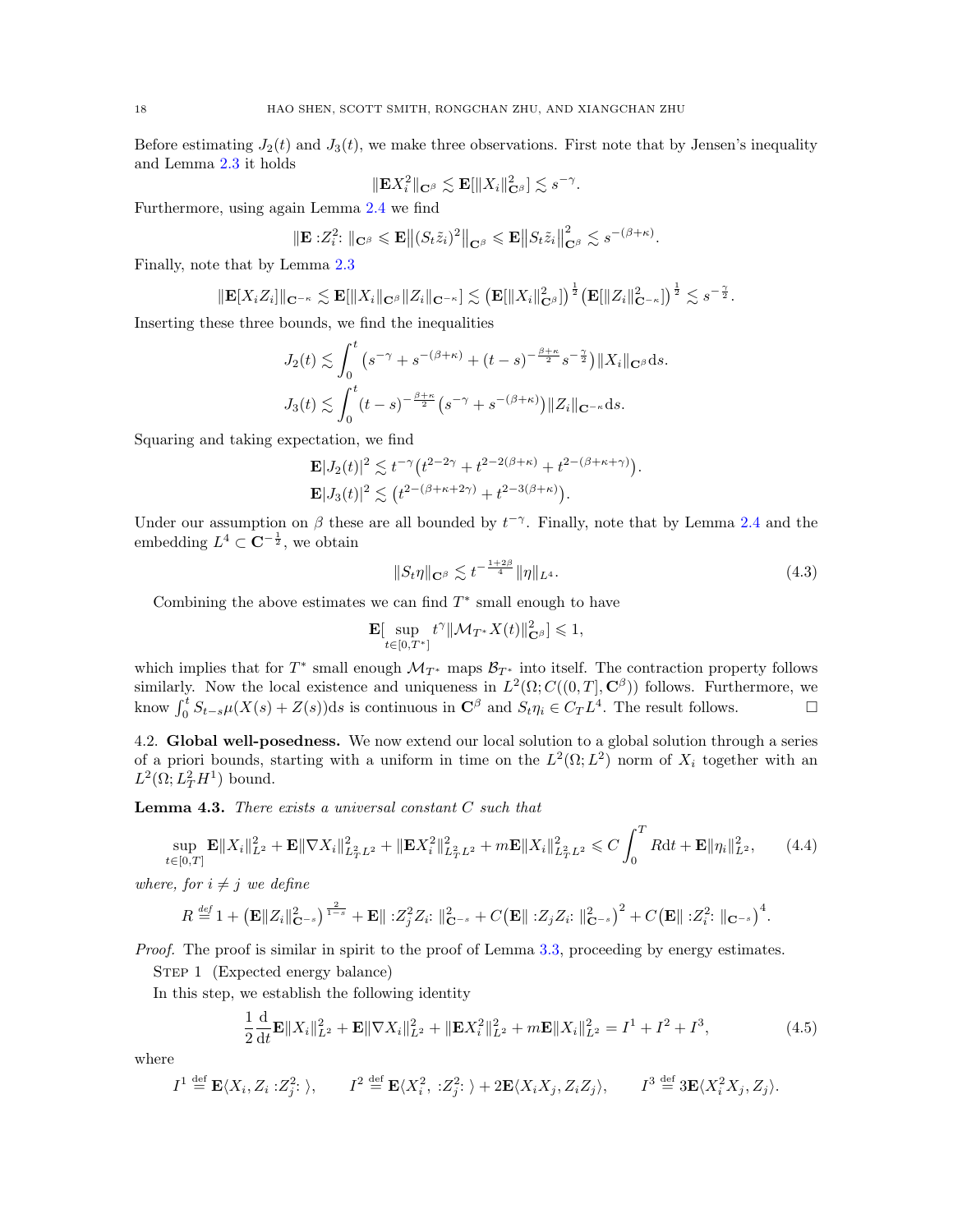Formally, testing [\(4.1\)](#page-15-2) with  $X_i$ , integrating by parts and using that  $X_i$ ,  $X_iZ_i$ , and  $Z_i^2$ : are respectively equal in law to  $X_j$ ,  $X_j Z_j$ , and  $:Z_j^2$ : we find

$$
\frac{1}{2}\frac{\mathrm{d}}{\mathrm{d}t}||X_i||_{L^2}^2 + ||\nabla X_i||_{L^2}^2 + m||X_i||_{L^2}^2 + ||X_i^2 \mathbf{E} X_i^2||_{L^1} \n= -\langle X_i, Z_i \mathbf{E}(.Z_j^2: \rangle\rangle - \langle X_i^2, \mathbf{E}(.Z_j^2: \rangle\rangle - 2\langle X_i, Z_i \mathbf{E}(X_j Z_j) \rangle - 2\langle X_i^2, \mathbf{E}(X_j Z_j) \rangle - \langle X_i \mathbf{E}(X_j^2), Z_i \rangle.
$$

Taking expectation on both sides, using independence, and the fact that  $X_i^2 X_j Z_j$  has the same law as  $X_j^2 X_i Z_i$  we obtain [\(4.5\)](#page-17-2).

STEP 2 (Estimates for  $I^1$ )

In this step, we show there is a universal constant  $C$  such that

<span id="page-18-0"></span>
$$
I^{1} \leqslant \frac{1}{4} \left( \|\mathbf{E} X_{i}^{2}\|_{L^{2}}^{2} + \mathbf{E} \|\nabla X_{i}\|_{L^{2}}^{2} \right) + C \left( 1 + \mathbf{E} \|\, \cdot Z_{j}^{2} \cdot Z_{i}\|_{\mathbf{C}^{-s}}^{2} \right). \tag{4.6}
$$

To prove the claim, we apply [\(3.6\)](#page-11-3) to have

<span id="page-18-1"></span>
$$
I^{1} \lesssim \mathbf{E}\big[\big(\|X_{i}\|_{L^{1}}^{1-s}\|\nabla X_{i}\|_{L^{1}}^{s}+\|X_{i}\|_{L^{1}}\big)\|\;.\mathbf{Z}_{j}^{2}\mathbf{Z}_{i}\;\|_{\mathbf{C}^{-s}}\big]
$$

Hence, [\(4.6\)](#page-18-0) follows from the inequality  $\mathbf{E} ||X_i||_{L^1}^2 \leqslant ||\mathbf{E} X_i^2||_{L^2}$  and Young's inequality with exponents  $\left(\frac{2}{1-s}, \frac{2}{s}, 2\right)$  and  $(2, 2)$ .

STEP 3 (Estimates for  $I^2$ )

In this step, we show that there is a universal constant  $C$  such that

$$
I^{2} \leq \frac{1}{4} \left( \mathbf{E} \|\nabla X_{i}\|_{L^{2}}^{2} + \|\mathbf{E} X_{i}^{2}\|_{L^{2}}^{2} \right) + C + C \left( \mathbf{E} \|\, :Z_{j} Z_{i}: \,\|_{\mathbf{C}^{-s}}^{2} \right)^{2} + C \left( \mathbf{E} \|\, :Z_{j}^{2}: \,\|_{\mathbf{C}^{-s}} \right)^{4}.
$$

Using again [\(3.6\)](#page-11-3), Young's inequality, Hölder's inequality and the independence of  $X_i$  and  $X_j$  we obtain

$$
\mathbf{E}\langle X_i X_j, :Z_j Z_i : \rangle \lesssim \mathbf{E}\left(\|X_i X_j\|_{L^1} + \|\nabla X_i X_j\|_{L^1} + \|X_i \nabla X_j\|_{L^1}\right) \|\; :Z_j Z_i : \; \|_{\mathbf{C}^{-s}}\leq \mathbf{E}\left(\|X_i\|_{L^2} \|X_j\|_{L^2} + \|\nabla X_i\|_{L^2} \|X_j\|_{L^2}\right) \|\; :Z_j Z_i : \; \|_{\mathbf{C}^{-s}}\leq (\mathbf{E}\|X_i\|_{L^2}^2 \mathbf{E}\|X_j\|_{L^2}^2 + \mathbf{E}\|\nabla X_i\|_{L^2}^2 \mathbf{E}\|X_j\|_{L^2}^2)^{1/2} (\mathbf{E}\| \; :Z_j Z_i : \; \|_{\mathbf{C}^{-s}}^2)^{1/2}\leq (\|\mathbf{E}X_i^2\|_{L^1}^2 + \mathbf{E}\|\nabla X_i\|_{L^2}^2 \|\mathbf{E}X_j^2\|_{L^1})^{1/2} (\mathbf{E}\| \; :Z_j Z_i : \; \|_{\mathbf{C}^{-s}}^2)^{1/2}.
$$
\n(4.8)

Similarly, using this time independence of  $X_i^2$  and  $:Z_j^2$ : we obtain

$$
\mathbf{E}\langle X_i^2, :Z_j^2: \rangle \lesssim \mathbf{E}\big(\|X_i^2\|_{L^1} + \|\nabla X_i\|_{L^2}\|X_i\|_{L^2}\big) \| :Z_j^2: \|_{\mathbf{C}^{-s}} = (\|\mathbf{E}X_i^2\|_{L^1} + \mathbf{E}\|\nabla X_i\|_{L^2}\|X_i\|_{L^2}) \mathbf{E}\| :Z_j^2: \|_{\mathbf{C}^{-s}} \lesssim (\|\mathbf{E}X_i^2\|_{L^1} + (\mathbf{E}\|\nabla X_i\|_{L^2}^2)^{1/2}\|\mathbf{E}X_i^2\|_{L^1}^{1/2}) \mathbf{E}\| :Z_j^2: \|_{\mathbf{C}^{-s}}.
$$
 (4.9)

To obtain  $(4.7)$  we use Young's inequality with exponents  $(2, 2)$  and  $(2, 4, 4)$  for both  $(4.8)$   $(4.9)$ .

STEP 4 (Estimates for  $I^3$ )

In this step, we show there is a universal constant  $C$  such that

<span id="page-18-4"></span><span id="page-18-3"></span><span id="page-18-2"></span>
$$
I^3 \leq \frac{1}{4} \left( \mathbf{E} \|\nabla X_i\|_{L^2}^2 + \|\mathbf{E} X_i^2\|_{L^2}^2 \right) + C \left( \left( \mathbf{E} \|Z_j\|_{\mathbf{C}^{-s}}^2 \right)^{\frac{2}{1-s}} + 1 \right). \tag{4.10}
$$

To this end, we write

$$
I^3 \lesssim \mathbf{E} \left( \|X_i^2 X_j\|_{L^1}^{1-s} \|\nabla (X_i^2 X_j)\|_{L^1}^s + \|X_i^2 X_j\|_{L^1} \right) \|Z_j\|_{\mathbf{C}^{-s}} \lesssim (\mathbf{E} \|X_i^2 X_j\|_{L^1} \|Z_j\|_{\mathbf{C}^{-s}})^{1-s} (\mathbf{E} \|\nabla (X_i^2 X_j)\|_{L^1} \|Z_j\|_{\mathbf{C}^{-s}})^s + \mathbf{E} \|X_i^2 X_j\|_{L^1} \|Z_j\|_{\mathbf{C}^{-s}}.
$$

By independence and Hölder's inequality, it holds that

$$
\mathbf{E} \| X_i^2 X_j \|_{L^1} \| Z_j \|_{\mathbf{C}^{-s}} \lesssim \| \mathbf{E} X_i^2 \mathbf{E} [ \| X_j \| \| Z_j \|_{\mathbf{C}^{-s}} ] \|_{L^1} \lesssim \| \mathbf{E} X_i^2 \|_{L^2} \| (\mathbf{E} X_j^2)^{1/2} (\mathbf{E} \| Z_j \|_{\mathbf{C}^{-s}}^2)^{1/2} \|_{L^2}
$$
  

$$
\lesssim \| \mathbf{E} X_i^2 \|_{L^2} (\mathbf{E} \| X_j \|_{L^2}^2)^{\frac{1}{2}} (\mathbf{E} \| Z_j \|_{\mathbf{C}^{-s}}^2)^{1/2}, \tag{4.11}
$$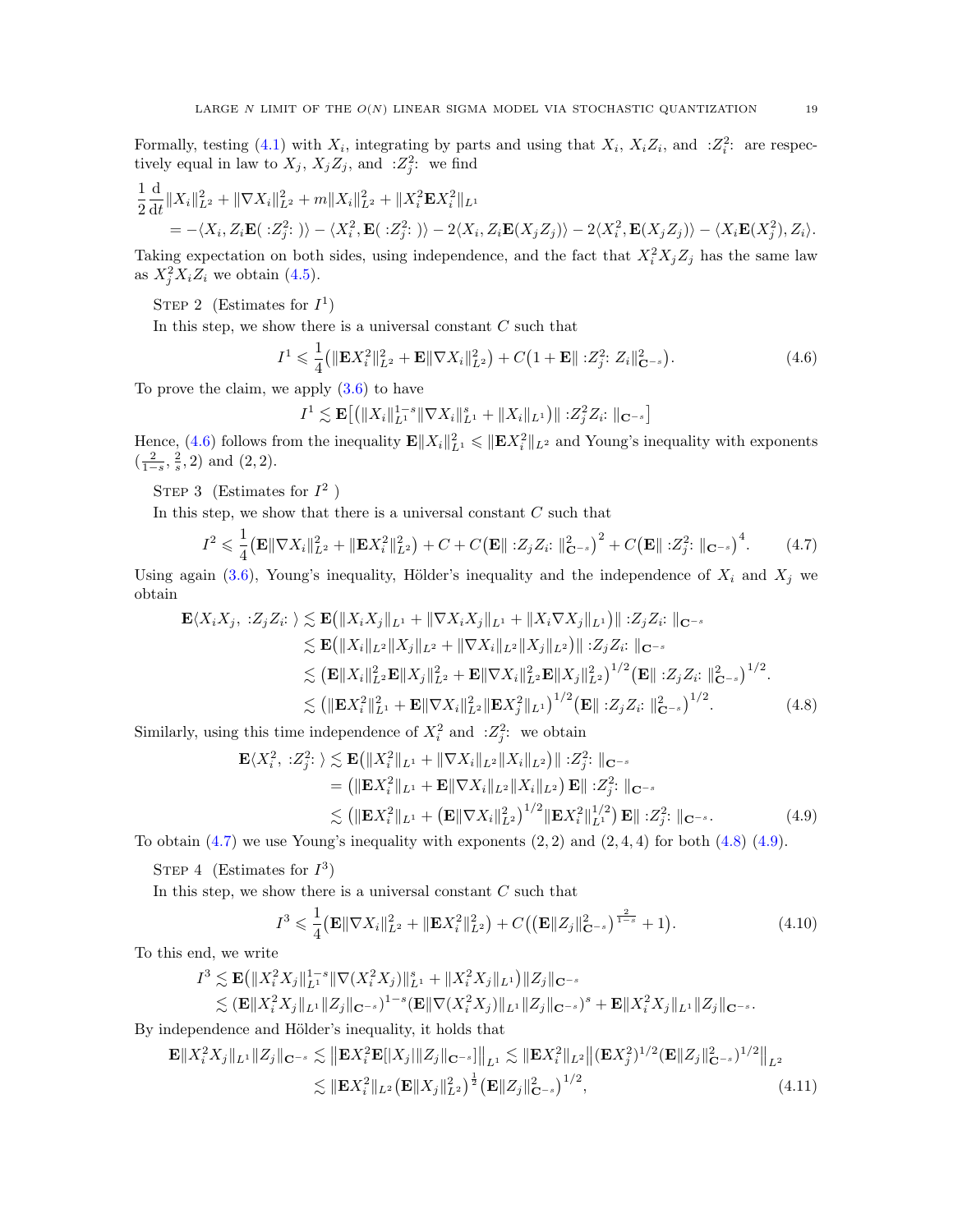where we used that  $\|(\mathbf{E} X_j^2)^{1/2}\|_{L^2} = \|\mathbf{E} X_j^2\|_{L^1}^{\frac{1}{2}} = (\mathbf{E} \| X_j \|_{L^2}^2)^{\frac{1}{2}}$ . Furthermore,

$$
\mathbf{E} \| X_i^2 \nabla X_j \|_{L^1} \| Z_j \|_{\mathbf{C}^{-s}} = \| \mathbf{E} X_i^2 \mathbf{E} \left( \|\nabla X_j\| \| Z_j \|_{\mathbf{C}^{-s}} \right) \right\|_{L^1} \n\leq \| \mathbf{E} X_i^2 \|_{L^2} \| \mathbf{E} \left( \|\nabla X_j\| \| Z_j \|_{\mathbf{C}^{-s}} \right) \right\|_{L^2} \leq \| \mathbf{E} X_i^2 \|_{L^2} \| (\mathbf{E} |\nabla X_j|^2)^{\frac{1}{2}} (\mathbf{E} \| Z_j \|_{\mathbf{C}^{-s}}^2)^{\frac{1}{2}} \Big\|_{L^2} \n\lesssim \| \mathbf{E} X_i^2 \|_{L^2} (\mathbf{E} \|\nabla X_j \|_{L^2}^2)^{1/2} (\mathbf{E} \| Z_j \|_{\mathbf{C}^{-s}}^2)^{\frac{1}{2}}.
$$
\n(4.12)

Similarly, note that

<span id="page-19-4"></span>
$$
\mathbf{E} \| X_i X_j \nabla X_i \|_{L^1} \| Z_j \|_{\mathbf{C}^{-s}} \lesssim \mathbf{E} \| X_i X_j \|_{L^2} \left( \| \nabla X_i \|_{L^2} \| Z_j \|_{\mathbf{C}^{-s}} \right)
$$
  
\n
$$
\lesssim \left( \mathbf{E} \| X_i X_j \|_{L^2}^2 \right)^{1/2} \left( \mathbf{E} \| \nabla X_i \|_{L^2}^2 \mathbf{E} \| Z_j \|_{\mathbf{C}^{-s}}^2 \right)^{1/2}
$$
  
\n
$$
\lesssim \| \mathbf{E} X_i^2 \|_{L^2} \left( \mathbf{E} \| \nabla X_i \|_{L^2}^2 \right)^{1/2} \left( \mathbf{E} \| Z_j \|_{\mathbf{C}^{-s}}^2 \right)^{1/2} . \tag{4.13}
$$

Combining the above estimate we arrive at

$$
I^3 \lesssim \|\mathbf{E}X_i^2\|_{L^2} \left(\mathbf{E} \|\nabla X_i\|_{L^2}^2\right)^{\frac{s}{2}} \left(\mathbf{E} \|X_i\|_{L^2}^2\right)^{\frac{1-s}{2}} \left(\mathbf{E} \|Z_j\|_{\mathbf{C}^{-s}}^2\right)^{\frac{1}{2}} + \|\mathbf{E}X_i^2\|_{L^2} \left(\mathbf{E} \|X_j\|_{L^2}^2\right)^{\frac{1}{2}} \left(\mathbf{E} \|Z_j\|_{\mathbf{C}^{-s}}^2\right)^{\frac{1}{2}} \lesssim \|\mathbf{E}X_i^2\|_{L^2}^{\frac{3-s}{2}} \left(\mathbf{E} \|\nabla X_i\|_{L^2}^2\right)^{\frac{s}{2}} \left(\mathbf{E} \|Z_j\|_{\mathbf{C}^{-s}}^2\right)^{\frac{1}{2}} + \|\mathbf{E}X_i^2\|_{L^2}^{\frac{3}{2}} \left(\mathbf{E} \|Z_j\|_{\mathbf{C}^{-s}}^2\right)^{\frac{1}{2}}.
$$
\n(4.14)

Applying Young's inequality with exponents  $\left(\frac{4}{3-s}, \frac{2}{s}, \frac{4}{1-s}\right)$  we arrive at  $(4.10)$ .

In Section [5](#page-23-0) we will study the large N limit of  $(3.1)$  by comparing the dynamics of each component to the corresponding mean-field evolution. To control the equation for the difference, we will need a stronger control on  $X_i$  than the  $L^2$  type bound obtained above. In the following lemma, we show that  $L^p$  bounds can be propagated in time, which will turn out to be a necessary ingredient in Section [5.](#page-23-0)

<span id="page-19-0"></span>**Lemma 4.4.** Let  $p > 2$  and assume that  $\mathbf{E} \|\eta_i\|_{L^p}^p \lesssim 1$ . Then, we have

$$
\sup_{t\in[0,T]}\mathbf{E}\|X_i\|_{L^p}^p+\mathbf{E}\|X_i|^{\frac{p-2}{2}}\nabla X_i\|_{L^2_TL^2}^2+\|\mathbf{E}|X_i|^p\mathbf{E}X_i^2\|_{L^1_TL^1}\lesssim 1,
$$

where the implicit constant is independent of i.

*Proof.* Given  $p > 2$ , we fix  $s > 0$  sufficiently small such that  $sp < \frac{1}{2}$  and  $\frac{2}{p} + s < 1$ . We will perform an  $L^p$  estimate: integrating [\(4.1\)](#page-15-2) against  $|X_i|^{p-2}X_i$  we get

$$
\frac{1}{p}\frac{\mathrm{d}}{\mathrm{d}t}\mathbf{E}\|X_i\|_{L^p}^p + (p-1)\mathbf{E}\|X_i|^{p-2}|\nabla X_i|^2\|_{L^1} + \mathbf{E}\|X_i|^p X_j^2\|_{L^1} + m\mathbf{E}\|X_i\|_{L^p}^p
$$
\n
$$
= -2\mathbf{E}\left\langle \mathbf{E}[X_j Z_j], |X_i|^p \right\rangle - \mathbf{E}\left\langle \mathbf{E}[X_j^2]|X_i|^{p-2}X_i, Z_i \right\rangle - 2\mathbf{E}\left\langle \mathbf{E}[X_j Z_j]Z_i, |X_i|^{p-2}X_i \right\rangle
$$
\n
$$
+ \mathbf{E}\left\langle \mathbf{E}[\cdot Z_j^2;], |X_i|^p \right\rangle + \mathbf{E}\left\langle \mathbf{E}[\cdot Z_j^2;]X_i|X_i|^{p-2}, Z_i \right\rangle =: \sum_{k=1}^5 I_k. \tag{4.15}
$$

Set  $D \stackrel{\text{def}}{=} ||X_i^{p-2}|\nabla X_i|^2||_{L^1}$  and  $A \stackrel{\text{def}}{=} ||X_i^p X_j^2||_{L^1}$ . We claim that there is some R so that

$$
I_k \leq \frac{1}{4} \mathbf{E} A + \frac{1}{4} \mathbf{E} D + (\mathbf{E} [\|X_i^p\|_{L^1}] + C)R, \quad \text{with } \int_0^T R \lesssim 1.
$$
 (4.16)

STEP 1 (Estimate of  $I_1$ )

Using Lemma [2.5,](#page-8-1) we have

$$
I_1 \lesssim \mathbf{E}\Big[\|X_jX_i^p\|_{L^1}^{1-s}\|\nabla(X_j|X_i|^p)\|_{L^1}^s\|Z_j\|_{\mathbf{C}^{-s}}\Big] + \mathbf{E}\Big[\|X_jX_i^p\|_{L^1}\|Z_j\|_{\mathbf{C}^{-s}}\Big] =: I_1^{(1)} + I_1^{(2)}.
$$

Using

<span id="page-19-3"></span><span id="page-19-2"></span><span id="page-19-1"></span>
$$
||X_j X_i^p||_{L^1} \lesssim A^{1/2} ||X_i^p||_{L^1}^{1/2}
$$
\n(4.17)

and independence, one has

$$
I_1^{(2)} \leqslant \mathbf{E}\left[A^{1/2} \|X_i^p\|_{L^1}^{1/2} \|Z_j\|_{\mathbf{C}^{-s}}\right] \leqslant \frac{1}{10} \mathbf{E} A + C \mathbf{E} \|X_i^p\|_{L^1} \mathbf{E} \|Z_j\|_{\mathbf{C}^{-s}}^2.
$$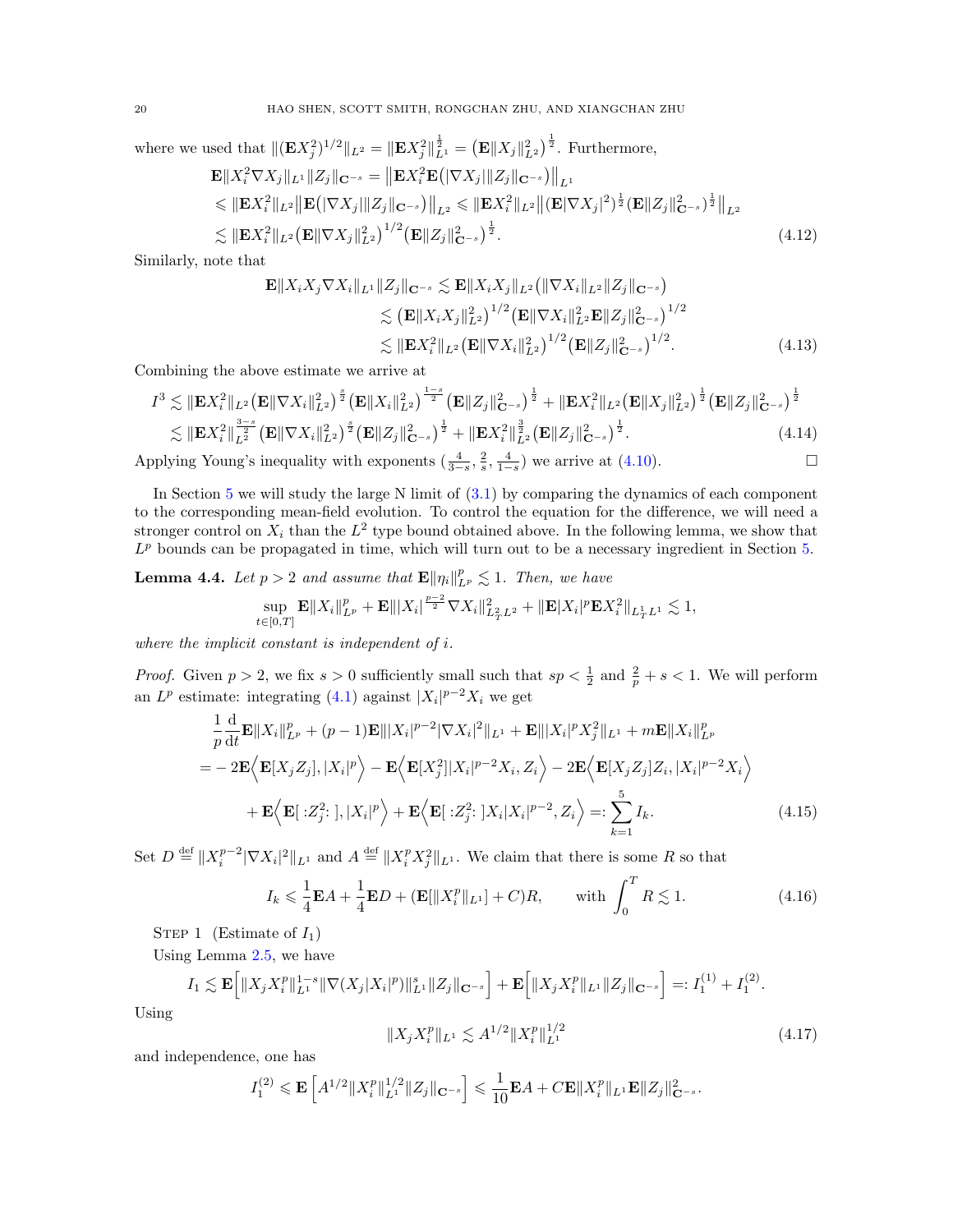Regarding  $I_1^{(1)}$ , using Hölder inequality and then Gagliardo-Nirenberg with  $(s, q, r, \alpha) = (0, 4, 2, \frac{1}{2}),$ 

$$
\begin{aligned} \|\nabla(X_j|X_i|^p)\|_{L^1} &\leqslant \|\nabla X_j\|_{L^2} \||X_i|^{\frac{p}{2}}\|_{L^4}^2 + 2|||X_i|^{\frac{p}{2}}X_j\|_{L^2} \|\nabla |X_i|^{\frac{p}{2}}\|_{L^2} \\ &\lesssim \||X_i|^{\frac{p}{2}}\|_{H^1} \||X_i|^{\frac{p}{2}}\|_{L^2} \|X_j\|_{H^1} + \sqrt{AD} \end{aligned}
$$

Since  $||X_i|^{\frac{p}{2}}||_{H^1} \lesssim D^{\frac{1}{2}} + |||X_i|^{\frac{p}{2}}||_{L^2}$ , together with [\(4.17\)](#page-19-1) one has

$$
\begin{split} I_{1}^{(1)} &\lesssim \mathbf{E}\Big[A^{\frac{1-s}{2}}\|X_{i}^{p}\|_{L^{1}}^{\frac{1-s}{2}}\Big(D^{\frac{s}{2}}\|X_{i}^{p}\|_{L^{1}}^{\frac{s}{2}}\|X_{j}\|_{H^{1}}^{s}+\|X_{i}^{p}\|_{L^{1}}^{s}\|X_{j}\|_{H^{1}}^{s}+A^{\frac{s}{2}}D^{\frac{s}{2}}\Big)\|Z_{j}\|_{\mathbf{C}^{-s}}\Big] \\ &\leqslant \frac{1}{10}\mathbf{E}A+\frac{1}{10}\mathbf{E}D+C\mathbf{E}\|X_{i}^{p}\|_{L^{1}}\Big(\mathbf{E}\|X_{j}\|_{H^{1}}^{2s}\|Z_{j}\|_{\mathbf{C}^{-s}}^{2}+\mathbf{E}\|X_{j}\|_{H^{1}}^{\frac{2s}{1+s}}\|Z_{j}\|_{\mathbf{C}^{-s}}^{\frac{2}{1+s}}+\mathbf{E}\|Z_{j}\|_{\mathbf{C}^{-s}}^{2/(1-s)}\Big),\end{split}
$$

where in the last inequality we used independence and Young's inequality for products with exponents  $\left(\frac{2}{1-s}, 2, \frac{2}{s}\right)$  for the first and third term, and exponents  $\left(\frac{2}{1-s}, \frac{2}{1+s}\right)$  for the second term. Therefore invoking Lemma [4.3](#page-17-0) we have obtained a bound of the form [\(4.16\)](#page-19-2).

STEP 2 (Estimates for  $I_2$ )

For the second term on the right hand side of  $(4.15)$  we use Lemma [2.2](#page-8-3) to have

$$
I_2 = \mathbf{E} \langle \Lambda^s(X_j^2 X_i | X_i |^{p-2}), \Lambda^{-s} Z_i \rangle
$$
  
\$\lesssim \mathbf{E} \Big[ \| \Lambda^s(X\_j^2) \|\_{L^p} \| X\_i^{p-1} \|\_{L^{\frac{p}{p-1}}} \| \Lambda^{-s} Z\_i \|\_{L^\infty} \Big] + \mathbf{E} \Big[ \| X\_j^2 \|\_{L^p} \| \Lambda^s(X\_i | X\_i |^{p-2}) \|\_{L^{\frac{p}{p-1}}} \| \Lambda^{-s} Z\_i \|\_{L^\infty} \Big] \newline =: I\_2^{(1)} + I\_2^{(2)}.

Using independence,  $\|\Lambda^s(X_j^2)\|_{L^p} \lesssim \|\Lambda^s X_j\|_{L^{2p}}\|X_j\|_{L^{2p}}$  by [\(2.1\)](#page-8-4), and Lemma [2.1\(](#page-8-5)iii) with  $sp < 1$ ,

$$
I_2^{(1)} \lesssim \mathbf{E}\Big[\|X_i\|_{L^p}^{p-1}\|\Lambda^{-s}Z_i\|_{L^\infty}\Big] \mathbf{E}\Big[\|\Lambda^s(X_j^2)\|_{L^p}\Big] \lesssim (\mathbf{E}[\|X_i\|_{L^p}^p]+1)\mathbf{E}[\|X_j\|_{H^1}^2].
$$

Regarding  $I_2^{(2)}$ , by the interpolation Lemma [2.2](#page-8-3) followed by Hölder's inequality,

$$
\|\Lambda^{s}(X_{i}|X_{i}|^{p-2})\|_{L^{\frac{p}{p-1}}} \lesssim \|\nabla(X_{i}|X_{i}|^{p-2})\|_{L^{\frac{p}{p-1}}}^{s} \|X_{i}^{p-1}\|_{L^{\frac{p}{p-1}}}^{1-s} + \|X_{i}^{p-1}\|_{L^{\frac{p}{p-1}}}^{1-s}
$$

$$
\lesssim D^{s/2} \|X_{i}^{p}\|_{L^{1}}^{(1-s)\frac{p-1}{p} + \frac{s(p-2)}{2p}} + \|X_{i}^{p}\|_{L^{\frac{p}{p}}}^{1-s} . \tag{4.18}
$$

By [\(2.2\)](#page-8-6) with  $(q, s, \alpha, r) = (2p, 0, \beta, 2)$  with  $\beta \stackrel{\text{def}}{=} 1 - \frac{1}{p}$ , and then Hölder inequality

<span id="page-20-1"></span><span id="page-20-0"></span>
$$
\mathbf{E} \|X_j^2\|_{L^p} \lesssim \mathbf{E} \Big[ \|X_j\|_{H^1}^{2\beta} \|X_j\|_{L^2}^{2(1-\beta)} \Big] \lesssim (\mathbf{E} \|X_j\|_{H^1}^2)^{\beta} (\mathbf{E} \|X_j\|_{L^2}^2)^{1-\beta}.
$$
 (4.19)

Recall from Lemma [4.3](#page-17-0) that  $\mathbf{E}[\|X_j\|_{L^2}^2] \lesssim 1$ . With [\(4.18\)](#page-20-0)-[\(4.19\)](#page-20-1), using again independence, and Hölder's inequality with exponents  $(\frac{2}{s}, \frac{2}{2-s})$ , together with Lemma [3.1,](#page-10-2) we obtain

$$
I_2^{(2)} \lesssim \left(\mathbf{E} \|X_j\|_{H^1}^2\right)^\beta \left(\mathbf{E} D\right)^{\frac{s}{2}} \mathbf{E} \Big[\|X_i^p\|_{L^1}^\eta \|\Lambda^{-s} Z_i\|_{L^\infty}^{\frac{2}{2-s}}\Big]^{1-\frac{s}{2}} + \mathbf{E} [\|X_j\|_{H^1}^2]^\beta \left(\mathbf{E} \|X_i^p\|_{L^1} \mathbf{E} \|X_j\|_{L^2}^2 + 1\right)
$$

where  $\eta \stackrel{\text{def}}{=} (1 - \frac{1}{p} - \frac{s}{2}) \frac{2}{2-s}$  and clearly  $\eta < 1$ . The first term on the RHS can be bounded by, using Young's inequality with exponents  $(\frac{2}{s}, \frac{2}{2-s})$  and then with exponents  $(\frac{1}{\eta}, \frac{1}{1-\eta})$ ,

$$
\frac{1}{10}\mathbf{E}[D] + C\mathbf{E}\left[\|X_i^p\|_{L^1}^{\eta}\|\Lambda^{-s}Z_i\|_{L^{\infty}}^{\frac{2}{2-s}}\right]\mathbf{E}\left[\|X_j\|_{H^1}^2\right]^{\frac{2\beta}{2-s}}\\ \leqslant \frac{1}{10}\mathbf{E}[D] + C\Big(\mathbf{E}\|X_i^p\|_{L^1} + \mathbf{E}\|\Lambda^{-s}Z_i\|_{L^{\infty}}^{\frac{2}{2-s}\frac{1}{1-\eta}}\Big)\mathbf{E}\Big[\|X_j\|_{H^1}^2\Big]^{\frac{2\beta}{2-s}}\end{aligned}
$$

Using Lemma [3.1,](#page-10-2) and Lemma [4.3](#page-17-0) noting that  $2\beta/(2-s) < 1$  by our smallness assumption on  $s > 0$ , we obtain a bound of the form  $(4.16)$  for  $I_2$ .

STEP 3 (Estimate of  $I_3-I_5$ )

Using Lemma [2.2](#page-8-3) we obtain

$$
I_3 = \mathbf{E} \langle \Lambda^s(X_j X_i | X_i |^{p-2}), \Lambda^{-s}(\cdot : Z_i Z_j; \cdot) \rangle
$$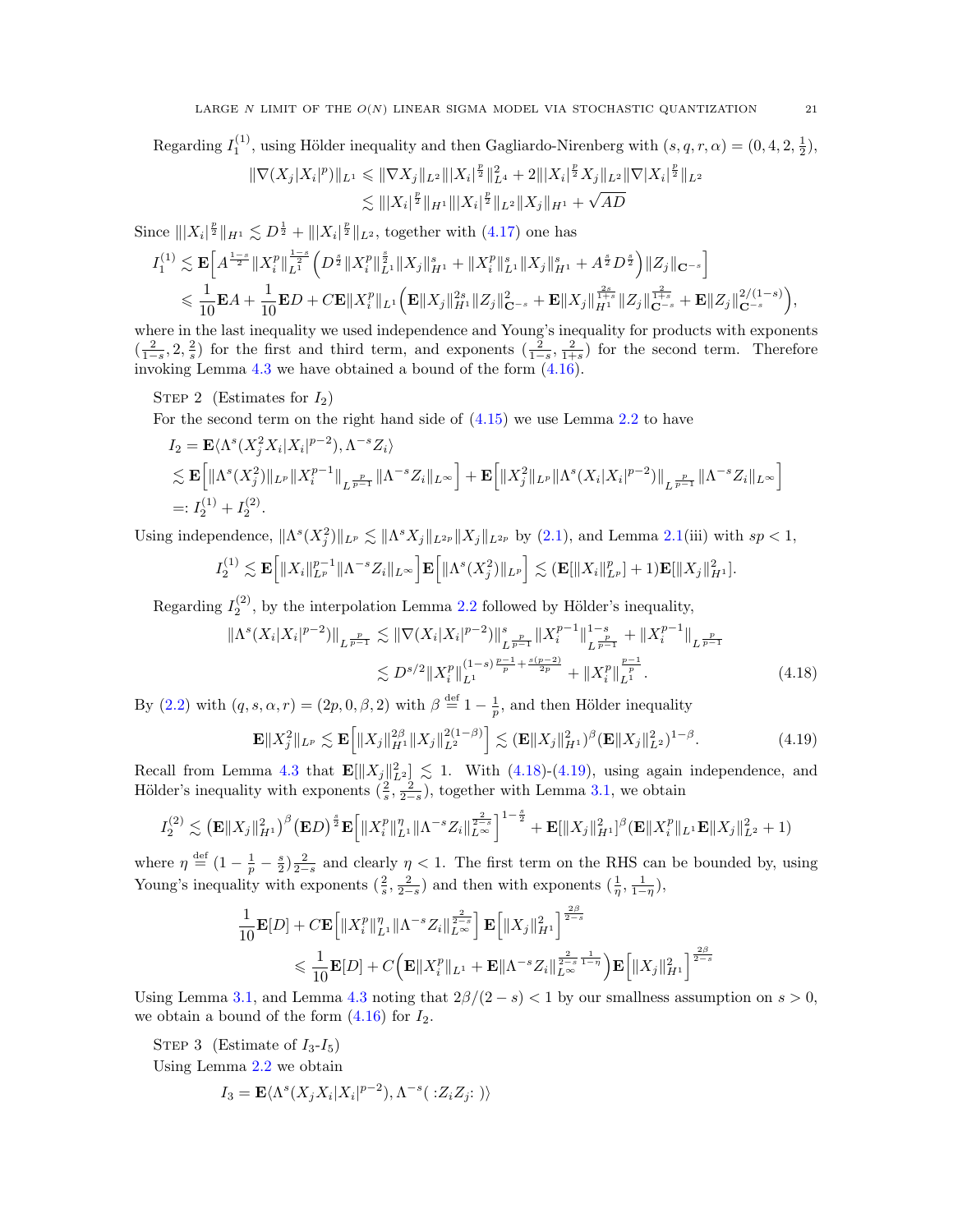$$
\lesssim \mathbf{E}\Big[\|\Lambda^{-s}(\cdot Z_i Z_j:\cdot\|_{L^\infty}\|\Lambda^s X_j\|_{L^p}\|X_i^p\|_{L^1}^{\frac{p-1}{p}}\Big] \n+ \mathbf{E}\Big[\|\Lambda^{-s}(\cdot Z_i Z_j:\cdot\|_{L^\infty}\|X_j\|_{L^p}\|\Lambda^s(X_i|X_i|^{p-2})\|_{L^{\frac{p}{p-1}}}\Big] =: I_3^{(1)} + I_3^{(2)}.
$$

For  $I_3^{(1)}$  we use Sobolev embedding  $H^1 \subset H_p^s$  and Young's inequality and independence to have

$$
I_3^{(1)} \lesssim \mathbf{E}[\|\Lambda^{-s}(\cdot; Z_i Z_j; \cdot)\|_{L^{\infty}}^p] + \mathbf{E}[\|X_j\|_{H^1}^{\frac{p}{p-1}}] \mathbf{E}[\|X_i^p\|_{L^1}].
$$

For  $I_3^{(2)}$  we plug in [\(4.18\)](#page-20-0):

$$
I_3^{(2)} \lesssim \mathbf{E} \Big[ \Big( D^{s/2} \| X_i^p \|_{L^1}^{(2p-2-sp)/(2p)} + \| X_i^p \|_{L^1}^{\frac{p-1}{p}} \Big) \| X_j \|_{L^p} \| \Lambda^{-s} (\; : Z_i Z_j; \; ) \|_{L^\infty} \Big]
$$

Using Young's inequality with  $(\frac{2}{s}, \frac{2p}{2p-2-sp}, p)$  and  $(\frac{p}{p-1}, p)$ , and Sobolev embedding,

$$
I_3^{(2)} \leqslant \frac{1}{10} \mathbf{E} D + C \mathbf{E} \|X_i^p\|_{L^1} \mathbf{E} \|X_j\|_{H^1}^{\frac{2p}{2p-2-sp}} + \mathbf{E} \|X_j\|_{H^1}^{\frac{p}{p-1}} \mathbf{E} \|X_i^p\|_{L^1} + C \mathbf{E} \|\Lambda^{-s}(\cdot; Z_i Z_j; \cdot)\|_{L^\infty}^p.
$$

For  $s > 0$  small enough  $\frac{2}{p} + s < 1$  so that  $\frac{2p}{2p-2-sp} < 2$ , so Lemma [4.3](#page-17-0) applies.

By [\(4.18\)](#page-20-0) we have for  $\epsilon > 0$  small enough

$$
I_{4} + I_{5}
$$
\n
$$
\lesssim ||\mathbf{E}|| \leq |Z_{j}^{2}:|||_{L^{\infty}} \mathbf{E}[||X_{i}||_{L^{p}}^{p}] + ||\mathbf{E}|| \leq |Z_{j}^{2}:|||_{\mathbf{C}^{s+\epsilon}} \mathbf{E}[||\Lambda^{s}(X_{i}|X_{i}|^{p-2})||_{L^{1}}||\Lambda^{-s}Z_{i}||_{L^{\infty}}]
$$
\n
$$
\lesssim ||\mathbf{E}|| \leq |Z_{j}^{2}:|||_{L^{\infty}} \mathbf{E}[||X_{i}||_{L^{p}}^{p}] + ||\mathbf{E}|| \leq |Z_{j}^{2}:|||_{\mathbf{C}^{s+\epsilon}} \mathbf{E}[D^{s/2}||X_{i}^{p}||_{L^{1}}^{(1-s)\frac{p-1}{p} + \frac{s(p-2)}{2p}}||\Lambda^{-s}Z_{i}||_{L^{\infty}}]
$$
\n
$$
+ ||\mathbf{E}|| \leq |Z_{j}^{2}:|||_{\mathbf{C}^{s+\epsilon}} \mathbf{E}[||X_{i}^{p}||_{L^{1}}^{p}||\Lambda^{-s}Z_{i}||_{L^{\infty}}]
$$
\n
$$
\lesssim \mathbf{E}[D]^{s/2}\mathbf{E}[||X_{i}^{p}||_{L^{1}}^{n}||\Lambda^{-s}Z_{i}||_{L^{\infty}}^{\frac{2}{2-s}}]^{1-s/2} ||\mathbf{E}|| \leq |Z_{j}^{2}:|||_{\mathbf{C}^{s+\epsilon}} + ||\mathbf{E}|| \leq |Z_{j}^{2}:|||_{\mathbf{C}^{s+\epsilon}} (\mathbf{E}[||X_{i}||_{L^{p}}^{p}] + 1)
$$
\n
$$
\leq \frac{1}{10}\mathbf{E}[D] + C\mathbf{E}[||X_{i}^{p}||_{L^{1}}] + C||\mathbf{E}|| \leq |Z_{j}^{2}:|||_{\mathbf{C}^{s+\epsilon}}^{\frac{2q}{2-s}} \mathbf{E}[||\Lambda^{-s}Z_{i}||_{L^{\infty}}^{\frac{2q}{2-s}}] + C||\mathbf{E}|| \leq |Z_{j}^{2}:|||_{\mathbf{C}^{s+\epsilon}} (\mathbf{E}[||X_{i}||_{L^{p}}^{p}] +
$$

for  $q = 1/(1 - \eta)$ . Combining all the above estimates and using Gronwall's inequality, we obtain the claimed bound.  $\hfill \square$ 

We now conclude this section by combining our energy estimates with Schauder theory to obtain a global Hölder bound on  $X_i$ .

### <span id="page-21-0"></span>**Lemma 4.5.** Assume that  $\mathbf{E} \|\eta_i\|_{L^4}^4 \lesssim 1$ . For  $\beta > \kappa$  sufficiently small,  $\gamma = \beta + \frac{1}{2}$ , we have  ${\bf E}[\,\,\sup$  $t \in [0,T]$  $t^{\gamma} \|X_i\|_{{\bf C}^{\beta}}^2] \lesssim 1.$

*Proof.* Recall that  $X_i$  satisfies the mild formulation of  $(4.1)$ , which we write using our independent copy  $(X_i, Z_i)$  as

$$
X_i(t) = S_t \eta_i + \int_0^t S_{t-s} \mathbf{E}[X_j^2 + 2X_j Z_j + : Z_j^2] \left[ (X_i + Z_i) \mathrm{d} s \right].
$$

We start by applying the Schauder estimate, Lemma [2.4,](#page-8-2) with  $\delta$  playing the role  $\beta + 1$ ,  $\beta + \kappa$ , and  $\beta + \kappa + \frac{2}{3}$  respectively to bound

$$
||X_i(t) - S_t \eta_i||_{\mathbf{C}^{\beta}} \lesssim \int_0^t (t-s)^{-\frac{\beta+1}{2}} ||\mathbf{E}[X_j^2] X_i||_{\mathbf{C}^{-1}} ds + \int_0^t (t-s)^{-\frac{\beta+\kappa}{2}} ||\mathbf{E}[:Z_j^2:](X_i + Z_i)||_{\mathbf{C}^{-\kappa}} ds + \int_0^t (t-s)^{-\frac{\beta+2/3+\kappa}{2}} ||\mathbf{E}[X_j Z_j] Z_i||_{\mathbf{C}^{-\kappa-\frac{2}{3}}} ds + \int_0^t (t-s)^{-\frac{\beta+2/3+\kappa}{2}} \Big( ||\mathbf{E}[X_j Z_j] X_i||_{\mathbf{C}^{-\kappa-\frac{2}{3}}} + ||\mathbf{E}[X_j^2] Z_i||_{\mathbf{C}^{-\kappa-\frac{2}{3}}} \Big) ds \stackrel{\text{def}}{=} \sum_{i=1}^4 J_i.
$$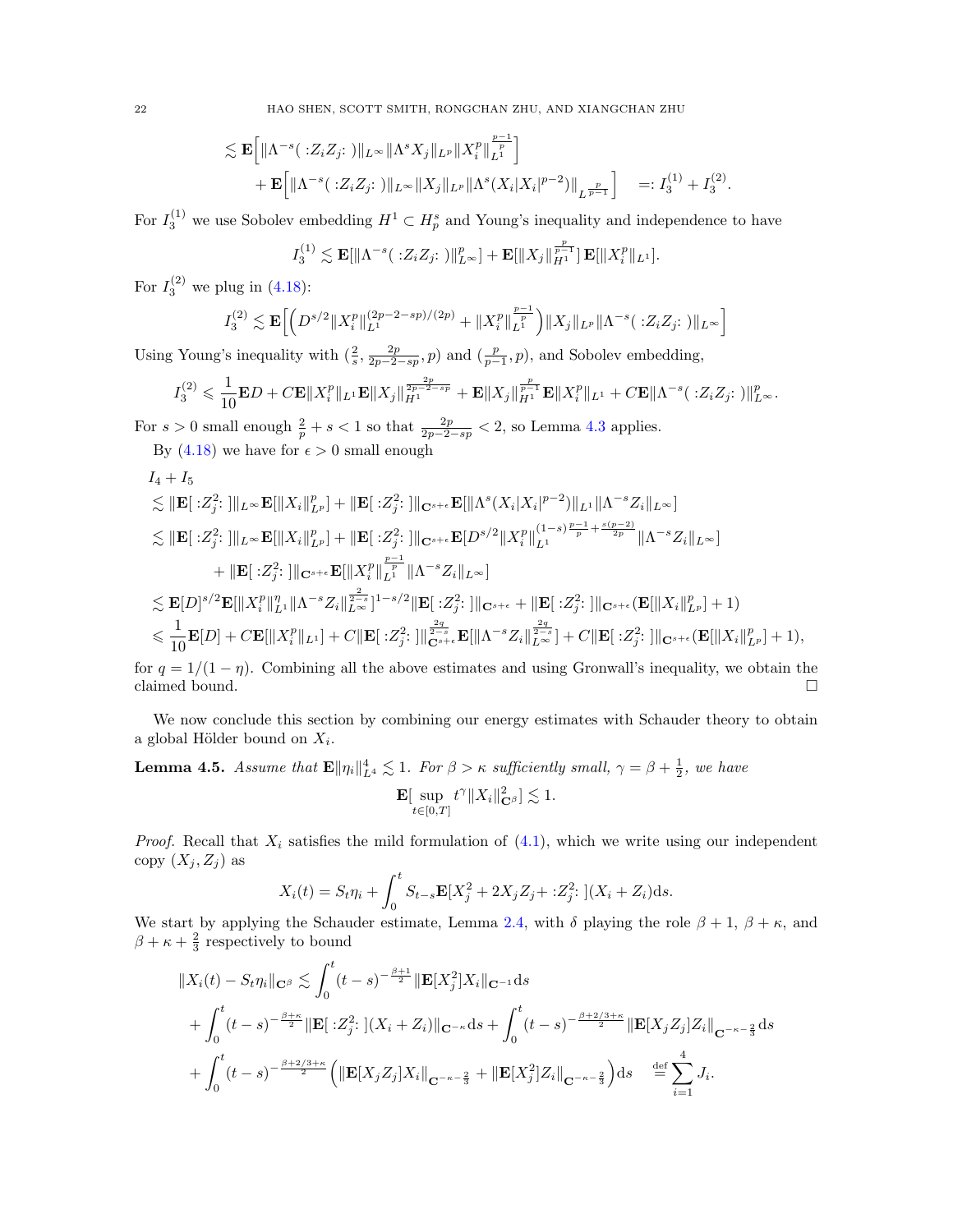To estimate  $J_1$ , first recall Lemma [4.4](#page-19-0) implies that

$$
\sup_{t \in [0,T]} \|\mathbf{E} X_j^2\|_{L^2}^2 = \sup_{t \in [0,T]} \|\mathbf{E} X_i^2\|_{L^2}^2 \lesssim \sup_{t \in [0,T]} \mathbf{E} \|X_i\|_{L^4}^4 \lesssim 1,
$$
\n(4.20)

which can be combined with the Sobolev embedding  $L^2 \hookrightarrow \mathbb{C}^{-1}$  in  $d = 2$  corresponding to Lemma [2.1](#page-8-5) with  $\alpha = 0$ ,  $p_1 = q_1 = 2$  and  $p_2 = q_2 = \infty$  to find

$$
J_1 \lesssim \int_0^t (t-s)^{-\frac{\beta+1}{2}} \|\mathbf{E}[X_j^2]\|_{L^2} \|X_i\|_{\mathbf{C}^{\beta}} ds \lesssim \int_0^t (t-s)^{-\frac{\beta+1}{2}} \|X_i\|_{\mathbf{C}^{\beta}} ds.
$$

We now turn to  $J_2$  and apply Lemma [2.3](#page-8-0) to find for  $\beta > \kappa$  and  $\kappa' > \kappa$ 

<span id="page-22-0"></span>
$$
J_2 \lesssim \int_0^t (t-s)^{-\frac{\beta+\kappa}{2}} [\|\mathbf{E}[:Z_j^2:]\|_{\mathbf{C}^{-\kappa}} \|X_i\|_{\mathbf{C}^{\beta}} + \|\mathbf{E}[:Z_j^2:]\|_{\mathbf{C}^{2\kappa}} \|Z_i\|_{\mathbf{C}^{-\kappa}} ds
$$
  

$$
\lesssim \int_0^t (t-s)^{-\frac{\beta+\kappa}{2}} s^{-\frac{\kappa'}{2}} \|X_i\|_{\mathbf{C}^{\beta}} ds + \|Z_i\|_{C_T \mathbf{C}^{-\kappa}}.
$$

We now turn to  $J_3$  and  $J_4$  and use the Besov embedding  $B_{3,\infty}^{-\kappa} \hookrightarrow \mathbb{C}^{-\kappa-\frac{2}{3}}$  in  $d=2$  in Lemma [2.1.](#page-8-5) Let's begin with  $J_3$  which is simpler. Using Lemma [4.4](#page-19-0) and Lemma [2.1](#page-8-5) and Lemma [2.2](#page-8-3) we have

$$
\int_0^T \|\mathbf{E}[X_i^2]\|_{B_{3,\infty}^{2\kappa}}^2 ds \lesssim \int_0^T \|\mathbf{E}\|X_i^2\|_{B_{3,\infty}^{2\kappa}}^2]^2 ds \lesssim \int_0^T \|\mathbf{E}\|\Lambda^{2\kappa}(X_i^2)\|_{L^3}^2 ds \lesssim \int_0^T \|\mathbf{E}\|\Lambda(X_i^2)\|_{L^{4/3}}^2]^2 ds
$$
  

$$
\lesssim \int_0^T \|\mathbf{E}\|X_i\|_{H^1} \|X_i\|_{L^4}^2 ds \lesssim \int_0^T \mathbf{E}[\|X_i\|_{H^1}^2] \mathbf{E}[\|X_i\|_{L^4}^2] ds \lesssim 1,
$$
 (4.21)

where we used  $(2.1)$  in the fourth inequality and Hölder inequality in the fifth inequality. Note that by Hölder's inequality in time which exponents  $(\frac{3}{2},3)$  and taking into account that  $\frac{3}{4}(\beta+\frac{2}{3}+\kappa) < 1$ for  $\beta$  small enough and using Lemma [2.3](#page-8-0) we find

$$
J_3 \lesssim \int_0^T \|\mathbf{E}[X_j Z_j] Z_i\|_{B_{3,\infty}^{-\kappa}}^3 ds \lesssim \int_0^T (\mathbf{E}[\|X_j\|_{B_{3,\infty}^{2\kappa}}^2])^{\frac{3}{2}} (\mathbf{E}[\|Z_i Z_j : \|_{\mathbf{C}^{-\kappa}}^2 | Z_i])^{\frac{3}{2}} ds
$$
  

$$
\lesssim 1 + \int_0^T (\mathbf{E}[\|Z_i Z_j : \|_{\mathbf{C}^{-\kappa}}^2 | Z_i])^6 ds. \tag{4.22}
$$

Here we used Lemma [4.1](#page-16-0) and  $(4.21)$ . Finally, we turn to  $J_4$ . By Lemma [2.3](#page-8-0) and Lemma [2.2](#page-8-3) we deduce

<span id="page-22-1"></span>
$$
||X_i||_{B^{2\kappa}_{3,\infty}} \lesssim ||X_i||_{B^{2\kappa}_{\frac{4}{1+2\kappa},\infty}} \lesssim ||X_i||_{B^1_{2,\infty}}^{2\kappa} ||X_i||_{B^0_{4,\infty}}^{1-2\kappa} \lesssim ||X_i||_{H^1}^{2\kappa} ||X_i||_{L^4}^{1-2\kappa},
$$

which implies that

$$
\int_0^T \|\mathbf{E}(X_i Z_i)\|_{B_{3,\infty}^{-\kappa}}^3 ds \lesssim \int_0^T \mathbf{E}[\|X_i\|_{B_{3,\infty}^{2\kappa}}^3 \|Z_i\|_{\mathbf{C}^{-\kappa}}^3] \lesssim \int_0^T \mathbf{E}[\|X_i\|_{H^1}^{6\kappa} \|X_i\|_{L^4}^{3(1-2\kappa)} \|Z_i\|_{\mathbf{C}^{-\kappa}}^3]
$$
  

$$
\lesssim \int_0^T \mathbf{E}[\|X_i\|_{H^1}^2] + \int_0^T \mathbf{E}[\|X_i\|_{L^4}^4] + \int_0^T \mathbf{E}[\|Z_i\|_{\mathbf{C}^{-\kappa}}^2] \lesssim 1,
$$
 (4.23)

for some  $l > 1$ . This combined with  $(4.21)$  and Lemma [2.3](#page-8-0) implies that

$$
J_4 \lesssim \int_0^t (t-s)^{-\frac{\beta+2/3+\kappa}{2}} \Big( \|\mathbf{E}[X_j Z_j] \|_{B_{3,\infty}^{-\kappa}} \|X_i\|_{\mathbf{C}^{\beta}} + \|\mathbf{E}[X_j^2] \|_{B_{3,\infty}^{2\kappa}} \|Z_i\|_{\mathbf{C}^{-\kappa}} \Big) ds
$$
  

$$
\lesssim \int_0^t (t-s)^{-\frac{\beta+2/3+\kappa}{2}} \|\mathbf{E}[X_j Z_j] \|_{B_{3,\infty}^{-\kappa}} \|X_i\|_{\mathbf{C}^{\beta}} ds + \|Z_i\|_{C_T \mathbf{C}^{-\kappa}}
$$

For  $S_t \eta_i$  we use [\(4.3\)](#page-16-2) to have the desired bound. Combining the above estimates, using [\(4.23\)](#page-22-1), Hölder's inequality and Gronwall's inequality, the result follows.

Combining the local well-posedness result and the uniform estimate Lemma [4.5](#page-21-0) we conclude the following result: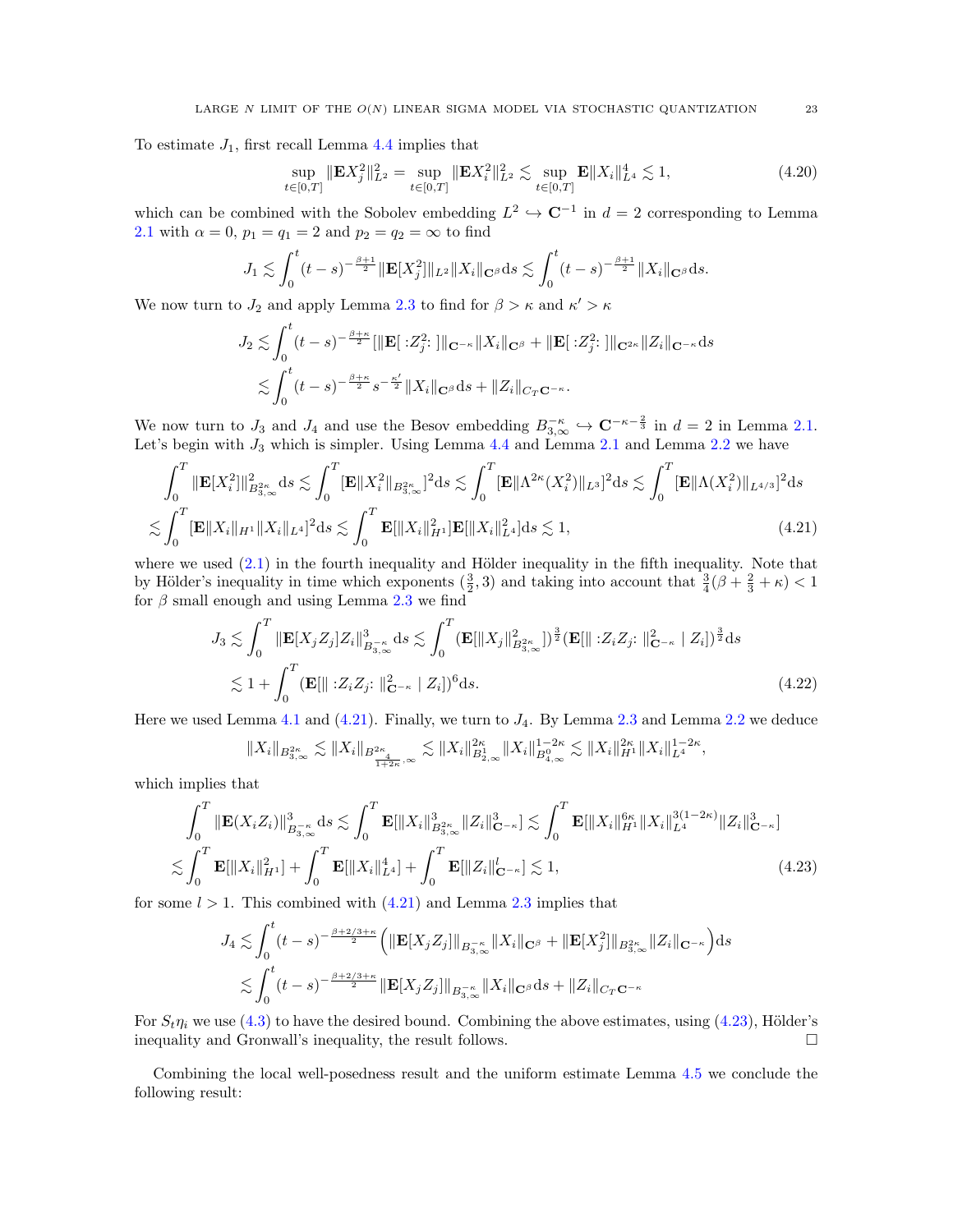<span id="page-23-3"></span>**Theorem 4.6.** For given  $Z_i$  as the solution to [\(3.2\)](#page-9-4) and  $\mathbf{E} \|\eta_i\|_{L^4}^4 \lesssim 1$ , there exists a unique solution  $X_i \in L^2(\Omega; C((0,T]; \mathbf{C}^\beta) \cap C_T L^4)$  to [\(4.1\)](#page-15-2) such that

$$
\mathbf{E}[\sup_{t\in[0,T]}t^{\gamma}\|X_i\|_{\mathbf{C}^{\beta}}^2] + \sup_{t\in[0,T]}\mathbf{E}\|X_i\|_{L^4}^4 + \mathbf{E}\|X_i\|_{L^2_TH^1}^2 \lesssim 1.
$$

In particular, for every  $\psi_i \in \mathbb{C}^{-\kappa}$  with  $\mathbf{E} \|\psi_i\|_{\mathbb{C}^{-\kappa}}^p \lesssim 1$ ,  $p > 1$ , there exists a unique solution  $\Psi_i \in$  $L^2(\Omega; C_T \mathbf{C}^{-\kappa})$  to [\(1.6\)](#page-2-0) such that

$$
\mathbf{E}[\sup_{t\in[0,T]}t^{\gamma}\|\Psi_i-Z_i\|_{\mathbf{C}^{\beta}}^2]\lesssim 1,
$$

<span id="page-23-0"></span>for  $\beta > 3\kappa > 0$  small enough and  $\gamma = \frac{1}{2} + \beta$ .

# 5. Large N limit of the dynamics

In this section we study the large N behavior of a fixed component  $\Phi_i^N$  satisfying  $(3.1)$  with initial condition  $\phi_i^N = y_i^N + z_i^N$ . Namely, under suitable assumptions on the initial conditions, we show that condition  $\varphi_i = y_i + z_i$ . Namely, under suitable assumptions on the initial conditions, we show that as  $N \to \infty$ , the component converges to the corresponding solution  $\Psi_i$  to [\(1.6\)](#page-2-0) with initial condition  $\psi_i = \eta_i + z_i$ . Recall that by definition,  $\Phi_i^N = Y_i^N + Z_i^N$ , where  $Y_i^N$  satisfies [\(3.3\)](#page-9-3) and  $Z_i^N$  satisfies [\(3.2\)](#page-9-4) with initial conditions  $y_i^N$  and  $z_i^N$  respectively. Similarly,  $\Psi_i = X_i + Z_i$ , where  $X_i$  satisfies [\(4.1\)](#page-15-2) and  $Z_i$  satisfies [\(3.2\)](#page-9-4) with initial conditions  $y_i$  and  $\eta_i$  respectively. We now define

<span id="page-23-2"></span>
$$
v_i^N \stackrel{\text{def}}{=} Y_i^N - X_i.
$$

For future reference, we note that in light of the decomposition, c.f. Section [3.1](#page-10-0) for the definition of  $\tilde{Z}_i$ 

$$
Z_i^N = \tilde{Z}_i + S_t(z_i^N - \tilde{Z}_i(0)), \quad Z_i = \tilde{Z}_i + S_t(z_i - \tilde{Z}_i(0)),
$$

it follows that

$$
\Phi_i^N - \Psi_i = Y_i^N - X_i + Z_i^N - Z_i = v_i^N + e^{t\Delta} (z_i^N - z_i).
$$

Hence, our main task is to study  $v_i^N$  and this will occupy the bulk of the proof. We now give our assumptions on the initial conditions.

<span id="page-23-1"></span>Assumption 5.1. Suppose the following assumptions:

- The random variables  $(z_i, \eta_i)_{i=1}^N$  are i.i.d.
- For every  $p > 1$ , and every i,

$$
\mathbf{E}[\|z_i^N - z_i\|_{\mathbf{C}^{-\kappa}}^p] \to 0, \quad \mathbf{E}[\|y_i^N - \eta_i\|_{L^2}^2] \to 0, \qquad as \ N \to \infty.
$$
  

$$
\frac{1}{N} \sum_{i=1}^N \|z_i^N - z_i\|_{\mathbf{C}^{-\kappa}}^p \to^{\mathbf{P}} 0, \quad \frac{1}{N} \sum_{i=1}^N \|y_i^N - \eta_i\|_{L^2}^2 \to^{\mathbf{P}} 0, \qquad as \ N \to \infty,
$$

where  $\rightarrow^{\mathbf{P}}$  means the convergence in probability.

• For some  $q > 1$ ,  $p_0 > 4/(1-4\kappa)$ , and every  $p > 1$ 

$$
\mathbf{E}[\|z_i^N\|_{\mathbf{C}^{-\kappa}}^p + \|z_i\|_{\mathbf{C}^{-\kappa}}^p] \lesssim 1, \quad \mathbf{E}\|\eta_i\|_{L^{p_0}}^{p_0} \lesssim 1, \quad \mathbf{E}[\frac{1}{N}\sum_{i=1}^N \|y_i^N\|_{L^2}^2]^q \lesssim 1,
$$

where the implicit constant is independent of  $i, N$ .

The following theorem is our main convergence result - which in particular implies Theorem [1.1.](#page-1-2) The proof is inspired by mean field theory for *SDE* systems such as Sznitman's article [\[Szn91\]](#page-59-13), which as the general philosophy starts by directly subtracting the two dynamics and thereby cancelling the white noises, and then controls the difference. To this end we establish energy estimates for the difference  $v_i^N$  below, c.f. [\(5.3\)](#page-24-1) from Step [1.](#page-24-2) The key to the proof is that for the terms collected in  $I_1^N$ ,  $I_2^N$  below we interpolate with  $\mathbb{C}^{-s}$  and  $B_{1,1}^s$  spaces and leverage various a-priori estimates obtained in the previous sections; but for terms collected in  $I_3^N$  which are suitably *centered*, we interpolate with Hilbert spaces and invoke the fact  $(2.3)$ , which in certain sense gives us a crucial "factor of  $1/N$ ".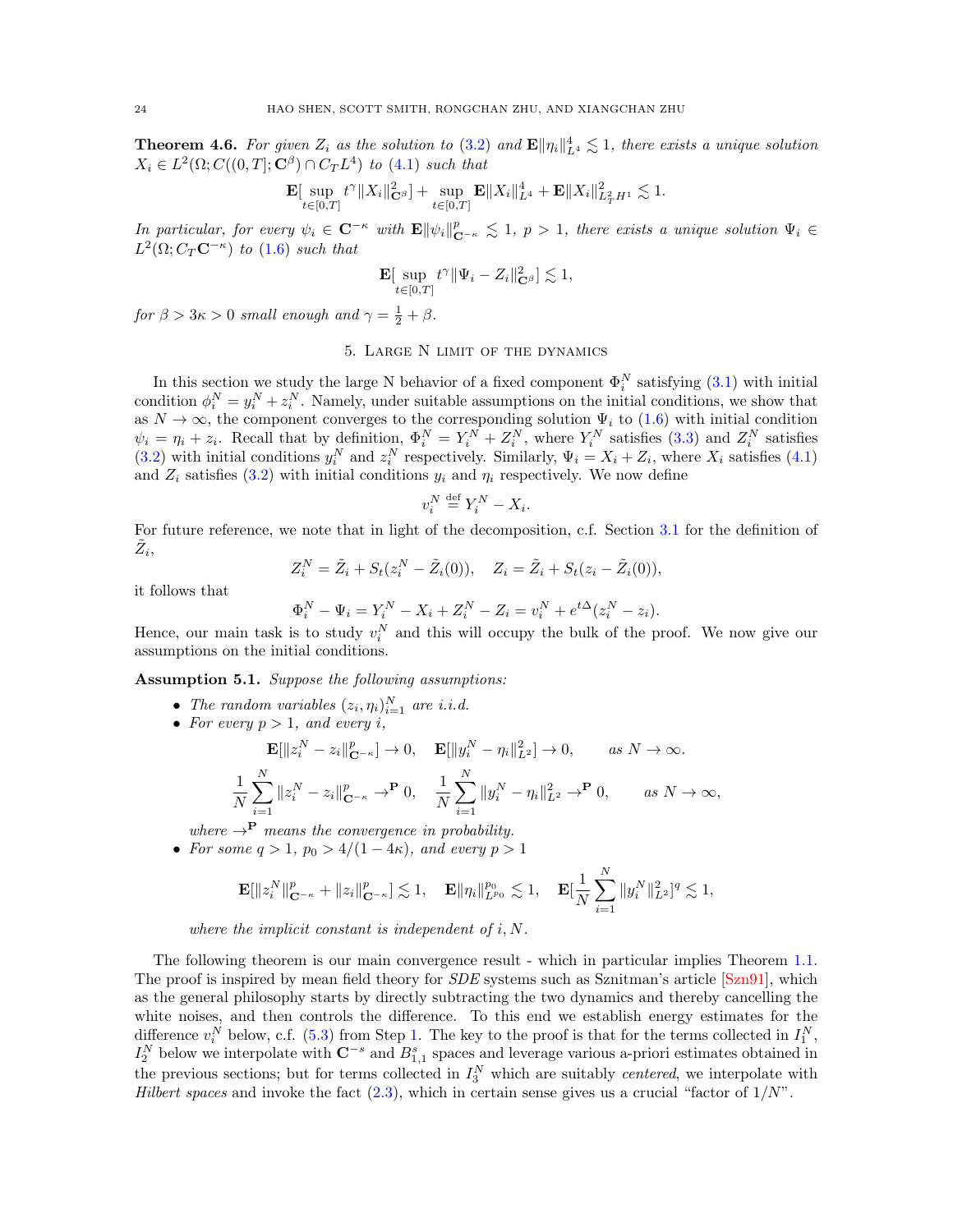<span id="page-24-0"></span>**Theorem 5.1.** If the initial datum  $(z_i^N, y_i^N, z_i, \eta_i)_i$  satisfy Assumption [5.1,](#page-23-1) then for every i and every  $T > 0$ ,  $||v_i^N||_{C_TL^2}$  converges to zero in probability, as  $N \to \infty$ . Moreover, under the additional hypothesis that  $(z_i^N, y_i^N, z_i, \eta_i)_{i=1}^N$  are exchangeable, for all  $t > 0$  it holds

$$
\lim_{N \to \infty} \mathbf{E} \|\Phi_i^N(t) - \Psi_i(t)\|_{L^2}^2 = 0.
$$
\n(5.1)

Proof. The proof has a similar flavor to the Lemma [3.3,](#page-11-1) and in fact we will continue to use the notation  $R_N^i$  for  $i = 1, 2, 3$  for the same quantities. One additional ingredient required is the following instance of the Gagliardo-Nirenberg inequality (a special case of Lemma [2.2\)](#page-8-3),

<span id="page-24-2"></span><span id="page-24-1"></span>
$$
||g||_{L^{4}} \leqslant C||g||_{H^{1}}^{1/2}||g||_{L^{2}}^{1/2}.
$$
\n
$$
(5.2)
$$

In the proof we omit the superscript N and simply write  $v_i$  for  $v_i^N$  throughout. Furthermore, in Steps [1](#page-24-2)[-5](#page-30-0) we work under the simplifying assumption that  $z_i^N = z_i$ , so that also  $Z_i^N = Z_i$ . In Step [7,](#page-32-0) we sketch the argument in the more general case.

STEP 1 (Energy balance)

In this step, we justify the following energy identity

$$
\frac{1}{2}\frac{d}{dt}\sum_{i=1}^{N}||v_i||_{L^2}^2 + \sum_{i=1}^{N}||\nabla v_i||_{L^2}^2 + m\sum_{i=1}^{N}||v_i||_{L^2}^2 + \frac{1}{N}\sum_{i,j=1}^{N}||Y_jv_i||_{L^2}^2 + \frac{1}{N}\left\|\sum_{j=1}^{N}X_jv_j\right\|_{L^2}^2 = \sum_{k=1}^{3}I_k^N
$$
(5.3)

where

$$
I_1^N \stackrel{\text{def}}{=} -\frac{1}{N} \sum_{i,j=1}^N \left( 2 \langle v_i v_j, \, : Z_j Z_i : \, \rangle + \langle v_i^2, \, : Z_j^2 : \, \rangle + 2 \langle v_i^2 Y_j, Z_j \rangle \right),
$$
  
\n
$$
I_2^N \stackrel{\text{def}}{=} -\frac{1}{N} \sum_{i,j=1}^N \langle v_i v_j, \left( X_i Y_j + (3X_j + Y_j) Z_i \right) \rangle,
$$
  
\n
$$
I_3^N \stackrel{\text{def}}{=} -\frac{1}{N} \sum_{i,j=1}^N \left\langle \left[ : Z_j^2 : -\mathbf{E} : Z_j^2 : +X_j (X_j + 2Z_j) - \mathbf{E} X_j (X_j + 2Z_j) \right] (X_i + Z_i), \, v_i \right\rangle,
$$
\n(5.4)

In the definition of  $I_3^N$ , to have a compact formula, we slightly abuse notation for the contribution of the diagonal part  $i = j$ , where we understand  $Z_i Z_j$  to be  $Z_i^2$ : and  $Z_j^2$ :  $Z_i$  to be  $Z_i^3$ : .

We now turn the justification of this identity, and for the convenience of the reader, we write the equations for  $Y_i$  and  $X_i$  side by side as

$$
\mathcal{L}Y_i = -\frac{1}{N} \sum_{j=1}^{N} \left( Y_j^2 Y_i + Y_j^2 Z_i + 2Y_j Z_j Y_i + 2Y_j : Z_i Z_j : + Y_i : Z_j^2 : + : Z_i Z_j^2 : \right) \tag{5.5}
$$

$$
\mathscr{L}X_i = -\frac{1}{N} \sum_{j=1}^{N} \left( \mathbf{E}(X_j^2) X_i + \mathbf{E}(X_j^2) Z_i + 2 \mathbf{E}(X_j Z_j) X_i + 2 \mathbf{E}(X_j Z_j) Z_i + X_i \mathbf{E} : Z_j^2; \right. \\ \left. + Z_i \mathbf{E} : Z_j^2; \right)
$$
\n(5.6)

where we used that  $X_i$  and  $X_i$  are equal in law. We now compare each of the first 4 terms in [\(5.5\)](#page-24-3) to the corresponding terms in [\(5.6\)](#page-24-4). Note first that

<span id="page-24-4"></span><span id="page-24-3"></span>
$$
Y_j^2 Y_i - \mathbf{E}(X_j^2) X_i = Y_j^2 Y_i - X_j^2 X_i + (X_j^2 - \mathbf{E}(X_j^2)) X_i
$$
  
=  $Y_j^2 v_i + v_j (Y_j + X_j) X_i + (X_j^2 - \mathbf{E}(X_j^2)) X_i.$ 

Similarly, we find

$$
(Y_j^2 - \mathbf{E}(X_j^2))Z_i = v_j(Y_j + X_j)Z_i + (X_j^2 - \mathbf{E}(X_j^2))Z_i.
$$
  
\n
$$
2Y_j Z_j Y_i - 2\mathbf{E}(X_j Z_j)X_i = 2(v_i Y_j + v_j X_i)Z_j + 2(X_j Z_j - \mathbf{E}(X_j Z_j))X_i.
$$
  
\n
$$
2Y_j : Z_i Z_j: -2\mathbf{E}(X_j Z_j)Z_i = 2v_j : Z_i Z_j: +2(X_j : Z_i Z_j: -\mathbf{E}(X_j Z_j)Z_i).
$$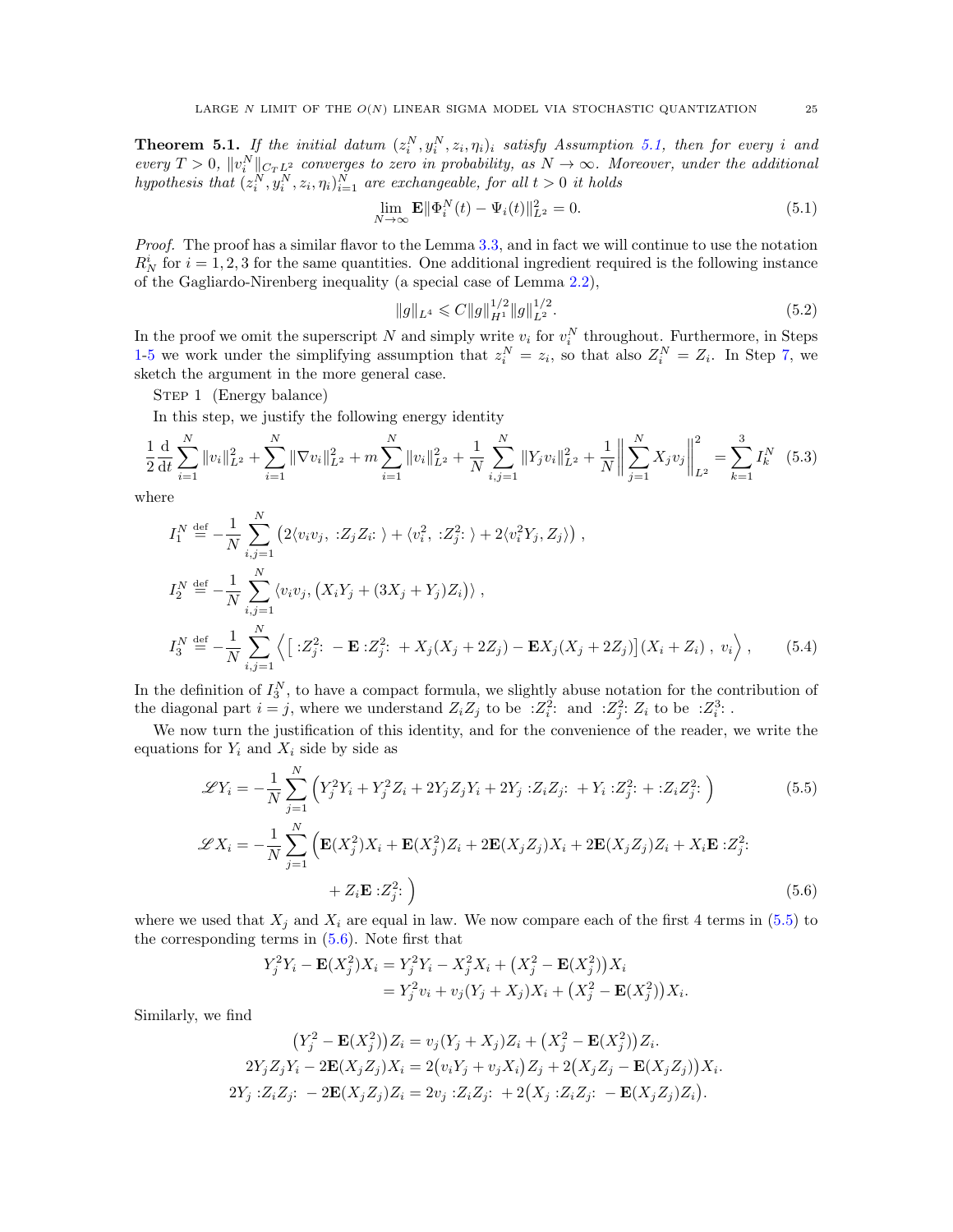26 HAO SHEN, SCOTT SMITH, RONGCHAN ZHU, AND XIANGCHAN ZHU

<span id="page-25-0"></span>
$$
Y_i : Z_j^2 : = v_i : Z_j^2 : + X_i : Z_j^2 : .
$$

Taking the difference of  $(5.5)$  and  $(5.6)$ , using the identities above, multiplying by  $v_i$ , integrating by parts, and summing over  $i$  leads to  $(5.3)$ . Indeed, notice that each equality gives a sum of two pieces, one with a factor of v and one without any factor of v, but with a re-centering. The terms which have a factor of v lead to  $I_1^N$  and  $I_2^N$ , except for  $Y_j^2v_i$  and  $v_jX_jX_i$ , which lead to the two coercive quantities on the LHS of  $(5.3)$ . The terms which have been re-centered lead to  $I_3^N$ .

STEP 2 (Estimates for  $I_1^N$ )

In this step, we show there is a universal constant  $C$  such that

$$
I_1^N \leq \frac{1}{8} \left( \sum_{i=1}^N \|\nabla v_i\|_{L^2}^2 + \frac{1}{N} \sum_{i,j=1}^N \|Y_j v_i\|_{L^2}^2 \right) + C \left( 1 + R_N^2 + R_N^3 + R_N^5 \right) \sum_{i=1}^N \|v_i\|_{L^2}^2, \tag{5.7}
$$

where  $R_N^2$  and  $R_N^3$  are defined in terms of Z in the same way as in Lemma [3.3](#page-11-1) and

<span id="page-25-3"></span>
$$
R_N^5 \stackrel{\text{def}}{=} \left(1 + \frac{1}{N} \sum_{j=1}^N \|\nabla Y_j\|_{L^2}^2\right)^s \left(\frac{1}{N} \sum_{i=1}^N \|Z_i\|_{\mathbf{C}^{-s}}^2\right),
$$

with  $1 > s \geqslant 2\kappa$  and s small enough. Indeed,  $(5.7)$  follows from arguments identical to the ones leading to [\(3.10\)](#page-12-1) and [\(3.13\)](#page-13-3) in Lemma [3.3,](#page-11-1) but with a different labelling of the integrands which we now explain. There are three contributions to  $I_1^N$  and each can be treated separately. For the contribution of  $v_i v_j : Z_j Z_i$ : we argue exactly as for [\(3.11\)](#page-12-2) but with  $v_i v_j$  in place of  $Y_i Y_j$ . For the contribution of  $v_i^2$  :  $Z_j^2$ :, we argue exactly as in [\(3.12\)](#page-13-0), but with  $v_i^2$  in place of  $Y_i^2$ . This leads to the inequality

$$
\frac{1}{N} \sum_{i,j=1}^{N} \left( 2 \langle v_i v_j, \, : Z_i Z_j : \, \rangle + \langle v_i^2, \, : Z_j^2 : \, \rangle \right) \leq \frac{1}{16} \left( \sum_{i=1}^{N} \|\nabla v_i\|_{L^2}^2 \right) + C \left( 1 + R_N^2 \right) \sum_{i=1}^{N} \|v_i\|_{L^2}^2. \tag{5.8}
$$

Finally, for the contribution of  $v_i^2 Y_j Z_j$  the argument is similar as for [\(3.13\)](#page-13-3). This leads to the estimate

$$
-\frac{1}{N}\sum_{j=1}^{N}\left\langle \sum_{i=1}^{N}v_{i}^{2}Y_{j},Z_{j}\right\rangle \lesssim \frac{1}{N}\sum_{j=1}^{N}\left(\Big\|\sum_{i=1}^{N}v_{i}^{2}Y_{j}\Big\|_{L^{1}}^{1-s}\Big\|\nabla\Big(\sum_{i=1}^{N}v_{i}^{2}Y_{j}\Big)\Big\|_{L^{1}}^{s}+\Big\|\sum_{i=1}^{N}v_{i}^{2}Y_{j}\Big\|_{L^{1}}\right)\|Z_{j}\|_{\mathbf{C}^{-s}} \quad (5.9)
$$

$$
\lesssim \frac{1}{N}\Big(\sum_{j=1}^{N}\Big\|\sum_{i=1}^{N}v_{i}^{2}Y_{j}\Big\|_{L^{1}}^{2(1-s)}\Big\|\nabla\Big(\sum_{i=1}^{N}v_{i}^{2}Y_{j}\Big)\Big\|_{L^{1}}^{2s}\Big)^{1/2}\mathscr{Z}_{N}^{\frac{1}{2}} + \frac{1}{N}\Big(\sum_{j=1}^{N}\Big\|\sum_{i=1}^{N}v_{i}^{2}Y_{j}\Big\|_{L^{1}}^{2}\Big)^{1/2}\mathscr{Z}_{N}^{\frac{1}{2}}
$$

where  $\mathscr{Z}_N \stackrel{\text{def}}{=} \sum_{j=1}^N \|Z_j\|_{\mathbf{C}^{-s}}^2$  as in [\(3.14\)](#page-13-4). By Hölder's inequality, it holds that

<span id="page-25-2"></span><span id="page-25-1"></span>
$$
\Big\| \sum_{i=1}^{N} v_i^2 Y_j \Big\|_{L^1} \lesssim \Big( \sum_{i=1}^{N} \|v_i Y_j\|_{L^2}^2 \Big)^{1/2} \Big( \sum_{i=1}^{N} \|v_i\|_{L^2}^2 \Big)^{1/2} . \tag{5.10}
$$

Furthermore, we find that

$$
\|\nabla \Big(\sum_{i=1}^N v_i^2 Y_j\Big)\|_{L^1} \lesssim \Big\|\sum_{i=1}^N v_i^2 \nabla Y_j\Big\|_{L^1} + \Big\|\sum_{i=1}^N \nabla v_i v_i Y_j\Big\|_{L^1}
$$
  

$$
\lesssim \sum_{i=1}^N \|v_i\|_{L^4}^2 \|\nabla Y_j\|_{L^2} + \Big(\sum_{i=1}^N \|\nabla v_i\|_{L^2}^2\Big)^{1/2} \Big(\sum_{i=1}^N \|v_i Y_j\|_{L^2}^2\Big)^{1/2}
$$
  

$$
\lesssim \Big(\sum_{i=1}^N \|v_i\|_{H^1}^2\Big)^{1/2} \Big(\sum_{i=1}^N \|v_i\|_{L^2}^2\Big)^{1/2} \|\nabla Y_j\|_{L^2} + \Big(\sum_{i=1}^N \|\nabla v_i\|_{L^2}^2\Big)^{1/2} \Big(\sum_{i=1}^N \|v_i Y_j\|_{L^2}^2\Big)^{1/2},
$$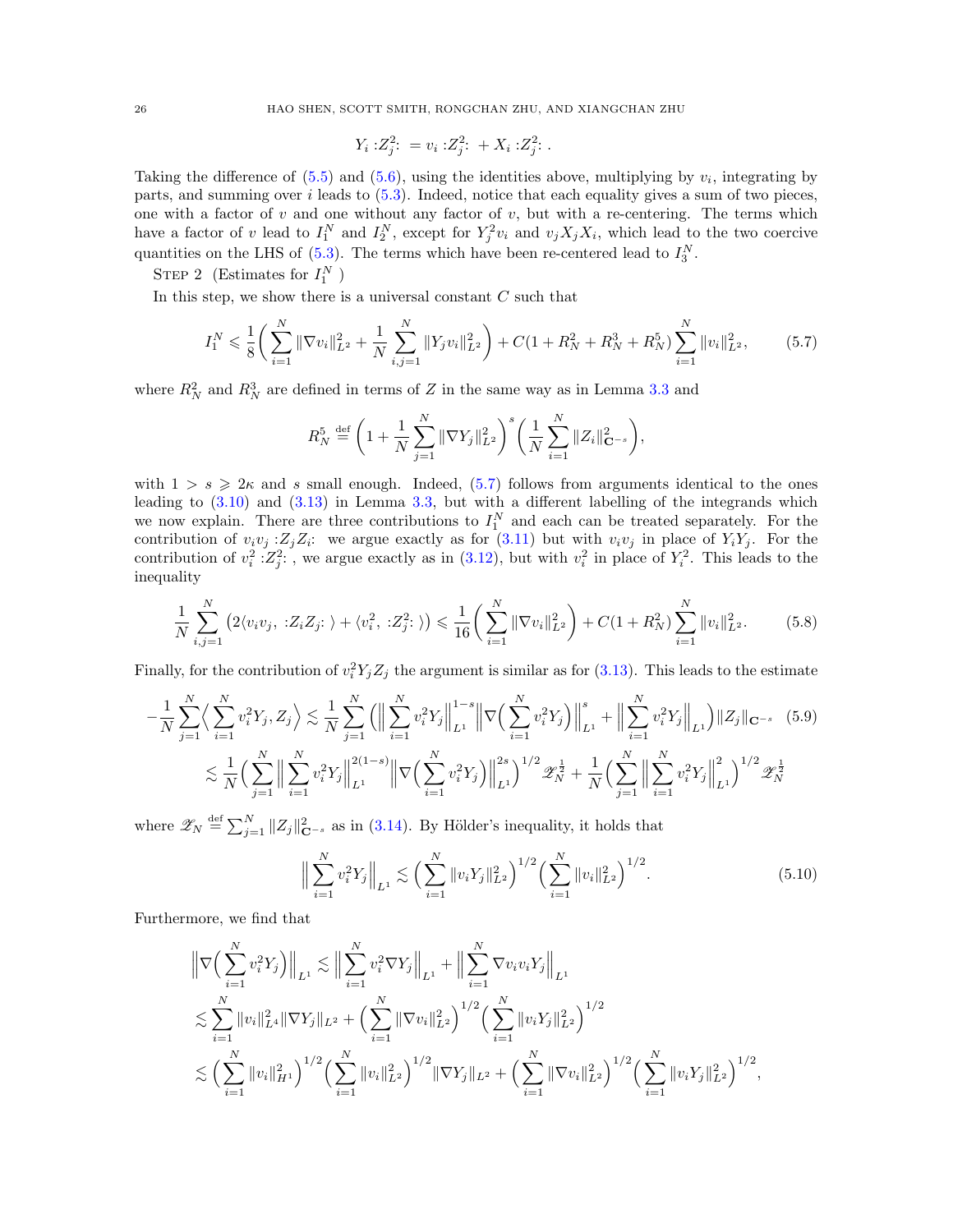where we used  $(5.2)$  in the last step. Hence, we find that

$$
\sum_{j=1}^{N} \Big\| \sum_{i=1}^{N} v_i^2 Y_j \Big\|_{L^1}^{2(1-s)} \Big\| \nabla \Big( \sum_{i=1}^{N} v_i^2 Y_j \Big) \Big\|_{L^1}^{2s} \n\lesssim \Big( \sum_{i,j=1}^{N} \|v_i Y_j\|_{L^2}^2 \Big)^{1-s} \Big( \sum_{i=1}^{N} \|v_i\|_{H^1}^2 \Big)^s \Big( \sum_{i=1}^{N} \|v_i\|_{L^2}^2 \Big) \Big( \sum_{j=1}^{N} \|\nabla Y_j\|_{L^2}^2 \Big)^s \n+ \Big( \sum_{i=1}^{N} \|\nabla v_i\|_{L^2}^2 \Big)^s \Big( \sum_{i=1}^{N} \|v_i\|_{L^2}^2 \Big)^{1-s} \Big( \sum_{i,j=1}^{N} \|v_i Y_j\|_{L^2}^2 \Big).
$$

Inserting this into [\(5.9\)](#page-25-1), taking the square root, and using [\(5.10\)](#page-25-2) and Young's inequality with exponent  $\left(\frac{2}{1-s},\frac{2}{s},2\right)$  we arrive at

$$
-\frac{1}{N}\sum_{i,j=1}^{N}\langle 2v_i^2Y_j, Z_j \rangle \leq \frac{1}{16} \left( \sum_{i=1}^{N} \|\nabla v_i\|_{L^2}^2 + \frac{1}{N}\sum_{i,j=1}^{N} \|Y_j v_i\|_{L^2}^2 \right) + C\left(1 + R_N^3 + R_N^5\right) \sum_{i=1}^{N} \|v_i\|_{L^2}^2. \tag{5.11}
$$

Combining [\(5.8\)](#page-25-3) and [\(5.11\)](#page-26-0) and recalling the definition of  $I_1^N$  we obtain [\(5.7\)](#page-25-0).

STEP 3 (Estimates for  $I_2^N$ )

In this step, we show there is a universal constant  $C$  such that

<span id="page-26-0"></span>
$$
I_2^N \leq \frac{1}{4} \Big( \sum_{i=1}^N \|\nabla v_i\|_{L^2}^2 + \frac{1}{N} \sum_{i,j=1}^N \|v_i Y_j\|_{L^2}^2 + \Big\|\frac{1}{\sqrt{N}} \sum_{j=1}^N v_j X_j\Big\|_{L^2}^2 \Big) + C \Big( 1 + R_N^3 + R_N^4 + R_N^5 + R_N^6 + \Big(\frac{1}{N} \sum_{i=1}^N \|X_i\|_{L^4}^2\Big)^2 \Big) \Big( \sum_{i=1}^N \|v_i\|_{L^2}^2 \Big),
$$
(5.12)

where  $R_N^3$  is defined as in Lemma [3.3](#page-11-1) and  $R_N^4$  and  $R_N^6$  are defined by

$$
R_N^4 \stackrel{\text{def}}{=} \left(1 + \frac{1}{N} \sum_{j=1}^N \|X_j\|_{L^4}^2\right)^{\frac{2s}{2-s}} \left(\frac{1}{N} \sum_{i=1}^N \|Z_i\|_{\mathbf{C}^{-s}}^2\right)^{\frac{2}{2-s}} + \left(\frac{1}{N} \sum_{j=1}^N \|\nabla X_j\|_{L^2}^2\right)^s \left(\frac{1}{N} \sum_{i=1}^N \|Z_i\|_{\mathbf{C}^{-s}}^2\right).
$$
  

$$
R_N^6 \stackrel{\text{def}}{=} \left(\frac{1}{N} \sum_{j=1}^N \|Y_j\|_{L^4}^2\right)^{\frac{s}{1-s}} R_N^3
$$

We break  $I_2^N$  into the separate contributions where  $v_i v_j$  multiplies  $X_i Y_j$ ,  $X_j Z_i$ , and  $Y_j Z_i$  respectively. For the first contribution, Cauchy's inequality yields

$$
\frac{1}{N} \sum_{i,j=1}^{N} \int v_i v_j X_i Y_j dx \leq \frac{1}{8} \frac{1}{N} \sum_{i,j=1}^{N} \int v_i^2 Y_j^2 dx + C \frac{1}{N} \sum_{i,j=1}^{N} \int v_j^2 X_i^2 dx.
$$
  

$$
\leq \frac{1}{8} \frac{1}{N} \sum_{i,j=1}^{N} \int v_i^2 Y_j^2 dx + C \Big( \sum_{i=1}^{N} ||v_i||_{L^4}^2 \Big) \Big( \frac{1}{N} \sum_{i=1}^{N} ||X_i||_{L^4}^2 \Big),
$$
  

$$
\leq \frac{1}{8} \frac{1}{N} \sum_{i,j=1}^{N} ||v_i Y_j||_{L^2}^2 + C \Big( \sum_{i=1}^{N} ||v_i||_{H^1}^2 \Big)^{1/2} \Big( \sum_{i=1}^{N} ||v_i||_{L^2}^2 \Big)^{1/2} \Big( \frac{1}{N} \sum_{i=1}^{N} ||X_i||_{L^4}^2 \Big)
$$

where we used  $(5.2)$ . Using Young's inequality with exponents  $(2, 2)$  leads to the last contribution to  $(5.12)$ . The remaining contributions to  $I_2^N$  are more involved to estimate. Our next claim is that

$$
\frac{3}{N} \sum_{i=1}^{N} \left\langle v_i \sum_{j=1}^{N} v_j X_j, Z_i \right\rangle \leq \frac{1}{8} \left( \sum_{i=1}^{N} \|\nabla v_i\|_{L^2}^2 + \left\|\frac{1}{\sqrt{N}} \sum_{j=1}^{N} v_j X_j\right\|_{L^2}^2 \right) + C\left(1 + R_N^3 + R_N^4\right) \sum_{i=1}^{N} \|v_i\|_{L^2}^2.
$$
\n(5.13)

<span id="page-26-2"></span><span id="page-26-1"></span>,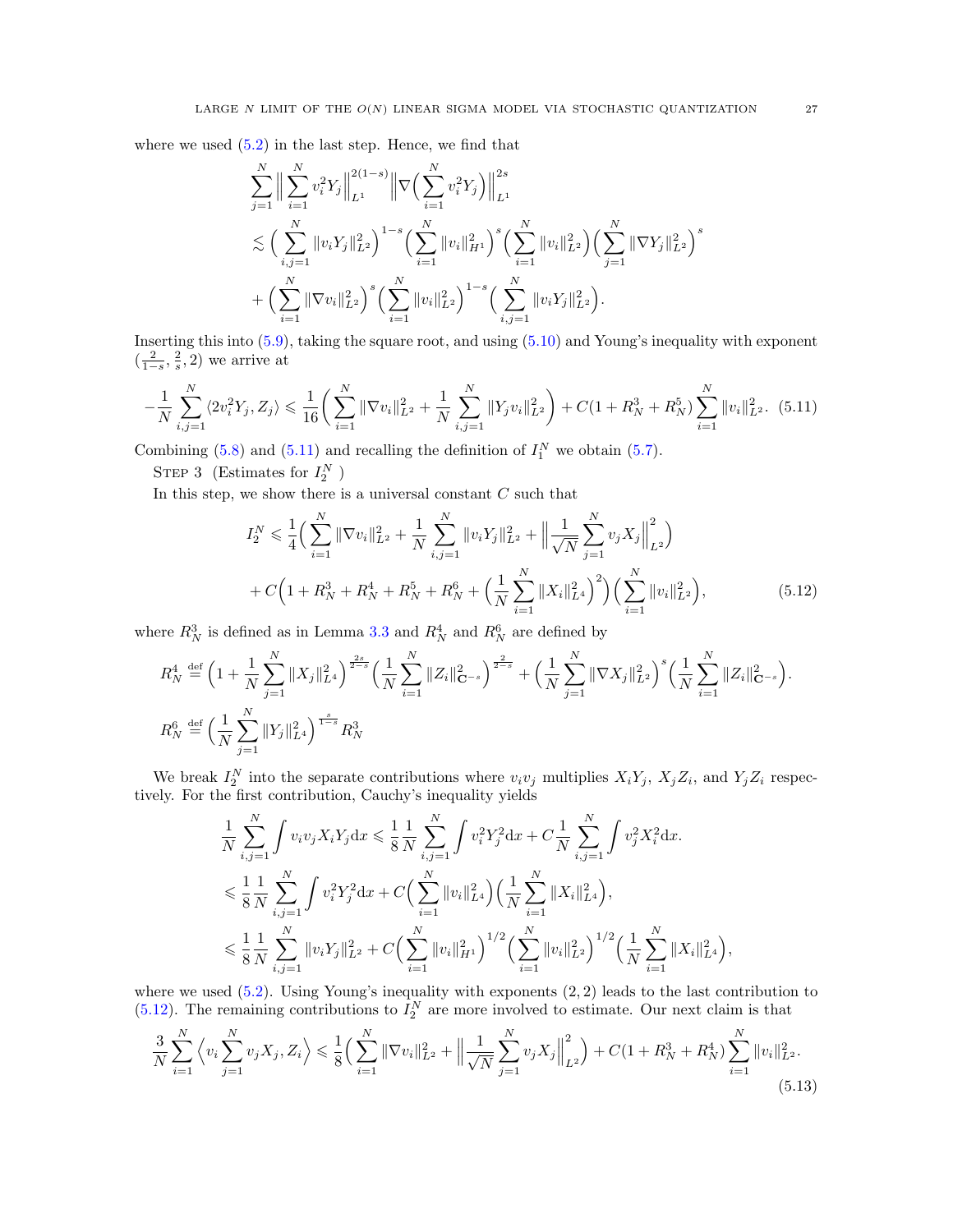The basic setup is the same as the bound leading to [\(3.15\)](#page-13-1) via the inequality [\(3.6\)](#page-11-3) with  $v_i \sum_{j=1}^{N} v_j X_j$ playing the role of g and  $Z_i$  playing the role of f, followed by an application of the Cauchy-Schwartz inequality for the summation in i. The l.h.s. of  $(5.13)$  is then bounded by

<span id="page-27-0"></span>
$$
\sum_{s' \in \{s,0\}} \frac{1}{\sqrt{N}} \Big( \sum_{i=1}^N \left\| v_i \sum_{j=1}^N v_j X_j \right\|_{L^1}^{2(1-s')} \left\| \nabla \Big( v_i \sum_{j=1}^N v_j X_j \Big) \right\|_{L^1}^{2s'} \Big)^{\frac{1}{2}} \Big( \frac{1}{N} \mathcal{Z}_N \Big)^{\frac{1}{2}}.
$$
 (5.14)

Using Hölder's inequality in the form  $||v_i \sum_{j=1}^N v_j X_j||_{L^1} \le ||v_i||_{L^2} ||\sum_{j=1}^N v_j X_j||_{L^2}$  together with

$$
\left\| \nabla \left( v_i \sum_{j=1}^N v_j X_j \right) \right\|_{L^1} \leq \|\nabla v_i\|_{L^2} \left\| \sum_{j=1}^N v_j X_j \right\|_{L^2} + \|v_i\|_{L^2}^{1/2} \|v_i\|_{H^1}^{1/2} \left( \sum_{j=1}^N \|\nabla v_j\|_{L^2}^2 \right)^{\frac{1}{2}} \left( \sum_{j=1}^N \|X_j\|_{L^4}^2 \right)^{\frac{1}{2}}
$$

$$
+ \|v_i\|_{L^2}^{1/2} \|v_i\|_{H^1}^{1/2} \left( \sum_{j=1}^N \|v_j\|_{L^2}^2 \right)^{1/4} \left( \sum_{j=1}^N \|v_j\|_{H^1}^2 \right)^{1/4} \left( \sum_{j=1}^N \|\nabla X_j\|_{L^2}^2 \right)^{1/2}
$$

where we used  $(5.2)$ , and inserting this into  $(5.14)$  and applying Hölder's inequality for the summation in i together with

$$
\bigg(\sum_{i=1}^N\|v_i\|_{L^2}^{2(1-s)}\|v_i\|_{L^2}^s\|v_i\|_{H^1}^s\bigg)^{\frac{1}{2}}\leqslant\bigg(\sum_{i=1}^N\|v_i\|_{L^2}^2\bigg)^{\frac{2-s}{4}}\bigg(\sum_{i=1}^N\|v_i\|_{H^1}^2\bigg)^{\frac{s}{4}},
$$

we obtain a majorization by

$$
\begin{split}\n&\left\|\frac{1}{\sqrt{N}}\sum_{j=1}^{N}v_{j}X_{j}\right\|_{L^{2}}\left(\sum_{i=1}^{N}\|v_{i}\|_{L^{2}}^{2}\right)^{\frac{1-s}{2}}\left(\sum_{i=1}^{N}\|v_{i}\|_{H^{1}}^{2}\right)^{\frac{s}{2}}\left(\frac{1}{N}\mathscr{Z}_{N}\right)^{1/2} \\
&+ \left\|\frac{1}{\sqrt{N}}\sum_{j=1}^{N}v_{j}X_{j}\right\|_{L^{2}}^{1-s}\left(\sum_{i=1}^{N}\|v_{i}\|_{L^{2}}^{2}\right)^{\frac{1}{2}-\frac{s}{4}}\left(\sum_{i=1}^{N}\|v_{i}\|_{H^{1}}^{2}\right)^{\frac{3s}{4}}\left(\frac{1}{N}\sum_{j=1}^{N}\|X_{j}\|_{L^{4}}^{2}\right)^{\frac{s}{2}}\left(\frac{1}{N}\mathscr{Z}_{N}\right)^{1/2} \\
&+ \left\|\frac{1}{\sqrt{N}}\sum_{j=1}^{N}v_{j}X_{j}\right\|_{L^{2}}^{1-s}\left(\sum_{i=1}^{N}\|v_{i}\|_{L^{2}}^{2}\right)^{\frac{1}{2}}\left(\sum_{i=1}^{N}\|v_{i}\|_{H^{1}}^{2}\right)^{\frac{s}{2}}\left(\frac{1}{N}\sum_{j=1}^{N}\|\nabla X_{j}\|_{L^{2}}^{2}\right)^{\frac{s}{2}}\left(\frac{1}{N}\mathscr{Z}_{N}\right)^{1/2}.\n\end{split}
$$

Finally, we apply Young's inequality with exponents  $(2, \frac{2}{1-s}, \frac{2}{s})$  for the first term,  $(\frac{2}{1-s}, \frac{4}{2-s}, \frac{4}{3s})$  for the second term, and  $\left(\frac{2}{1-s}, 2, \frac{2}{s}\right)$  for the third term which leads to [\(5.13\)](#page-26-2).

Similar to [\(5.13\)](#page-26-2), we now claim that

$$
\frac{1}{N} \sum_{i=1}^{N} \left\langle \sum_{j=1}^{N} v_i v_j Y_j, Z_i \right\rangle \leq \frac{1}{8} \left( \sum_{i=1}^{N} \|\nabla v_i\|_{L^2}^2 + \frac{1}{N} \sum_{i,j=1}^{N} \|v_i Y_j\|_{L^2}^2 \right) + C \left( 1 + \sum_{k \in \{3, 5, 6\}} R_N^k \right) \sum_{i=1}^{N} \|v_i\|_{L^2}^2. \tag{5.15}
$$

The basic setup is again similar to the bound leading to  $(3.15)$  via the inequality  $(3.6)$  with  $\sum_{j=1}^{N} v_i v_j Y_j$  playing the role of g and  $Z_i$  playing the role of f, followed by an application of the Cauchy-Schwartz inequality for the summation in i. The l.h.s. of  $(5.15)$  is then bounded by

$$
\sum_{s' \in \{s,0\}} \frac{1}{\sqrt{N}} \Big( \sum_{i=1}^N \Big\| \sum_{j=1}^N v_i v_j Y_j \Big\|_{L^1}^{2(1-s')} \Big\| \sum_{j=1}^N \nabla(v_i v_j Y_j) \Big\|_{L^1}^{2s'} \Big)^{\frac{1}{2}} \Big( \frac{1}{N} \mathscr{Z}_N \Big)^{\frac{1}{2}} \tag{5.16}
$$

By Hölder's inequality and the Cauchy-Schwartz inequality we find

<span id="page-27-3"></span><span id="page-27-2"></span><span id="page-27-1"></span>
$$
\Big\|\sum_{j=1}^N v_i v_j Y_j\Big\|_{L^1} \leqslant \Big(\sum_{j=1}^N \|v_i Y_j\|_{L^2}^2\Big)^{1/2} \Big(\sum_{j=1}^N \|v_j\|_{L^2}^2\Big)^{1/2},
$$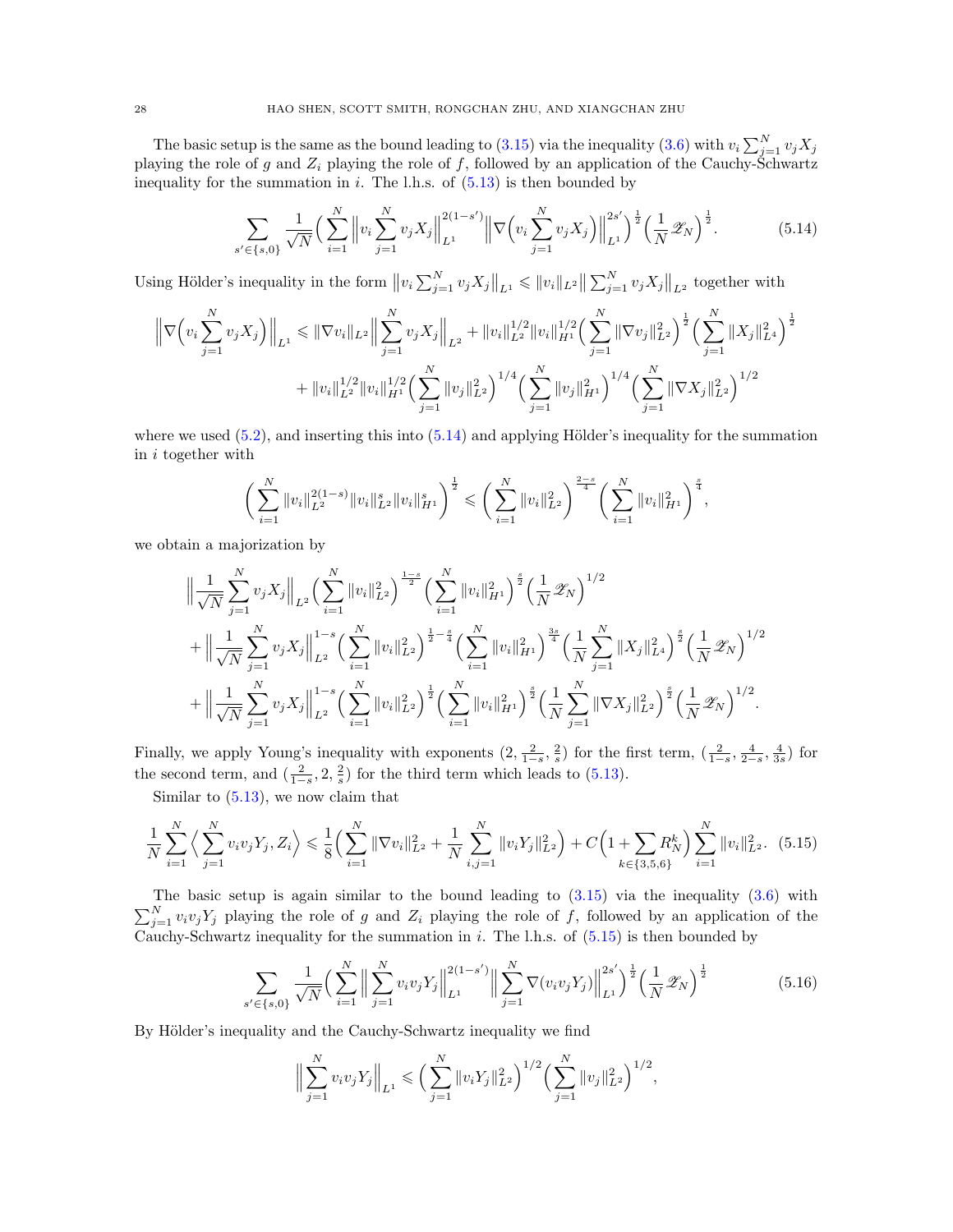together with  $(5.2)$  to have

$$
\Big\|\sum_{j=1}^N \nabla(v_i v_j Y_j)\Big\|_{L^1} \leqslant \Big(\sum_{j=1}^N \|v_i Y_j\|_{L^2}^2\Big)^{1/2} \Big(\sum_{j=1}^N \|\nabla v_j\|_{L^2}^2\Big)^{1/2} + \|\nabla v_i\|_{L^2} \Big(\sum_{j=1}^N \|v_j\|_{L^4}^2\Big)^{1/2} \Big(\sum_{j=1}^N \|Y_j\|_{L^4}^2\Big)^{1/2} + \|v_i\|_{L^4} \Big(\sum_{j=1}^N \|v_j\|_{L^4}^2\Big)^{1/2} \Big(\sum_{j=1}^N \|\nabla Y_j\|_{L^2}^2\Big)^{1/2}.
$$

Inserting this into  $(5.16)$  and applying Hölder's inequality for the summation in i with exponents  $\left(\frac{1}{1-s},\frac{1}{s}\right)$  leads to a majorization by

$$
\begin{split}\label{eq:4.13} &\Big(\frac{1}{N}\sum_{i,j=1}^N\|v_iY_j\|_{L^2}^2\Big)^{\frac{1}{2}}\Big(\sum_{i=1}^N\|v_i\|_{L^2}^2\Big)^{\frac{1-s}{2}}\Big(\sum_{i=1}^N\|\nabla v_i\|_{L^2}^2\Big)^{\frac{s}{2}}\Big(\frac{1}{N}\mathscr{Z}_N\Big)^{1/2}\\&+\Big(\frac{1}{N}\sum_{i,j=1}^N\|v_iY_j\|_{L^2}^2\Big)^{\frac{1-s}{2}}\Big(\sum_{j=1}^N\|v_j\|_{L^2}^2\Big)^{\frac{1-s}{2}}\Big(\sum_{j=1}^N\|v_j\|_{L^4}^2\Big)^{\frac{s}{2}}\Big(\sum_{i=1}^N\|\nabla v_i\|_{L^2}^2\Big)^{\frac{s}{2}}\Big(\frac{1}{N}\sum_{i=1}^N\|Y_j\|_{L^4}^2\Big)^{\frac{s}{2}}\Big(\frac{1}{N}\mathscr{Z}_N\Big)^{\frac{s}{2}}\\&+\Big(\frac{1}{N}\sum_{i,j=1}^N\|v_iY_j\|_{L^2}^2\Big)^{\frac{1-s}{2}}\Big(\sum_{i=1}^N\|v_i\|_{H^1}^2\Big)^{\frac{s}{2}}\Big(\sum_{j=1}^N\|v_j\|_{L^2}^2\Big)^{\frac{1}{2}}\Big(\frac{1}{N}\sum_{j=1}^N\|\nabla Y_j\|_{L^2}^2\Big)^{\frac{s}{2}}\Big(\frac{1}{N}\mathscr{Z}_N\Big)^{1/2}.\end{split}
$$

Note that for the third term, we also took advantage of [\(5.2\)](#page-24-2). We now apply Young's inequality with exponents  $(2, \frac{2}{1-s}, \frac{2}{s})$  for the first term,  $(\frac{2}{1-s}, \frac{2}{1-s}, \frac{2}{s}, \frac{2}{s})$  for the second term, and  $(\frac{2}{1-s}, \frac{2}{s}, 2)$  for the third term, which leads to  $(5.15)$ . Finally, combining  $(5.13)$  and  $(5.15)$  we obtain  $(5.12)$ .

STEP 4 (Law of large numbers type bounds: estimates for  $I_3^N$ )

For  $I_3^N$  we obtain a bound in expectation in the spirit of the law of large numbers in a Hilbert space to generate cancellations. To this end, we define

$$
G_j \stackrel{\text{def}}{=} (X_j^2 - \mathbf{E}X_j^2) + 2(X_j Z_j - \mathbf{E}X_j Z_j) + ( :Z_j^2 : -\mathbf{E} : Z_j^2 : ) \stackrel{\text{def}}{=} G_j^{(1)} + G_j^{(2)} + G_j^{(3)}
$$

We show there is a universal constant  $C$  such that

$$
I_3^N \leqslant C(\bar{R}_N + \bar{R}'_N) + \frac{1}{8} \frac{1}{N} \Big\| \sum_{i=1}^N X_i v_i \Big\|_{L^2}^2 + \frac{1}{4} \sum_{i=1}^N \|v_i\|_{H^1}^2 + C \Big( \sum_{i=1}^N \|v_i\|_{L^2}^2 \Big) \Big[ R_N^7 + 1 + \frac{1}{N} \sum_{i=1}^N \Big( \|X_i\|_{L^4}^{4/(1-2s)} + \|\Lambda^s X_i\|_{L^4}^4 \Big) \Big], \tag{5.17}
$$

with

$$
\bar{R}_{N} \stackrel{\text{def}}{=} \frac{1}{N} \Big\| \sum_{j=1}^{N} G_{j}^{(1)} \Big\|_{H^{s}}^{2} + \sum_{k \in \{2,3\}} \frac{1}{N} \Big\| \sum_{j=1}^{N} G_{j}^{(k)} \Big\|_{H^{-s}}^{2}, \qquad \bar{R}_{N}' \stackrel{\text{def}}{=} \sum_{k \in \{2,3\}} \frac{1}{N^{2}} \sum_{i=1}^{N} \Big\| \sum_{j=1}^{N} G_{j}^{(k)} Z_{i} \Big\|_{H^{-s}}^{2},
$$
\n
$$
R_{N}^{7} \stackrel{\text{def}}{=} \Big( \frac{1}{N} \sum_{i=1}^{N} \|\Lambda^{-s} Z_{i}\|_{L^{\infty}}^{2} \Big)^{\frac{1}{1-s}}.
$$

We write  $I_3^N = \sum_{k=1}^3 (I_{3,k}^N + J_{3,k}^N)$  with

$$
I_{3,k}^N \stackrel{\text{def}}{=} \frac{1}{N} \sum_{i=1}^N \Big\langle \sum_{j=1}^N G_j^{(k)} X_i, v_i \Big\rangle, \qquad J_{3,k}^N \stackrel{\text{def}}{=} \frac{1}{N} \sum_{i=1}^N \Big\langle \sum_{j=1}^N G_j^{(k)} Z_i, v_i \Big\rangle.
$$

We consider each term separately: For  $I_{3,1}^N$  we have the following

$$
I_{3,1}^N\leqslant \frac{1}{N}\Big\|\sum_{j=1}^NG_j^{(1)}\Big\|_{L^2}\Big\|\sum_{i=1}^NX_iv_i\Big\|_{L^2}\leqslant C\frac{1}{N}\Big\|\sum_{j=1}^NG_j^{(1)}\Big\|_{L^2}^2+\frac{1}{8}\frac{1}{N}\Big\|\sum_{i=1}^NX_iv_i\Big\|_{L^2}^2.
$$

.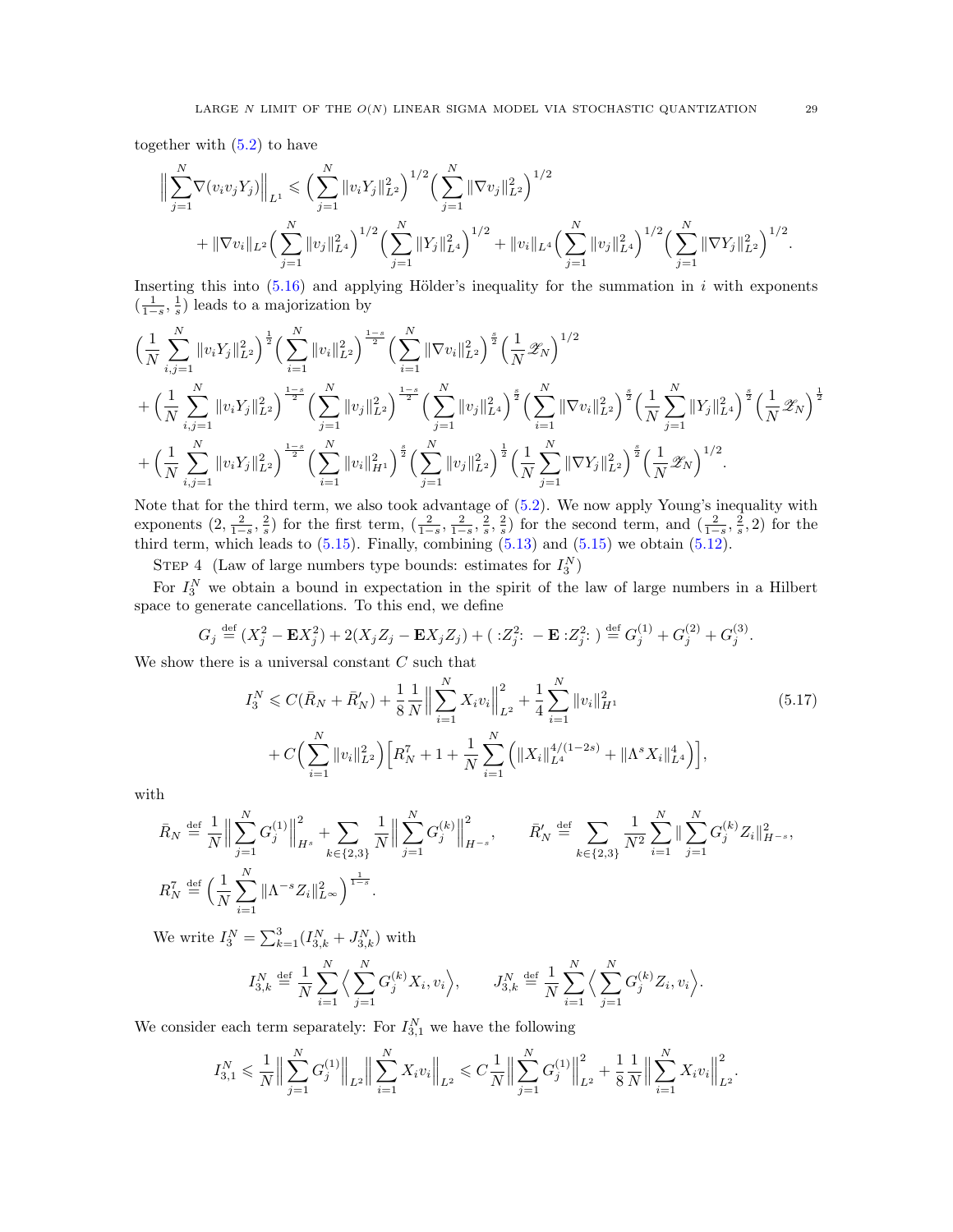For  $J_{3,1}^N$  we use [\(2.1\)](#page-8-4), the interpolation Lemma [2.2](#page-8-3) and Young's inequality to obtain

$$
J_{3,1}^N = \frac{1}{N} \sum_{i=1}^N \left\langle \Lambda^s \Big( \sum_{j=1}^N G_j^{(1)} v_i \Big), \Lambda^{-s} Z_i \right\rangle
$$
  
\$\leqslant \frac{1}{N} \sum\_{i=1}^N \left[ \left\| \Lambda^s \sum\_{j=1}^N G\_j^{(1)} \right\|\_{L^2} \|v\_i\|\_{L^2} + \left\| \sum\_{j=1}^N G\_j^{(1)} \right\|\_{L^2} \|\Lambda^s v\_i\|\_{L^2} \right] \|\Lambda^{-s} Z\_i\|\_{L^\infty}\$  
\$\leqslant \frac{C}{N} \left\| \sum\_{j=1}^N G\_j^{(1)} \right\|\_{H^s}^2 + \frac{1}{20} \sum\_{i=1}^N \|v\_i\|\_{H^1}^2 + C \sum\_{s' \in \{0, s\}} \left( \sum\_{i=1}^N \|v\_i\|\_{L^2}^2 \right) \left( \frac{1}{N} \sum\_{i=1}^N \|\Lambda^{-s} Z\_i\|\_{L^\infty}^2 \right)^{\frac{1}{1-s'}}\$.

For  $I_{3,2}^N$  we have

$$
I_{3,2}^{N} = \frac{1}{N} \sum_{i=1}^{N} \left\langle \Lambda^{-s} \sum_{j=1}^{N} G_{j}^{(2)}, \Lambda^{s}(X_{i}v_{i}) \right\rangle \leq \frac{C}{N} \Big\| \sum_{j=1}^{N} G_{j}^{(2)} \Big\|_{H^{-s}}^{2} + \frac{C}{N} \Big( \sum_{i=1}^{N} \|\Lambda^{s}(X_{i}v_{i})\|_{L^{2}} \Big)^{2} \leq \frac{C}{N} \Big\| \sum_{j=1}^{N} G_{j}^{(2)} \Big\|_{H^{-s}}^{2} + \frac{1}{20} \sum_{i=1}^{N} \|v_{i}\|_{H^{1}}^{2} + C \Big( \sum_{i=1}^{N} \|v_{i}\|_{L^{2}}^{2} \Big) \Big( \frac{1}{N} \sum_{i=1}^{N} (\|X_{i}\|_{L^{4}}^{4/(1-2s)} + \|\Lambda^{s} X_{i}\|_{L^{4}}^{4}) \Big),
$$

where we used  $(2.1)$ ,  $(5.2)$  to have

<span id="page-29-0"></span>
$$
\frac{1}{N} \Big( \sum_{i=1}^{N} \|\Lambda^s(X_i v_i)\|_{L^2} \Big)^2 \lesssim \frac{1}{N} \Big( \sum_{i=1}^{N} \|\Lambda^s X_i\|_{L^4} \|v_i\|_{L^4} + \|\Lambda^s v_i\|_{L^4} \|X_i\|_{L^4} \Big)^2 \lesssim \frac{1}{N} \Big( \sum_{i=1}^{N} \|v_i\|_{H^1}^{1/2} \|v_i\|_{L^2}^{1/2} \|\Lambda^s X_i\|_{L^4} + \sum_{i=1}^{N} \|v_i\|_{H^1}^{\frac{1}{2}+s} \|v_i\|_{L^2}^{\frac{1}{2}-s} \|X_i\|_{L^4} \Big)^2,
$$
\n
$$
(5.18)
$$

followed by Hölder inequality with exponents  $(4, 4, 2)$ ,  $(\frac{4}{1+2s}, \frac{4}{1-2s}, 2)$ , Young's inequality and finally Jensen's inequalities for the terms with  $X_i$  in the last inequality. For  $J_{3,2}^N$  we have

$$
J_{3,2}^N \lesssim \frac{1}{N^2} \sum_{i=1}^N \|\sum_{j=1}^N G_j^{(2)} Z_i\|_{H^{-1}}^2 + \frac{1}{20} \sum_{i=1}^N \|v_i\|_{H^1}^2.
$$

For  $I_{3,3}^N$  we have

$$
I_{3,3}^N \lesssim \frac{1}{N} \Big\| \sum_{j=1}^N G_j^{(3)} \Big\|_{H^{-s}}^2 + \frac{1}{N} \Big( \sum_{i=1}^N \|\Lambda^s(X_i v_i)\|_{L^2} \Big)^2
$$
  

$$
\lesssim \frac{1}{N} \Big\| \sum_{j=1}^N G_j^{(3)} \Big\|_{H^{-s}}^2 + \frac{1}{20} \sum_{i=1}^N \|v_i\|_{H^1}^2 + \Big( \sum_{i=1}^N \|v_i\|_{L^2}^2 \Big) \Big( \frac{1}{N} \sum_{i=1}^N (\|X_i\|_{L^4}^{4/(1-2s)} + \|\Lambda^s X_i\|_{L^4}^4) \Big),
$$

where we used  $(5.18)$  in the last inequality. For the last term we have

$$
J_{3,3}^N \lesssim \frac{1}{N^2} \sum_{i=1}^N \| \sum_{j=1}^N G_j^{(3)} Z_i \|_{H^{-1}}^2 + \frac{1}{20} \sum_{i=1}^N \| v_i \|_{H^1}^2.
$$

Combining all the estimates for  $I_{3,k}^N$  and  $J_{3,k}^N$  we arrive at [\(5.17\)](#page-27-3). In the following we calculate  $\mathbf{E} \|\bar{R}_{N}\|_{L^{1}_{T}} + \mathbf{E} \|\bar{R}'_{N}\|_{L^{1}_{T}}$ . To this end, we recall the general fact [\(2.3\)](#page-9-2) for centered independent Hilbert space-valued random variables. Applying  $(2.3)$  we obtain

$$
\mathbf{E} \|\bar{R}_N\|_{L^1_T} \lesssim \mathbf{E} \|G_1^{(1)}\|_{L^2_T H^s}^2 + \mathbf{E} \|G_1^{(2)}\|_{L^2_T H^{-s}}^2 + \mathbf{E} \|G_1^{(3)}\|_{L^2_T H^{-s}}^2.
$$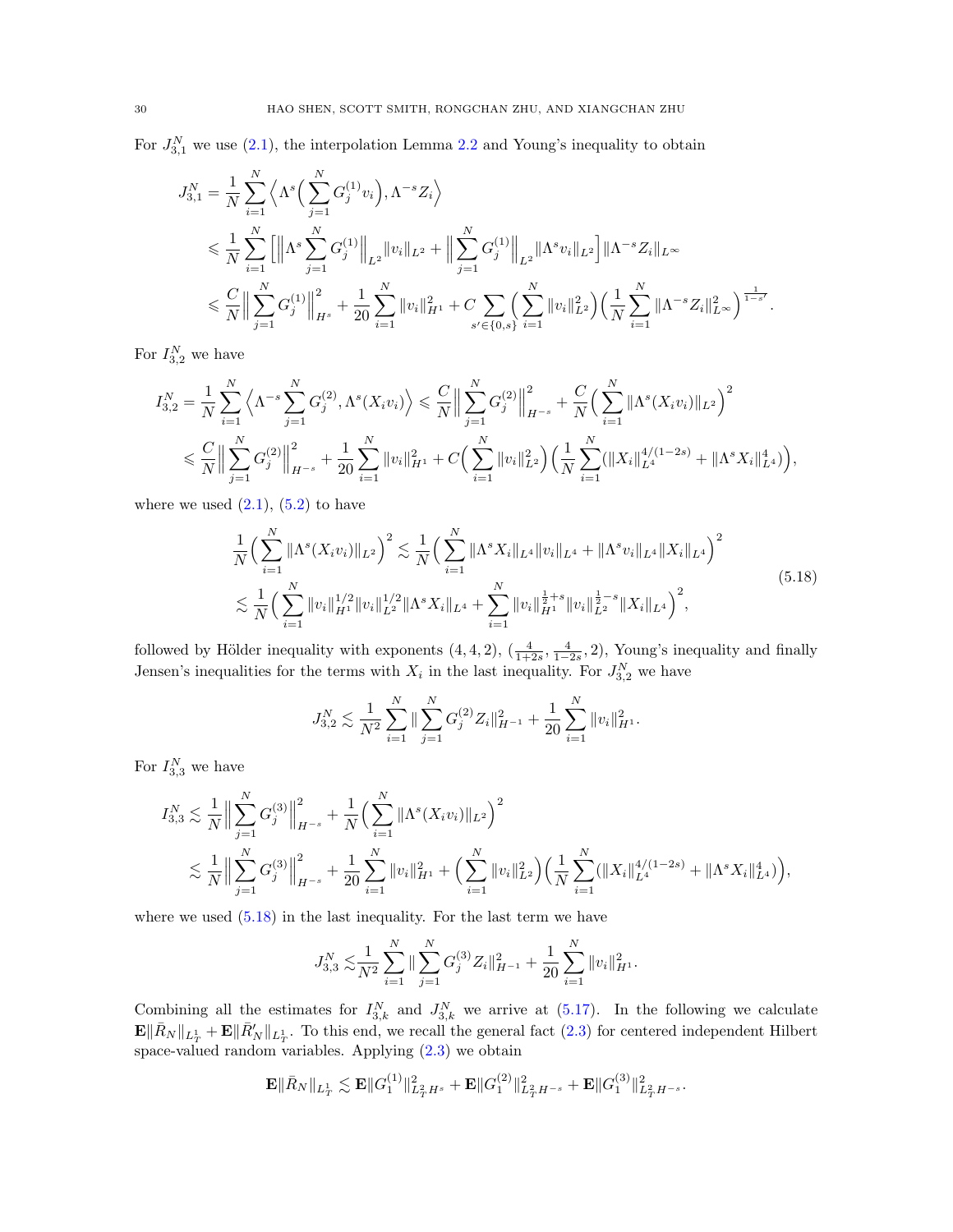It is obvious that  $\mathbf{E} || G_1^{(3)} ||_{L^2_T H^{-s}}^2 \lesssim 1$ . By Lemma [4.4](#page-19-0) we know

$$
\mathbf{E}||G_1^{(1)}||_{L_T^2 H^s}^2 \lesssim \int_0^T \mathbf{E}(||X_1 \nabla X_1||_{L^2}^2 + ||X_1||_{L^4}^4) dt \lesssim 1,
$$
  

$$
\mathbf{E}||G_1^{(2)}||_{L_T^2 H^{-s}}^2 \lesssim \int_0^T \mathbf{E}||Z_1||_{\mathbf{C}^{-s/2}}^2 ||X_1||_{H^s}^2 dt \lesssim \int_0^T (\mathbf{E}[||X_1||_{H^1}^2 + ||X_1||_{L^4}^4] + 1) dt \lesssim 1,
$$
(5.19)

where we used Lemma [2.2](#page-8-3) and Lemma [2.3.](#page-8-0) Therefore  $\mathbf{E} \|\bar{R}_N\|_{L^1_T} \lesssim 1$ . For  $\bar{R}'_N$  we have

<span id="page-30-0"></span>
$$
\mathbf{E} \frac{1}{N^2} \sum_{i=1}^N \|\sum_{j=1}^N G_j^{(2)} Z_i\|_{H^{-s}}^2 = \frac{1}{N^2} \sum_{i,j,\ell=1}^N \mathbf{E} \langle G_j^{(2)} Z_i, G_\ell^{(2)} Z_i \rangle_{H^{-s}} \n= \frac{1}{N^2} \Big[ \sum_{i=j=\ell}^N \left( \sum_{j=\ell}^N \sum_{j=\ell}^N \sum_{j=\ell}^N \sum_{j=\ell}^N \sum_{j=\ell}^N \sum_{j=\ell}^N \sum_{j=\ell}^N \sum_{j=\ell}^N \sum_{j=\ell}^N \sum_{j=\ell}^N \sum_{j=\ell}^N \sum_{j=\ell}^N \sum_{j=\ell}^N \sum_{j=\ell}^N \sum_{j=\ell}^N \sum_{j=\ell}^N \sum_{j=\ell}^N \sum_{j=\ell}^N \sum_{j=\ell}^N \sum_{j=\ell}^N \sum_{j=\ell}^N \sum_{j=\ell}^N \sum_{j=\ell}^N \sum_{j=\ell}^N \sum_{j=\ell}^N \sum_{j=\ell}^N \sum_{j=\ell}^N \sum_{j=\ell}^N \sum_{j=\ell}^N \sum_{j=\ell}^N \sum_{j=\ell}^N \sum_{j=\ell}^N \sum_{j=\ell}^N \sum_{j=\ell}^N \sum_{j=\ell}^N \sum_{j=\ell}^N \sum_{j=\ell}^N \sum_{j=\ell}^N \sum_{j=\ell}^N \sum_{j=\ell}^N \sum_{j=\ell}^N \sum_{j=\ell}^N \sum_{j=\ell}^N \sum_{j=\ell}^N \sum_{j=\ell}^N \sum_{j=\ell}^N \sum_{j=\ell}^N \sum_{j=\ell}^N \sum_{j=\ell}^N \sum_{j=\ell}^N \sum_{j=\ell}^N \sum_{j=\ell}^N \sum_{j=\ell}^N \sum_{j=\ell}^N \sum_{j=\ell}^N \sum_{j=\ell}^N \sum_{j=\ell}^N \sum_{j=\ell}^N \sum_{j=\ell}^N \sum_{j=\ell}^N \sum_{j=\ell}^N \sum_{j=\ell}^N \sum_{j=\ell}^N \sum_{j=\ell}^N \sum_{j=\ell}^N \sum_{j=\ell}^N \sum_{j=\ell}^N \sum_{j=\ell}^N \sum_{j=\ell}^N \sum_{
$$

where we used independence to have  $\sum_{i \neq j \neq \ell}$  = 0. Similarly, we have

$$
\mathbf{E}\frac{1}{N^2}\sum_{i=1}^N \|\sum_{j=1}^N G_j^{(3)} Z_i\|_{H^{-s}}^2 \lesssim \mathbf{E} \|\; : Z_1^3 \cdot \|_{H^{-s}}^2 + \mathbf{E} \|\; : Z_1^2 Z_2 \cdot \|_{H^{-s}}^2.
$$

Combining the above two estimates and using Lemma [3.1](#page-10-2) and the same argument as in [\(5.19\)](#page-30-0) with  $Z_1$  replaced by : $Z_1 Z_2$ : and : $Z_1^2$ :, we obtain  $\mathbf{E} \|\bar{R}'_{N}\|_{L^1_T} \lesssim 1$ .

STEP 5 (Convergence of  $v_i$  to zero in  $L^2(\Omega)$ )

We now combine our estimates and conclude the proof of  $(5.1)$ . Namely, we insert the estimates  $(5.7)$  and  $(5.12)$  into  $(5.3)$  and also appeal to our bounds from Step [4](#page-27-3) to obtain

$$
\frac{\mathrm{d}}{\mathrm{d}t} \sum_{i=1}^{N} \|v_i\|_{L^2}^2 \leqslant C(\bar{R}_N + \bar{R}'_N) + C \Big( 1 + \sum_{i=2}^{7} R_N^i + \frac{1}{N} \sum_{i=1}^{N} \left( \|X_i\|_{L^4}^{4/(1-2s)} + \|\Lambda^s X_i\|_{L^4}^4 \right) \Big) \sum_{i=1}^{N} \|v_i\|_{L^2}^2,
$$
\n(5.20)

where  $\bar{R}_N + \bar{R}_N^1$  is uniformly bounded in  $L^1(\Omega \times [0,T])$ . Furthermore, by Lemma [3.1,](#page-10-2) Lemma [3.3,](#page-11-1) Lemma [4.4](#page-19-0) and [\(5.2\)](#page-24-2) we deduce also that  $R_N^i$  is uniformly bounded in  $L^1(\Omega \times [0,T])$  for each  $i =$ 2,..., 7. By the Gagliardo-Nirenberg inequality in Lemma [2.2](#page-8-3) we have for  $s \geq 2\kappa$ ,  $r > 4$ ,  $\frac{1}{4} = \frac{s}{2} + \frac{1-s}{r}$ ,  $\|\Lambda^s X_i\|_{L^4}^4 \lesssim \|X_i\|_{H^1}^{4(s)} \|X_i\|_{L^r}^{4(1-s)}$ , which combined with Lemma [4.4](#page-19-0) implies that

$$
\mathbf{E} \int_0^T \frac{1}{N} \sum_{i=1}^N (||X_i||_{L^4}^{\frac{4}{1-2s}} + ||\Lambda^s X_i||_{L^4}^4) dt \lesssim \mathbf{E} \int_0^T \frac{1}{N} \sum_{i=1}^N (||X_i||_{H^1}^2 + ||X_i||_{L^{\frac{4}{1-2s}}}^{\frac{4}{1-2s}} + 1) dt < \infty.
$$

We now divide  $(5.20)$  by N and use the above observations together with Gronwall's inequality. Note that in light of Assumption [5.1,](#page-23-1) it holds that

<span id="page-30-2"></span><span id="page-30-1"></span>
$$
\frac{1}{N} \sum_{i=1}^{N} ||v_i(0)||_{L^2}^2 \to^{\mathbf{P}} 0.
$$
\n(5.21)

It now follows that

$$
\sup_{t \in [0,T]} \frac{1}{N} \sum_{i=1}^{N} \|v_i\|_{L^2}^2 + \frac{1}{N} \sum_{i=1}^{N} \|v_i\|_{L^2_T H^1}^2 + \frac{1}{N^2} \sum_{i,j=1}^{N} \|Y_j v_i\|_{L^2_T L^2}^2 + \frac{1}{N^2} \|\sum_j X_j v_j\|_{L^2_T L^2}^2 \tag{5.22}
$$

converges to zero in probability by Lemma [5.2](#page-33-1) below. We now upgrade this from convergence in probability to convergence in  $L^1(\Omega)$  by bounding higher moments and applying Vitali's convergence theorem. Only in this part we use the condition that the initial conditions  $(z_i^N, y_i^N, z_i, \eta_i)_{i=1}^N$  are exchangeable, which implies that the law of  $v_i(t)$  and  $v_j(t)$ ,  $i \neq j$  are the same.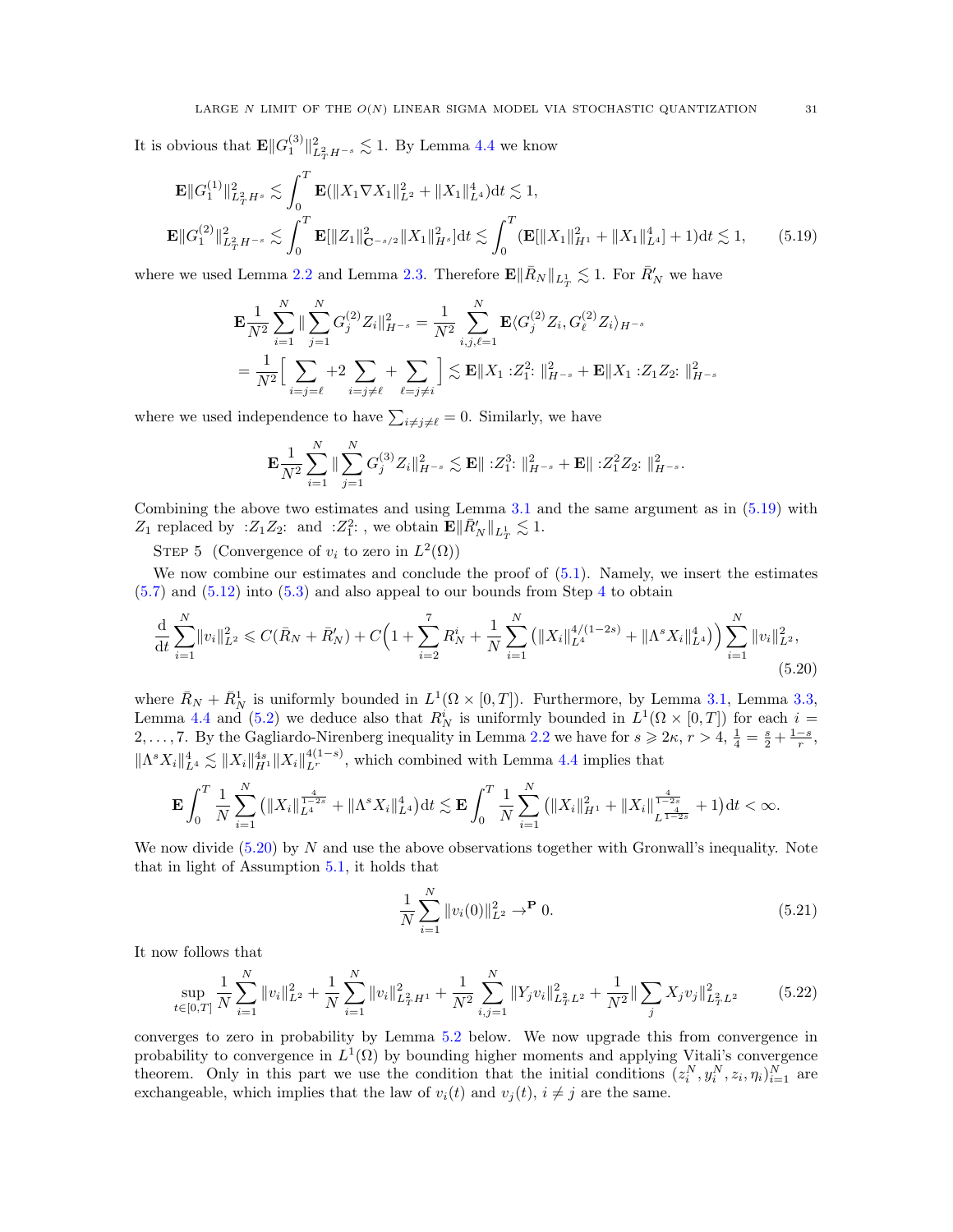Indeed, first note that  $\sup_{t\in[0,T]}\frac{1}{N}\sum_{i=1}^N||Y_i||^2_{L^2}$  is uniformly bounded in  $L^q(\Omega)$  for q in Assumption [5.1](#page-23-1) by Lemma [3.3.](#page-11-1) Additionally, by Lemma [4.4](#page-19-0), Jensen's inequality, and the fact that  $X_i$  and  $X_j$  are identically distributed (which follows from the i.i.d. hypothesis in Assumption [5.1](#page-23-1) ) it holds

$$
\sup_{N\geq 1}\sup_{t\in[0,T]}\mathbf{E}\bigg(\frac{1}{N}\sum_{i=1}^N\|X_i(t)\|_{L^2}^2\bigg)^2\leqslant \sup_{t\in[0,T]}\mathbf{E}\|X_1(t)\|_{L^2}^4<\infty.
$$

Notice that at this stage we are appealing to the assumption  $\mathbf{E} \|\eta_i\|_{L^{p_0}}^{p_0} \lesssim 1$  in order to meet the hypotheses of Lemma [4.4](#page-19-0) and deduce the final step above. Hence, by the triangle inequality we find that

$$
\sup_{N \geq 1} \sup_{t \in [0,T]} \mathbf{E} \bigg( \frac{1}{N} \sum_{i=1}^N \|v_i(t)\|_{L^2}^2 \bigg)^q < \infty,
$$

which implies the following convergence upgrade:  $\frac{1}{N}\sum_{i=1}^{N}||v_i(t)||_{L^2}^2$  converges to zero in  $L^1(\Omega)$  for each  $t \in [0, T]$ . Finally, we appeal once more to the first bullet point in Assumption [5.1](#page-23-1) which is designed to ensure that  $v_i$  and  $v_j$  have the same law. As a consequence we can now pass from empirical averages to components in light of

<span id="page-31-2"></span><span id="page-31-1"></span><span id="page-31-0"></span>
$$
\mathbf{E}||v_i(t)||_{L^2}^2 = \frac{1}{N} \sum_{i=1}^N \mathbf{E}||v_i(t)||_{L^2}^2 \to 0.
$$
 (5.23)

STEP 6 (Convergence as a stochastic process)

The proof is largely the same as above, except that we do not estimate  $v_i$  by an average over i as in [\(5.23\)](#page-31-0), since a supremum over time would not commute with a sum over i. Instead we deduce the following bound

$$
\frac{\mathrm{d}}{\mathrm{d}t} \|v_i\|_{L^2}^2 + \frac{1}{2} \|v_i\|_{H^1}^2 \leq C \Big(\frac{\bar{R}_N}{N} + \tilde{R}'_N\Big) + \frac{1}{N} \sum_{i=1}^N \|v_i\|_{H^1}^2 + \frac{1}{N^2} \Big\| \sum_j X_j v_j \Big\|_{L^2}^2
$$
\n
$$
+ C \Big( 1 + \tilde{R}_N^{21} + \sum_{k \in \{3,5\}} R_N^k + \sum_{k \in \{3,4,7\}} \tilde{R}_N^k + \frac{1}{N} \sum_{j=1}^N \|X_j\|_{L^4}^4 + \Big( \|X_i\|_{L^4}^{4/(1-2s)} + \|\Lambda^s X_i\|_{L^4}^4 \Big) \Big) \|v_i\|_{L^2}^2
$$
\n
$$
+ C \Big( 1 + \tilde{R}_N^{22} + \tilde{R}_N^3 + \tilde{R}_N^5 + \tilde{R}_N^6 + \|X_i\|_{L^4}^4 \Big) \frac{1}{N} \sum_{j=1}^N \|v_j\|_{L^2}^2,
$$
\n
$$
(5.25)
$$

where all the "tilde R-terms" are defined analogously to their "un-tilde" counterparts with slight tweaks:

$$
\tilde{R}'_{N} \stackrel{\text{def}}{=} \frac{1}{N^{2}} \Big\| \sum_{j=1}^{N} G_{j}^{2} Z_{i} \Big\|_{H^{-s}}^{2} + \frac{1}{N^{2}} \Big\| \sum_{j=1}^{N} G_{j}^{3} Z_{i} \Big\|_{H^{-s}}^{2},
$$
\n
$$
\tilde{R}_{N}^{21} \stackrel{\text{def}}{=} \frac{1}{N} \sum_{j=1}^{N} \Big\| :Z_{j}^{2}: \Big\|_{\mathbf{C}^{-s}}^{2/2-s}, \qquad \tilde{R}_{N}^{22} \stackrel{\text{def}}{=} \frac{1}{N} \sum_{j=1}^{N} \Big\| :Z_{i} Z_{j}: \Big\|_{\mathbf{C}^{-s}}^{2},
$$
\n
$$
\tilde{R}_{N}^{3} \stackrel{\text{def}}{=} \Big\| Z_{i} \Big\|_{\mathbf{C}^{-s}}^{2/1-s}, \qquad \tilde{R}_{N}^{5} \stackrel{\text{def}}{=} \Big( 1 + \frac{1}{N} \sum_{j=1}^{N} \|\nabla Y_{j}\|_{L^{2}}^{2} \Big)^{\frac{s}{1-s}} \|Z_{i}\|_{\mathbf{C}^{-s}}^{\frac{2}{1-s}},
$$
\n
$$
\tilde{R}_{N}^{4} \stackrel{\text{def}}{=} \Big( 1 + \frac{1}{N} \sum_{j=1}^{N} \|X_{j}\|_{H^{1}}^{2} \Big)^{\frac{2s}{2-s}} (\|Z_{i}\|_{\mathbf{C}^{-s}}^{\frac{4}{2-s}} + 1) + \Big( \frac{1}{N} \mathcal{Z}_{N} \Big)^{\frac{2}{2-s}} \|X_{i}\|_{H^{1}}^{\frac{4s}{2-s}} + \Big( \frac{1}{N} \mathcal{Z}_{N} \Big)^{2} \|X_{i}\|_{L^{4}}^{2},
$$
\n
$$
\tilde{R}_{N}^{6} \stackrel{\text{def}}{=} \Big( \frac{1}{N} \sum_{j=1}^{N} \|Y_{j}\|_{L^{4}}^{2} \Big)^{\frac{s}{1-s}} \|Z_{i}\|_{\mathbf{C}^{-s}}^{\frac{2}{1-s}}, \qquad \tilde{R}_{N}^{7} \stackrel{\text{def}}{=} \|\Lambda^{-s} Z_{i}\|_{L^{\in
$$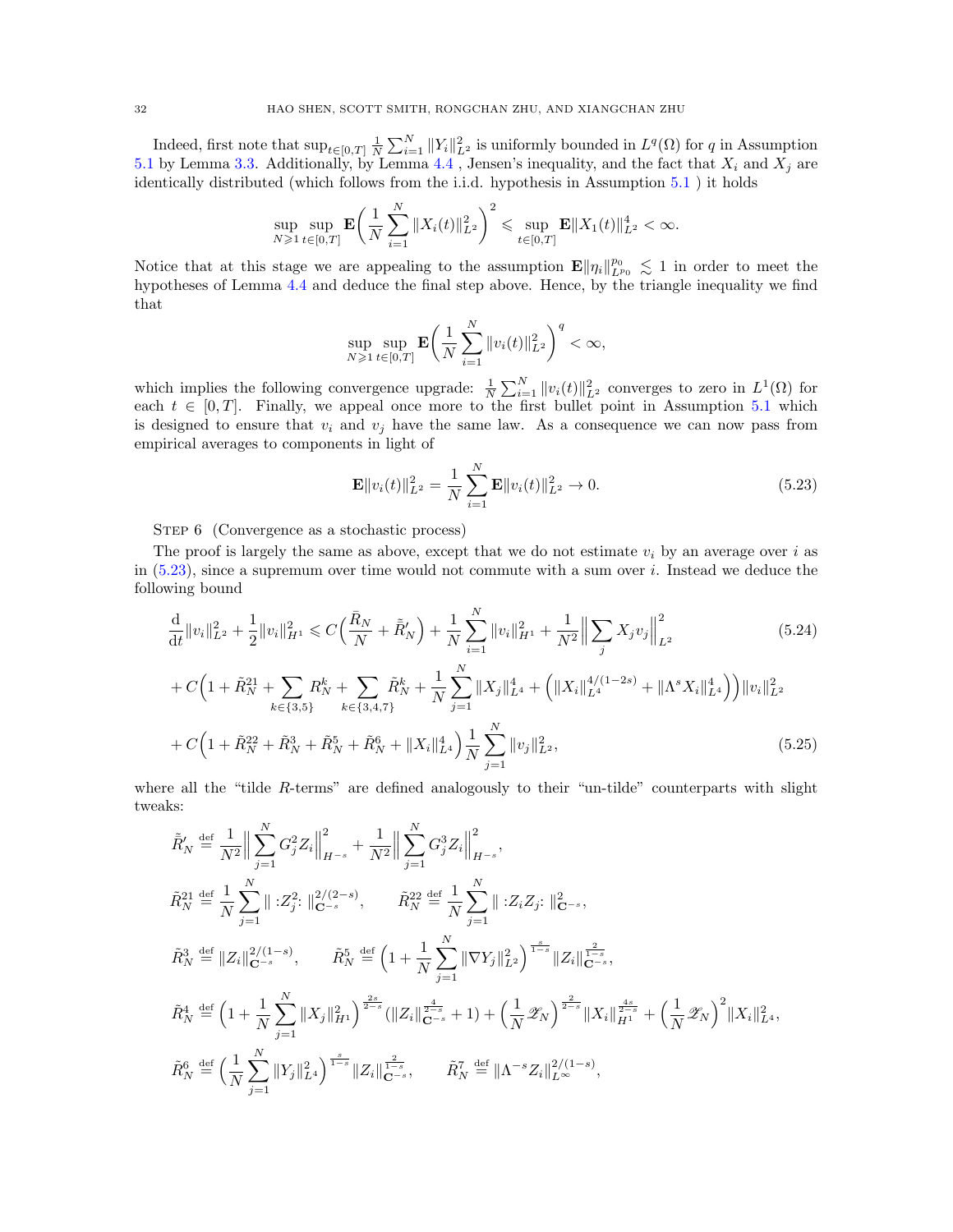where  $\mathscr{Z}_N$  is as in [\(3.14\)](#page-13-4). In fact all the terms are similar as above except the following two terms:

$$
-\frac{1}{N}\sum_{j=1}^{N} \int X_{i}X_{j}v_{j}v_{i}dx - \frac{2}{N}\sum_{j=1}^{N} \langle X_{i}v_{j}v_{i}, Z_{j} \rangle := J_{1} + J_{2}.
$$

The term  $J_1$  is treated differently than above, since without the sum over i we could not move it to the l.h.s. as a coercive quantity. We have

$$
J_1 \leq \frac{1}{N} \sum_{j=1}^N \int v_j^2 X_i^2 dx + \frac{1}{N} \sum_{j=1}^N \int v_i^2 X_j^2 dx
$$
  
\n
$$
\leq C \Big( \frac{1}{N} \sum_{j=1}^N \|v_j\|_{L^4}^2 \Big) \|X_i\|_{L^4}^2 + C \|v_i\|_{L^4}^2 \frac{1}{N} \sum_{j=1}^N \|X_j\|_{L^4}^2
$$
  
\n
$$
\leq C \Big( \frac{1}{N} \sum_{j=1}^N \|v_j\|_{H^1}^2 \Big)^{1/2} \Big( \frac{1}{N} \sum_{j=1}^N \|v_j\|_{L^2}^2 \Big)^{1/2} \|X_i\|_{L^4}^2 + \frac{1}{8} \|v_i\|_{H^1}^2 + C \|v_i\|_{L^2}^2 \Big( \frac{1}{N} \sum_{j=1}^N \|X_j\|_{L^4}^2 \Big)^2,
$$

which by Young's inequality deduce one contribution to  $(5.25)$ . For the second term we have

$$
J_2 \lesssim \sum_{s' \in \{0,s\}} \left(\frac{1}{N} \sum_{j=1}^N \|v_i v_j X_i\|_{L^1}^{2(1-s')} \|\nabla(v_i v_j X_i)\|_{L^1}^{2s'}\right)^{\frac{1}{2}} \left(\frac{1}{N} \mathscr{Z}_N\right)^{\frac{1}{2}}.
$$
 (5.26)

Using Hölder's inequality in the form  $||v_i v_j X_i||_{L^1} \leq ||v_i||_{L^2} ||v_j X_i||_{L^2}$  together with the bound for the first term in  $J_1$  we obtain the estimate for  $s' = 0$  in  $J_2$ , which corresponds to the last term in  $\tilde{R}_{N}^4$ . Moreover, we have

$$
\begin{aligned} \|\nabla(v_i v_j X_i)\|_{L^1} &\leq \|\nabla v_i\|_{L^2} \|v_j X_i\|_{L^2} + \|v_i\|_{L^2}^{1/2} \|v_i\|_{H^1}^{1/2} \|\nabla v_j\|_{L^2} \|X_i\|_{L^4} \\ &+ \|v_i\|_{L^2}^{1/2} \|v_i\|_{H^1}^{1/2} \|v_j\|_{L^2}^{1/2} \|v_j\|_{H^1}^{1/2} \|\nabla X_i\|_{L^2}, \end{aligned}
$$

and inserting this into the term  $s' = s$  in [\(5.26\)](#page-32-0) and applying Hölder's inequality for the summation in  $j$  leads to the following

$$
\begin{split}\n&\Big(\frac{1}{N}\sum_{j=1}^{N}\|v_{j}X_{i}\|_{L^{2}}^{2}\Big)^{1/2}\|v_{i}\|_{L^{2}}^{1-s}\|v_{i}\|_{H^{1}}^{s}\Big(\frac{1}{N}\mathscr{Z}_{N}\Big)^{1/2} \\
&+\Big(\frac{1}{N}\sum_{j=1}^{N}\|v_{j}X_{i}\|_{L^{2}}^{2(1-s)}\|v_{j}\|_{H^{1}}^{2s}\Big)^{1/2}\|v_{i}\|_{L^{2}}^{1-s/2}\|v_{i}\|_{H^{1}}^{s/2}\|X_{i}\|_{L^{4}}^{s}\Big(\frac{1}{N}\mathscr{Z}_{N}\Big)^{1/2} \\
&+\Big(\frac{1}{N}\sum_{j=1}^{N}\|v_{j}X_{i}\|_{L^{2}}^{2(1-s)}\|v_{j}\|_{H^{1}}^{s}\|v_{j}\|_{L^{2}}^{s}\Big)^{1/2}\|\nabla X_{i}\|_{L^{2}}^{s}\|v_{i}\|_{L^{2}}^{1-s}\|v_{i}\|_{H^{1}}^{\frac{s}{2}}\Big(\frac{1}{N}\mathscr{Z}_{N}\Big)^{1/2}\n\end{split}
$$

Finally, we apply Young's inequality and obtain the contribution of  $\tilde{R}^4_N$  in the estimate [\(5.25\)](#page-31-1).

Using the fact that  $(5.22)$  converges to zero in probability, we deduce the  $L^1(0,T)$  norm of  $(5.25)$ and the right hand side of [\(5.24\)](#page-31-2) converges to zero in probability. Then by Gronwall's inequality and Lemma [5.2](#page-33-1) imply  $\sup_{t\in[0,T]}||v_i(t)||_{L^2}^2\to 0$  in probability, as  $N\to\infty$ . In this step we see that we don't use the condition that the initial conditions  $(z_i^N, y_i^N, z_i, \eta_i)_{i=1}^N$  are exchangeable.

STEP 7 (General initial datum)

In this final and independent step, we sketch how to modify the arguments above to treat the case that  $z_i^N \neq z_i$ . Since the proof follows a similar line of argument as in Steps [2–](#page-24-4)[3,](#page-26-0) we place the details in a supplementary file. To this end, define  $u_i \stackrel{\text{def}}{=} S_t(z_i^N - z_i)$  and note that we have the following

<span id="page-32-0"></span>.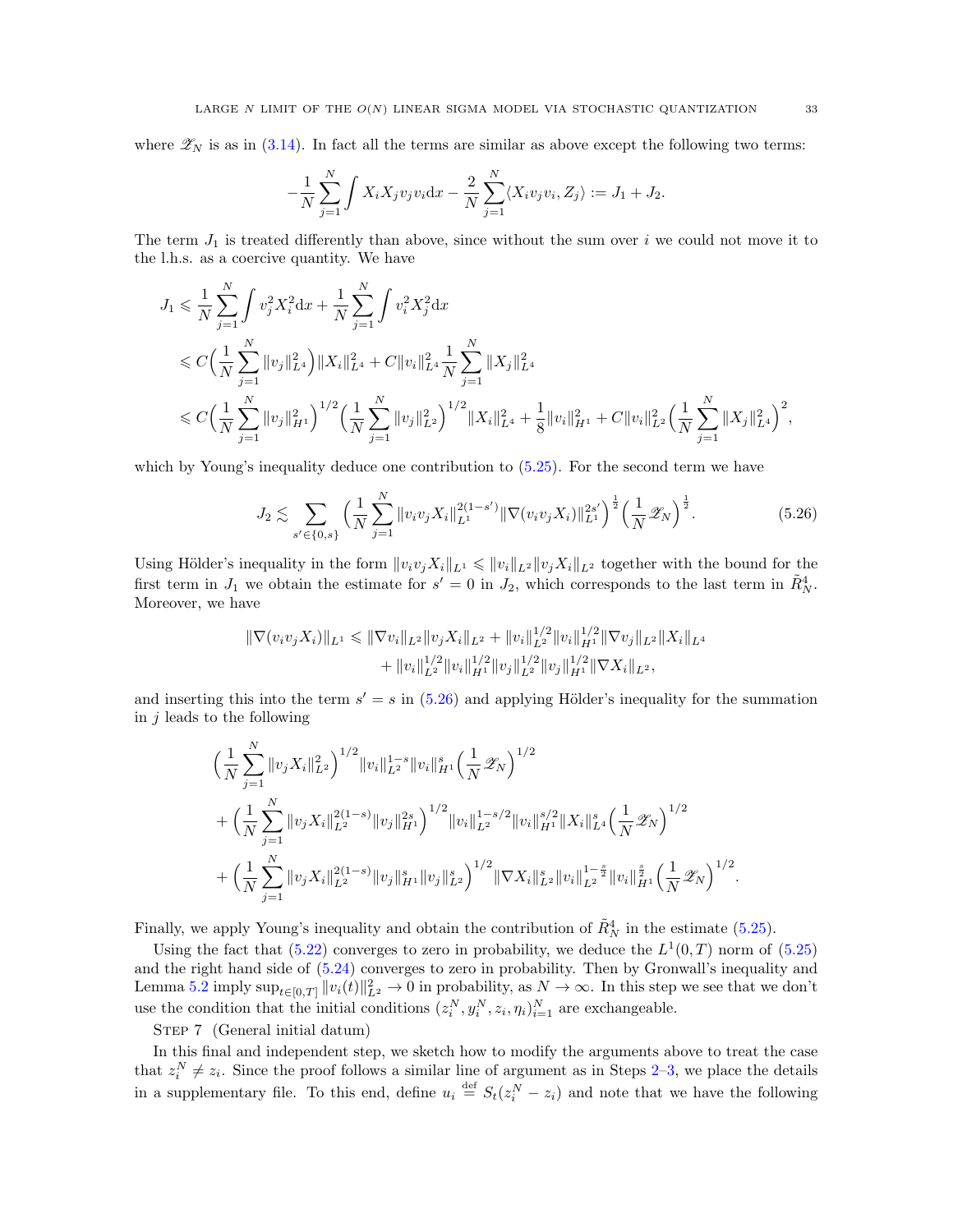extra terms:

$$
\bar{I}^N := -\frac{1}{N^2} \sum_{i,j=1}^N \left[ \langle Y_j^2, v_i u_i \rangle + 2 \langle Y_j Y_i u_j, v_i \rangle + 2 \langle Y_j v_i, \; : Z_i^N Z_j^N : - : Z_i Z_j : \rangle \right. \\ \left. + \langle Y_i v_i, \; : Z_j^{N,2} : - : Z_j^2 : \; \rangle + \langle v_i, \; : Z_i^N Z_j^{N,2} : - : Z_i Z_j^2 : \; \rangle \right]
$$

These terms could also be estimated similarly as that for  $I_1^N$  and  $I_2^N$  by using  $||u_i(t)||_{\mathbf{C}^s} \lesssim t^{-(s+\kappa)/2} ||z_i^N - z_i||$  $z_i\Vert_{\mathbf{C}^{-\kappa}}$ .

We recall from classical probability theory which can be deduced with elementary arguments.

<span id="page-33-1"></span>**Lemma 5.2.** Let  $\{U_N\}_{N=1}^{\infty}$  be a non-negative sequence of 1d random variables converging to zero in probability. Let  ${V_N}_{N=1}^{\infty}$  be a non-negative sequence of random variables with tight laws. Then the sequence  $\{U_N V_N\}_{N=1}^{\infty}$  converges to zero in probability.

#### 6. Invariant measure and observables

<span id="page-33-0"></span>We now study the invariant measure for the equation

<span id="page-33-2"></span>
$$
\mathcal{L}\Psi = -\mathbf{E}[\Psi^2 - Z^2]\Psi + \xi,\tag{6.1}
$$

with  $\mathbf{E}[\Psi^2 - Z^2] = \mathbf{E}[X^2] + 2\mathbf{E}[XZ]$  for  $X = \Psi - Z$  and  $\xi$  space-time white noise. Here, since we are only interested in the stationary setting in this section, we overload the notation in the previous sections and simply write Z for the stationary solution to the linear equation

<span id="page-33-5"></span>
$$
\mathscr{L}Z = \xi \,,\tag{6.2}
$$

and we consider the decomposition (slightly different from Section [4\)](#page-15-0)  $X \stackrel{\text{def}}{=} \Psi - Z$ , so that

<span id="page-33-3"></span>
$$
\mathcal{L}X = -\mathbf{E}[X^2 + 2XZ](X + Z), \quad X(0) = \Psi(0) - Z(0). \tag{6.3}
$$

For the case that  $m = 0$  we restrict the solutions  $\Psi$  and Z satisfying  $\langle \Psi, 1 \rangle = \langle Z, 1 \rangle = 0$ .

By Theorem [4.6](#page-23-3) for every initial data

$$
\Psi(0) = \psi \in \mathbf{C}^{-\kappa}
$$

with  $\mathbf{E} \|\psi\|_{\mathbf{C}^{-\kappa}}^p \lesssim 1$  there exists a unique global solution  $\Psi$  to [\(6.1\)](#page-33-2). We immediately find that Z is a stationary solution to  $(6.1)$ . This follows since the unique solution to  $(6.3)$  starting from zero is identically zero. Furthermore, we define a semigroup  $P_t^* \nu$  to denote the law of  $\Psi(t)$  with the initial condition distributed according to a measure  $\nu$ . By uniqueness of the solutions to [\(6.1\)](#page-33-2), we have  $P_t^* = P_{t-s}^* P_s^*$  for  $t \ge s \ge 0$ . By direct probabilistic calculation we easily obtain the following result, which implies that the implicit constant in Lemma  $3.1$  is independent of  $m$ .

<span id="page-33-4"></span>**Lemma 6.1.** For  $\kappa' > \kappa > 0$  and  $p \ge 1$ , it holds that

$$
\sup_{m\geqslant 0}\mathbf{E}[\|Z_i\|_{C_T\mathbf{C}^{-\kappa}}^p]+\sup_{m\geqslant 0}\mathbf{E}[\| :Z_iZ_j:\|_{C_T\mathbf{C}^{-\kappa}}^p]+\sup_{m\geqslant 0}\mathbf{E}[\| :Z_iZ_j^2:\|_{C_T\mathbf{C}^{-\kappa}}^p]\lesssim 1,
$$

where the proportional constants are independent of  $i, j, N$ .

*Proof.* By a standard technique (c.f.  $[GP17]$ ), it is sufficient to calculate

$$
\mathbf{E}|\Delta_q Z_i(t)|^2 \lesssim \sum_{k \in \mathbb{Z}^2} \int_{-\infty}^t \theta(2^{-q}k)^2 |e^{-2(t-s)(|k|^2+m)}| \mathrm{d} s \lesssim \sum_{k \in \mathbb{Z}^2} 2^{q\kappa} \frac{1}{|k|^{\kappa} (|k|^2 + m)},
$$

where  $\Delta_q$  is a Littlewood-Paley block and  $\theta$  is the Fourier multiplier associated with  $\Delta_q$ . From here we see the bound is independent of  $m$ . Other terms can be bounded in a similar way.

For  $R_N^0$  defined in Lemma [3.5](#page-14-2) with  $Z_i$  stationary, we have the following result.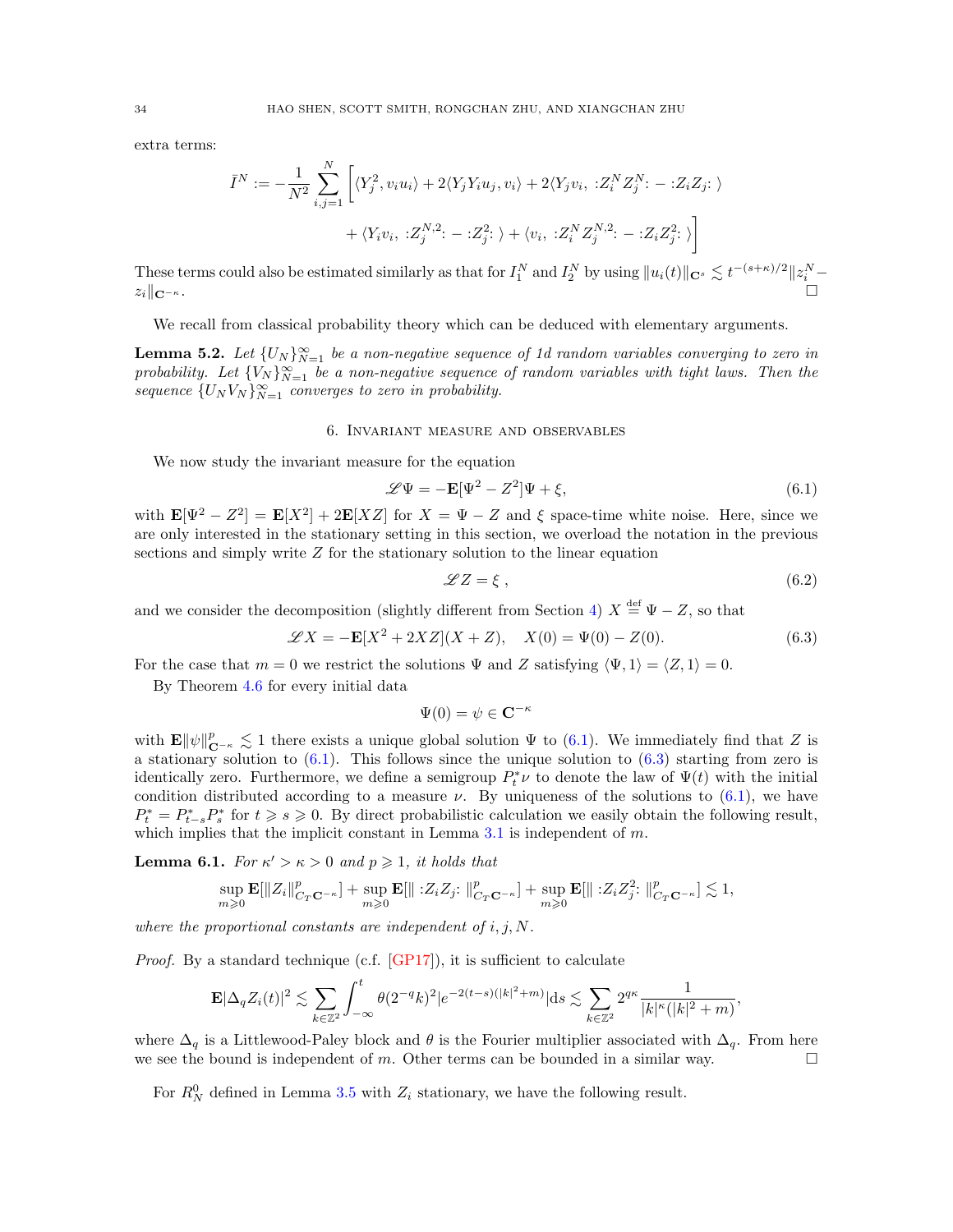**Lemma 6.2.** For every  $q \geq 1$  it holds that

$$
\mathbf{E}[(R_N^0)^q] \lesssim 1. \tag{6.4}
$$

Proof. Since we will have several similar calculations in the sequel, we first demonstrate such calculation in the case  $q = 1$ . We have

$$
\mathbf{E}\frac{1}{N^2}\sum_{i=1}^N\Big\|\sum_{j=1}^N\Lambda^{-s}(\cdot:Z_j^2Z_i:\cdot)\Big\|_{L^2}^2=\frac{1}{N^2}\sum_{i,j_1,j_2=1}^N\mathbf{E}\Big\langle\Lambda^{-s}\cdot:Z_{j_1}^2Z_i:\cdot,\Lambda^{-s}\cdot:Z_{j_2}^2Z_i:\Big\rangle.
$$

We have 3 summation indices and a factor  $1/N^2$ . The contribution to the sum from the cases  $j_1 = i$ or  $j_2 = i$  or  $j_1 = j_2$  is bounded by a constant in light of Lemma [6.1.](#page-33-4) If  $i, j_1, j_2$  are all different, by independence and the fact that Wick products are mean zero, the terms are zero.

For general  $q \geq 1$ , by Gaussian hypercontractivity and the fact that  $R_N^0$  is a random variable with finite Wiener chaos decomposition, we have

$$
\mathbf{E}[(R_N^0)^q] \lesssim \mathbf{E}[(R_N^0)^2]^{q/2}.
$$

For the case that  $q = 2$  we write it as

$$
\frac{1}{N^4} \sum_{\substack{i_1, i_2, j_k = 1 \\ k=1...4}}^N \mathbf{E} \Big\langle \Lambda^{-s} : Z_{j_1}^2 Z_{i_1} : \, , \Lambda^{-s} : Z_{j_2}^2 Z_{i_1} : \, \Big\rangle \Big\langle \Lambda^{-s} : Z_{j_3}^2 Z_{i_2} : \, , \Lambda^{-s} : Z_{j_4}^2 Z_{i_2} : \, \Big\rangle.
$$

We have 6 indices  $i_1, i_2, j_k, k = 1, ..., 4$  summing from 1 to N and an overall factor  $1/N^4$ . Using again Lemma [6.1,](#page-33-4) we reduce the problem to the cases where five or six of the indices are different. However, in these two cases, by independence the expectation is zero, so  $(6.4)$  follows.

<span id="page-34-0"></span>6.1. Uniqueness the of invariant measure. We now turn to the question of uniqueness for the invariant measure of  $(6.1)$ . Since the non-linearity in the SPDE  $(6.1)$  involves the law of the solution, the associated semigroup  $P_t^*$  is generally nonlinear i.e.

$$
P_t^* \nu \neq \int (P_t^* \delta_{\psi}) \nu(\mathrm{d}\psi),
$$

for a non-trivial distribution  $\nu$  (see e.g. [\[Wan18\]](#page-59-16)). As a result, its unclear if the general ergodic theory for Markov processes (see e.g. [\[DPZ96\]](#page-58-8), [\[HMS11\]](#page-58-9)) can be applied directly in our setting. Fortunately, [\(6.3\)](#page-33-3) has a strong damping property in the mean-square sense, which comes to our rescue and allows us to proceed directly by a priori estimates.

<span id="page-34-3"></span>**Lemma 6.3.** There exists  $C_0 > 0$  such that for all

$$
m \geq 2C_0(\mathbf{E} || 22Z_1 : ||_{\mathbf{C}^{-s}}^2 + (\mathbf{E} ||Z_1||_{\mathbf{C}^{-s}}^2)^{\frac{1}{1-s}} + 1) := m_0,
$$

there exists a universal C with the following property: for every solution  $\Psi$  to [\(6.1\)](#page-33-2) with  $\Psi(0) \in \mathbb{C}^{-\kappa}$ ,

<span id="page-34-2"></span>
$$
\sup_{t \geq 1} e^{\frac{mt}{2}} \mathbf{E} \|\Psi(t) - Z(t)\|_{L^2}^2 \leq C.
$$
\n(6.5)

Proof. The proof relies heavily on several computations performed in Lemma [4.3](#page-17-0) where we used slightly different notation, so we will write  $X_i$  instead of X and  $Z_i$  instead of Z for the remainder of this proof. Revisiting the first step of Lemma [4.3](#page-17-0) where we established  $(4.5)$ , we find that  $I_1$  and the first contribution to  $I_2$  vanishes in light of  $\mathbf{E}(|:Z_j^2; ) = 0$ . It follows that

$$
\frac{1}{2}\frac{\mathrm{d}}{\mathrm{d}t}\mathbf{E}||X_i||_{L^2}^2 + \mathbf{E}||\nabla X_i||_{L^2}^2 + m\mathbf{E}||X_i||_{L^2}^2 + ||\mathbf{E}X_i^2||_{L^2}^2
$$
  
= -2 $\mathbf{E}\langle X_i X_j, Z_i Z_j \rangle - 3\mathbf{E}\langle X_i X_j^2, Z_i \rangle.$ 

Furthermore, in light of  $(4.8)$  and  $(4.14)$ , we obtain

$$
\mathbf{E}\langle X_iX_j,Z_iZ_j\rangle\lesssim \left(\|\mathbf{E}X_i^2\|_{L^1}^2+\mathbf{E}\|\nabla X_i\|_{L^2}^2\|\mathbf{E}X_j^2\|_{L^1}\right)^{1/2}\left(\mathbf{E}\|\;:Z_jZ_i;\;\|_{\mathbf{C}^{-s}}^2\right)^{\frac{1}{2}}
$$

<span id="page-34-1"></span>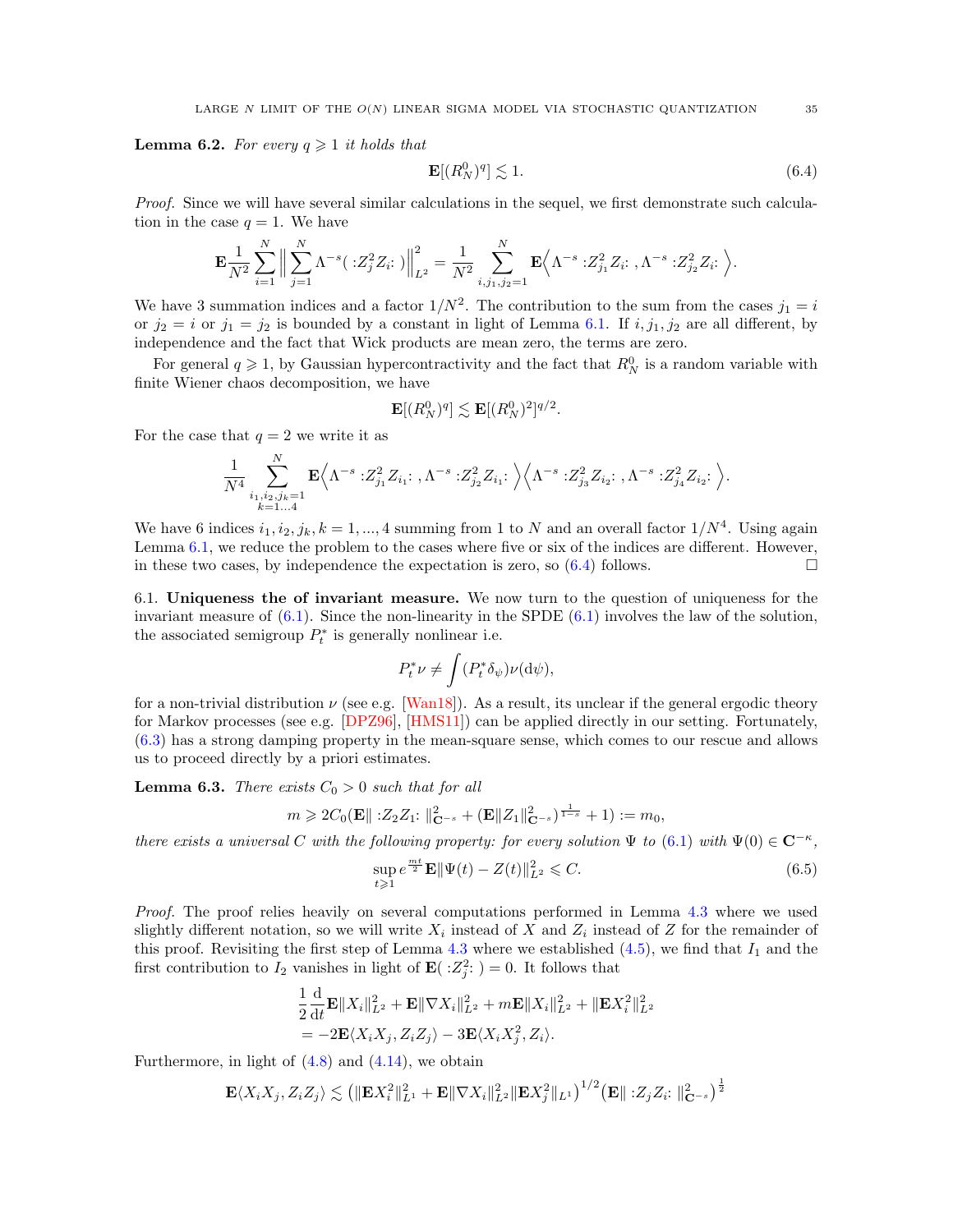36 HAO SHEN, SCOTT SMITH, RONGCHAN ZHU, AND XIANGCHAN ZHU

$$
\mathbf{E}\langle X_iX_j^2,Z_i\rangle\lesssim \|\mathbf{E}X_i^2\|_{L^2}\big(\mathbf{E}\|\nabla X_i\|_{L^2}^2\big)^{\frac{s}{2}}\big(\mathbf{E}\|X_i\|_{L^2}^2\big)^{\frac{1-s}{2}}\big(\mathbf{E}\|Z_i\|_{\mathbf{C}^{-s}}^2\big)^{\frac{1}{2}}\\+\|\mathbf{E}X_i^2\|_{L^2}\big(\mathbf{E}\|X_j\|_{L^2}^2\big)^{\frac{1}{2}}\big(\mathbf{E}\|Z_i\|_{\mathbf{C}^{-s}}^2\big)^{\frac{1}{2}}.
$$

We will use these estimates in two different ways. On one hand, using Young's inequality with respective exponents  $(2, 2)$  and  $(2, \frac{2}{s}, \frac{2}{1-s})$  followed by Lemma [6.1,](#page-33-4) we find that

$$
\frac{1}{2}\frac{\mathrm{d}}{\mathrm{d}t}\mathbf{E}\|X_i\|_{L^2}^2 + \frac{1}{2}\mathbf{E}\|\nabla X_i\|_{L^2}^2 + m\mathbf{E}\|X_i\|_{L^2}^2 + \|\mathbf{E}X_i^2\|_{L^2}^2 \lesssim 1. \tag{6.6}
$$

As a consequence, noting that  $\|\mathbf{E} X_i^2\|_{L^2}^2 \geqslant (\mathbf{E} \|X_i\|_{L^2}^2)^2$ , applying Lemma [2.6](#page-9-5) it holds

$$
\sup_{t>0} (t \wedge 1) \mathbf{E}[\|X_i(t)\|_{L^2}^2] \lesssim 1,
$$
\n(6.7)

<span id="page-35-1"></span>,

where the implicit constant is independent of the initial data. On the other hand, Young's inequality also yields

$$
\frac{\mathrm{d}}{\mathrm{d}t} \mathbf{E} \|X_i\|_{L^2}^2 + m \mathbf{E} \|X_i\|_{L^2}^2 \leq C_0(\mathbf{E} \| : Z_2 Z_1 : \|_{\mathbf{C}^{-s}}^2 + (\mathbf{E} \|Z_1\|_{\mathbf{C}^{-s}}^2)^{\frac{1}{1-s}} + 1) \mathbf{E} \|X_i\|_{L^2}^2. \tag{6.8}
$$

Applying Gronwall's inequality over  $[1, t]$  leads to

<span id="page-35-2"></span>
$$
e^{(m-\frac{m_0}{2})t}\mathbf{E}||X_i(t)||_{L^2}^2 \lesssim \mathbf{E}||X_i(1)||_{L^2}^2,
$$

so choosing  $m \geq m_0$ , using [\(6.7\)](#page-35-1), and taking the supremum over  $t \geq 1$ , we arrive at [\(6.5\)](#page-34-2).

We now apply the above result to show that for sufficiently large mass, the unique invariant measure to  $(6.1)$  is Gaussian. To this end, define the  $\mathbb{C}^{-1}$ -Wasserstein distance

$$
\mathbb{W}'_p(\nu_1, \nu_2) := \inf_{\pi \in \mathscr{C}(\nu_1, \nu_2)} \left( \int \|\phi - \psi\|_{\mathbf{C}^{-1}}^p \pi(\mathrm{d}\phi, \mathrm{d}\psi) \right)^{1/p}
$$

where  $\mathscr{C}(\nu_1, \nu_2)$  denotes the collection of all couplings of  $\nu_1, \nu_2$  satisfying  $\int ||\phi||^p_{\mathbf{C}^{-1}} \nu_i(d\phi) < \infty$  for  $i = 1, 2.$ 

<span id="page-35-0"></span>**Theorem 6.4.** For  $m_0$  as in Lemma [6.3](#page-34-3) and  $m \geq m_0$  the unique invariant measure to [\(6.1\)](#page-33-2) supported on  $\mathbb{C}^{-\kappa}$  is  $\mathcal{N}(0, (-\Delta+m)^{-1})$ , the law of the Gaussian free field.

*Proof.* Recall that Z is a stationary solution to [\(6.1\)](#page-33-2). Indeed, by definition,  $\Psi = X + Z$ , where X solves [\(6.3\)](#page-33-3). However, since  $X(0) = 0$ , the identically zero process is the unique solution to (6.3). Hence, the law of Z, which we now denote by  $\nu$ , is invariant under  $P_t^*$ . We now claim that for  $m \geq m_0$ , this is the only invariant measure supported on  $\mathbb{C}^{-\kappa}$ . Indeed, let  $\nu_1$  be another such measure, then modifying the stochastic basis if needed, we may assume there exists  $\psi \in \mathbb{C}^{-\kappa}$  on it such that  $\psi \sim \nu_1$ . By similar arguments as in Theorem [4.6](#page-23-3) we may construct a solution  $\Psi$  to [\(6.1\)](#page-33-2) with  $\Psi(0) = \psi$ . By invariance of  $\nu_1$  and  $\nu$  and the embedding  $L^2 \hookrightarrow \mathbb{C}^{-1}$ , c.f. Lemma [2.1,](#page-8-5) it follows that

$$
\mathbb{W}'_2(\nu,\nu_1)^2 = \mathbb{W}'_2(P_t^*\nu,P_t^*\nu_1)^2 \leqslant \mathbf{E} \|\Psi(t) - Z(t)\|_{\mathbf{C}^{-1}}^2 \lesssim e^{-\frac{mt}{2}},
$$

for  $t \ge 1$  by Lemma [6.3.](#page-34-3) Letting  $t \to \infty$  we obtain  $\nu = \nu_1$ .

**Remark 6.5.** Note that for the limiting equation  $\mathscr{L}\Psi = -\mu\Psi + \xi$ , if we assume that  $\mu$  is simply a constant, it has a Gaussian invariant measure  $\mathcal{N}(0, (-\Delta + m + \mu)^{-1})$ . Assuming  $\Psi \sim \mathcal{N}(0, (-\Delta + m + \mu)^{-1})$  $(m+\mu)^{-1}$  and  $Z \sim \mathcal{N}(0, (-\Delta+m)^{-1})$ , the self-consistent requirement  $\mathbf{E}[\Psi^2 - Z^2] = \mu$  then yields

$$
\sum_{k\in\mathbb{Z}^2}\Big(\frac{1}{|k|^2+m+\mu}-\frac{1}{|k|^2+m}\Big)=\mu
$$

and for  $\mu + m \geqslant 0$  we only have one solution  $\mu = 0$ , since the LHS is monotonically decreasing in  $\mu$ .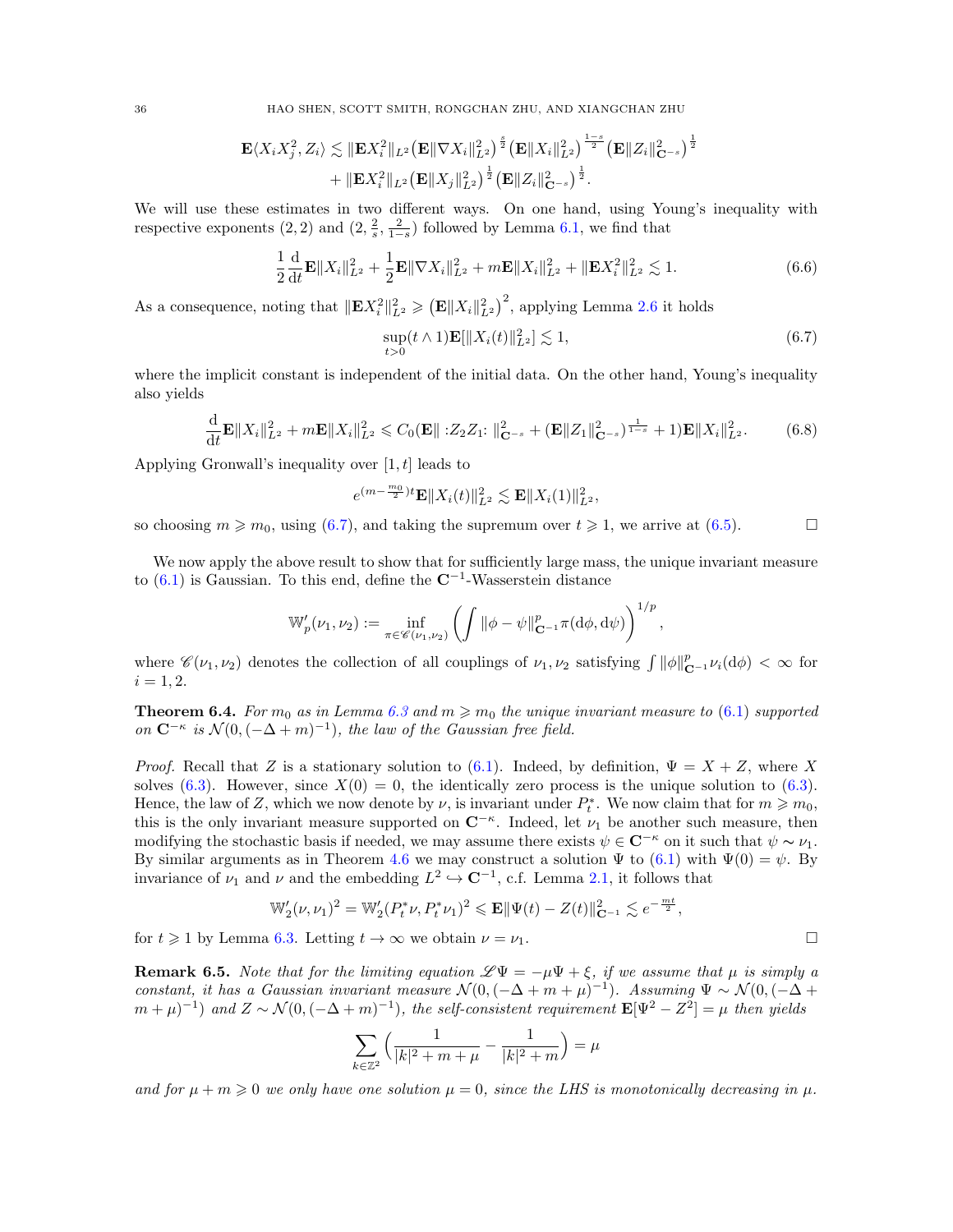<span id="page-36-4"></span>**Remark 6.6.** Changing the renormalization constant in  $(6.1)$  will alter the mass of the Gaussian invariant measure. For instance, if we replace Z in [\(6.1\)](#page-33-2) by the stationary solution to  $(\partial_t-(\Delta-a))Z_i =$  $\xi_i$  with  $a > 0$ , one invariant measure is Gaussian  $\bar{\nu} \stackrel{def}{=} \mathcal{N}(0, (-\Delta + m + \mu_0)^{-1})$  with  $\mu_0$  satisfying

$$
\sum_{k \in \mathbb{Z}^2} \left( \frac{1}{|k|^2 + m + \mu_0} - \frac{1}{|k|^2 + a} \right) = \mu_0.
$$

Moreover by the same proof of Lemma [6.3](#page-34-3) and Theorem [6.4,](#page-35-0) for  $m + \mu_0$  large enough,  $\bar{\nu}$  is the unique invariant measure. Indeed, let  $\Psi = \bar{X} + \bar{Z}$  with  $\bar{Z}$  the stationary solution to  $\mathscr{L}\bar{Z} = -\mu_0\bar{Z} + \xi$ , then  $\bar{X}$  satisfies the following equation:

$$
\mathscr{L}\bar{X}=-\mu_0\bar{X}-\mathbf{E}[\bar{X}^2+2\bar{X}\bar{Z}](\bar{X}+\bar{Z}),
$$

which is the same case as [\(4.1\)](#page-15-2) with m replaced by  $m + \mu_0$ .

<span id="page-36-0"></span>6.2. Convergence of the invariant measures. As a consequence of Lemma [3.2,](#page-11-0) the solutions  $(\Phi_i)_{1\leqslant i\leqslant N}$  to [\(3.1\)](#page-9-1) form a Markov process on  $({\bf C}^{-\kappa})^N$  which, by strong Feller property in [\[HM18b\]](#page-58-4) and irreducibility in [\[HS19\]](#page-58-5), will turn out to admit a unique invariant measure, henceforth denoted by  $\nu^N$ . Our goal in this section is to study the large N behavior of  $\nu^N$  and show that for sufficiently large mass, as  $N \to \infty$ , it's marginals are simply products of the Gaussian invariant measure for  $\Psi$  identified in Theorem [6.4.](#page-35-0) For this we rely heavily on the computations from Section [3.2](#page-11-2) for the remainder Y , but we leverage these estimates with consequences of stationarity. To this end, it will be convenient to have a stationary coupling of the linear and non-linear dynamics [\(3.2\)](#page-9-4) and [\(3.1\)](#page-9-1) respectively, which is the focus of the following lemma.

<span id="page-36-3"></span>**Lemma 6.7.** There exists a unique invariant measure  $\nu^N$  on  $(C^{-\kappa})^N$  to [\(3.1\)](#page-9-1). Furthermore, there exists a stationary process  $(\Phi_i^N, Z_i)_{1\leq i\leq N}$  such that the components  $\Phi_i^N, Z_i$  are stationary solutions to [\(3.1\)](#page-9-1) and [\(3.2\)](#page-9-4), respectively. Moreover,  $\mathbf{E} \|\Phi_i^N(0) - Z_i(0)\|_{H^1}^2 \lesssim 1$  and for every  $q > 1$ 

$$
\mathbf{E}\left(\frac{1}{N}\sum_{i=1}^{N}\|\Phi_i^N(0) - Z_i(0)\|_{L^2}^2\right)^q \lesssim 1\tag{6.9}
$$

*Proof.* In the proof we fix N. Let  $\Phi_i$  and  $Z_i$  be solutions to [\(3.1\)](#page-9-1) and [\(3.2\)](#page-9-4), respectively. By the general results of [\[HM18b\]](#page-58-4), it follows that  $(\Phi_i, Z_i)_{1\leq i\leq N}$  is a Markov process on  $({\bf C}^{-\kappa})^{2N}$ , and we denote by  $(P_t^N)_{t\geqslant0}$  the associated Markov semigroup. To derive the desired structural properties about the limiting measure, we will follow the Krylov-Bogoliubov construction with a specific choice of initial condition that allows to exploit Lemma [3.3.](#page-11-1) Namely, we denote by  $\Phi_i$  the solution to [\(3.1\)](#page-9-1) starting from the stationary solution  $\tilde{Z}_i(0)$ , so that the process  $Y_i = \Phi_i - Z_i$  starts from the origin. Using Lemma [3.3](#page-11-1) and Corollary [3.4](#page-14-3) with  $y_i = 0$  together with Lemma [6.1](#page-33-4) to obtain a uniform bound on  $\mathbf{E}R_N$ , we find for every  $T \geq 1$ 

<span id="page-36-2"></span><span id="page-36-1"></span>
$$
\int_0^T \mathbf{E} \Big( \frac{1}{N} \sum_{i=1}^N \|Y_i(t)\|_{H^1}^2 \Big) dt \lesssim T,
$$
\n(6.10)

$$
\mathbf{E} \int_0^T \left( \frac{1}{N} \sum_{i=1}^N \|Y_i(t)\|_{L^2}^2 \right)^q dt \lesssim T,
$$
\n(6.11)

where the implicit constant is independent of T and for  $m = 0$  we used the Poincaré inequality. By  $(6.10)$  we obtain

$$
\int_0^T \mathbf{E} \Big( \frac{1}{N} \sum_{i=1}^N \|\Phi_i(t)\|_{\mathbf{C}^{-\kappa/2}}^2 \Big) + \int_0^T \mathbf{E} \Big( \frac{1}{N} \sum_{i=1}^N \|Z_i(t)\|_{\mathbf{C}^{-\kappa/2}}^2 \Big) \lesssim T.
$$

Defining  $R_t^N := \frac{1}{t} \int_0^t P_r^N dr$ , the above estimates and the compactness of the embedding  $\mathbf{C}^{-\kappa/2} \hookrightarrow \mathbf{C}^{-\kappa}$ imply the induced laws of  $\{R_t^N\}_{t\geqslant0}$  started from  $(\tilde{Z}(0), \tilde{Z}(0))$  are tight on  $({\bf C}^{-\kappa})^{2N}$ . Furthermore, by the continuity with respect to initial data, it is easy to check that  $(P_t^N)_{t\geqslant0}$  is Feller on  $(\mathbf{C}^{-\kappa})^{2N}$ . By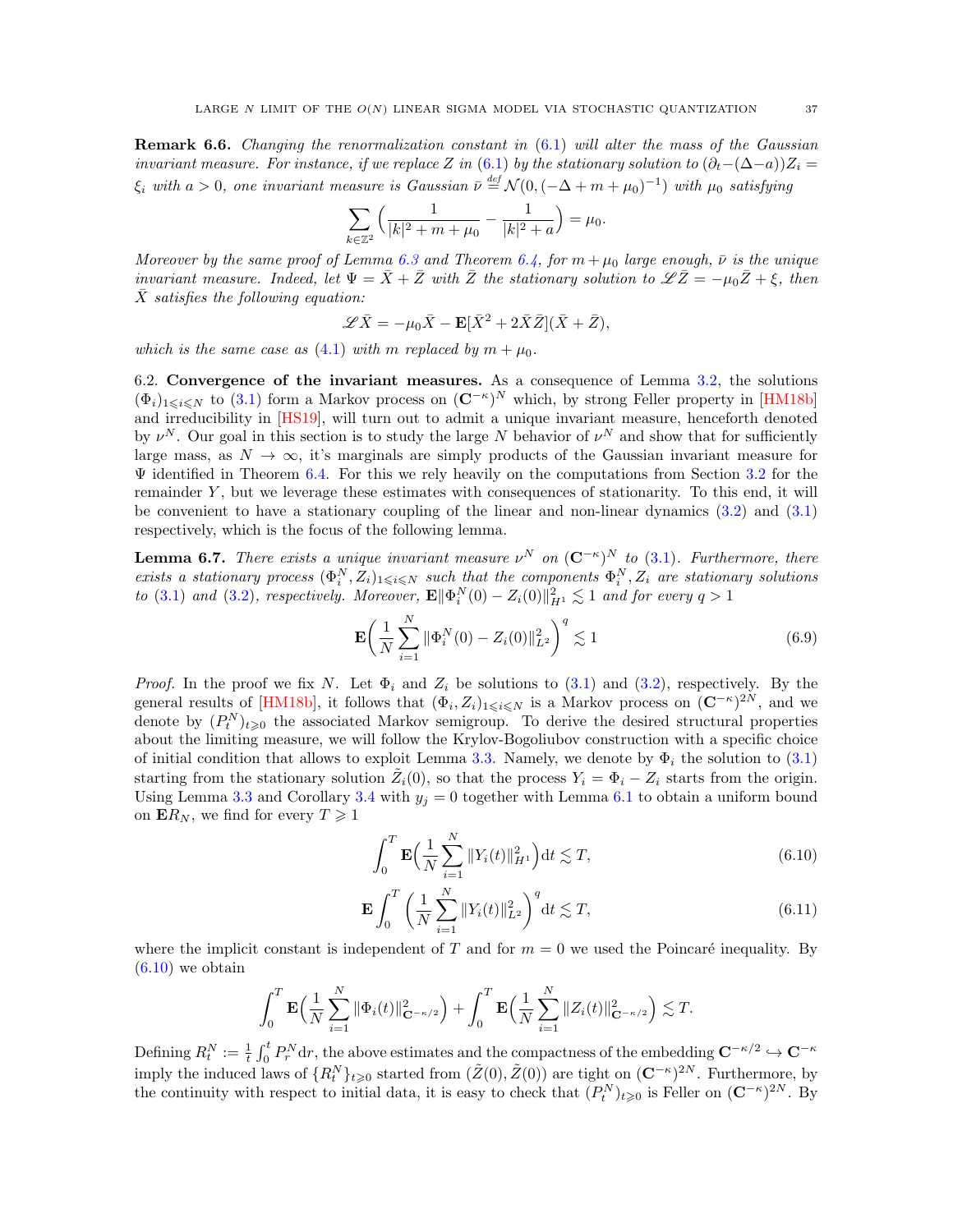the Krylov-Bogoliubov existence theorem (see [\[DPZ96,](#page-58-8) Corollary 3.1.2]) , these laws converge weakly in  $(\mathbb{C}^{-\kappa})^{2N}$  along a subsequence  $t_k \to \infty$  to an invariant measure  $\pi_N$  for  $(P_t^N)_{t\geqslant0}$ . The desired stationary process  $(\Phi_i^N, Z_i)_{1 \leq i \leq N}$  is defined to be the unique solution to  $(3.1)$  and  $(3.2)$  obtained by sampling the initial datum  $(\phi_i, z_i)_i$  from  $\pi_N$ . By  $(6.10)$  we deduce

$$
\mathbf{E}^{\pi_N} \|\Phi_i(0) - Z_i(0)\|_{H^1}^2 = \mathbf{E}^{\pi_N} \sup_{\varphi} \langle \Phi_i(0) - Z_i(0), \varphi \rangle^2
$$
  
=  $\mathbf{E} \sup_{\varphi} \lim_{T \to \infty} \left[ \frac{1}{T} \int_0^T \langle Y_i(t), \varphi \rangle dt \right]^2 \le \lim_{T \to \infty} \frac{1}{T} \int_0^T \mathbf{E} \|Y_i(t)\|_{H^1}^2 dt \lesssim 1,$ 

where sup<sub> $\varphi$ </sub> is over smooth functions  $\varphi$  with  $\|\varphi\|_{H^{-1}} \leq 1$ . Similarly using [\(6.11\)](#page-36-2), [\(6.9\)](#page-35-2) follows. Finally, we project onto the first component and consider the map  $\bar{\Pi}_1: \mathcal{S}'(\mathbb{T}^2)^{2N} \to \mathcal{S}'(\mathbb{T}^2)^N$  defined through  $\bar{\Pi}_1(\Phi, Z) = \Phi$ . Letting  $\nu^N = \pi_N \circ \bar{\Pi}_1^{-1}$  yields an invariant measure to [\(3.1\)](#page-9-1), and uniqueness follows from the general results of strong Feller property in  $[HM18b]$  and irreducibility in  $[HS19]$ .

Remark 6.8. Using a lattice approximation (see e.g. [\[GH18\]](#page-58-3), [\[HM18a,](#page-58-2) [ZZ18\]](#page-59-3)) one can show that the measure  $\nu^N(\mathrm{d}\Phi)$  indeed has the form  $(1.2)$  (with Wick renormalization).

The next step is to study tightness of the marginal laws of  $\nu^N$  over  $\mathcal{S}'(\mathbb{T}^2)^N$ . To this end, consider the projection  $\Pi_i: S'(\mathbb{T}^2)^N \to S'(\mathbb{T}^2)$  defined by  $\Pi_i(\Phi) = \Phi_i$  and let  $\nu^{N,i} \stackrel{\text{def}}{=} \nu^N \circ \Pi_i^{-1}$  be the marginal law of the  $i^{th}$ . Furthermore, for  $k \leq N$ , define the map  $\Pi^{(k)} : \mathcal{S}'(\mathbb{T}^2)^N \to \mathcal{S}'(\mathbb{T}^2)^k$  via  $\Pi^{(k)}(\Phi) = (\Phi_i)_{1 \leq i \leq k}$  and the let  $\nu_k^N \stackrel{\text{def}}{=} \nu^N \circ (\Pi^{(k)})^{-1}$  be the marginal law of the first k components. We have the following result:

<span id="page-37-0"></span>**Theorem 6.9.**  $\{v^{N,i}\}_{N\geq 1}$  form a tight set of probability measures on  $C^{-\kappa}$  for  $\kappa > 0$ .

*Proof.* Let  $(\Phi_i^N, Z_i)_{1 \leq i \leq N}$  be the jointly stationary solutions to  $(3.1)$  and  $(3.2)$  constructed in Lemma [6.7.](#page-36-3) To prove the result, in light of the compact embedding of  $\mathbb{C}^{-\kappa/2} \hookrightarrow \mathbb{C}^{-\kappa}$  and the stationarity of  $\Phi_i^N$ , it suffices to show that the second moment of  $\|\Phi_i^N(0)\|_{\mathbf{C}^{-\kappa/2}}$  is bounded uniformly in N. To this end, let  $Y_i^N = \Phi_i^N - Z_i$ , which is also stationary and note that

$$
\mathbf{E} \|\Phi_i^N(0)\|_{\mathbf{C}^{-\kappa/2}}^2 = \frac{2}{T} \int_{T/2}^T \mathbf{E} \|\Phi_i^N(s)\|_{\mathbf{C}^{-\kappa/2}}^2 ds
$$
  

$$
\leq \frac{4}{T} \int_{T/2}^T \mathbf{E} \|Z_i(s)\|_{\mathbf{C}^{-\kappa/2}}^2 ds + \frac{4}{T} \int_{T/2}^T \mathbf{E} \|Y_i^N(s)\|_{H^1}^2 ds.
$$

The first term is controlled by Lemma [6.1.](#page-33-4) For the second term, symmetry yields  $Y_i^N$  and  $Y_j^N$  are identical in law, which combined with Lemma [3.3](#page-11-1) implies that

$$
\frac{2}{T}\int_{T/2}^T \mathbf{E} ||Y_i^N(s)||_{H^1}^2 \mathrm{d}s = \frac{2}{T}\int_{T/2}^T \frac{1}{N}\sum_{i=1}^N \mathbf{E} ||Y_i^N(s)||_{H^1}^2 \mathrm{d}s \leqslant \frac{C}{T}\mathbf{E}[\int_0^T R_N \mathrm{d}t] \leqslant C,
$$

where we used that by stationarity  $\sum_{i=1}^{N} \mathbf{E} ||Y_i^N(T)||_{L^2}^2 = \sum_{i=1}^{N} \mathbf{E} ||Y_i^N(T/2)||_{L^2}^2$ , with both being finite in view of Lemma [6.7.](#page-36-3) For  $m = 0$  we also used the Poincaré inequality.

**Remark 6.10.** It is reasonable to expect that any limiting measure obtained in Theorem [6.9](#page-37-0) is an invariant measure for [\(1.6\)](#page-2-0) assuming only  $m \geq 0$ . However, this cannot be directly deduced from our main result in Section [5](#page-23-0) because we do not know a-priori that any limiting measure of  $\nu^N$  is a product measure. This is problematic because the initial conditions for each component of  $\Psi_i$  are assumed to be independent in Section [5.](#page-23-0) Nevertheless, we can prove below that this is indeed true if m is large.

In the following we prove the convergence of the measure to the unique invariant measure by using the estimate in Lemma  $3.5$ , which requires m large enough.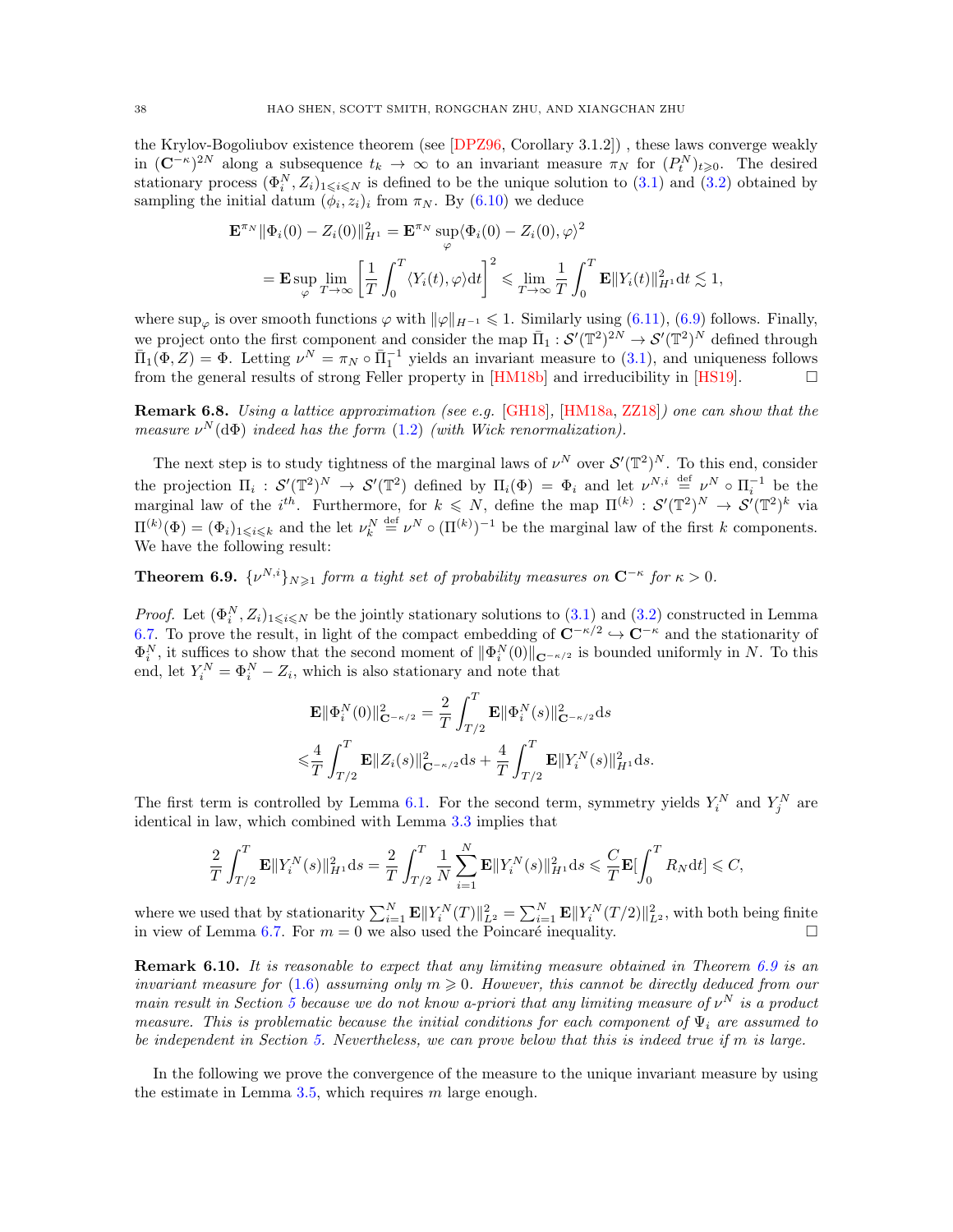Define the  $\mathbb{C}^{-\kappa}$ -Wasserstein distance

$$
\mathbb{W}_{2}(\nu_1, \nu_2) := \inf_{\pi \in \mathscr{C}(\nu_1, \nu_2)} \left( \int \|\phi - \psi\|_{\mathbf{C}^{-\kappa}}^2 \pi(\mathrm{d}\phi, \mathrm{d}\psi) \right)^{1/2}
$$

where  $\mathscr{C}(\nu_1, \nu_2)$  denotes the set of all couplings of  $\nu_1, \nu_2$  satisfying  $\int ||\phi||^2_{\mathbf{C}^{-\kappa}} \nu_i(\mathrm{d}\phi) < \infty$  for  $i = 1, 2$ .

<span id="page-38-0"></span>**Theorem 6.11.** Let  $\nu = \mathcal{N}(0, (m - \Delta)^{-1})$ . There exist  $C_0 > 0$  such that for all  $m \geq m_1$  where

$$
m_1 \stackrel{\text{def}}{=} C_0(\mathbf{E} ||Z_1||_{\mathbf{C}^{-s}}^{\frac{2}{2-s}} + \mathbf{E} ||:Z_1^2: ||_{\mathbf{C}^{-s}}^{\frac{2}{2-s}} + E ||:Z_2Z_1: ||_{\mathbf{C}^{-s}}^2 + 1)
$$

one has

<span id="page-38-1"></span>
$$
\mathbb{W}_2(\nu^{N,i}, \nu) \leq C N^{-\frac{1}{2}}.
$$
\n(6.12)

,

Furthermore,  $\nu_k^N$  converges to  $\nu \times ... \times \nu$ , as  $N \to \infty$ .

*Proof.* By Lemma [6.7](#page-36-3) we may construct a stationary coupling  $(\Phi_i^N, Z_i)$  of  $\nu_N$  and  $\nu$  whose components satisfy  $(1.1)$  and  $(3.2)$ , respectively. The stationarity of the joint law of  $(\Phi_i^N, Z_i)$  implies that also  $Y_i^N = \Phi_i^N - Z_i$  is stationary. In the following we freely omit the time argument of expectations of stationary quantities. We now claim that

<span id="page-38-2"></span>
$$
\mathbf{E} \|Y_i^N\|_{H^1}^2 \leqslant CN^{-1},\tag{6.13}
$$

which implies [\(6.12\)](#page-38-1) by definition of the Wasserstein metric and the embedding  $H^1 \hookrightarrow \mathbb{C}^{-\kappa}$  in  $d = 2$ , c.f. Lemma [2.1.](#page-8-5) To ease notation, we write  $Y_i = Y_i^N$  in the following. By [\(3.21\)](#page-15-3) combined with the stationarity of  $(Y_j)_j$  and  $(Z_j)_j$ , we find

$$
\sum_{j=1}^{N} \mathbf{E} \|\nabla Y_j\|_{L^2}^2 + m \sum_{j=1}^{N} \mathbf{E} \|Y_j\|_{L^2}^2 + \frac{1}{N} \mathbf{E} \bigg\| \sum_{i=1}^{N} Y_i^2 \bigg\|_{L^2}^2
$$
  
\$\leqslant C \mathbf{E} R\_N^0 + \mathbf{E} \bigg(\sum\_{j=1}^{N} \|Y\_j\|\_{L^2}^2 (D\_N + D\_N^1)\bigg),

where  $R_N^0$  is defined in Lemma [3.5](#page-14-2) and

$$
D_N = C \bigg( \frac{1}{N} \sum_{j=1}^N \|Z_j\|_{\mathbf{C}^{-s}}^{\frac{2}{2-s}} + \frac{1}{N} \sum_{j=1}^N \| :Z_j^2: \|_{\mathbf{C}^{-s}}^{\frac{2}{2-s}} + 1 \bigg).
$$
  

$$
D_N^1 = C \bigg( \frac{1}{N^2} \sum_{i,j=1}^N \| :Z_j Z_i: \|_{\mathbf{C}^{-s}}^2 \bigg).
$$

Setting  $A \stackrel{\text{def}}{=} \mathbf{E} D_N$  and  $A_1 \stackrel{\text{def}}{=} \mathbf{E} || 2 \cdot Z_2 Z_1$ :  $||_{\mathbf{C}^{-s}}^2$  we may re-center  $D_N$  and  $D_N^1$  above and divide by N to obtain

$$
\begin{split} & \frac{1}{N} \sum_{j=1}^{N} \mathbf{E} \|\nabla Y_j(t)\|_{L^2}^2 + (m - A - A_1) \frac{1}{N} \sum_{j=1}^{N} \mathbf{E} \|Y_j(t)\|_{L^2}^2 + \frac{1}{N^2} \mathbf{E} \Big\| \sum_{i=1}^{N} Y_i^2(t) \Big\|_{L^2}^2 \\ & \leqslant C \frac{1}{N} \mathbf{E} R_N^0 + \frac{1}{N} \mathbf{E} \bigg( \sum_{j=1}^{N} \|Y_j(t)\|_{L^2}^2 (|D_N - A| + |D_N^1 - A_1|) \bigg) \\ & \leqslant C \frac{1}{N} \mathbf{E} R_N^0 + \frac{1}{2} \frac{1}{N^2} \mathbf{E} \bigg( \sum_{j=1}^{N} \|Y_j\|_{L^2}^2 \bigg)^2 + \mathbf{E} |D_N - A|^2 + \mathbf{E} |D_N^1 - A_1|^2. \end{split}
$$

For  $m \geq A + A_1 + 1$ , using that  $Y_i$  and  $Y_j$  are equal in law, we obtain

$$
\mathbf{E} ||Y_i||_{H^1}^2 \leq \frac{1}{N} \sum_{j=1}^N \mathbf{E} ||\nabla Y_j(t)||_{L^2}^2 + (m - A - A_1) \frac{1}{N} \sum_{j=1}^N \mathbf{E} ||Y_j||_{L^2}^2
$$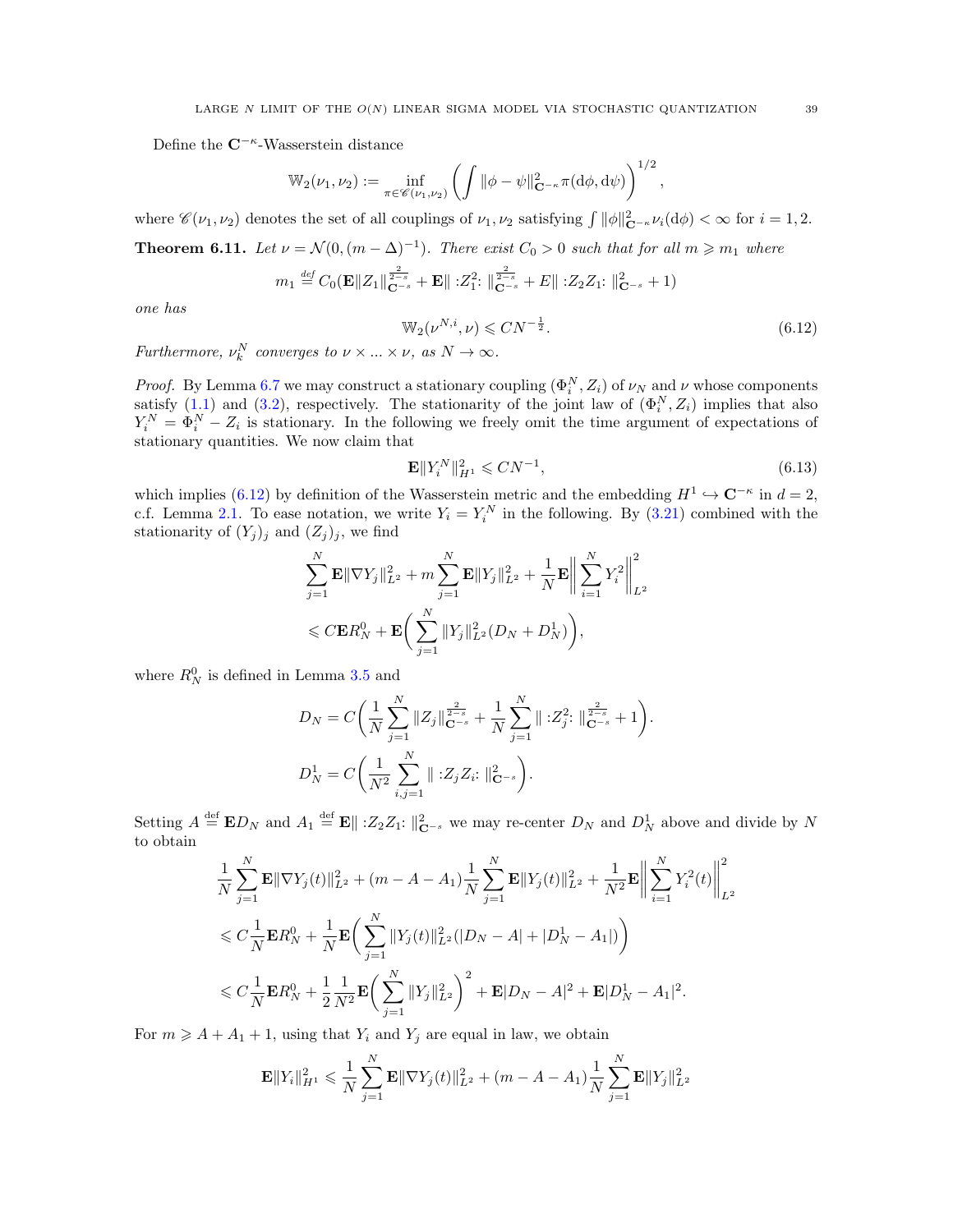40 HAO SHEN, SCOTT SMITH, RONGCHAN ZHU, AND XIANGCHAN ZHU

<span id="page-39-4"></span>
$$
\leqslant C\frac{1}{N}\mathbf{E}R_N^0 + \mathbf{E}|D_N - A|^2 + \mathbf{E}|D_N^1 - A_1|^2. \tag{6.14}
$$

Using independence, we find

<span id="page-39-2"></span>
$$
\mathbf{E}|D_N(t) - A|^2 \leq \frac{1}{N} \text{Var}\left(\|Z_1\|_{\mathbf{C}^{-s}}^{\frac{2}{2-s}} + \|\; :Z_1^2: \|\mathbf{C}^{\frac{2}{2-s}}_{\mathbf{C}^{-s}}\right) \leq \frac{C}{N}.\tag{6.15}
$$

To estimate  $D_N^1$ , we write  $M_{i,j} = ||\; : Z_j Z_i : ||_{\mathbf{C}^{-s}}^2 - A_1$  for  $i \neq j$  and  $M_{i,i} = ||: Z_i^2 : ||_{\mathbf{C}^{-s}}^2 - A_1$  and have

$$
\mathbf{E}\left(\frac{1}{N^2}\sum_{i,j=1}^N M_{i,j}\right)^2 \leqslant \mathbf{E}\left(\frac{1}{N^2}\sum_{i=1}^N\sum_{j\neq i}M_{i,j} + \frac{1}{N^2}\sum_{i=1}^N M_{i,i}\right)^2
$$
  

$$
\leqslant \frac{2}{N^4}\sum_{i_1\neq j_1, i\neq j} \mathbf{E}(M_{i,j}M_{i_1,j_1}) + \frac{2}{N^2}\mathbf{E}(M_{1,1}^2) \lesssim \frac{1}{N} + \frac{2}{N^2}\mathbf{E}(M_{1,1}^2) \lesssim \frac{1}{N},
$$

where we used that for the case that  $(i, j, i_1, j_1)$  are different,  $\mathbf{E}(M_{i,j}M_{i_1,j_1}) = \mathbf{E}M_{i,j}\mathbf{E}M_{i_1,j_1} = 0$ .

Then we have

<span id="page-39-3"></span>
$$
\mathbf{E}|D_N^1 - A_1|^2 \lesssim \frac{1}{N}.\tag{6.16}
$$

Inserting the estimates  $(6.15)$ , and  $(6.16)$  into  $(6.14)$  and using  $(6.4)$ , we obtain  $(6.13)$ , completing the  $\Box$ 

<span id="page-39-0"></span>**Remark 6.12.** Instead of assuming m large, one could alternatively consider arbitrary  $m > 0$  and assume small nonlinearity. Namely, we could consider a nonlinearity  $-\frac{\lambda}{N}\sum_{j=1}^N:\Phi_j^2\Phi_i$ : instead of that of [\(3.1\)](#page-9-1), and  $-\lambda \mathbf{E}[\Psi^2 - Z^2] \Psi$  instead of that of [\(6.1\)](#page-33-2), for  $\lambda > 0$ . By tracing the proofs of Lemma [6.3](#page-34-3) and Theorem [6.11,](#page-38-0) we can easily see that given any  $m > 0$ , there exists a constant  $\lambda_0 > 0$ , so that the statements of Lemma [6.3](#page-34-3) and Theorem [6.11](#page-38-0) hold for any  $\lambda \in (0, \lambda_0)$ .

Remark 6.13. Following Remark [6.6,](#page-36-4) with a change of renormalization constant therein, we can write  $\Phi_i = \bar{Y}_i + \bar{Z}_i$  with  $\bar{Z}_i$  the stationary solution to  $\mathscr{L}\bar{Z}_i = -\mu_0\bar{Z}_i + \xi_i$ . Then  $\bar{Y}_i$  satisfies

$$
\mathscr{L}\bar{Y}_i = -\mu_0 \bar{Y}_i - \frac{1}{N} \sum_{j=1}^N (\bar{Y}_j^2 \bar{Y}_i + \bar{Y}_j^2 \bar{Z}_i + 2\bar{Y}_j \bar{Y}_i \bar{Z}_j + 2\bar{Y}_j : \bar{Z}_i \bar{Z}_j : + : \bar{Z}_j^2 : \bar{Y}_i + : \bar{Z}_i \bar{Z}_j^2 :) - \frac{2\mu_0}{N} (\bar{Y}_i + \bar{Z}_i),
$$

which is the same case as [\(3.3\)](#page-9-3) with m replaced by  $m + \mu_0$  and an extra term  $\frac{2\mu_0}{N}(\bar{Y}_i + \bar{Z}_i)$ . Here the Wick product of  $\bar{Z}_j$  is defined similarly as in section [3.1.](#page-10-0) By the same proof of Theorem [6.11](#page-38-0) we know for  $m+\mu_0$  large enough,  $\nu^{N,i}$  (renormalized as in Remark [6.6\)](#page-36-4) converges to  $\bar{\nu}$  and the other results in Theorem [6.11](#page-38-0) also hold in this case.

<span id="page-39-1"></span>6.3. Observables. In quantum field theories with symmetries, quantities that are invariant under action of the symmetry group are of particular interest; examples of such quantities in the SPDE setting include gauge invariant observables e.g. [\[She18,](#page-59-5) Section 2.4]. The model we study here exhibits  $O(N)$  rotation symmetry and formally, functions of the squared "norm"  $\sum_i \Phi_i^2$  are quantities that are  $O(N)$  invariant. Of course, such observables need to be suitably renormalized to be well-defined and suitably scaled by factors of N to have nontrivial limit as  $N \to \infty$ .

In this section we study the following two observables:

<span id="page-39-6"></span><span id="page-39-5"></span>
$$
\frac{1}{N^{1/2}} \sum_{i=1}^{N} \, : \Phi_i^2: \quad , \qquad \frac{1}{N} \, : \left( \sum_{i=1}^{N} \Phi_i^2 \right)^2: \quad , \tag{6.17}
$$

with  $\Phi = (\Phi_i)_{1 \leq i \leq N} \sim \nu^N$ . In this section we omit the superscript N for simplicity. These are defined as follows. By Lemma [6.7](#page-36-3) we decompose  $\Phi_i = Y_i + Z_i$  with  $(Y_i, Z_i)$  stationary. With this we define

$$
\frac{1}{\sqrt{N}} \sum_{i=1}^{N} :\Phi_i^2: \stackrel{\text{def}}{=} \frac{1}{\sqrt{N}} \sum_{i=1}^{N} (Y_i^2 + 2Y_i Z_i + :Z_i^2: ),
$$
\n(6.18)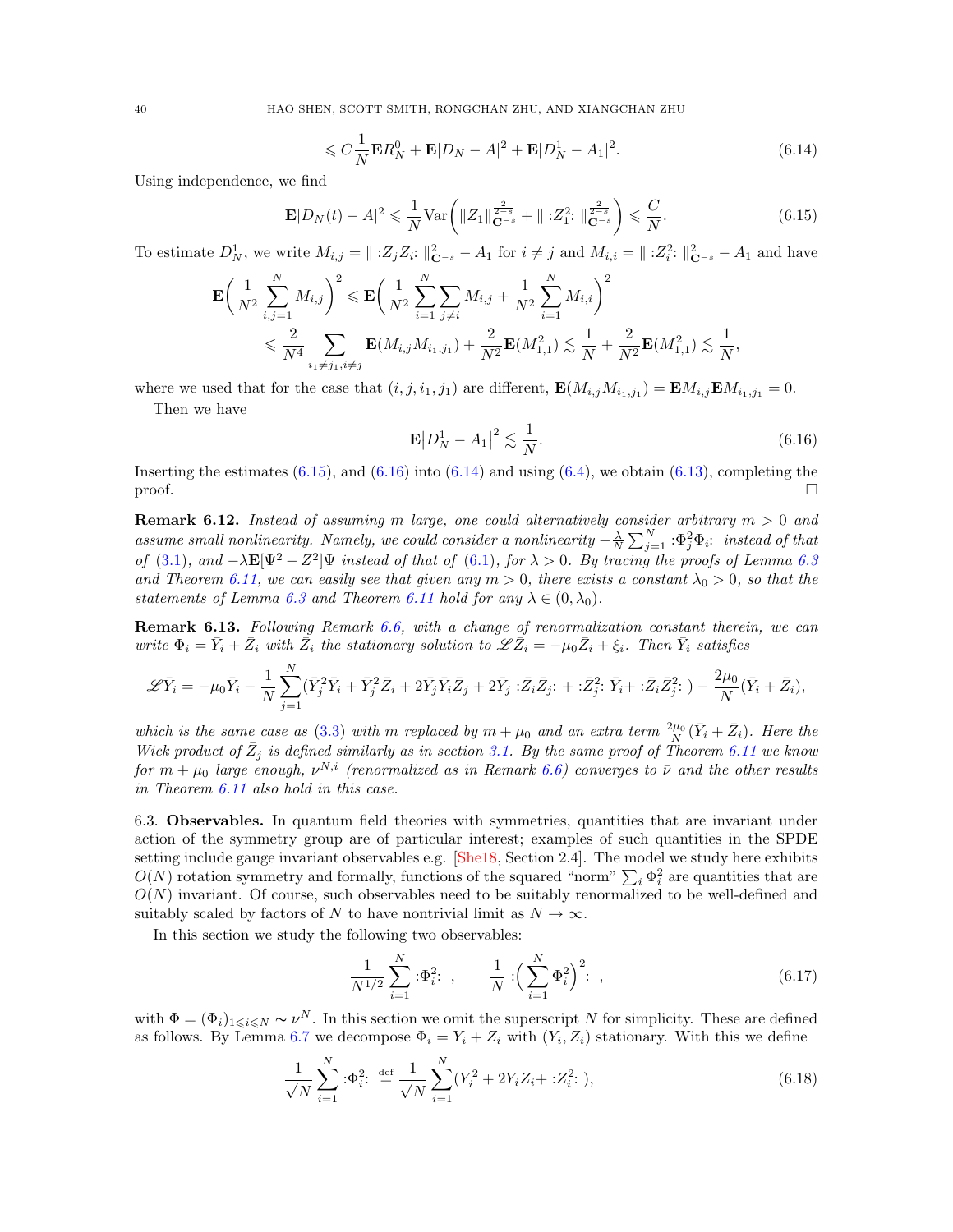LARGE N LIMIT OF THE  $O(N)$  LINEAR SIGMA MODEL VIA STOCHASTIC QUANTIZATION  $41$ 

$$
\frac{1}{N} : \left(\sum_{i=1}^{N} \Phi_i^2\right)^2 : \stackrel{\text{def}}{=} \frac{1}{N} \sum_{i,j=1}^{N} \left(Y_i^2 Y_j^2 + 4Y_i^2 Y_j Z_j + 2Y_i^2 : Z_j^2: \right) \tag{6.19}
$$

 $+ :Z_i^2 Z_j^2: +4Y_i :Z_i Z_j^2: +4Y_i Y_j :Z_i Z_j:$  $(6.20)$ 

Here the Wick products are canonically defined as in [\(3.4\)](#page-10-3) with  $a_{\varepsilon} = \mathbf{E}[Z_{i,\varepsilon}^2(0,0)]$ , in particular

$$
:Z_i^2 Z_j^2: = \begin{cases} \lim_{\varepsilon \to 0} (Z_{i,\varepsilon}^4 - 6a_{\varepsilon} Z_{i,\varepsilon}^2 + 3a_{\varepsilon}^2) & (i = j) \\ \lim_{\varepsilon \to 0} (Z_{i,\varepsilon}^2 - a_{\varepsilon}) (Z_{j,\varepsilon}^2 - a_{\varepsilon}) & (i \neq j). \end{cases} \tag{6.21}
$$

**Remark 6.14.** One could also define  $(6.17)$  in  $L^p(\nu^N)$  directly without using the decomposition  $\Phi_i = Y_i + Z_i$ . In fact, by similar argument as in [\[GJ87,](#page-58-33) Section 8.6] or [\[Sim74\]](#page-59-17), one can show that  $\nu^N$  is absolutely continuous with respect to the corresponding Gaussian free field  $\tilde{\nu}$  with a density in  $L^p(\tilde{\nu})$  for  $p \in (1,\infty)$ . Since [\(6.17\)](#page-39-5) with each  $\Phi_i$  replaced by  $Z_i$  can be defined via  $L^p(\tilde{\nu})$  limit of mollification, using argument along the line of  $[{\rm RZZ17}, {\rm Lemma 3.6}]$  we know that  $(6.17)$  can be also defined as  $L^p(\nu^N)$  limit of mollification (essentially Hölder inequality), and they have the same law as the right hand side of  $(6.18)$  and  $(6.19)+(6.20)$  $(6.19)+(6.20)$  $(6.19)+(6.20)$ .

In this section we also consider  $Y_i, Z_i$  as stationary process with  $Z_i$  as the stationary solution of  $(6.2)$  and  $Y_i$  as the solution of  $(3.3)$ .

<span id="page-40-6"></span>**Lemma 6.15.** There exists an  $m_0$  such that for  $m \geq m_0$  and  $q \geq 1$ 

$$
\mathbf{E}\bigg[\bigg(\sum_{i=1}^{N}||Y_i||_{L^2}^2\bigg)^{q}\bigg] + \mathbf{E}\bigg[\bigg(\sum_{i=1}^{N}||Y_i||_{L^2}^2 + 1\bigg)^{q}\bigg(\sum_{i=1}^{N}||\nabla Y_i||_{L^2}^2\bigg)\bigg] \lesssim 1,
$$
\n(6.22)

$$
\mathbf{E}\bigg[\bigg(\sum_{i=1}^{N}||Y_i||_{L^2}^2+1\bigg)^q\bigg\|\sum_{i=1}^{N}Y_i^2\bigg\|_{L^2}^2\bigg] \lesssim 1,
$$
\n(6.23)

where the implicit constant is independent of N.

*Proof.* First we observe that  $(6.23)$  may be quickly deduced from  $(6.22)$  with the help of the inequality

<span id="page-40-4"></span>
$$
\left\| \sum_{i=1}^{N} Y_i^2 \right\|_{L^2}^2 \lesssim \left( \sum_{i=1}^{N} \|Y_i\|_{H^1}^2 \right) \left( \sum_{i=1}^{N} \|Y_i\|_{L^2}^2 \right). \tag{6.24}
$$

To obtain [\(6.24\)](#page-40-4), note first that

<span id="page-40-5"></span><span id="page-40-2"></span>
$$
\bigg\|\sum_{i=1}^N Y_i^2\bigg\|_{L^2}^2 = \sum_{i,j=1}^N \|Y_i Y_j\|_{L^2}^2.
$$

Furthermore, by Hölder's inequality,  $(5.2)$ , and Young's inequality

$$
||Y_i Y_j||_{L^2}^2 \le ||Y_i||_{L^4}^2 ||Y_j||_{L^4}^2 \lesssim ||Y_i||_{H^1} ||Y_j||_{L^2} ||Y_j||_{H^1} ||Y_i||_{L^2}
$$
  

$$
\lesssim ||Y_i||_{H^1}^2 ||Y_j||_{L^2}^2 + ||Y_i||_{H^1}^2 ||Y_j||_{L^2}^2.
$$

Summing both sides over  $i, j$  and using symmetry with respect to the roles of i and j, we obtain [\(6.24\)](#page-40-4). The remainder of the proof is devoted to [\(6.22\)](#page-40-3).

To shorten the expressions that follow, we introduce the quantities  $F \stackrel{\text{def}}{=} \sum_{i=1}^{N} ||\nabla Y_i||_{L^2}^2 + \frac{1}{N} ||\sum_{i=1}^{N} Y_i^2||_{L^2}^2$ and  $U \stackrel{\text{def}}{=} \sum_{i=1}^{N} ||Y_i||_{L^2}^2$ . Note that F and U are stationary, so we will freely omit the time argument below. Our starting point is the key inequality [\(3.21\)](#page-15-3), which may be recast in terms of U and F as

$$
\frac{\mathrm{d}}{\mathrm{d}t}U + F + mU \leqslant CR_N^0 + C\big(D_N + D_N^1\big)U.
$$

<span id="page-40-7"></span><span id="page-40-3"></span><span id="page-40-1"></span><span id="page-40-0"></span>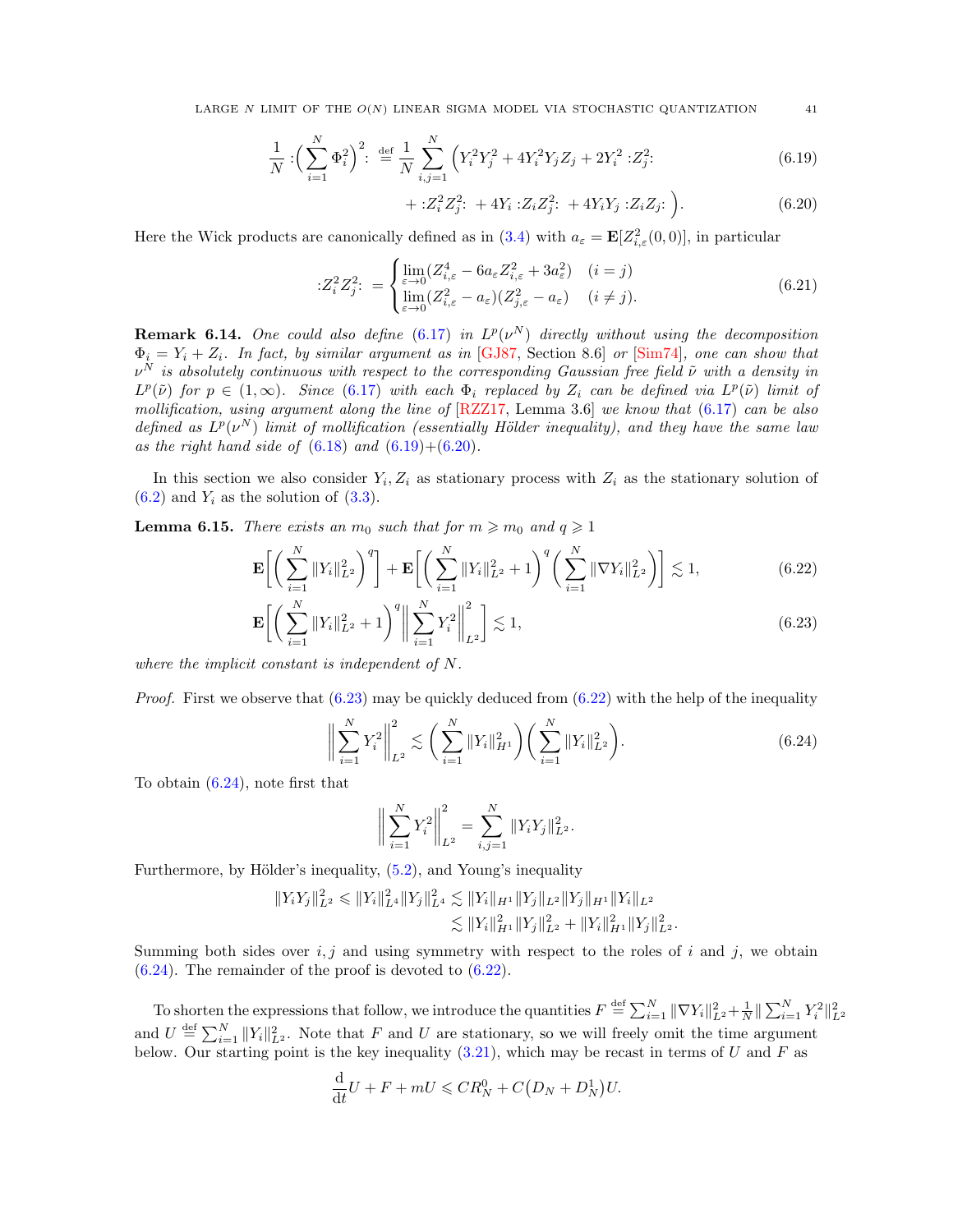Muliplying the above by  $U^{q-1}$  we find that for  $q \geq 1$  it holds

$$
\frac{1}{q}\frac{d}{dt}U^{q} + U^{q-1}F + mU^{q} \leqslant CR_{N}^{0}U^{q-1} + C(D_{N} + D_{N}^{1})U^{q}.
$$

As in the proof of Theorem [6.11,](#page-38-0) we now define  $A \stackrel{\text{def}}{=} \mathbf{E}(D_N)$  and  $A_1 \stackrel{\text{def}}{=} \mathbf{E} \parallel :Z_1 Z_2: \parallel_{\mathbf{C}^{-s}}^2$ . Subtract the mean from  $D_N + D_N^1$  and take expectation on both sides to find

$$
\mathbf{E}[U^{q-1}F] + (m - A - A_1)\mathbf{E}[U^q]
$$
  
\n
$$
\leq C \mathbf{E}[R_N^0 U^{q-1}] + C \mathbf{E}[(D_N + D_N^1 - A - A_1)U^q].
$$
  
\n
$$
\leq C \|R_N^0\|_{L^q(\Omega)} (\mathbf{E}U^q)^{\frac{q-1}{q}} + C \|D_N - A + D_N^1 - A_1\|_{L^{q+1}(\Omega)} (\mathbf{E}U^{q+1})^{\frac{q}{q+1}}
$$
  
\n
$$
\leq C (\mathbf{E}U^q)^{\frac{q-1}{q}} + CN^{-\frac{1}{2}} (\mathbf{E}U^{q+1})^{\frac{q}{q+1}},
$$

where we used  $\mathbf{E}U^{q}(t) = \mathbf{E}U^{q}(0)$  in the first inequality and we used a Gaussian hypercontractivity upgrade of  $(6.15)$  and  $(6.16)$  in the last line. Using Young's inequality, we may absorb the first term to the left and obtain

$$
\mathbf{E}[U^{q-1}F] + (m - A - A_1 - 1)\mathbf{E}[U^q] \leq C + CN^{-\frac{1}{2}}(\mathbf{E}U^{q+1})^{\frac{q}{q+1}}.
$$
 (6.25)

The strategy now is to first use the dissipative quantity on the LHS of  $(6.25)$  to obtain  $\mathbf{E}(U^q) \leq$  $CN^{\frac{q-1}{2}}$ , and then use the massive term on the LHS of [\(6.25\)](#page-40-5) to iteratively decrease the power of N and eventually arrive at  $\mathbf{E}(U^q) \leq C$ . Once this is established, plugging the bound back into [\(6.25\)](#page-40-5) completes the proof.

Indeed, first observe that  $F \geq N^{-1}U^2$  so that  $\mathbf{E}(U^{q-1}F) \geq N^{-1}\mathbf{E}(U^{q+1})$ . Hence, Young's inequality with exponents  $(q+1, \frac{q+1}{q})$  leads to  $\mathbf{E}(U^q) \leqslant CN^{\frac{q-1}{2}}$ . Defining  $A_q \stackrel{\text{def}}{=} \mathbf{E}U^q$  and discarding the dissipative term,  $(6.25)$  implies

$$
A_q \lesssim A_{q+1}^{\frac{q}{q+1}} N^{-1/2} + 1. \tag{6.26}
$$

We have  $A_q \lesssim N^{\frac{q-1}{2}}$ , which gives

<span id="page-41-0"></span>
$$
A_q \lesssim N^{\frac{q^2}{2(q+1)} - \frac{1}{2}} + 1.
$$

Substituting into  $(6.26)$  and use induction we have for  $m \ge 1$ 

<span id="page-41-1"></span>
$$
A_q \lesssim N^{a_{m,q}} + 1,\tag{6.27}
$$

with  $a_{m,q} = \frac{q(q+m-1)}{2(q+m)} - \frac{q}{2}(\sum_{k=1}^{m-1} \frac{1}{q+k}) - \frac{1}{2}$ . Here  $\sum_{k=1}^{0} = 0$ . In fact, we could check [\(6.27\)](#page-41-1) by q

$$
A_q \lesssim (N^{a_{m,q+1}})^{\frac{q}{q+1}} N^{-\frac{1}{2}} + 1 \lesssim N^{a_{m+1,q}} + 1.
$$

For fixed  $q \geq 1$  we could always find m large enough such that  $a_{m,q} < 0$ , which implies that  $A_q \lesssim 1$ and the result follows.

<span id="page-41-2"></span>**Theorem 6.16.** Let  $\Phi = (\Phi_i)_{1 \leq i \leq N} \sim \nu^N$  and m be given as in Lemma [6.15,](#page-40-6) then the laws of  $\frac{1}{2}$  $\frac{1}{N}\sum_{i=1}^N \cdot \Phi_i^2$ : are tight on  $B_{2,2}^{-2\kappa}$ , and the laws of  $\frac{1}{N}\cdot \left(\sum_{i=1}^N \Phi_i^2\right)^2$ : are tight on  $B_{1,1}^{-3\kappa}$ .

*Proof.* Note that the first term  $\frac{1}{\sqrt{2}}$  $\frac{1}{N} \sum_{i=1}^{N} Y_i^2$  on RHS of [\(6.18\)](#page-39-6) converges to zero in  $L^2(\Omega; L^2)$  as an immediate consequence of  $(6.23)$ ; so we can actually prove a stronger result than stated, namely the subseqential limits can be identified with those of the last two terms in [\(6.18\)](#page-39-6). We will now show that the other two quantities induce tight laws on  $B_{2,2}^{-3\kappa}$ , which implies the first part of the theorem. The second sum in [\(6.18\)](#page-39-6) can be estimated using Lemma [2.3](#page-8-0) and Lemma [2.1](#page-8-5) to find for  $s \in (\kappa, 2\kappa)$ 

$$
\left\| \frac{1}{\sqrt{N}} \sum_{i=1}^{N} Y_i Z_i \right\|_{B_{2,2}^{-s}} \lesssim \frac{1}{\sqrt{N}} \sum_{i=1}^{N} \|Y_i\|_{B_{2,2}^s} \|Z_i\|_{\mathbf{C}^{-\kappa}}
$$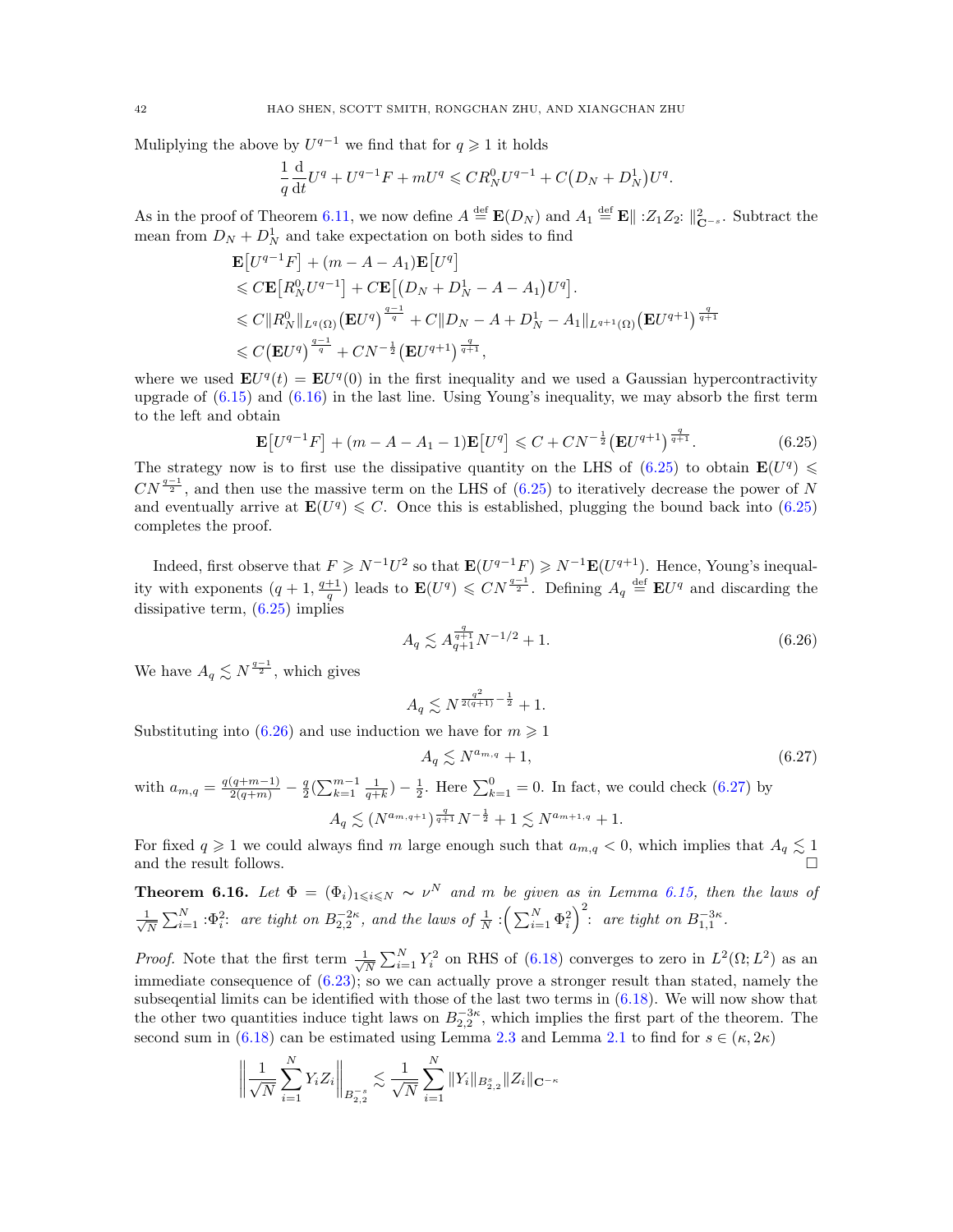$$
\begin{split}\n&\lesssim \sum_{i=1}^{N} \|Y_i\|_{B_{2,2}^s}^2 + \frac{1}{N} \sum_{i=1}^{N} \|Z_i\|_{\mathbf{C}^{-\kappa}}^2 \lesssim \sum_{i=1}^{N} \|Y_i\|_{H^1}^{2s} \|Y_i\|_{L^2}^{2(1-s)} + \frac{1}{N} \sum_{i=1}^{N} \|Z_i\|_{\mathbf{C}^{-\kappa}}^2 \\
&\lesssim \sum_{i=1}^{N} \|Y_i\|_{H^1}^2 + \sum_{i=1}^{N} \|Y_i\|_{L^2}^2 + \frac{1}{N} \sum_{i=1}^{N} \|Z_i\|_{\mathbf{C}^{-\kappa}}^2,\n\end{split}
$$

which is bounded by a constant using Lemma [6.15](#page-40-6) for  $q = 1$  and Lemma [6.1.](#page-33-4) For the third sum in [\(6.18\)](#page-39-6) we use independence to find for  $s \in (\kappa, 2\kappa)$ 

$$
\mathbf{E}\,\left\|\frac{1}{\sqrt{N}}\sum_{i=1}^N:Z_i^2:\right\|_{B^{-s}_{2,2}}^2=\mathbf{E}\frac{1}{N}\bigg\langle\Lambda^{-s}\sum_{i=1}^N:Z_i^2:\,,\Lambda^{-s}\sum_{i=1}^N:Z_i^2:\,\bigg\rangle=\mathbf{E}\|\,:Z_i^2:\,\big\|_{B^{-s}_{2,2}}^2\lesssim 1.
$$

By the triangle inequality and the embedding  $L^2 \hookrightarrow B_{2,2}^{-\kappa}$  we find that  $\frac{1}{\sqrt{\kappa}}$  $\frac{1}{N} \sum_{i=1}^{N} \,:\!\Phi_i^2$ : is bounded in  $L^1(\Omega; B_{2,2}^{-s})$ . In light of the compact embedding  $B_{2,2}^{-s} \subset B_{2,2}^{-2\kappa}$ , the tightness claim follows.

For the second observable, we will also show a stronger result: the subseqential limits can be identified with those of the last three terms in  $(6.20)$ . We start with the first 3 terms in  $(6.19)$ , which will be shown to converge to zero in  $L^1(\Omega; B_{1,1}^{-2s})$  for  $s > \kappa$ . For the first term of  $(6.19)$  we use Lemma [6.15](#page-40-6) to obtain

$$
\mathbf{E}\bigg\|\frac{1}{N}\sum_{i,j=1}^{N}Y_i^2Y_j^2\bigg\|_{L^1} = \frac{1}{N}\mathbf{E}\bigg\|\sum_{i=1}^{N}Y_i^2\bigg\|_{L^2}^2 \lesssim \frac{1}{N},
$$

so this term converges to zero in  $L^1(\Omega; L^1)$ . For the second term of  $(6.19)$ , using  $(3.18)$  of Lemma [3.3](#page-11-1) with  $\varphi Z_i$  in place of  $Z_i$  we obtain

$$
\sup_{\|\varphi\|_{\mathbf{C}^{2s}}\leqslant 1} \left| \frac{1}{N} \sum_{i,j=1}^{N} \langle Y_i^2 Y_j Z_j, \varphi \rangle \right|
$$
  

$$
\lesssim \frac{1}{N} \left\| \sum_{i=1}^{N} Y_i^2 \right\|_{L^2} \left( \sum_{j=1}^{N} \|Y_j\|_{L^2}^2 \right)^{\frac{1-s}{2}} \left( \sum_{j=1}^{N} \|\nabla Y_j\|_{L^2}^2 \right)^{\frac{s}{2}} \left( \sum_{j=1}^{N} \|Z_j\|_{\mathbf{C}^{-s}}^2 \right)^{1/2}
$$
  
+ 
$$
\frac{1}{N} \left\| \sum_{i=1}^{N} Y_i^2 \right\|_{L^2} \left( \sum_{j=1}^{N} \|Y_j\|_{L^2}^2 \right)^{\frac{1}{2}} \left( \sum_{j=1}^{N} \|Z_j\|_{\mathbf{C}^{-s}}^2 \right)^{1/2}.
$$

Hence, using Young's inequality we find for  $\delta > 0$  small enough

$$
\left\| \frac{1}{N} \sum_{i,j=1}^{N} Y_i^2 Y_j Z_j \right\|_{B_{1,1}^{-2s}} \leq N^{-\delta} \left\| \sum_{i=1}^{N} Y_i^2 \right\|_{L^2}^2 + N^{-\delta} \left( \sum_{j=1}^{N} \|\nabla Y_j\|_{L^2}^2 \right) + N^{-\delta} \left( \sum_{j=1}^{N} \|Y_j\|_{L^2}^2 \right) \left( \frac{1}{N} \sum_{j=1}^{N} \|Z_j\|_{\mathbf{C}^{-s}}^2 + 1 \right)^{\frac{1}{1-s}}
$$

Both terms above converge to zero in  $L^1(\Omega)$  as a consequence of [\(6.22\)](#page-40-3), [\(6.23\)](#page-40-2) and Lemma [6.1.](#page-33-4) For the third term in [\(6.19\)](#page-40-0), a calculation similar to [\(3.12\)](#page-13-0) using Lemma [2.3](#page-8-0) with  $Y_i$  replaced by  $\varphi Y_i$  with  $\varphi \in \mathbf{C}^{2s}$  yields

$$
\sup_{\|\varphi\|_{\mathbf{C}^{2s}} \leq 1} \left| \frac{1}{N} \sum_{i,j=1}^{N} \langle Y_i^2 : Z_j^2 : , \varphi \rangle \right| \lesssim \frac{1}{N} \sum_{i=1}^{N} \|\Lambda^s(Y_i^2)\|_{L^2} \left\| \sum_{j=1}^{N} \Lambda^{-s} (\cdot Z_j^2 :) \right\|_{L^2}
$$
  

$$
\lesssim \left( \sum_{i=1}^{N} \|\nabla Y_i\|_{L^2}^{1+s} \|Y_i\|_{L^2}^{1-s} + \|Y_i^2\|_{L^2} \right) \left\| \frac{1}{N} \sum_{j=1}^{N} \Lambda^{-s} (\cdot Z_j^2 :) \right\|_{L^2}
$$
  

$$
\lesssim \left( \sum_{i=1}^{N} \|Y_i\|_{H^1}^2 \right)^{\frac{1+s}{2}} \left( \sum_{i=1}^{N} \|Y_i\|_{L^2}^2 \right)^{\frac{1-s}{2}} \left\| \frac{1}{N} \sum_{j=1}^{N} \Lambda^{-s} (\cdot Z_j^2 :) \right\|_{L^2}, \tag{6.28}
$$

<span id="page-42-0"></span>.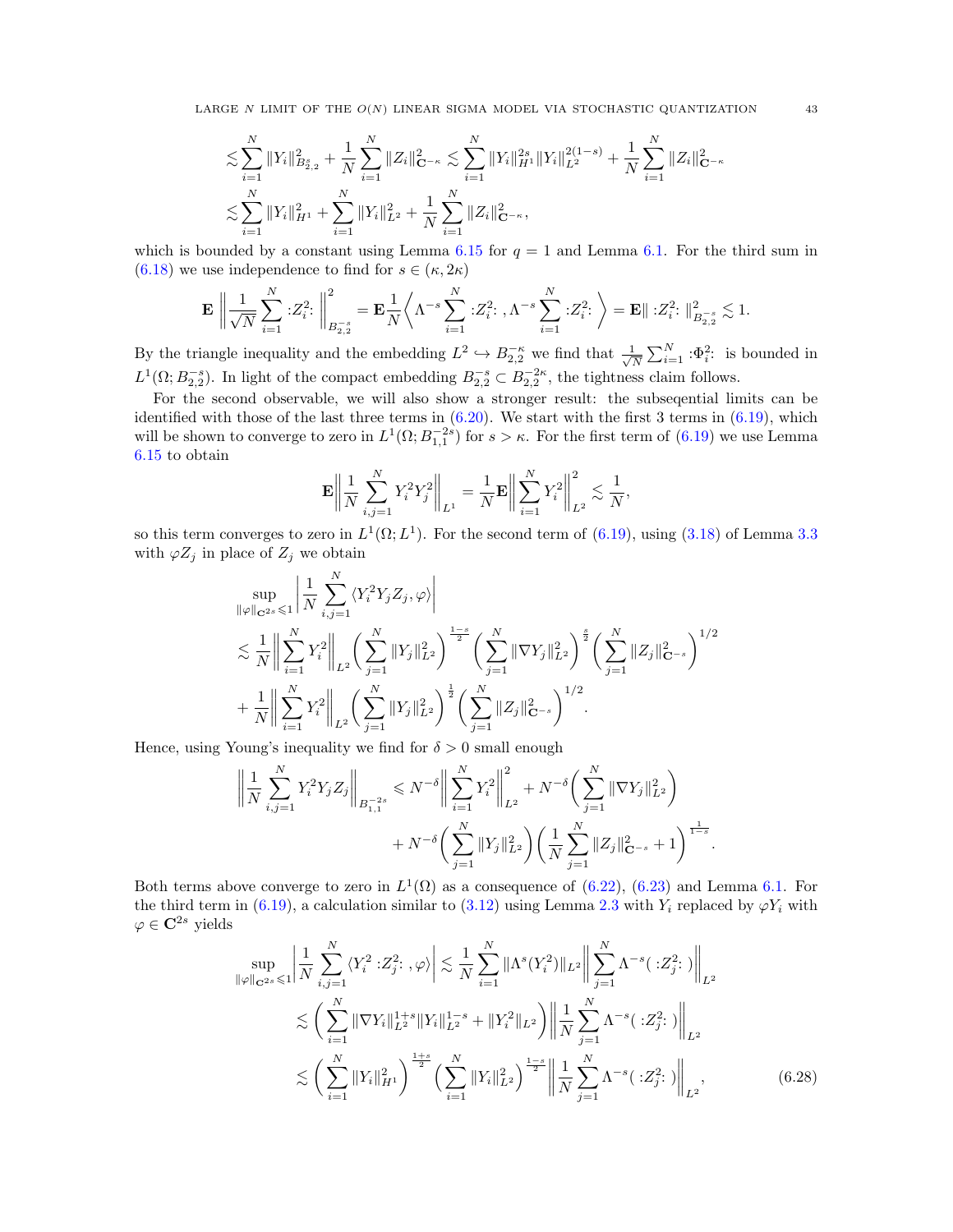where we used  $(2.1)$  and Lemma [2.2](#page-8-3) to have

$$
\|\Lambda^s(Y_i^2)\|_{L^2}\lesssim \|\Lambda^sY_i\|_{L^4}\|Y_i\|_{L^4}\lesssim \|\nabla Y_i\|_{L^2}^{1+s}\|Y_i\|_{L^2}^{1-s}+\|Y_i\|_{L^4}^2.
$$

The first part of the product in  $(6.28)$  is bounded in  $L^1(\Omega)$  by  $(6.22)$ . For the second part of the product, we use independence to obtain

$$
\mathbf{E} \left\| \frac{1}{N} \sum_{j=1}^{N} \Lambda^{-s} (\cdot z_j^2 :) \right\|_{L^2}^2 \lesssim \frac{1}{N^2} \sum_{j=1}^{N} \mathbf{E} \|\Lambda^{-s} (\cdot z_j^2 :) \|_{L^2}^2 \lesssim \frac{1}{N},
$$

so together we find  $\mathbf{E} \Vert \frac{1}{N} \sum_{i,j} Y_i^2 : Z_j^2 : \Vert_{B^{-2s}_{1,1}}$  converges to 0.

We now turn to terms in  $(6.20)$  and derive suitable moment bounds. For the first of these terms we have

$$
\mathbf{E} \left\| \frac{1}{N} \sum_{i,j=1}^{N} :Z_i^2 Z_j^2 : \left\| \sum_{B_{2,2}^{-\kappa}}^2 = \mathbf{E} \frac{1}{N^2} \left\langle \Lambda^{-\kappa} \sum_{i,j=1}^{N} :Z_i^2 Z_j^2 : \Lambda^{-\kappa} \sum_{i,j=1}^{N} :Z_i^2 Z_j^2 : \right\rangle \right\}
$$
  

$$
\lesssim \mathbf{E} \| :Z_1^2 Z_2^2 : \|_{B_{2,2}^{-\kappa}}^2 + \frac{1}{N} \mathbf{E} \| :Z_1^4 : \|_{B_{2,2}^{-\kappa}}^2 \lesssim 1.
$$

For the next term, using  $(3.20)$  with  $\varphi Y_i$  in place of  $Y_i$  we find

$$
\sup_{\|\varphi\|_{\mathbf{C}^{2s}} \leq 1} \left| \frac{1}{N} \sum_{i,j=1}^{N} \langle Y_i : Z_i Z_j^2 : , \varphi \rangle \right|
$$
  

$$
\lesssim \left( \sum_{i=1}^{N} \|\Lambda^s Y_i\|_{L^2}^2 \right)^{1/2} \left( \frac{1}{N^2} \sum_{i=1}^{N} \left\| \sum_{j=1}^{N} \Lambda^{-s} \left( : Z_j^2 Z_i : \right) \right\|_{L^2}^2 \right)^{1/2}
$$
  

$$
\lesssim \left( \sum_{i=1}^{N} \|Y_i\|_{H^1}^2 \right)^{s/2} \left( \sum_{i=1}^{N} \|Y_i\|_{L^2}^2 \right)^{(1-s)/2} \left( \frac{1}{N^2} \sum_{i=1}^{N} \left\| \sum_{j=1}^{N} \Lambda^{-s} \left( : Z_j^2 Z_i : \right) \right\|_{L^2}^2 \right)^{1/2}
$$

Using  $(6.4)$  and Lemma [6.15](#page-40-6) we deduce for some p satisfying  $sp < 2$ 

$$
\mathbf{E} \bigg\| \frac{1}{N} \sum_{i,j=1}^{N} Y_i, \; :Z_i Z_j^2 : \; \bigg\|_{B_{1,1}^{-2s}}^p \lesssim 1.
$$

For the last term, we argue similarly to [\(3.10\)](#page-12-1) but  $:Z_iZ_j$ : replace by  $\varphi :Z_iZ_j$ : for  $\varphi \in \mathbb{C}^s$  to deduce boundedness in  $L^1(\Omega; B_{1,1}^{-2s})$ .

Combining the above observations with the triangle inequality, we find that the second observable is uniformly bounded in probability as a  $B_{1,1}^{-2s}$  valued random variable. By compactness of the embedding of  $B_{1,1}^{-2s}$  into  $B_{1,1}^{-2s-\delta}$  for  $\delta > 0$ , we obtain the result.

### 7. One space dimension

<span id="page-43-0"></span>In this section we turn to one space dimension  $d = 1$  and state the analogous results obtained in the previous sections. Moreover we prove a result (Theorem [7.5\)](#page-46-0) which states that in the large N limit, certain  $O(N)$  invariant observables have nontrivial law and we derive explicit formulae for certain correlations of them. We will put the proofs which follow the same way as (or much simpler than) the 2D case in the appendix.

<span id="page-43-1"></span>7.1. Convergence of the dynamics. Consider the following equation on  $\mathbb{R}^+ \times \mathbb{T}$ :

<span id="page-43-2"></span>
$$
\mathscr{L}\Phi_i = -\frac{1}{N} \sum_{j=1}^N \Phi_j^2 \Phi_i + \xi_i, \quad \Phi_i(0) = \phi_i,
$$
\n(7.1)

.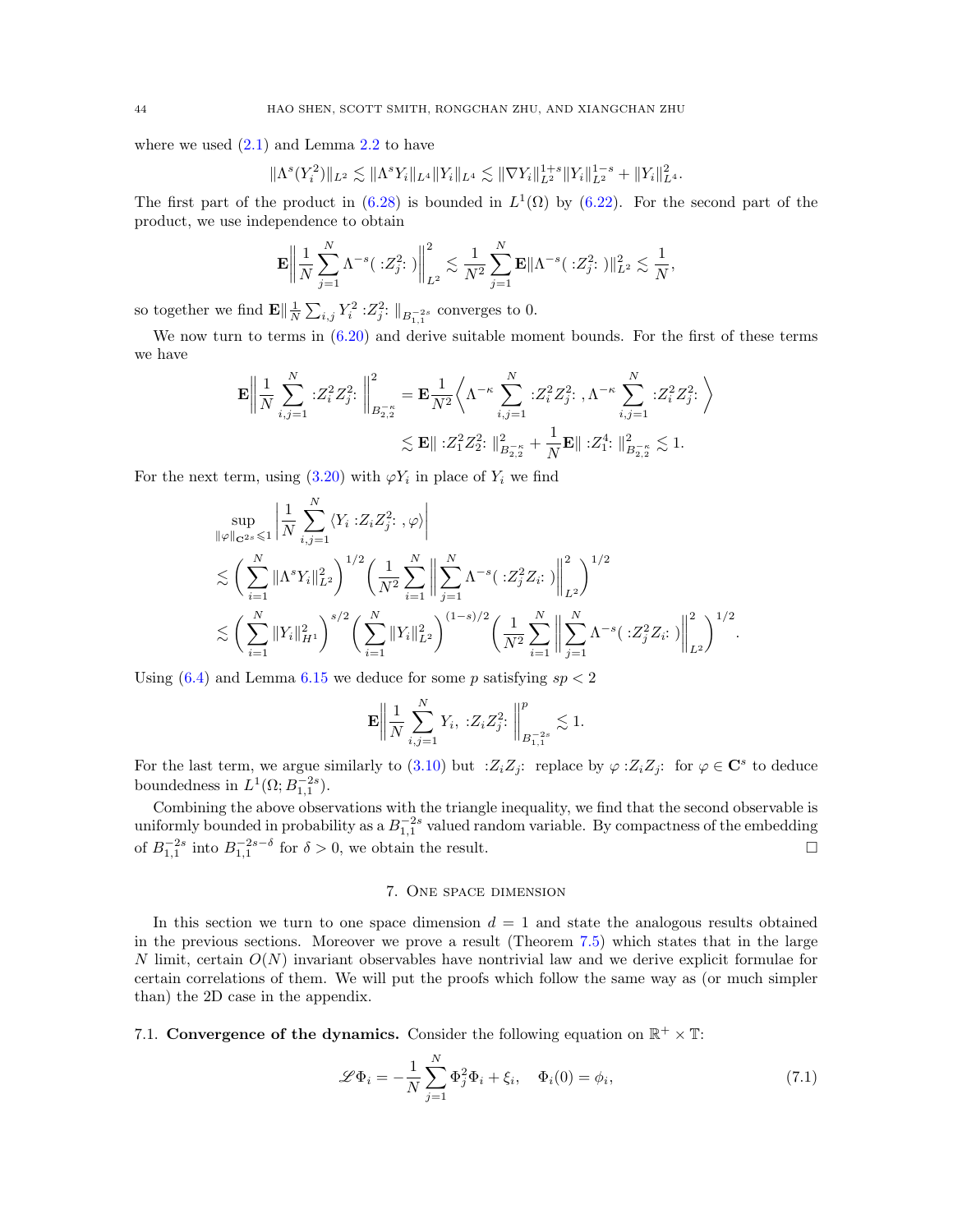with  $\mathscr{L} = \partial_t - \Delta + m$  for  $m \geqslant 0, 1 \leqslant i \leqslant N$ . We assume  $\mathbf{E} ||\phi_i||_{L^2}^2 \leqslant 1$  uniformly in *i*, *N*. Now we decompose [\(7.1\)](#page-43-2) to the following two equations:

<span id="page-44-6"></span><span id="page-44-1"></span>
$$
\mathscr{L}Z_i = \xi_i,\tag{7.2}
$$

where  $Z_i$  is the stationary solution to  $(7.2)$ , and

<span id="page-44-2"></span>
$$
\mathcal{L}Y_i = -\frac{1}{N} \sum_{j=1}^{N} (Y_j + Z_j)^2 (Y_i + Z_i), \quad Y_i(0) = y_i \stackrel{\text{def}}{=} \phi_i - Z_i(0). \tag{7.3}
$$

For  $d = 1$  it is well-known that

<span id="page-44-5"></span>
$$
\sup_{m\geqslant 0} \mathbf{E} \|Z_i\|_{C_T \mathbf{C}^{\frac{1}{2}-\kappa}}^p \lesssim 1,
$$
\n(7.4)

for  $\kappa > 0, p > 1$  and, of course, no renormalization is required to define products of  $Z_i, Z_j$ . By similar arguments as the two dimensional case (see Lemma [3.2\)](#page-11-0), we can show existence and uniqueness of solutions  $Y_i \in C_T L^2 \cap L^4_T L^4 \cap L^2_T H^1$  to [\(7.3\)](#page-44-2) **P**-a.s.. We give uniform in N a-priori estimates in Appendix [B.](#page-51-0)

In  $d = 1$ , we will show that the limiting equation as  $N \to \infty$  is given by

$$
\mathscr{L}\Psi_i = -\mu\Psi_i + \xi_i, \quad \text{with} \quad \mu(t,x) = \mathbf{E}[\Psi_i(t,x)^2]
$$
\n(7.5)

where  $(\xi_i)_{i\in\mathbb{N}}$  are the same collection of noises as in [\(7.1\)](#page-43-2). We assume that the initial conditions  $\Psi_i(0) = \psi_i$  are such that  $\mathbf{E} \|\psi_i\|_{L^{\infty}}^2$  is bounded. Set  $\Psi_i = Z_i + X_i$  so that

<span id="page-44-3"></span>
$$
\mathscr{L}X_i = -\mu(X_i + Z_i), \qquad X_i(0) = \psi_i - Z_i(0). \tag{7.6}
$$

Existence and uniqueness of solutions to [\(7.6\)](#page-44-3) could be obtained by similar arguments as in the two dimensional case and one has  $X_i \in L^2(\Omega; C_T L^\infty \cap L^2_T H^1)$ , but we skip the details and put the a-priori estimates in Appendix [B.](#page-51-0)

We now state the convergence of the dynamics. Recall that  $\Phi_i^N$  is the solution to [\(7.1\)](#page-43-2) with initial condition  $\phi_i^N$ .  $\Psi_i$  is the solution to [\(1.6\)](#page-2-0) with initial condition  $\psi_i$ . We set  $v_i^N = \Phi_i^N - \Psi_i$  and have

$$
\mathcal{L}v_i = -\frac{1}{N} \sum_{j=1}^{N} \Phi_j^2 \Phi_i + \mu \Psi_i
$$
  
= 
$$
-\frac{1}{N} \sum_{j=1}^{N} \Phi_j^2 (\Phi_i - \Psi_i) - \frac{1}{N} \sum_{j=1}^{N} (\Phi_j^2 - \Psi_j^2) \Psi_i - (\frac{1}{N} \sum_{j=1}^{N} \Psi_j^2 - \mu) \Psi_i.
$$
 (7.7)

Here we write  $\Phi_i = \Phi_i^N, v_i = v_i^N$  for notation's simplicity.

<span id="page-44-4"></span>Assumption 7.1. Suppose the following assumptions:

- The random variables  $\{(\phi_i^N, \psi_i)\}_{i=1}^N$  are exchangeable and  $(\psi_i)_i$  are independent.
- For every  $i$ ,

<span id="page-44-7"></span>
$$
\mathbf{E}[\|\phi_i^N - \psi_i\|_{L^2}^2] \to 0, \quad \text{as } N \to \infty.
$$

• For some  $q > 1$ ,

<span id="page-44-8"></span> $\mathbf{E}[\|\psi_i\|_{L^2}^4] \lesssim 1, \qquad \mathbf{E}[\|\phi_i^N\|_{L^2}^{2q}] \lesssim 1,$ (7.8)

where the implicit constant is independent of N. For  $1 \leq i \leq N$ ,  $\mathbf{E} \|\psi_i\|_{L^{\infty}}^2 < \infty$ .

<span id="page-44-0"></span>**Theorem 7.1.** Under Assumption [7.1,](#page-44-4) for every i and every  $T > 0$ ,  $\mathbf{E} \|v_i^N\|_{C_TL^2}^2$  converges to zero as  $N \to \infty$ .

We give the proof in Appendix [B.](#page-51-0)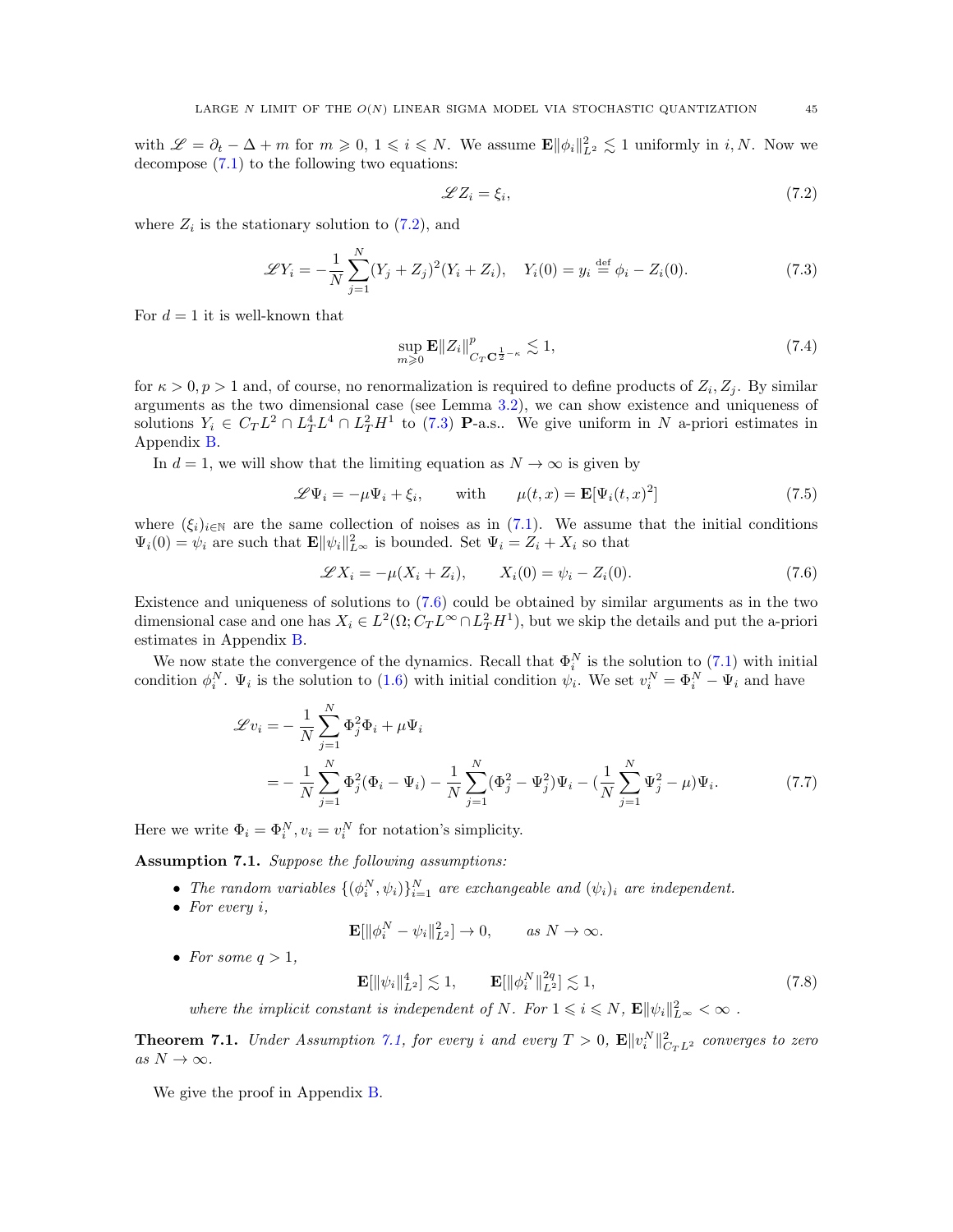<span id="page-45-2"></span>7.2. Invariant measure. Now we study the invariant measure to [\(7.5\)](#page-44-5). We first note that [\(7.5\)](#page-44-5) has a Gaussian invariant measure with mean zero and covariance  $(-\Delta+m+\mu)^{-1}$  with  $\mu$  being a constant. Indeed if  $\mu$  is constant, the stationary solution is given by  $\int_{-\infty}^{t} e^{(t-s)(\Delta-m-\mu)} dW_s$  with W being an  $L^2(\mathbb{T})$ -cylindrical Wiener process, and by definition of  $\mu$  it should satisfy the following self-consistent equation

$$
\sum_{k\in\mathbb{Z}}\frac{1}{k^2+m+\mu}=\mu.
$$

By monotonicity, there is a unique solution  $\mu > 0$ . Define the L<sup>2</sup>-Wasserstein distance

$$
\overline{\mathbb{W}}_2(\nu_1,\nu_2):=\inf_{\pi\in\mathscr{C}(\nu_1,\nu_2)}\left(\int\|\phi-\psi\|_{L^2(\mathbb{T})}^2\pi(\mathrm{d}\phi,\mathrm{d}\psi)\right)^{1/2},\,
$$

where  $\mathscr{C}(\nu_1, \nu_2)$  is the set of all couplings for  $\nu_1, \nu_2 \in \mathscr{P}_2$  with  $\mathscr{P}_2 = \{ \nu : \int ||\phi||^2_{L^2(\mathbb{T})} d\nu < \infty \}$ . Similar as 2d case, we define a semigroup  $P_t^* \nu$  to denote the law of  $\Psi(t)$  with initial condition distributed by v which satisfies  $\int \|\psi\|_{L^{\infty}}^2 d\nu < \infty$ . By uniqueness of the solutions to [\(7.5\)](#page-44-5), we have  $P_t^* = P_{t-s}^* P_s^*$ , for  $t \geqslant s \geqslant 0$ . We have the following result, whose proof is given in Appendix [B.](#page-51-0)

<span id="page-45-5"></span>**Theorem 7.2.** There exists  $m_0 \geq 0$  such that for  $m \geq m_0$ , there exist a unique invariant measure  $\nu$ satisfying  $\int ||\psi||_{L^{\infty}}^2 d\nu < \infty$  to [\(7.5\)](#page-44-5).

Now we turn to the question of convergence of invariant measures. Consider the measure  $\nu^N$  in [\(1.2\)](#page-1-1) with  $d = 1$  defined on  $\mathcal{S}'(\mathbb{T})^N$ , and recall the notation  $\Pi_i$ ,  $\nu^{N,i}$  and  $\Pi^{(k)}$ ,  $\nu_k^N$  from [\(1.9\)](#page-3-2) and  $(1.10).$  $(1.10).$ 

One can show that  $\nu^N$  is the unique invariant measure to [\(7.1\)](#page-43-2), by similar argument as the two dimensional case, and for any  $m \geq 0$ ,  $\nu^{N,i}$  are tight (as in Theorem [6.9](#page-37-0) for  $d = 2$  case). Here we do not repeat these details.

The proof for the following result on convergence of measures as  $N \to \infty$  is given in Appendix [B.](#page-51-0)

<span id="page-45-4"></span>**Theorem 7.3.** There exist  $m_0 > 0$  such that for  $m \geq m_0$ ,  $\nu^{N,i}$  converges to the law  $\nu$  of the unique invariant measure to [\(7.5\)](#page-44-5). Furthermore,  $\nu_k^N$  converges to  $\nu \times ... \times \nu$ .

<span id="page-45-3"></span>7.3. Observables. In this section we study  $O(N)$  invariant observables of our SPDE system. We consider the following model, where  $m$  is a sufficiently large constant

<span id="page-45-1"></span><span id="page-45-0"></span>
$$
\partial_t \Phi_i = (\Delta - m)\Phi_i - \frac{1}{N} \sum_{j=1}^N (\Phi_j^2 - C_w)\Phi_i + \xi_i,
$$
  
\n
$$
\partial_t Z_i = (\Delta - m)Z_i + \xi_i, \qquad C_w \stackrel{\text{def}}{=} \mathbf{E}(Z(t, x)^2)
$$
\n(7.9)

where  $Z$  is the stationary solution. Here,  $C_w$  is finite, and we incorporate this constant for convenience (namely it will be easier to compare with the two dimensional case, certain products below will be centered, and the limiting SPDE will have simpler form). Of course, [\(7.9\)](#page-45-0) is equivalent with [\(7.1\)](#page-43-2) via a finite shift of  $C_W$ .

In particular, for m large enough, by Theorem [7.3,](#page-45-4) the unique invariant measure  $\nu^{N,i}$  to [\(7.9\)](#page-45-0) converge to the unique invariant measure of [\(7.2\)](#page-44-1), as  $N \to \infty$ . In fact, it is easy to see that the stationary solution  $\Psi$  to the limiting equation in this case is simply given as the stationary solution Z.

We consider the stationary setting, namely, suppose  $\Phi = (\Phi_i)_{1 \leq i \leq N} \sim \nu^N$  (where  $\nu^N$  is as in [\(1.2\)](#page-1-1) but with m therein replaced by  $m - C_w$ ). Similar as in Section [6.3](#page-39-1) the stationary solution  $\Phi$  to [\(7.9\)](#page-45-0) has decomposition  $\Phi_i = Y_i + Z_i$  with  $Z_i$  stationary, and  $Y_i$  solves [\(7.3\)](#page-44-2) (with m therein replaced by  $m - C_w$ ). We then write for shorthand

$$
\Phi^2 \stackrel{\text{def}}{=} \sum_{i=1}^N \Phi_i^2, \quad : \Phi^2 : \stackrel{\text{def}}{=} \sum_{i=1}^N (\Phi_i^2 - C_w), \quad \mathbf{Z}^2 \stackrel{\text{def}}{=} \sum_{i=1}^N Z_i^2, \quad : \mathbf{Z}^2 : \stackrel{\text{def}}{=} \sum_{i=1}^N (Z_i^2 - C_w) \tag{7.10}
$$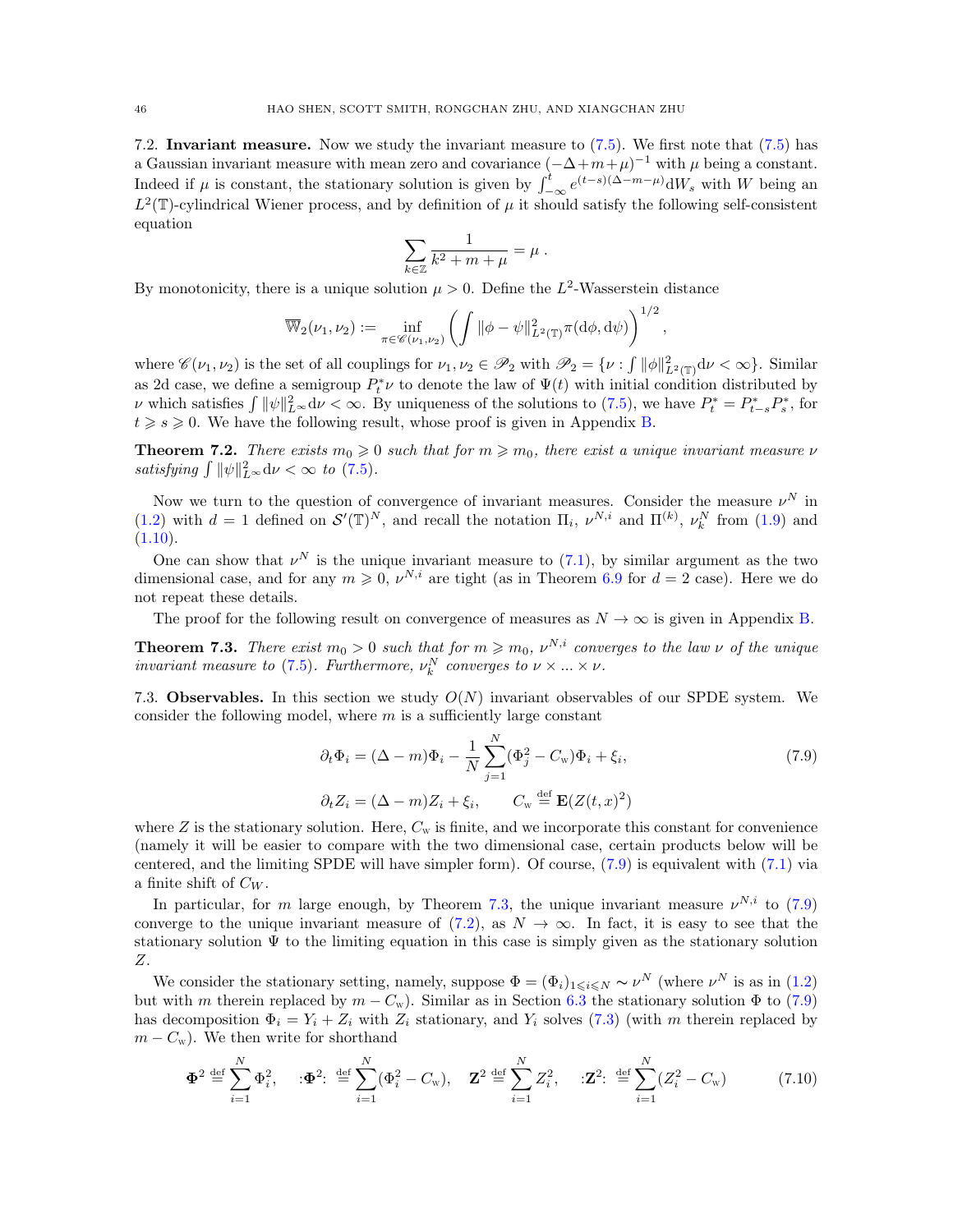Consider the observables

$$
\frac{1}{\sqrt{N}}:\!\!\Phi^2\!\!:\qquad \frac{1}{N}:(\!\!\Phi^2)^2\!\!:
$$

Here the precise definition of  $:(\Phi^2)^2$ : is given by

$$
:(\Phi^2)^2: \ = \sum_{i=1}^N (\Phi_i^4 - 6C_{\rm w}\Phi_i^2 + 3C_{\rm w}^2) + \sum_{i \neq j} (\Phi_i^2 - C_{\rm w})(\Phi_j^2 - C_{\rm w}).
$$

We can decompose them as in  $(6.18)$ ,  $(6.20)$ , where the "Wick product" notation for  $(Z_i)_i$  is as in two dimension [\(3.4\)](#page-10-3), [\(6.21\)](#page-40-7), with  $C_w$  in place of  $a_\varepsilon$  and without mollification, for instance  $Z_i^2 Z_j^2$ :  $Z_i^4 - 6C_{\rm w}Z_i^2 + 3C_{\rm w}^2$  if  $i = j$ .

Analogous results as in Lemma [6.15,](#page-40-6) Theorem [6.16](#page-41-2) (tightness of these observables) could also be proved in the same way. More precisely, we have

<span id="page-46-1"></span>**Theorem 7.4.** Suppose that  $\Phi = (\Phi_i)_{1 \leq i \leq N} \sim \nu^N$ . For m large enough, the following result holds: (1) for  $q \geq 1$  the following bound holds uniformly in N

$$
\mathbf{E}\Big[\Big(\sum_{i=1}^N \|Y_i\|_{L^2}^2\Big)^q\Big] + \mathbf{E}\Big[\Big(\sum_{i=1}^N \|Y_i\|_{L^2}^2 + 1\Big)^q \Big(\sum_{i=1}^N \|\nabla Y_i\|_{L^2}^2 + \Big\|\sum_{i=1}^N Y_i^2\Big\|_{L^2}^2\Big)\Big] \lesssim 1. \tag{7.11}
$$

 $(2) \frac{1}{\sqrt{2}}$  $\frac{1}{N}$  : $\Phi^2$ : is tight in  $L^2$  and  $\frac{1}{N}$  : $(\Phi^2)^2$ : is tight in  $L^1$ .

We will skip the proof details of the above statement, and turn to study the statistical property of the limiting observable, namely, we show that the limiting observables have nontrivial laws, in the sense that although  $\Phi_i$  converges to the (trivial) stationary solution  $Z_i$  (and  $\Phi_i^2 - C_w \to Z_i^2 - C_w$  as  $N \to \infty$  for each *i*), the observables do not converge to the ones with  $\Phi_i$  replaced by  $Z_i$ .

To state such "nontriviality" results, we define

$$
G_N(x-z) \stackrel{\text{def}}{=} \mathbf{E}[\frac{1}{\sqrt{N}} : \mathbf{\Phi}^2 : (x) \frac{1}{\sqrt{N}} : \mathbf{\Phi}^2 : (z)].
$$

Here we use the translation invariance of  $\nu^N$ . For comparison, we first note that

<span id="page-46-3"></span>
$$
\mathbf{E}[\frac{1}{\sqrt{N}}:\mathbf{Z}_{i}^{2}:(x)\frac{1}{\sqrt{N}}:\mathbf{Z}_{i}^{2}:(z)]=2C(x-z)^{2}
$$

for any N and  $x, z \in \mathbb{T}$ , where  $C = (m - \Delta)^{-1}$ , which follows from definition of : $\mathbb{Z}_i^2$ : and Wick's theorem. Also,  $\mathbf{E}:(\mathbf{Z}^2)^2$ : = 0 for any N.

We denote  $\widehat{f}$  the Fourier transform of a function f.

<span id="page-46-0"></span>Theorem 7.5. Under the same setting as in Theorem [7.4,](#page-46-1) it holds that

<span id="page-46-5"></span>
$$
\lim_{N \to \infty} \widehat{G_N} = 2\widehat{C^2}/(1+\widehat{C^2}),\tag{7.12}
$$
\n
$$
\lim_{N \to \infty} \mathbf{E} \frac{1}{N} : (\mathbf{\Phi}^2)^2 : (x) = -2 \sum_{k \in \mathbb{Z}} \widehat{C^2}(k)^2 / (1+\widehat{C^2}(k)).
$$

In particular, in view of the discussion above the theorem, as  $N \to \infty$  the limiting law of  $\frac{1}{\sqrt{2}}$  $\frac{1}{\overline{N}}$  : $\pmb{\Phi}^2$ : and  $\frac{1}{N}$  :( $\Phi^2$ )<sup>2</sup>: are different from that of  $\frac{1}{\sqrt{N}}$  $\frac{1}{\overline{N}}$  :**Z**<sup>2</sup>: and  $\frac{1}{\overline{N}}$  :**(Z**<sup>2</sup>)<sup>2</sup>: .

Proof. Integration by parts formula gives us the following identities (derivation can be found in Appendix [C\)](#page-56-0)

<span id="page-46-2"></span>
$$
-\frac{1}{4N}\mathbf{E}:(\Phi^2)^2:(x) = \frac{(N+2)}{4N}\int C(x-z)^2G_N(x-z)\,\mathrm{d}z + R_N,\tag{7.13}
$$

$$
G_N(x-z) = 2C(x-z)\mathbf{E}[\Phi_1(x)\Phi_1(z)] - \frac{N+2}{N} \int C(x-y)^2 G_N(y-z) dy + \frac{1}{N} Q_N(x-z), \quad (7.14)
$$

<span id="page-46-4"></span>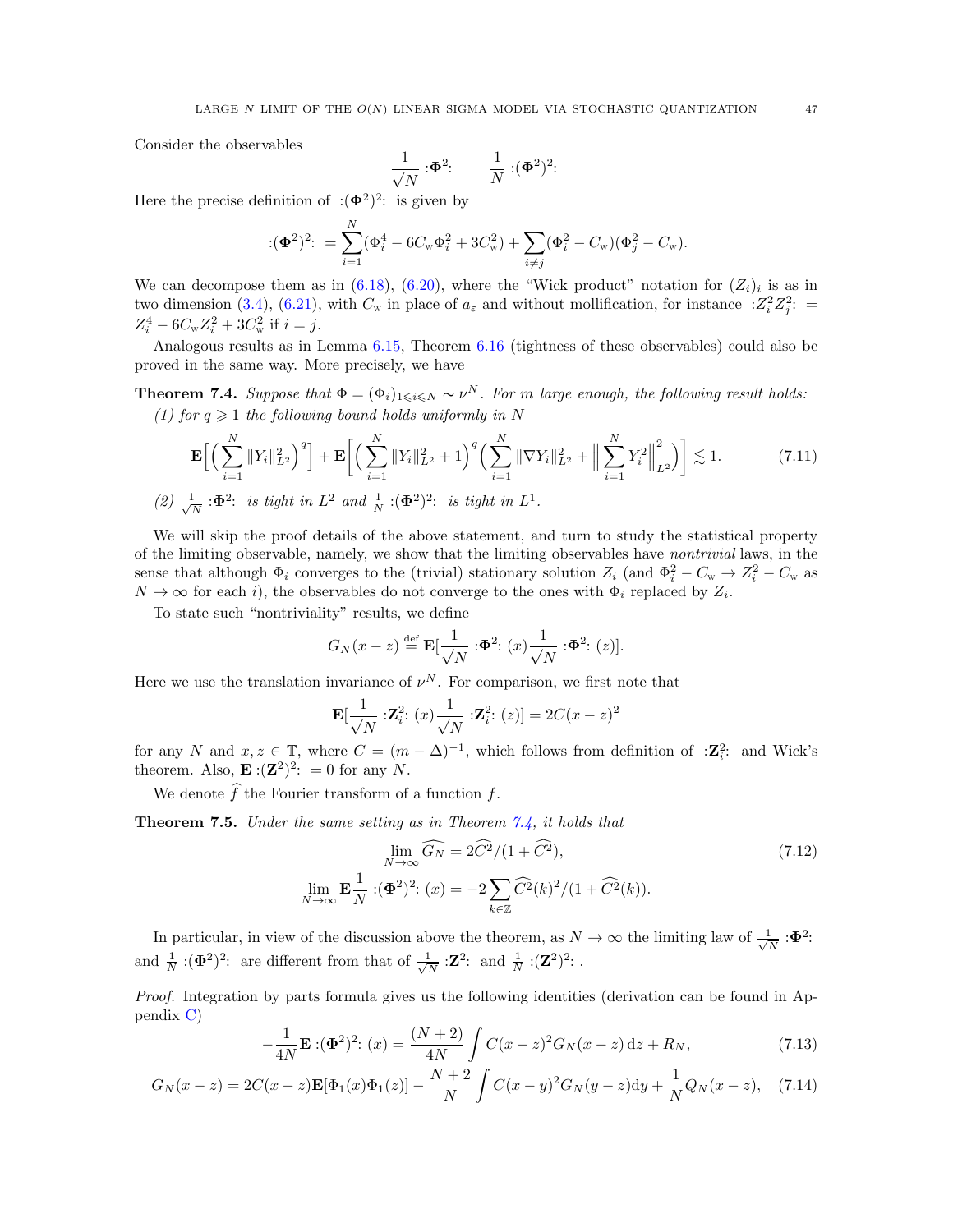$$
_{\rm with}
$$

$$
R_N = -\frac{1}{4N^2} \int C(x - z_1)C(x - z_2) \mathbf{E} \Big[ : \Phi_1(z_1) \Phi^2(z_1) : : \Phi_1(z_2) \Phi^2(z_2) : : \Phi^2(x) : \Big] dz_1 dz_2,
$$
  
\n
$$
Q_N(x - z) = -2 \int C(x - y)C(x - z) \mathbf{E} \Big[ : \Phi_1(y) \Phi^2(y) : \Phi_1(z) \Big] dy
$$
  
\n
$$
+ \frac{1}{N} \int C(x - z_1)C(x - z_2) \mathbf{E} \Big[ : \Phi_1(z_1) \Phi^2(z_1) : : \Phi_1(z_2) \Phi^2(z_2) : : \Phi^2(z) : \Big] dz_1 dz_2
$$
  
\n
$$
\stackrel{\text{def}}{=} Q_1^N(x - z) + Q_2^N(x - z).
$$

One can rewrite [\(7.14\)](#page-46-2) as

$$
(1 + \frac{N + 2}{N}\widehat{C}^2)\widehat{G_N} = 2\widehat{CC_N} + \widehat{Q_N}/N
$$

where  $C_N(x-z) = \mathbf{E}[\Phi_1(x)\Phi_1(z)] \to C(x-z)$  as  $N \to \infty$ . Here, since C is positive definite,  $\widehat{C}$  is a positive function, and so is  $\widehat{C}^2$ ; this allows us to divide both sides by  $1 + \widehat{C}^2$ . In Lemmas [7.6](#page-47-0) and [7.7](#page-49-0) below we show that  $Q_N/N$  vanishes in  $L^1$  as  $N \to \infty$ , which implies that  $\widehat{Q_N}/N$  vanishes in  $L^{\infty}$  in the limit. We therefore has [\(7.12\)](#page-46-3). In particular,  $\lim_{N\to\infty} \widehat{G}_N \neq 2\widehat{C}^2$ , showing that the random fields  $\frac{1}{2}$  $\frac{1}{\overline{N}}$  : $\Phi^2$ : and  $\frac{1}{\sqrt{N}}$  $\frac{1}{N}$  :**Z**<sup>2</sup>: have different limiting laws.

Furthermore, note that  $R_N$  is independent of x, by spatial translation invariance. By Lemma [7.7](#page-49-0)

$$
\lim_{N \to \infty} \mathbf{E} \frac{1}{N} : (\Phi^2)^2 : (x) = -\int C(x - z)^2 \lim_{N \to \infty} G_N(x - z) dz
$$

$$
= -2 \sum_{k \in \mathbb{Z}} \widehat{C}^2(k) \cdot \widehat{C}^2(k) / (1 + \widehat{C}^2(k))
$$

where the sum is over integers (i.e. Fourier variables). This is non-zero, showing that the limiting law of  $\frac{1}{N}$  :( $\Phi^2$ )<sup>2</sup>: is different from that of  $\frac{1}{N}$  :( $\mathbf{Z}^2$ )<sup>2</sup> : .

<span id="page-47-0"></span>Lemma 7.6. It holds that

$$
||Q_1^N||_{L^1} \lesssim N^{1/2}.
$$

*Proof.* We first expand the term inside the expectation part in  $Q_1^N$  as

$$
\mathbf{E}\Big[ : \Phi_1(y)\Phi^2(y): \Phi_1(z)\Big] = \mathbf{E}\Big[(Y_1+Z_1)\sum_{i=1}^N (Y_i^2+2Y_iZ_i+:Z_i^2:)(y)(Y_1+Z_1)(z)\Big].
$$

The term involving only  $(Z_i)_i$  here can be computed explicitly with Wick's theorem

$$
\mathbf{E}\Big[Z_1(z):Z_1(y)\sum_{i=1}^N Z_i^2(y): \Big]
$$
  
=  $\mathbf{E}\Big[Z_1(z)\Big(Z_1(y)^3 - 3C_w Z_1(y)\Big)\Big] + (N-1)\mathbf{E}\Big[Z_1(z)Z_1(y)\Big(Z_2(y)^2 - C_w\Big)\Big] = 0.$ 

So we only need to bound the other terms. Since C is a continuous kernel in  $d = 1$ , we have

$$
\mathbf{E} \iint |C(x-y)C(x-z)f(y)g(z)| \, \mathrm{d}x \mathrm{d}y \lesssim \mathbf{E} ||f||_{L^1} ||g||_{L^1},
$$

which implies that  $||Q_1^N||_{L^1}$  is bounded by

$$
\mathbf{E}\Big[\Big\|\big(Y_1+Z_1\big)\sum_{i=1}^N (Y_i^2+2Y_iZ_i+:Z_i^2:\big)\Big\|_{L^1}\|Y_1\|_{L^1} \n+\Big(\Big\|Y_1\sum_{i=1}^N (Y_i^2+2Y_iZ_i+:Z_i^2:\big)\Big\|_{L^1}+\Big\|Z_1\sum_{i=1}^N (Y_i^2+2Y_iZ_i)\Big\|_{L^1}\Big)\|Z_1\|_{L^1}\Big].
$$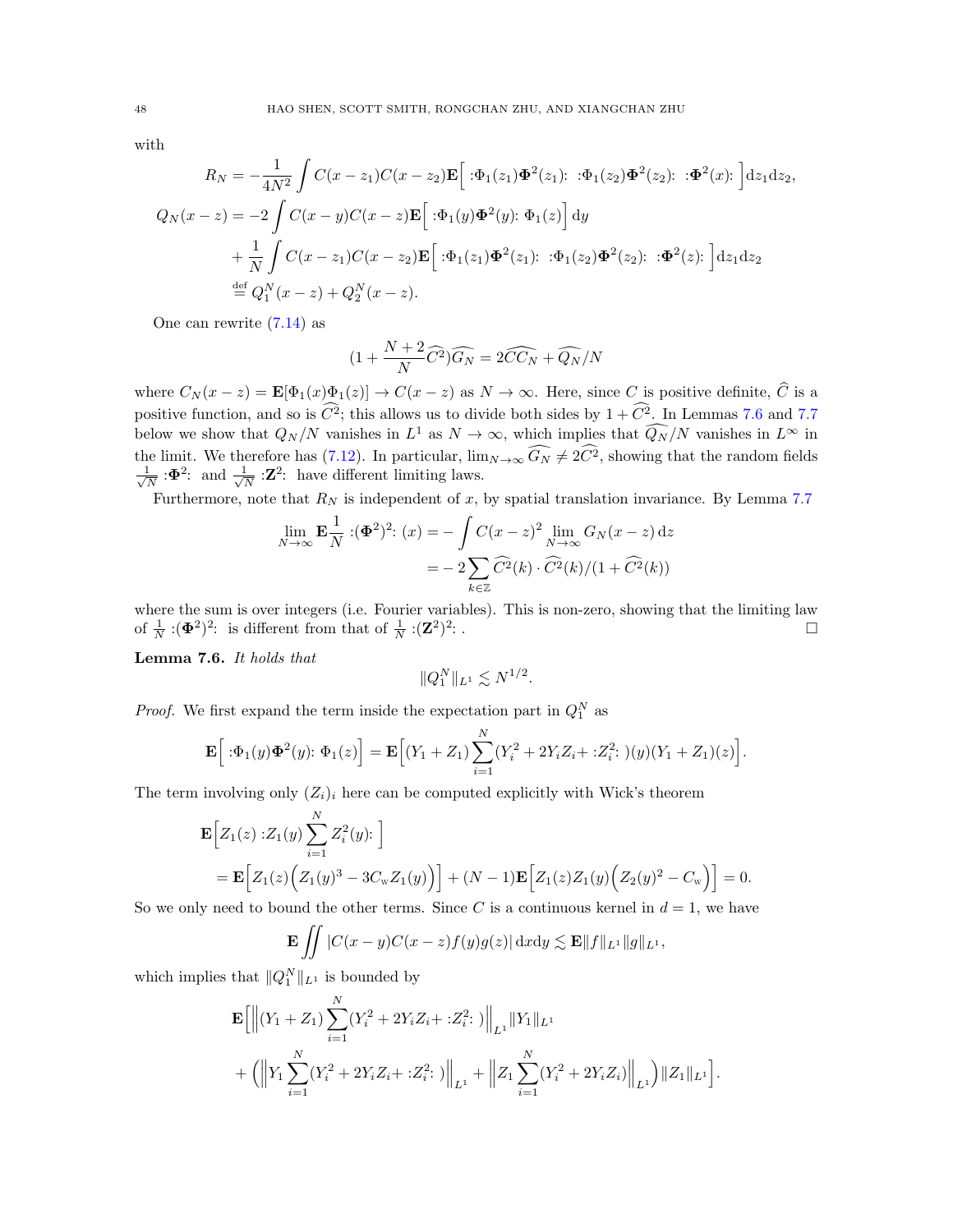We will expand the above multiplication and bound each them separately. In what follows, we will frequently exploit symmetry to rewrite certain quantity of  $Y_1$  in terms of an average, e.g. replacing  $||Y_1||_{L^2}^2$  by  $\frac{1}{N}\sum_i ||Y_i||_{L^2}^2$  under expectation; this will give us nice factor  $1/N$  since we have moment bounds on  $\sum_i ||Y_i||_{L^2}^2$  thanks to Theorem [7.4.](#page-46-1) We will also often invoke moment bounds [\(7.4\)](#page-44-6) on  $Z_i$ without explicitly mentioning.

For each of the terms, we will turn them into an expression of the form [\(7.11\)](#page-46-4) and then apply Theorem [7.4.](#page-46-1) First consider terms with  $\sum_{i=1}^{N} Y_i^2$  for which we have

$$
\mathbf{E}\Big[\Big\|Y_1\sum_{i=1}^NY_i^2\Big\|_{L^1}\|Y_1\|_{L^1}\Big]\lesssim \mathbf{E}\Big[\|Y_1\|_{L^2}^2\Big\|\sum_{i=1}^NY_i^2\Big\|_{L^2}\Big],
$$
\n
$$
\mathbf{E}\Big[\Big\|Y_1\sum_{i=1}^NY_i^2\Big\|_{L^1}\|Z_1\|_{L^1}\Big]\lesssim \mathbf{E}\Big[\|Y_1\|_{L^2}\Big\|\sum_{i=1}^NY_i^2\Big\|_{L^2}\times\|Z_1\|_{L^\infty}\Big],
$$
\n
$$
\mathbf{E}\Big[\Big\|Z_1\sum_{i=1}^NY_i^2\Big\|_{L^1}\|Y_1\|_{L^1}\Big]\lesssim \mathbf{E}\Big[\Big\|\sum_{i=1}^NY_i^2\Big\|_{L^2}\|Y_1\|_{L^2}\times\|Z_1\|_{L^\infty}\Big],
$$
\n
$$
\mathbf{E}\Big[\Big\|Z_1\sum_{i=1}^NY_i^2\Big\|_{L^1}\|Z_1\|_{L^1}\Big]\lesssim \mathbf{E}\Big[\Big\|\sum_{i=1}^NY_i^2\Big\|_{L^2}\|Y_1\|_{L^2}\times\|Z_1\|_{L^\infty}\Big],
$$

Applying Hölder with exponents  $(2, 2)$  to the products  $\times$ , and replacing  $||Y_1||_{L^2}^2$  by  $\frac{1}{N} \sum_i ||Y_i||_{L^2}^2$  under expectation, and applying Theorem [7.4,](#page-46-1) these are bounded by  $\frac{1}{N}$ ,  $\frac{1}{\sqrt{N}}$  $\frac{1}{N}, \frac{1}{\sqrt{l}}$  $\frac{1}{N}$  and 1 respectively.

Next, consider terms involving  $\sum_i Y_i Z_i$ . Noting that

<span id="page-48-0"></span>
$$
\left\| \sum_{i} Y_{i} Z_{i} \right\|_{L^{2}} \lesssim \left( \sum_{i} \|Y_{i}\|_{L^{2}}^{2} \right)^{\frac{1}{2}} \left( \sum_{i} \|Z_{i}\|_{L^{\infty}}^{2} \right)^{\frac{1}{2}}
$$
\n(7.15)

we have

$$
\mathbf{E}\Big[\Big\|Y_1\sum_{i=1}^NY_iZ_i\Big\|_{L^1}\|Y_1\|_{L^1}\Big]\lesssim \mathbf{E}\Big[\|Y_1\|_{L^2}^2\Big(\sum_{i=1}^N\|Y_i\|_{L^2}^2\Big)^{\frac{1}{2}}\times \Big(\sum_{i=1}^N\|Z_i\|_{L^\infty}^2\Big)^{\frac{1}{2}}\Big]
$$
\n
$$
\mathbf{E}\Big[\Big\|Y_1\sum_{i=1}^NY_iZ_i\Big\|_{L^1}\|Z_1\|_{L^1}\Big]\lesssim \mathbf{E}\Big[\|Y_1\|_{L^2}\Big(\sum_{i=1}^N\|Y_i\|_{L^2}^2\Big)^{\frac{1}{2}}\times\|Z_1\|_{L^\infty}\Big(\sum_{i=1}^N\|Z_i\|_{L^\infty}^2\Big)^{\frac{1}{2}}\Big]
$$
\n
$$
\mathbf{E}\Big[\Big\|Z_1\sum_{i=1}^NY_iZ_i\Big\|_{L^1}\|Y_1\|_{L^1}\Big]\lesssim \mathbf{E}\Big[\|Y_1\|_{L^2}\Big(\sum_{i=1}^N\|Y_i\|_{L^2}^2\Big)^{\frac{1}{2}}\times\|Z_1\|_{L^\infty}\Big(\sum_{i=1}^N\|Z_i\|_{L^\infty}^2\Big)^{\frac{1}{2}}\Big]
$$
\n
$$
\mathbf{E}\Big[\Big\|Z_1\sum_{i=1}^NY_iZ_i\Big\|_{L^1}\|Z_1\|_{L^1}\Big]\lesssim \mathbf{E}\Big[\Big(\sum_{i=1}^N\|Y_i\|_{L^2}^2\Big)^{\frac{1}{2}}\times\Big(\sum_{i=1}^N\|Z_i\|_{L^\infty}^2\Big)^{\frac{1}{2}}\times\|Z_1\|_{L^\infty}^2\Big)^{\frac{1}{2}}\times\|Z_1\|_{L^\infty}^2\Big]
$$

Replacing  $||Y_1||_{L^2}^2$  by  $\frac{1}{N}\sum_i ||Y_i||_{L^2}^2$  as above gains a factor  $\frac{1}{N}$  (and  $||Y_1||_{L^2}$  gains a factor  $\frac{1}{\sqrt{N}}$  $\frac{1}{N}$ ), and we can throw this factor into  $\sum_i ||Z_i||_{L^{\infty}}^2$ . Applying Hölder with exponents  $(2, 2)$  except the last one with (4, 2, 4) to the products  $\times$ , and applying Theorem [7.4,](#page-46-1) these are bounded by  $\frac{1}{\sqrt{2}}$ Equation the rase one<br> $\frac{1}{\overline{N}}$ , 1, 1 and  $\sqrt{N}$ respectively.

Next, by Young and Hölder inequality and symmetry,

$$
\mathbf{E}\Big[\Big\|Y_1\sum_{i=1}^N\,:\!Z_i^2:\Big\|_{L^1}(\|Y_1\|_{L^1}+\|Z_1\|_{L^1})\Big] \n\lesssim \frac{1}{N}\mathbf{E}\Big[\Big(\sum_{i=1}^N\|Y_i\|_{L^2}^2\Big)\Big(\Big\|\sum_{i=1}^N\,:\!Z_i^2:\,\Big\|_{L^2}^2\Big)\Big] + \mathbf{E}\Big[\|Y_1\|_{L^1}^2+\|Z_1\|_{L^\infty}^2\Big]
$$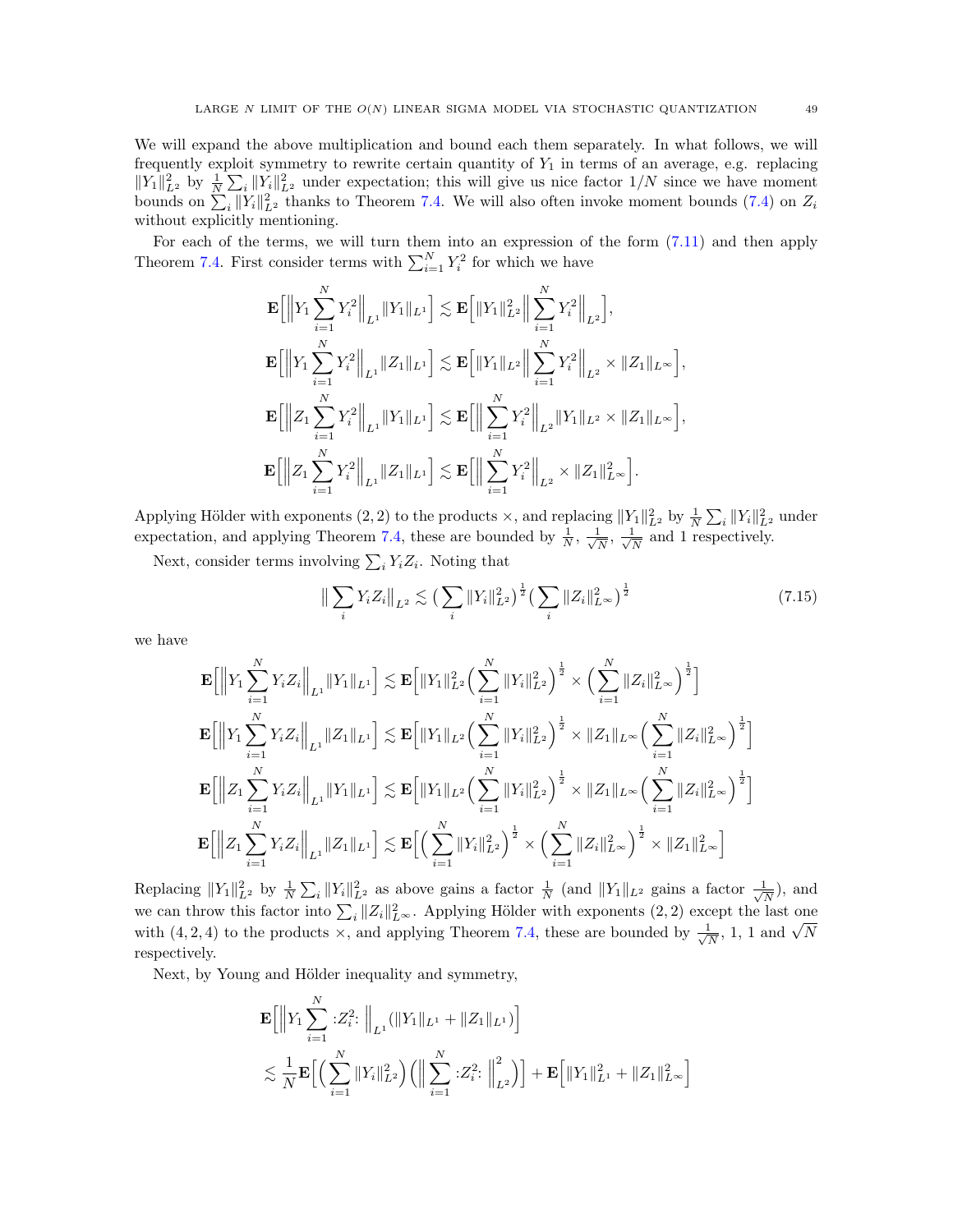which is bounded by 1 since  $\mathbf{E}\left[\left(\frac{1}{N}\right)\|\sum_i : Z_i^2 : \right]$ 2  $\binom{2}{L^2}^2$   $\lesssim$  1 by independence. Next,

$$
\mathbf{E}\Big[\Big\|Z_1\sum_{i=1}^N\,:\!Z_i^2:\Big\|_{L^2}\|Y_1\|_{L^1}\Big]\lesssim \mathbf{E}[\|Y_1\|_{L^2}^2]^{\frac{1}{2}}\mathbf{E}\Big[\Big\|\sum_{i=1}^N Z_1\,:Z_i^2:\Big\|_{L^2}^2\Big]^{\frac{1}{2}}\\ \lesssim \mathbf{E}\Big[\sum_{i=1}^N\|Y_i\|_{L^2}^2\Big]^{\frac{1}{2}}\mathbf{E}\Big[\frac{1}{N}\Big\|\sum_{i=1}^N Z_1\,:Z_i^2:\Big\|_{L^2}^2\Big]^{\frac{1}{2}}
$$

which is bounded by 1. Here we also used independence to have

$$
\mathbf{E}\Big[\frac{1}{N}\Big\|\sum_{i=1}^N Z_1 : Z_i^2 : \Big\|_{L^2}^2\Big] = \frac{1}{N} \sum_{i,i_1=1}^N \mathbf{E}[\langle Z_1 : Z_i^2 : Z_1 : Z_{i_1}^2 : \rangle] \lesssim 1.
$$

in the last inequality. Summarizing all the estimate the result follows.  $\Box$ 

<span id="page-49-0"></span>Lemma 7.7. It holds that

$$
||Q_2^N||_{L^1} \lesssim N^{1/2}, \qquad ||R_N||_{L^1} \lesssim N^{-1/2}.
$$

Proof. First the term involving only Z

$$
\frac{1}{N}\int C(x-z_1)C(x-z_2)\mathbf{E}\Big[\cdot Z_1(z_1)\mathbf{Z}^2(z_1):\cdot Z_1(z_2)\mathbf{Z}^2(z_2):\cdot \mathbf{Z}^2(z)\cdot\Big]dz_1dz_2
$$

can be computed explicitly using Wick's theorem. Indeed, the above expression equals (up to a constant which is finite as  $N \to \infty$ )

$$
\int C(x-z_1)C(x-z_2)C(z_1-z_2)^2C(z-z_1)C(z-z_2)dz_1dz_2
$$

which as a function of  $x - z$  is bounded in  $L^{\infty}$  since C is continuous in  $d = 1$ .

In the following we only consider the other terms. Since C is continuous in  $d = 1$ ,  $||Q_2^N||_{L^1}$  is bounded by a constant times the following

$$
\frac{1}{N} \mathbf{E} \Big[ \Big\| (Y_1 + Z_1) \sum_{i=1}^N (Y_i^2 + 2Y_i Z_i + : Z_i^2: \big) \Big\|_{L^1}^2 \Big\| \sum_{i=1}^N (Y_i^2 + 2Y_i Z_i) \Big\|_{L^1} \Big] \n+ \frac{1}{N} \mathbf{E} \Big[ \Big( \Big\| (Y_1 + Z_1) \sum_{i=1}^N (Y_i^2 + 2Y_i Z_i) \Big\|_{L^1}^2 + \Big\| Y_1 \sum_{i=1}^N : Z_i^2: \Big\|_{L^1}^2 \Big) \Big\| \sum_{i=1}^N : Z_i^2: \Big\|_{L^1} \Big] + 1,
$$

and  $||NR_N||_{L^1}$  satisfies exactly the same bound. We expand the above expression. We then proceed as in the proof of Lemma [7.6,](#page-47-0) by repeatedly using symmetry and Theorem [7.4.](#page-46-1) As in the proof of Lemma [7.6](#page-47-0) for the most terms we will actually have better bound than what's claimed.

Using the fact that  $\left\| \sum_{i} Y_i^2 \right\|_{L^1} \lesssim \sum_{i} \|Y_i\|_{L^2}^2$  and [\(7.15\)](#page-48-0), we have

$$
\frac{1}{N}\mathbf{E}\Big[\Big\|\big(Y_1+Z_1\big)\sum_{i=1}^N Y_i^2\Big\|_{L^1}^2\Big\|\sum_{i=1}^N Y_i^2\Big\|_{L^1}\Big]\lesssim \frac{1}{N}\mathbf{E}\Big[\|Y_1+Z_1\|_{L^\infty}^2\Big(\sum_{i=1}^N\|Y_i\|_{L^2}^2\Big)^3\Big],
$$
\n
$$
\frac{1}{N}\mathbf{E}\Big[\Big\|\big(Y_1+Z_1\big)\sum_{i=1}^N Y_i^2\Big\|_{L^1}^2\Big\|\sum_{i=1}^N Y_iZ_i\Big\|_{L^1}\Big]\lesssim \frac{1}{N}\mathbf{E}\Big[\|Y_1+Z_1\|_{L^\infty}^2\Big(\sum_{i=1}^N\|Y_i\|_{L^2}^2\Big)^{\frac{5}{2}}\Big(\sum_{i=1}^N\|Z_i\|_{L^2}^2\Big)^{\frac{1}{2}}\Big],
$$
\n
$$
\frac{1}{N}\mathbf{E}\Big[\Big\|\big(Y_1+Z_1\big)\sum_{i=1}^N Y_i^2\Big\|_{L^1}^2\Big\|\sum_{i=1}^N:Z_i^2:\Big\|_{L^1}\Big]\lesssim \frac{1}{N}\mathbf{E}\Big[\|Y_1+Z_1\|_{L^\infty}^2\Big(\sum_{i=1}^N\|Y_i\|_{L^2}^2\Big)^2\Big\|\sum_{i=1}^N:Z_i^2:\Big\|_{L^1}\Big].
$$
\nii. d.e.,  $\sum_{i=1}^N 2^{(i)}\sum_{i=1}^N 2^{(i)}\sum_{i=1}^N 2^{(i)}\sum_{i=1}^N 2^{(i)}\sum_{i=1}^N 2^{(i)}\sum_{i=1}^N 2^{(i)}\sum_{i=1}^N 2^{(i)}\sum_{i=1}^N 2^{(i)}\sum_{i=1}^N 2^{(i)}\sum_{i=1}^N 2^{(i)}\sum_{i=1}^N 2^{(i)}\sum_{i=1}^N 2^{(i)}\sum_{i=1}^N 2^{(i)}\sum_{i=1}^N 2^{(i)}\sum_{i=1}^N 2^{(i)}\sum_{$ 

Noting that for  $s > 1/2$ 

$$
||Y_1 + Z_1||_{L^{\infty}}^2 \lesssim ||Y_1||_{H^1}^{2s} ||Y_1||_{L^2}^{2(1-s)} + ||Z_1||_{L^{\infty}}^2,
$$

using symmetry, Hölder's inequality and Theorem [7.4,](#page-46-1) these are bounded by  $\frac{1}{N}$ , 1 and 1 respectively.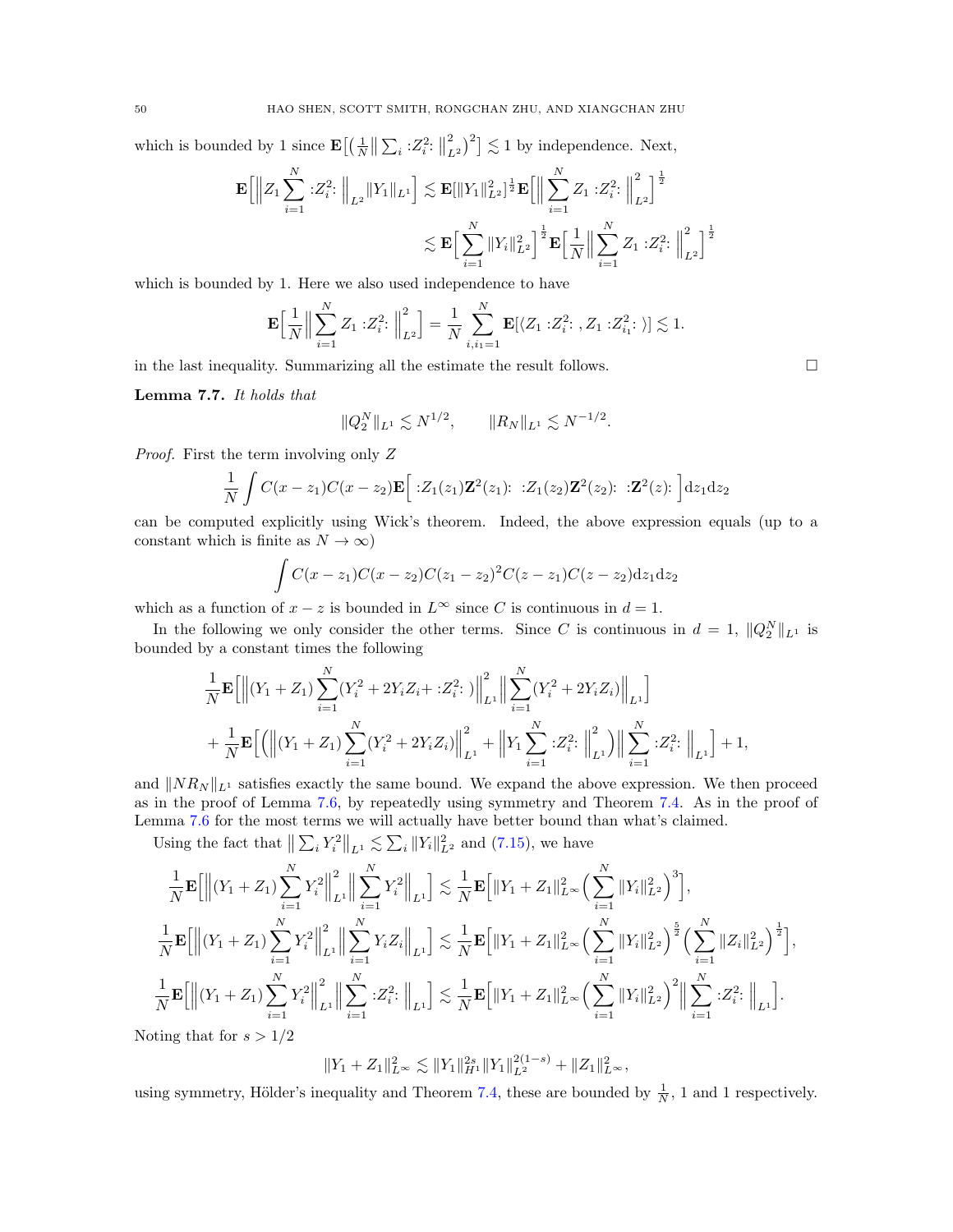Next, again using  $\left\| \sum_{i} Y_i^2 \right\|_{L^1} \lesssim \sum_{i} \|Y_i\|_{L^2}^2$  and  $(7.15)$ ,

$$
\frac{1}{N}\mathbf{E}\Big[\Big\|\big(Y_1+Z_1\big)\sum_{i=1}^N Y_iZ_i\Big\|_{L^1}^2\Big\|\sum_{i=1}^N Y_i^2\Big\|_{L^1}\Big]\lesssim \frac{1}{N}\mathbf{E}\Big[\|Y_1+Z_1\|_{L^2}^2\Big(\sum_{i=1}^N\|Y_i\|_{L^2}^2\Big)^2\Big(\sum_{i=1}^N\|Z_i\|_{L^\infty}^2\Big)\Big]
$$
  

$$
\frac{1}{N}\mathbf{E}\Big[\Big\|\big(Y_1+Z_1\big)\sum_{i=1}^N Y_iZ_i\Big\|_{L^1}\Big\|\sum_{i=1}^N Y_iZ_i\Big\|_{L^1}\Big]\lesssim \sqrt{N}\mathbf{E}\Big[\|Y_1+Z_1\|_{L^2}^2\Big(\sum_{i=1}^N\|Y_i\|_{L^2}^2\Big)^{\frac{3}{2}}\Big(\frac{1}{N}\sum_{i=1}^N\|Z_i\|_{L^\infty}^2\Big)^{\frac{3}{2}}\Big]
$$

By the same arguments as above, these are bounded by 1,  $\sqrt{N}$  respectively.

For the rest of the terms, we need the following fact

$$
\mathbf{E}\left[\left\|\frac{1}{\sqrt{N}}\sum_{j=1}^{N}\cdot Z_j^2\colon\right\|_{L^2}^{2q}\right] \lesssim 1 \qquad \forall q \geqslant 1 \tag{7.16}
$$

by independence (in fact the l.h.s can be explicitly calculated using Wick theorem). Thus we have

$$
\frac{1}{N}\mathbf{E}\Big[\|(Y_1+Z_1)\sum_{i=1}^N Y_iZ_i\Big\|_{L^1}^2\Big\|\sum_{i=1}^N:Z_i^2:\Big\|_{L^1}\Big]\lesssim\frac{1}{N}\mathbf{E}\Big[\|Y_1+Z_1\|_{L^2}^2\sum_{i=1}^N\|Y_i\|_{L^2}^2\sum_{i=1}^N\|Z_i\|_{L^\infty}^2\Big\|\sum_{i=1}^N:Z_i^2:\Big\|_{L^2}\Big]
$$
\n
$$
\frac{1}{N}\mathbf{E}\Big[\Big\|(Y_1+Z_1)\sum_{i=1}^N:Z_i^2:\Big\|_{L^1}^2\Big\|\sum_{i=1}^N Y_i^2\Big\|_{L^1}\Big]\lesssim\frac{1}{N}\mathbf{E}\Big[\|Y_1+Z_1\|_{L^2}^2\Big\|\sum_{i=1}^N:Z_i^2:\Big\|_{L^2}^2\sum_{i=1}^N\|Y_i\|_{L^2}^2\Big]
$$
\n
$$
\frac{1}{N}\mathbf{E}\Big[\Big\|(Y_1+Z_1)\sum_{i=1}^N:Z_i^2:\Big\|_{L^1}^2\Big\|\sum_{i=1}^N Y_iZ_i\Big\|_{L^1}\Big]\lesssim\frac{1}{N}\mathbf{E}\Big[\|Y_1+Z_1\|_{L^2}^2\Big\|\sum_{i=1}^N:Z_i^2:\Big\|_{L^2}^2\Big(\sum_{i=1}^N\|Y_i\|_{L^2}^2\Big)^{\frac{1}{2}}\Big(\sum_{i=1}^N\|Z_i\|_{L^2}^2\Big)^{\frac{1}{2}}\Big]
$$
\n
$$
\frac{1}{N}\mathbf{E}\Big[\Big\|Y_1\sum_{i=1}^N:Z_i^2:\Big\|_{L^1}^2\Big\|\sum_{i=1}^N:Z_i^2:\Big\|_{L^1}\Big]\lesssim\frac{1}{N}\mathbf{E}\Big[\|Y_1\|_{L^2}^2\Big\|\sum_{i=1}^N:Z_i^2:\Big\|_{L^2}^3\Big].
$$

Using [\(7.16\)](#page-50-1), symmetry and Hölder inequality, these are bounded by  $\sqrt{N}$ , 1,  $\sqrt{N}$ ,  $\frac{1}{\sqrt{N}}$  $\frac{1}{\overline{N}}$  respectively. Note that before Hölder inequality one needs to assign suitable powers of  $N$  to various factors on the r.h.s., for instance in the third line, we assign  $1/N$  to  $\|\sum_i 2_i^2$ :  $\|$ 2  $\frac{2}{L^2}$  in view of [\(7.16\)](#page-50-1) and  $\frac{1}{\sqrt{L}}$ N to  $\left(\sum_i \|Z_i\|_{L^2}^2\right)^{\frac{1}{2}}$  and thus we're left with  $\sqrt{N}$ . In the last line we use symmetry to get extra  $\frac{1}{N}$ . Combining all the above estimate the result follows.

# Appendix A. Proof of Lemma [3.2](#page-11-0)

<span id="page-50-0"></span>*Proof.* For initial value  $y_i \in \mathbb{C}^{\beta}(\mathbb{T}^2), \beta \in (1, 2)$  we could use similar argument as in [\[MW17b,](#page-59-0) Theorem 6.1] to obtain global solutions  $(Y_i)$  to  $(3.3)$  with each  $Y_i \in C_T \mathbb{C}^\beta$ . In fact, we use mild solutions and fixed point argument to obtain unique local solutions. Furthermore, for fixed N we obtain a global in time  $L^p$ -estimate,  $p > 1$ , which gives the required global solutions.

Moreover, for general initial data  $y_i \in L^2$ , we consider smooth approximation  $(y_i^{\varepsilon})$  to initial data  $y_i$ . For  $(y_i^{\varepsilon})$  we construct solutions  $Y_i^{\varepsilon} \in C_T \mathbb{C}^{\beta}$  by the above argument. For  $Y_i^{\varepsilon}$  we could do the uniform estimate as in Lemma [3.3](#page-11-1) and obtain

$$
\frac{1}{N}\sup_{t\in[0,T]}\sum_{j=1}^N\|Y_j^\varepsilon\|_{L^2}^2+\frac{1}{N}\sum_{j=1}^N\|\nabla Y_j^\varepsilon\|_{L^2(0,T;L^2)}^2+\bigg\|\frac{1}{N}\sum_{i=1}^N(Y_i^\varepsilon)^2\bigg\|_{L^2(0,T;L^2)}^2\leqslant C,
$$

where C is independent of  $\varepsilon$ . By standard compactness argument we deduce that there exist a sequence  $\{\varepsilon_k\}$  and  $Y_i \in L_T^{\infty}L^2 \cap L_T^2H^1 \cap L_T^4L^4$  such that  $Y_i^{\varepsilon_k} \to Y$  in  $L_T^2H^{\delta} \cap C_TH^{-1}$ ,  $\delta < 1$ . Furthermore, by similar argument as in the proof of [\[RYZ18,](#page-59-18) Theorem 4.3] we obtain  $Y_i \in C_T L^2 \cap L_T^4 L^4 \cap L_T^2 H^1$ . For the uniqueness part we could do similar estimate as  $I_1^N$  and  $I_2^N$  for the difference  $v_i$  in Section [5.](#page-23-0) From the estimate in Section  $5$  the regularity for  $Y_i$  is enough for the uniqueness.

<span id="page-50-1"></span>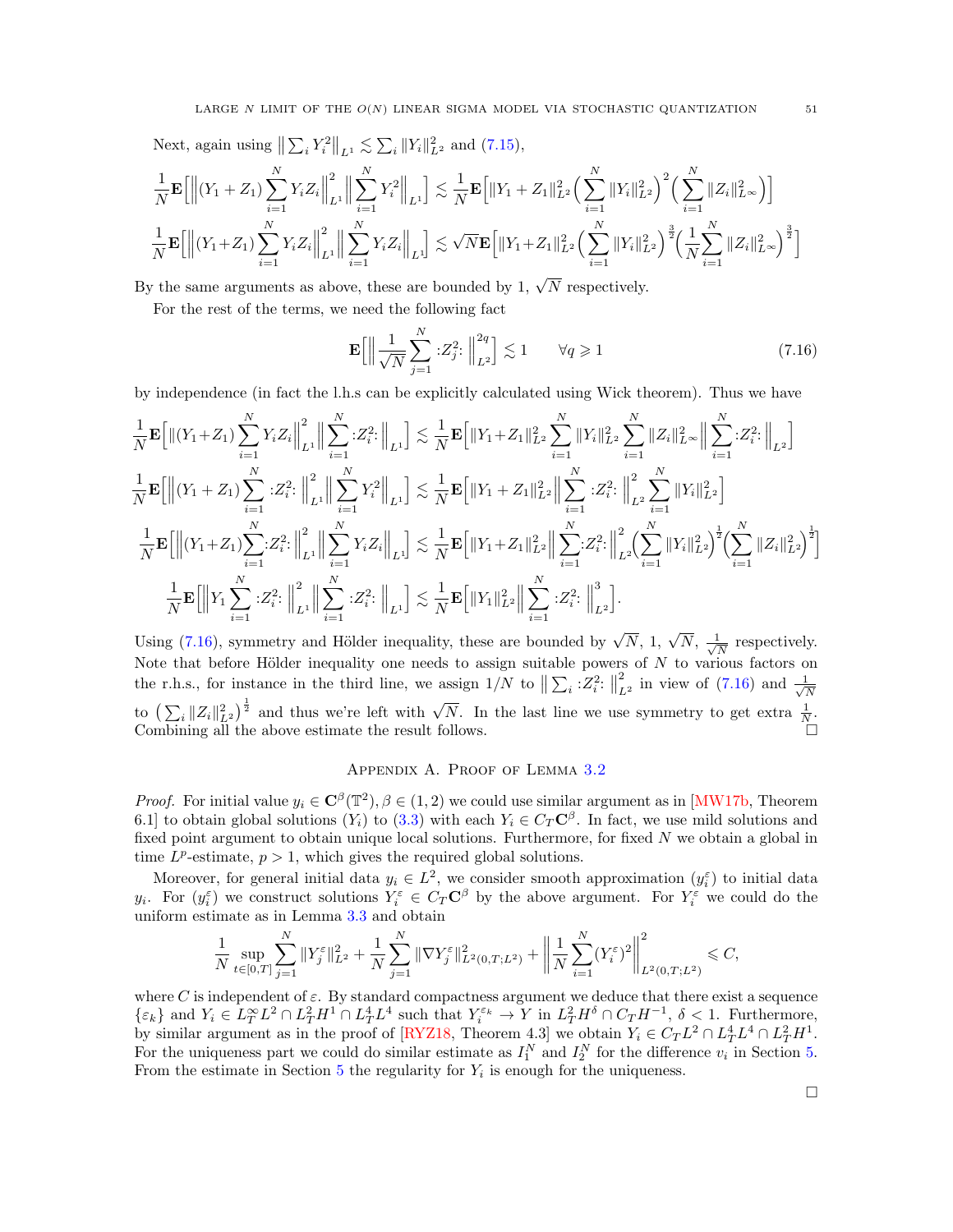# Appendix B. Proof in one dimensional case

<span id="page-51-0"></span>In this section we give the proof of Theorem [7.1](#page-44-0) and Theorem [7.2.](#page-45-5) In the following we first give a uniform in  $N$  estimate for  $Y_i$ .

**Lemma B.1.** There exists a universal constant  $C$  such that

<span id="page-51-1"></span>
$$
\frac{1}{N} \sup_{t \in [0,T]} \sum_{j=1}^{N} \|Y_j(t)\|_{L^2}^2 + \frac{1}{N} \sum_{j=1}^{N} \|\nabla Y_j\|_{L^2_T L^2}^2 + \frac{m}{N} \sum_{j=1}^{N} \|Y_j\|_{L^2_T L^2}^2 + \left\|\frac{1}{N} \sum_{i=1}^{N} Y_i^2\right\|_{L^2_T L^2}^2
$$
\n
$$
\leq C \int_0^T R_N dt + \frac{1}{N} \sum_{j=1}^{N} \|y_j\|_{L^2}^2,
$$
\n(B.1)

where

<span id="page-51-2"></span>
$$
R_N := \left(\frac{1}{N} \sum_{i=1}^N \|Z_i\|_{L^\infty}^2\right)^2 + \int \frac{1}{N^2} \sum_{i,j=1}^N Z_j^2 Z_i^2 dx.
$$

*Proof.* Taking  $L^2$ -inner product with  $Y_i$  in [\(7.3\)](#page-44-2), one has

1

$$
\frac{1}{2} \frac{d}{dt} ||Y_i||_{L^2}^2 + ||\nabla Y_i||_{L^2}^2 + m||Y_i||_{L^2}^2 + \int \frac{1}{N} \sum_{j=1}^N (Y_j + Z_j)^2 Y_i^2 dx
$$
\n
$$
= -\int \frac{1}{N} \sum_{j=1}^N (Y_j + Z_j)^2 (Y_i Z_i) dx
$$
\n
$$
\leq \frac{1}{2} \int \frac{1}{N} \sum_{j=1}^N (Y_j + Z_j)^2 Y_i^2 dx + \frac{1}{2} \int \frac{1}{N} \sum_{j=1}^N (Y_j + Z_j)^2 Z_i^2 dx.
$$
\n(B.2)

Half of the third term on the LHS is canceled by the first term on the RHS, and for the rest half, since  $\frac{1}{2}Y_i^2Y_j^2 + 2Y_i^2Y_jZ_j + 2Y_i^2Z_j^2 \geq 0$  one has

$$
\int \frac{1}{2N} \sum_{j=1}^{N} (Y_j + Z_j)^2 Y_i^2 dx \geq \frac{1}{2N} \sum_{j=1}^{N} \int \frac{1}{2} Y_j^2 Y_i^2 - Z_j^2 Y_i^2 dx.
$$

Now we obtain

$$
\frac{1}{2} \frac{d}{dt} \|Y_i\|_{L^2}^2 + \|\nabla Y_i\|_{L^2}^2 + m \|Y_i\|_{L^2}^2 + \int \frac{1}{4N} \sum_{j=1}^N Y_j^2 Y_i^2 dx
$$
  

$$
\leqslant \int \frac{1}{2N} \sum_{j=1}^N Y_i^2 Z_j^2 dx + \frac{1}{2} \int \frac{1}{N} \sum_{j=1}^N (Y_j + Z_j)^2 Z_i^2 dx.
$$

Multiplying  $1/N$  and taking sum over i we obtain

$$
\frac{1}{2N} \frac{d}{dt} \sum_{j=1}^{N} \|Y_j\|_{L^2}^2 + \frac{1}{N} \sum_{j=1}^{N} \|\nabla Y_j\|_{L^2}^2 dx + \frac{m}{N} \sum_{j=1}^{N} \|Y_j\|_{L^2}^2 + \int \frac{1}{4N^2} \sum_{i,j=1}^{N} Y_j^2 Y_i^2 dx
$$
  

$$
\leqslant \int \frac{3}{2N^2} \sum_{i,j=1}^{N} Y_j^2 Z_i^2 dx + \int \frac{1}{N^2} \sum_{i,j=1}^{N} Z_j^2 Z_i^2 dx.
$$

Using  $(\frac{1}{N} \sum_{j=1}^{N} Y_j^2)^2 = \frac{1}{N^2} \sum_{i,j=1}^{N} Y_i^2 Y_j^2$ , we obtain

$$
\frac{1}{2N} \frac{d}{dt} \sum_{j=1}^{N} ||Y_j||_{L^2}^2 + \frac{1}{2N} \sum_{j=1}^{N} ||\nabla Y_j||_{L^2}^2 + \int \frac{1}{8N^2} \sum_{i,j=1}^{N} Y_j^2 Y_i^2
$$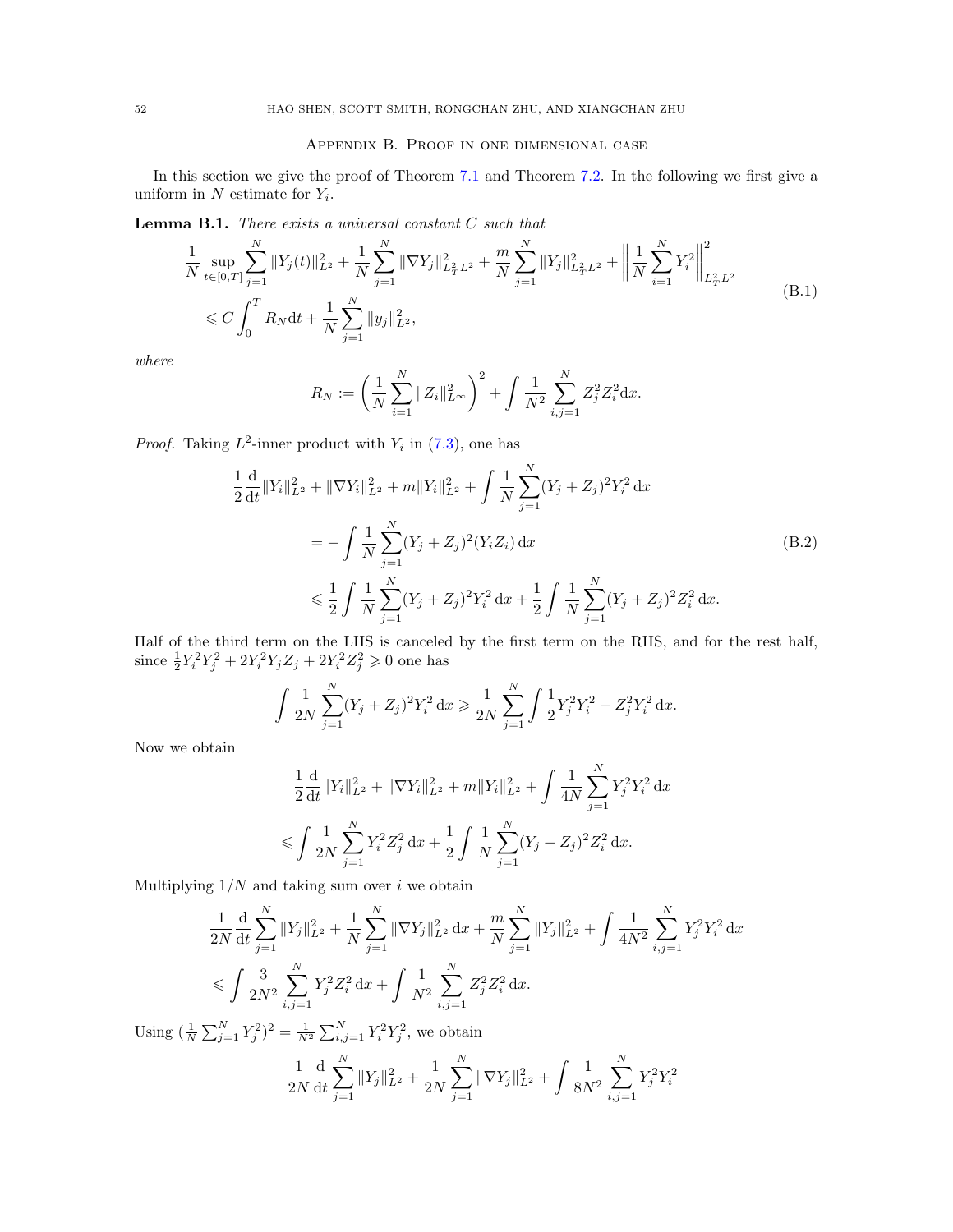LARGE N LIMIT OF THE  $O(N)$  LINEAR SIGMA MODEL VIA STOCHASTIC QUANTIZATION 53

$$
\leqslant \left(\frac{3C}{2N}\sum_{i=1}^{N}||Z_i||_{L^{\infty}}^2\right)^2 + \int \frac{1}{N^2} \sum_{i,j=1}^{N} Z_j^2 Z_i^2,
$$
\n(B.3)

which implies  $(B.1)$ . Here we use Young's inequality for products,

$$
\frac{3}{2}\int \left(\frac{1}{N}\sum_{j}Y_j^2\right)\left(\frac{1}{N}\sum_{i}Z_i^2\right)dx \leqslant \int \frac{1}{8}\left(\frac{1}{N}\sum_{j}Y_j^2\right)^2 + C\left(\frac{1}{N}\sum_{i}Z_i^2\right)^2 dx.
$$

**Corollary B.2.** For every  $p > 1$  it holds that

<span id="page-52-0"></span>
$$
\mathbf{E}\Big[\Big(\frac{1}{N}\sum_{j=1}^{N}||Y_j(t)||_{L^2}^2\Big)^p\Big] \lesssim 1 + \mathbf{E}\Big[\Big(\frac{1}{N}\sum_{j=1}^{N}||\phi_j||_{L^2}^2\Big)^p\Big],\tag{B.4}
$$

<span id="page-52-1"></span>
$$
\mathbf{E}\Big[\|Y_i(t)\|_{L_T^{\infty}L^2}^{2p}\Big] \lesssim 1 + \mathbf{E}\Big[\Big(\frac{1}{N}\sum_{j=1}^N \|\phi_j\|_{L^2}^2\Big)^{p'}\Big] + \mathbf{E}\left[\|\phi_i\|_{L^2}^{2p}\right],\tag{B.5}
$$

where  $p' > p$  and the proportionality constant is independent of N and i. Furthermore,

$$
\sup_{t>0} (t \wedge 1) \mathbf{E} \Big[ \frac{1}{N} \sum_{j=1}^{N} \|Y_j(t)\|_{L^2}^2 \Big] \lesssim 1,
$$
\n(B.6)

where the proportionality constant is independent of initial data.

*Proof.* It is easy to deduce  $(B.4)$  by using  $(B.1)$  and  $(7.4)$ . By  $(B.2)$  we know

$$
\frac{\mathrm{d}}{\mathrm{d}t} \|Y_i\|_{L^2}^2 \lesssim \int \frac{1}{N} \sum_{j=1}^N (Y_j^2 + Z_j^2) Z_i^2 \lesssim \|Z_i\|_{L^\infty}^2 \frac{1}{N} \sum_{j=1}^N \|Y_j(t)\|_{L^2}^2 + \int \frac{1}{N} \sum_{j=1}^N Z_j^2 Z_i^2.
$$

Using  $(B.4)$ ,  $(7.4)$  and Young's inequality we know  $(B.5)$  follows. The last bound  $(B.6)$  follows from Lemma [2.6](#page-9-5) and [\(B.3\)](#page-52-3).  $\Box$ 

In what follows, we will focus on the a priori estimate for the equation [\(7.5\)](#page-44-5).

**Lemma B.3.** There exists a universal constant  $C_T$  such that

$$
\sup_{t \in [0,T]} \mathbf{E}[\|X_i\|_{L^2}^2] + \mathbf{E}[\|\nabla X_i\|_{L^2_T L^2}^2] + \|\mathbf{E} X_i^2\|_{L^2_T L^2}^2 \leq C_T + \mathbf{E} \|\psi_i\|_{L^2}^2, \tag{B.7}
$$

<span id="page-52-7"></span><span id="page-52-6"></span><span id="page-52-4"></span>
$$
||X_i||_{L_T^{\infty}L^2}^2 + ||\nabla X_i||_{L_T^2L^2}^2 \leqslant C_T ||Z_i||_{L_T^{\infty}L^{\infty}}^2 + ||\psi_i||_{L^2}^2,
$$
\n(B.8)

$$
||X_i||_{L_T^{\infty}L^2}^2 + \int_0^T ||\nabla X_i||_{L^2}^2 ||X_i||_{L^2}^2 dt \leq C_T ||Z_i||_{L_T^{\infty}L^{\infty}}^4 + ||\psi_i||_{L^2}^4.
$$
 (B.9)

*Proof.* Taking inner product with  $X_i$  for [\(7.6\)](#page-44-3) we obtain

<span id="page-52-5"></span>
$$
\frac{1}{2}\frac{d}{dt}\|X_i\|_{L^2}^2 + \|\nabla X_i\|_{L^2}^2 + m\|X_i\|_{L^2}^2 + \int \mu X_i^2 dx
$$
\n
$$
= -\int \mu X_i Z_i dx \le \frac{1}{2} \int \mu X_i^2 dx + \frac{1}{2} \int \mu Z_i^2 dx.
$$
\n(B.10)

The first term on the RHS can be absorbed to the LHS. Write  $X_j$ ,  $Z_j$   $(i \neq j)$  for independent copies of  $X_i$ ,  $Z_i$  respectively. Note that

$$
\frac{1}{2}\mathbf{E}[X_j(t,x)^2] - \mathbf{E}[Z_j(t,x)^2] \leq \mu(t,x) \leq 2\mathbf{E}[X_j(t,x)^2] + 2\mathbf{E}[Z_j(t,x)^2].
$$

Taking expectation, one then has

$$
\frac{1}{2}\frac{\mathrm{d}}{\mathrm{d}t}\mathbf{E}[\|X_i\|_{L^2}^2] + \mathbf{E}[\|\nabla X_i\|_{L^2}^2] + \frac{1}{4}\int \mathbf{E}[X_i^2 X_j^2] \,\mathrm{d}x \le \int \mathbf{E}[X_j^2 Z_i^2] \,\mathrm{d}x + \int \mathbf{E}[Z_j^2 Z_i^2] \,\mathrm{d}x
$$

<span id="page-52-3"></span><span id="page-52-2"></span>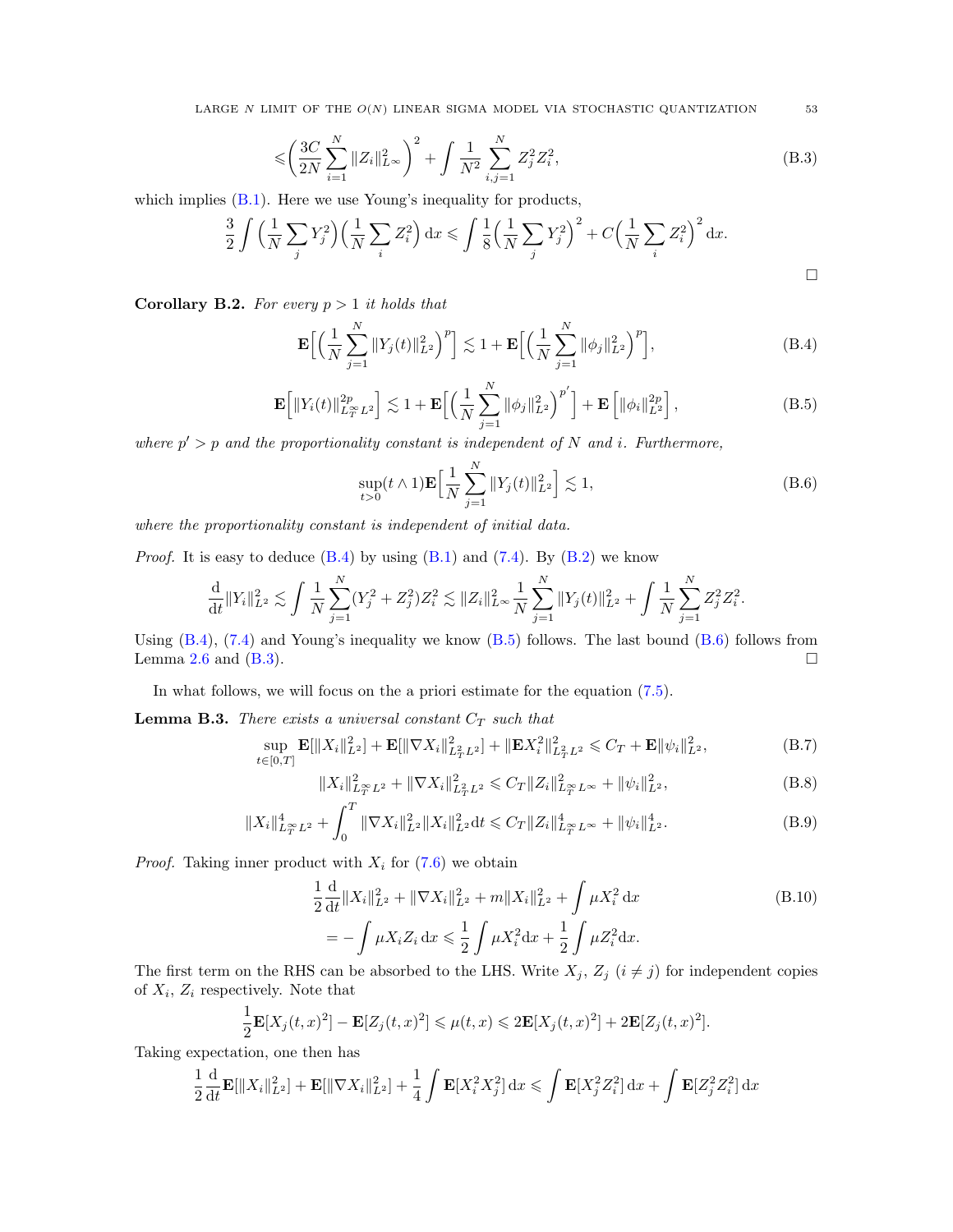$$
\leqslant \mathbf{E}[\|X_j\|_{L^2}^2]\mathbf{E}[\|Z_i\|_{L^{\infty}}^2] + \mathbf{E}[\|Z_i\|_{L^{\infty}}^2]^2 \leqslant \frac{1}{8}\mathbf{E}[\|X_i\|_{L^2}^2]^2 + C\mathbf{E}[\|Z_i\|_{L^{\infty}}^2]^2
$$
\n(B.11)

where we applied Young's inequality in the last step. Now the claimed bound [\(B.7\)](#page-52-4) follows by integrating time.

Furthermore, by [\(B.10\)](#page-52-5) we have

$$
\frac{1}{2}||X_i||_{L_T^{\infty}L^2}^2 + ||\nabla X_i||_{L_T^2L^2}^2 \lesssim ||Z_i||_{L_T^{\infty}L^{\infty}}^2(||\mu||_{L_T^1L^1} + 1) + ||\psi_i||_{L^2}^2.
$$

Now we apply the bound [\(B.7\)](#page-52-4), which we have just proved; this yields

$$
\|\mu\|_{L^1_T L^1} \lesssim \mathbf{E} \|X_i\|_{L^2_T L^2}^2 + \mathbf{E} \|Z_i\|_{L^2_T L^2}^2 \lesssim 1,
$$
\n(B.12)

which implies the second result  $(B.8)$ . Moreover, using  $(B.10)$  we deduce

$$
\frac{1}{4}\frac{\mathrm{d}}{\mathrm{d}t} \|X_i\|_{L^2}^4 + \|\nabla X_i\|_{L^2}^2 \|X_i\|_{L^2}^2 \leq \frac{1}{2} \|X_i\|_{L^2}^2 \int \mu Z_i^2 \mathrm{d}x.
$$

Taking integration with respect to time and using [\(B.8\)](#page-52-6) and [\(B.12\)](#page-53-0), [\(B.9\)](#page-52-7) follows.

<span id="page-53-3"></span><span id="page-53-2"></span><span id="page-53-1"></span><span id="page-53-0"></span> $\Box$ 

<span id="page-53-5"></span>Corollary B.4. The following hold with implicit constants independent of the initial data and m:

$$
\sup_{t>0} (t \wedge 1) \mathbf{E}[\|X_i(t)\|_{L^2}^2] \lesssim 1,
$$
\n(B.13)

$$
\sup_{t \geq 1} \frac{1}{t} \int_{1}^{t} \mathbf{E} \|\nabla X_{i}(t)\|_{L^{2}}^{2} \, \mathrm{d}t \lesssim 1. \tag{B.14}
$$

Proof. Combining [\(B.11\)](#page-53-1) and [\(7.4\)](#page-44-6) one has

$$
\frac{\mathrm{d}}{\mathrm{d}t} \mathbf{E}[\|X_i\|_{L^2}^2] + \frac{1}{4} \mathbf{E}[\|X_i\|_{L^2}^2]^2 \leqslant C \mathbf{E}[\|Z_i\|_{L^\infty}^2]^2
$$

Using Lemma [2.6](#page-9-5) we obtain [\(B.13\)](#page-53-2). Similarly, integrating [\(B.11\)](#page-53-1) over time interval  $[1, t]$ ,

$$
\int_1^t \mathbf{E} \|\nabla X_i(t)\|_{L^2}^2 dt \lesssim \mathbf{E}[\|X_i(1)\|_{L^2}^2] + t \lesssim t
$$
  
which proves (B.14).

We also also establish an  $L^{\infty}$  bound, as stated in the following Lemma.

Lemma B.5. It holds that

$$
\|\Psi_i\|_{L_T^{\infty}L^{\infty}} \lesssim \|Z_i\|_{L_T^{\infty}L^{\infty}} + \|\psi_i\|_{L^{\infty}} + 1.
$$
\n(B.15)

*Proof.* Using [\(B.7\)](#page-52-4) we obtain for  $\delta > 0$ 

$$
\|\mu\|_{L^{\infty}} \lesssim \mathbf{E} \|X_i\|_{L^{\infty}}^2 + \mathbf{E} \|Z_i\|_{L^{\infty}}^2 \lesssim \mathbf{E} \|X_i\|_{H^1}^{1+\delta} \|X_i\|_{L^2}^{1-\delta} + \mathbf{E} \|Z_i\|_{L^{\infty}}^2
$$
  

$$
\lesssim (\mathbf{E} \|X_i\|_{H^1}^2)^{\frac{1+\delta}{2}} (\mathbf{E} \|X_i\|_{L^2}^2)^{\frac{1-\delta}{2}} + \mathbf{E} \|Z_i\|_{L^{\infty}}^2,
$$

where we used Sobolev embedding  $H^{\frac{1+\delta}{2}} \subset L^{\infty}$  and interpolation in the second inequality and we used Hölder's inequality in the last inequality. This combined with  $(B.7)$  and  $(7.4)$  implies that

<span id="page-53-4"></span>
$$
\|\mu\|_{L_T^{\frac{2}{1+\delta}}L^\infty} \lesssim 1. \tag{B.16}
$$

By using mild formulation we have

$$
\Psi_i(t) = S_t \psi_i + Z_i(t) - \int_0^t S_{t-s} \mu(s) \Psi_i(s) \mathrm{d}s,
$$

which implies that

$$
\|\Psi_i(t)\|_{L^{\infty}} \lesssim \|\psi_i\|_{L^{\infty}} + \|Z_i(t)\|_{L^{\infty}} + \int_0^T \|\mu(s)\|_{L^{\infty}} \|X_i(s)\|_{L^{\infty}} ds + \int_0^T \|\mu(s)\|_{L^{\infty}} \|Z_i(s)\|_{L^{\infty}} ds.
$$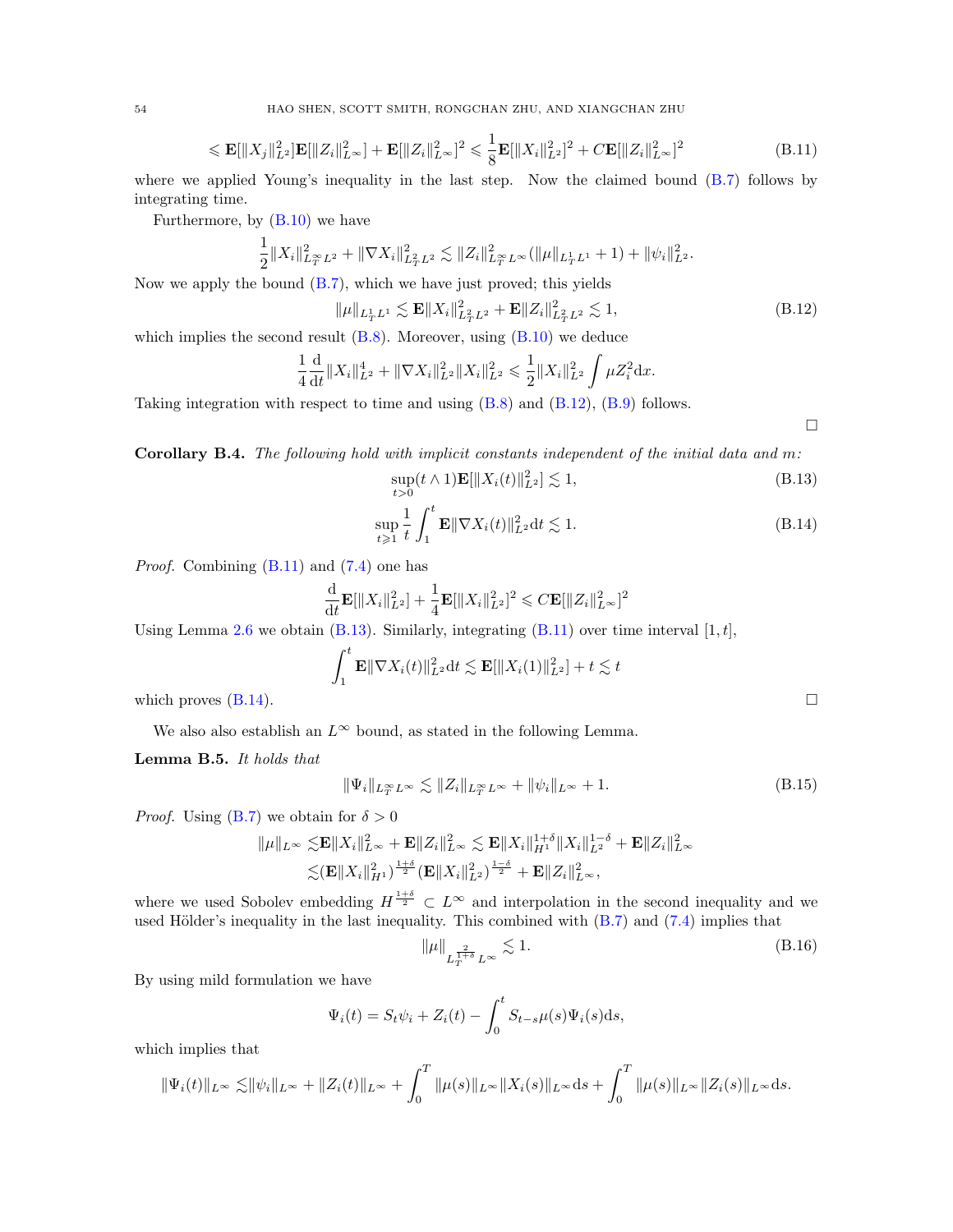For the third term on the right hand side we use Sobolev embedding and interpolation as above

$$
\int_0^T \|\mu(s)\|_{L^\infty} \|X_i(s)\|_{L^\infty} ds \lesssim \int_0^T \|\mu(s)\|_{L^\infty} \|X_i(s)\|_{H^1}^{\frac{1+\delta}{2}} \|X_i(s)\|_{L^2}^{\frac{1-\delta}{2}} ds
$$
  

$$
\lesssim \left(\int_0^T \|\mu(s)\|_{L^\infty}^{\frac{2}{1+\delta}} ds\right)^{\frac{1+\delta}{2}} \left(\int_0^T \|X_i(s)\|_{H^1}^2 ds\right)^{\frac{1+\delta}{4}} \sup_{s \in [0,T]} \|X_i(s)\|_{L^2}^{\frac{1-\delta}{2}}
$$
  

$$
\lesssim \|Z_i\|_{L^\infty_T L^\infty} + \|\psi_i\|_{L^\infty} + 1,
$$

where we used  $(B.16)$  and  $(B.8)$  in the last inequality. Similarly, the last term could be estimated by

<span id="page-54-1"></span>
$$
\int_0^T \|\mu(s)\|_{L^\infty} \|Z_i(s)\|_{L^\infty} ds \lesssim \|Z_i\|_{L^\infty_T L^\infty}.
$$

Combining all the above estimates the result follows.  $\Box$ 

*Proof of Theorem [7.1.](#page-44-0)* In the proof we omit the superscript N for simplicity. Taking  $L^2$ -inner product with  $v_i$  on both side of  $(7.7)$  we obtain

$$
\frac{1}{2} \frac{d}{dt} ||v_i||_{L^2}^2 + ||\nabla v_i||_{L^2}^2 + m ||v_i||_{L^2}^2 + \int \frac{1}{N} \sum_{j=1}^N \Phi_j^2 v_i^2 dx + \frac{1}{N} \sum_{j=1}^N \int \Psi_j v_j \Psi_i v_i dx
$$
\n
$$
= -\frac{1}{N} \sum_{j=1}^N \int \Phi_j v_j \Psi_i v_i dx - \int (\frac{1}{N} \sum_{j=1}^N \Psi_j^2 - \mu) \Psi_i v_i dx.
$$
\n(B.17)

Summing over  $i$ , we obtain

$$
\begin{split} &\frac{1}{2}\sum_{i=1}^N\frac{\mathrm{d}}{\mathrm{d}t}\|v_i\|_{L^2}^2+\sum_{i=1}^N\|\nabla v_i\|_{L^2}^2+\frac{1}{N}\sum_{i,j=1}^N\|\Phi_j v_i\|_{L^2}^2+\frac{1}{N}\bigg\|\sum_{i=1}^N\Psi_i v_i\bigg\|_{L^2}^2\\ &\leqslant \frac{1}{N}\sum_{i,j=1}^N\int\Big(\frac{1}{2}\Phi_j^2v_i^2+\frac{1}{2}v_j^2\Psi_i^2\Big)\,\mathrm{d}x+\frac{1}{2N}\bigg\|\sum_{i=1}^N\Psi_i v_i\bigg\|_{L^2}^2+\frac{1}{N}\bigg\|\sum_{j=1}^N(\Psi_j^2-\mu)\bigg\|_{L^2}^2. \end{split}
$$

Therefore we have

$$
\frac{1}{2} \sum_{i=1}^{N} \frac{d}{dt} ||v_i||_{L^2}^2 + \sum_{i=1}^{N} ||\nabla v_i||_{L^2}^2 + \frac{1}{2N} \sum_{i,j=1}^{N} ||\Phi_j v_i||_{L^2}^2 + \frac{1}{2N} \left\| \sum_{i=1}^{N} \Psi_i v_i \right\|_{L^2}^2
$$
\n
$$
\leqslant \left( \frac{1}{N} \sum_{i=1}^{N} ||\Psi_i||_{L^{\infty}}^2 \right) \left( \sum_{j=1}^{N} ||v_j||_{L^2}^2 \right) + \frac{1}{N} \left\| \sum_{j=1}^{N} (\Psi_j^2 - \mu) \right\|_{L^2}^2.
$$
\n(B.18)

Using  $(2.3)$  we obtain

$$
\mathbf{E}\frac{1}{N}\bigg\|\sum_{j=1}^N(\Psi_j^2-\mu)\bigg\|_{L^2}^2=\mathbf{E}\|\Psi_1^2-\mu\|_{L^2}^2\lesssim \mathbf{E}\|\Psi_1\|_{L^4}^4\lesssim \mathbf{E}\|X_1\|_{L^2}^3\|X_1\|_{H^1}+\mathbf{E}\|Z_1\|_{L^4}^4.
$$

Combining this, [\(B.18\)](#page-54-0), [\(B.9\)](#page-52-7) and Gronwall's inequality, we obtain that  $\sup_{t\leq T}\sum_i||v_i||^2_{L^2}$  is uniformly bounded in probability. Hence,

<span id="page-54-0"></span>
$$
\lim_{N \to \infty} \sup_{t \in [0,T]} \frac{1}{N} \sum_{i=1}^N \|v_i\|_{L^2}^2 = 0 \quad \text{in probability.}
$$

Furthermore, using the bound [\(B.4\)](#page-52-0) on moments of  $\frac{1}{N} \sum_j ||Y_j(t)||_{L^2}^2$  and the bound [\(B.8\)](#page-52-6) on  $X_i$  and triangular inequality, we obtain that the above convergence can be upgraded to convergence in  $L^1(\Omega)$ :

<span id="page-54-2"></span>
$$
\mathbf{E} \sup_{t \in [0,T]} \frac{1}{N} \sum_{i=1}^{N} \|v_i\|_{L^2}^2 \text{ converges to zero }.
$$
 (B.19)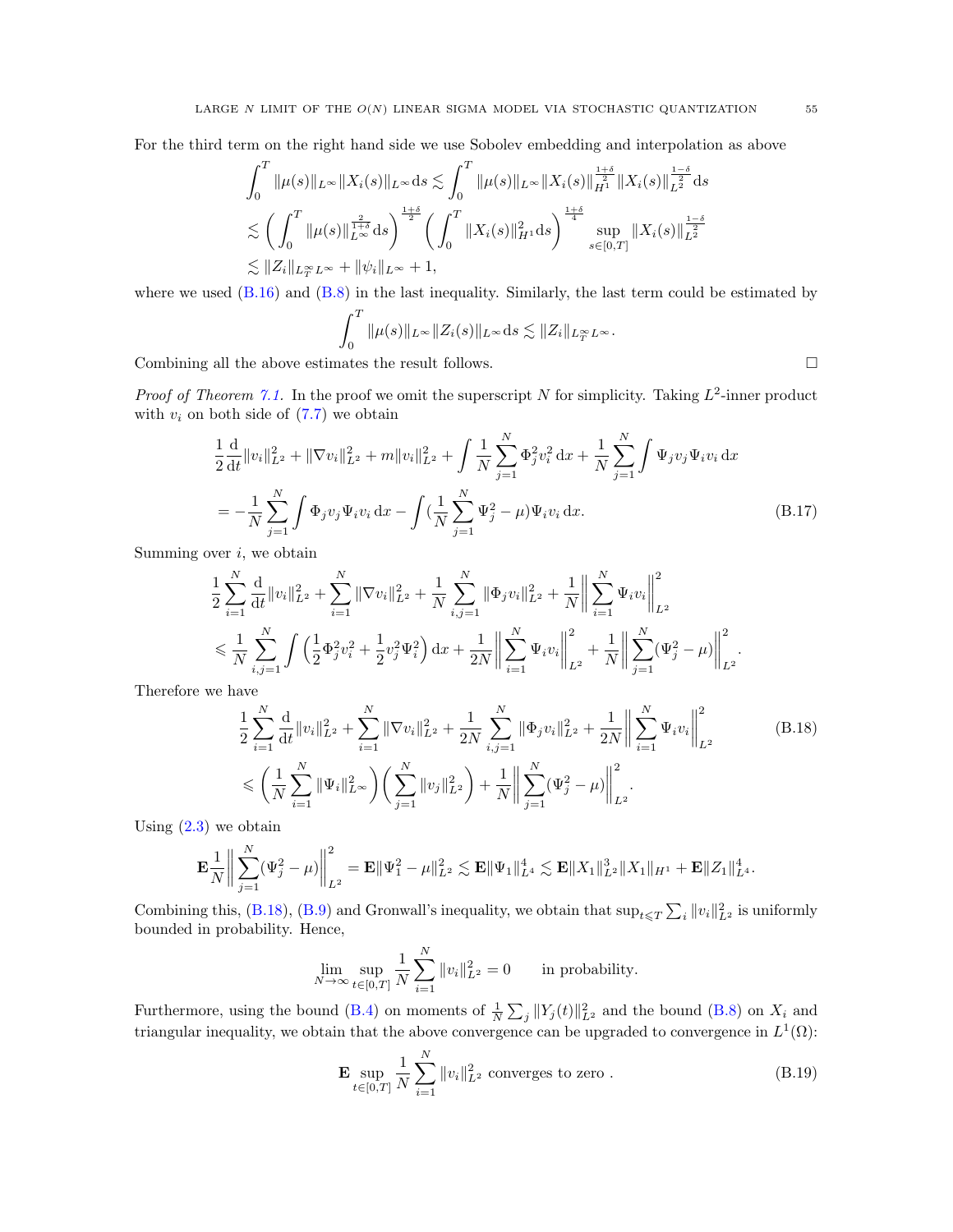On the other hand, we use  $(B.17)$  to have

$$
\begin{split} &\frac{1}{2}\frac{\mathrm{d}}{\mathrm{d}t}\|v_i\|_{L^2}^2+\|\nabla v_i\|_{L^2}^2+\int\frac{1}{2N}\sum_{j=1}^N\Phi_j^2v_i^2\,\mathrm{d}x\\ &\leqslant \|\Psi_i\|_{L^\infty}^2\frac{1}{N}\sum_{j=1}^N\int v_j^2\,\mathrm{d}x+\frac{1}{2N}\sum_{j=1}^N\|\Psi_j\|_{L^\infty}^2\int v_i^2\,\mathrm{d}x+\|v_i\|_{L^2}^2\|\Psi_i\|_{L^\infty}^2+\frac{1}{N^2}\bigg\|\sum_{j=1}^N(\Psi_j^2-\mu)\bigg\|_{L^2}^2, \end{split}
$$

which combined with Gronwall's inequality and [\(B.19\)](#page-54-2), [\(B.7\)](#page-52-4) implies that  $\sup_{t\in[0,T]}\|v_i\|_{L^2}^2$  converges to zero in probability. By using [\(B.5\)](#page-52-1) and [\(B.8\)](#page-52-6), and assumption [\(7.8\)](#page-44-8), we deduce the result.

 $\Box$ 

*Proof of Theorem [7.2.](#page-45-5)* Let  $\Psi_1$  and  $\Psi_2$  be two solutions to [\(7.5\)](#page-44-5) with the initial distributions given by  $\nu_1$  and  $\nu_2$  satisfying  $\int ||\psi||_{L^{\infty}}^2 d\nu_i < \infty$  for  $i = 1, 2$ . Set  $u = \Psi_2 - \Psi_1$ . We have

$$
\partial_t u = (\Delta - m)u - \mathbf{E}[\Psi_2^2]u + \mathbf{E}[\Psi_1^2 - \Psi_2^2]\Psi_1.
$$

Now we take  $L^2$ -inner product with u and obtain

$$
\frac{1}{2} \frac{d}{dt} ||u||_{L^2}^2 + m ||u||_{L^2}^2 + ||\nabla u||_{L^2}^2 + \int \mathbf{E}[\Psi_2^2] u^2 dx = \int \mathbf{E}[\Psi_1^2 - \Psi_2^2] \Psi_1 u dx
$$
  
\n
$$
\leq 2 \int (\mathbf{E}[u^2])^{1/2} \left( (\mathbf{E}[\Psi_2^2])^{1/2} + (\mathbf{E}[\Psi_1^2])^{1/2} \right) |\Psi_1 u| dx
$$
  
\n
$$
\leq \frac{1}{2} \int \mathbf{E}[\Psi_2^2] u^2 dx + \int \mathbf{E}[u^2] \Psi_1^2 dx + \int \mathbf{E}[\Psi_1^2] u^2 dx.
$$

Now we take expectation and obtain

$$
\frac{1}{2}\frac{\mathrm{d}}{\mathrm{d}t}\mathbf{E}\|u\|_{L^2}^2 + m\mathbf{E}\|u\|_{L^2}^2 + \mathbf{E}\|\nabla u\|_{L^2}^2 + \frac{1}{2}\int \mathbf{E}[\Psi_2^2]\mathbf{E}u^2 \,\mathrm{d}x
$$
\n
$$
\lesssim \int \mathbf{E}[u^2]\mathbf{E}[\Psi_1^2]\,\mathrm{d}x \lesssim \mathbf{E}[\|u\|_{L^2}^2]\mathbf{E}[\|\Psi_1\|_{L^\infty}^2].
$$
\n(B.20)

By Gronwall's inequality we have

$$
\mathbf{E}[\|u(t)\|_{L^2}^2] \lesssim \mathbf{E}[\|u(1)\|_{L^2}^2] \exp\left(-m(t-1) + C \int_1^t \mathbf{E}[\|\Psi_1\|_{L^\infty}^2] ds\right).
$$

Choosing  $m$  large enough and invoking Corollary  $B.4$  we obtain

$$
\mathbf{E}[\|u(t)\|_{L^2}^2] \lesssim \exp\left(-mt/2\right).
$$

Now we take two different invariant measures  $\nu_1$ ,  $\nu_2$  supported on  $L^{\infty}$  to equation [\(7.5\)](#page-44-5). We could construct a stochastic basis  $(\Omega, \mathcal{F}, \mathbf{P})$  and two random variables  $\psi_1, \psi_2 \in L^{\infty}$  on it such that  $\psi_i \sim \nu_i$ . For  $\psi_i$  we could construct two solutions  $\Psi_1, \Psi_2$  to equation [\(7.5\)](#page-44-5) with  $\Psi_i(0) = \psi_i$ . Since  $\nu_i$  is invariant measure we have

$$
\overline{\mathbb{W}}_2(\nu_1,\nu_2)^2 = \overline{\mathbb{W}}_2(P_t^*\nu_1,P_t^*\nu_2)^2 \leqslant \mathbf{E}[\|\Psi_1(t)-\Psi_2(t)\|_{L^2}^2] \lesssim e^{-mt/2}.
$$

Letting  $t \to \infty$  we obtain  $\psi_1 = \psi_2 \mathbf{P} - a.s.$ , which implies that  $\nu_1 = \nu_2$  and the result follows.

*Proof of Theorem [7.3.](#page-45-4)* Similar as in Lemma [6.7](#page-36-3) we could find stationary process  $(\Phi_i, \Psi_i)_{1 \leq i \leq N}$  such that  $\Phi_i$ ,  $\Psi_i$  are the stationary solution to [\(7.1\)](#page-43-2) and [\(7.5\)](#page-44-5), respectively. Set  $v_i = \Phi_i - \Psi_i$ . By using  $(B.18)$  for the difference  $v_i$ , we obtain

$$
\frac{1}{2N} \sum_{i=1}^N \frac{d}{dt} ||v_i||_{L^2}^2 + \frac{1}{N} \sum_{i=1}^N ||\nabla v_i||_{L^2}^2 + m \frac{1}{N} \sum_{i=1}^N ||v_i||_{L^2}^2 \lesssim \frac{1}{N} \sum_{i=1}^N ||v_i||_{L^2}^2 D_N + R_N^0,
$$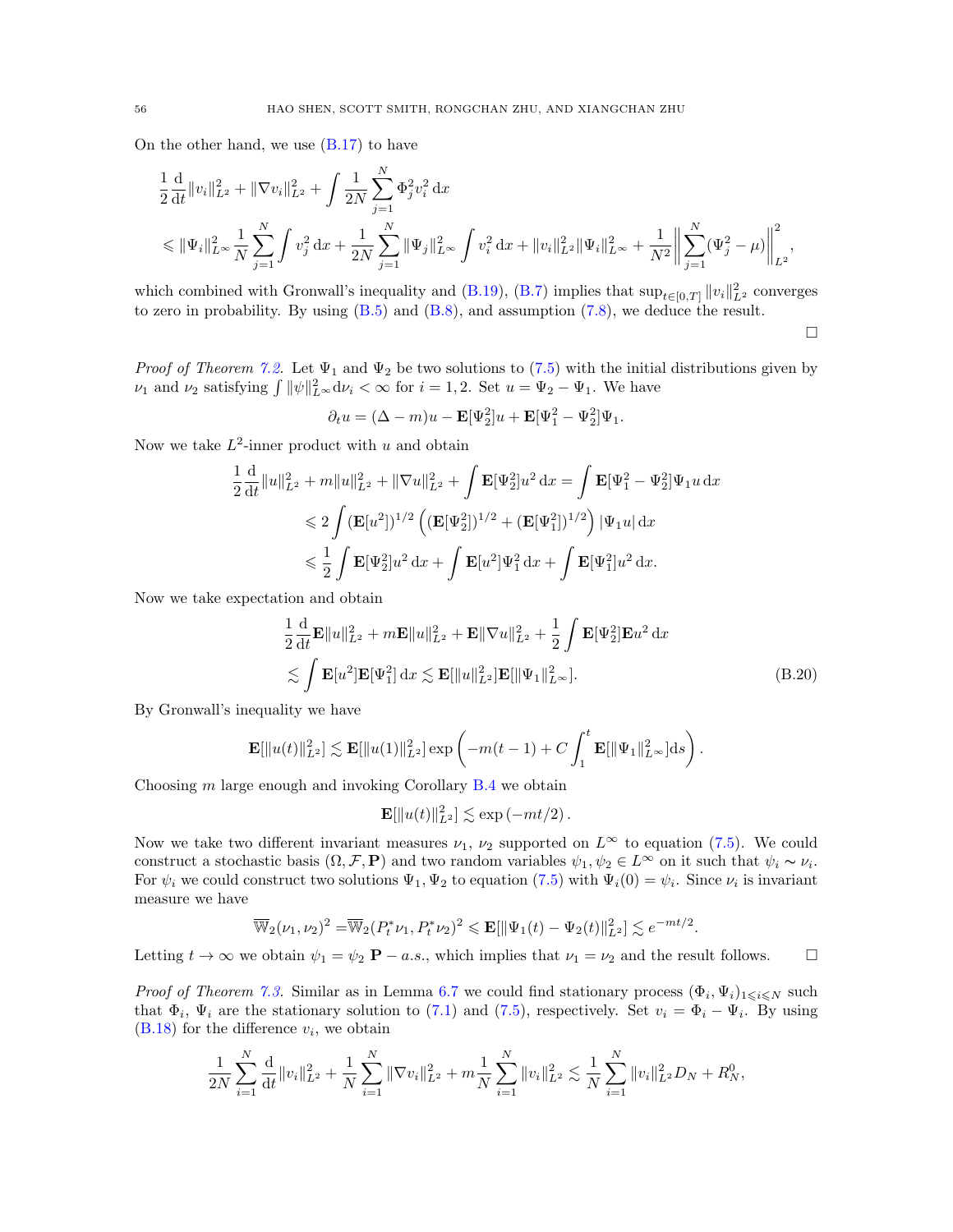with

$$
D_N = \frac{1}{N} \sum_{j=1}^N \|\Psi_j\|_{L^\infty}^2 + 1, \qquad R_N^0 = \frac{1}{N^2} \|\sum_{j=1}^N (\Psi_j^2 - \mu)\|_{L^2}^2.
$$

<span id="page-56-0"></span>Then the rest of the proof is the same as 2d case (see Theorem [6.11\)](#page-38-0).  $\Box$ 

## Appendix C. Consequences of Dyson-Schwinger equations

Dyson-Schwinger equations are relations between correlation functions of different orders. Here we derive the identities [\(7.13\)](#page-46-5) and [\(7.14\)](#page-46-2) using Dyson-Schwinger equations; these are essentially in [\[Kup80b\]](#page-58-6) (Eq (7)(8) therein), but since we're in slightly different setting, we give some details here to be self-contained. Dyson-Schwinger equations are direct consequences of integration by parts formula, for instance, for the  $\Phi^4$  model, we refer to [\[GH18,](#page-58-3) Theorem 6.7]. In the case of the N-component  $\Phi^4$ model (i.e. linear sigma model), for a fixed  $N$ , it is easy to derive the following integration by parts formula

$$
\mathbf{E}\Big(\frac{\delta F(\Phi)}{\delta \Phi_1(x)}\Big) = \mathbf{E}\Big((m - \Delta_x)\Phi_1(x)F(\Phi)\Big) + \frac{1}{N}\mathbf{E}\Big(F(\Phi) : \Phi_1(x)\Phi(x)^2: \Big)
$$

where  $\Phi \sim \nu^N$  and  $\Phi^2 \stackrel{\text{def}}{=} \sum_{i=1}^N \Phi_i^2$  following the notation in Section [7.3;](#page-45-3) or in terms of Green's function  $C(x - y) = (m - \Delta_x)^{-1}(x - y)$ 

<span id="page-56-1"></span>
$$
\int C(x-z)\mathbf{E}\Big(\frac{\delta F(\Phi)}{\delta \Phi_1(z)}\Big)dz = \mathbf{E}\Big(\Phi_1(x)F(\Phi)\Big) + \frac{1}{N}\int C(x-z)\mathbf{E}\Big(F(\Phi) : \Phi_1(z)\Phi(z)^2: \Big)dz \tag{C.1}
$$

Here we will assume  $d = 1$  and the Wick products are understood as Sec [7.](#page-43-0)

The proof of  $(C.1)$  is standard by using Gaussian integration by parts. Here we apply  $(C.1)$  to prove [\(7.13\)](#page-46-5). Recall that  $C_w = C(0)$ . Taking  $F(\Phi) = \mathcal{B}_1(x)\Phi^2(x)$ : one has

$$
\frac{1}{N} \int C(x-z) \mathbf{E} \Big( \cdot \Phi_1(x) \Phi^2(x) : \cdot \Phi_1(z) \Phi^2(z) : \Big) dz
$$
\n
$$
= C_{\mathbf{W}} \mathbf{E} \Big( \frac{\delta \cdot \Phi_1(x) \Phi^2(x) :}{\delta \Phi_1(x)} \Big) - \mathbf{E} [\Phi_1(x) \cdot \Phi_1(x) \Phi^2(x) : \Big] = -\frac{1}{N} \mathbf{E} \cdot (\Phi^2)^2 : (x)
$$

where the last step can be checked straightforwardly <sup>[7](#page-56-2)</sup> using the definition of Wick products and the symmetry (i.e. exchangeability of  $(\Phi_i)_i$ ).

Next, taking  $F = \mathbf{B}^2(x)$ :  $\Phi_1 \mathbf{\Phi}^2(z)$ : one has

$$
\frac{1}{N} \int C(x - z_1) \mathbf{E} \Big( : \Phi^2(x) : : \Phi_1 \Phi^2(z_1) : : \Phi_1 \Phi^2(z) : \Big) dz_1
$$
\n
$$
= C(x - z) \mathbf{E} \Big( : \Phi^2(x) : \frac{\delta : \Phi_1 \Phi^2(z) :}{\delta \Phi_1(z)} \Big) + C_w \mathbf{E} \Big( \frac{\delta : \Phi^2(x) :}{\delta \Phi_1(x)} : \Phi_1 \Phi^2(z) : \Big)
$$
\n
$$
- \mathbf{E} \Big( \Phi_1(x) : \Phi^2(x) : : \Phi_1 \Phi^2(z) : \Big)
$$
\n
$$
= \frac{N + 2}{N} C(x - z) \mathbf{E} \Big[ : \Phi^2(x) : : \Phi^2(z) : \Big] - \mathbf{E} \Big( : \Phi_1(x) \Phi^2(x) : : \Phi_1(z) \Phi^2(z) : \Big)
$$

where we again used symmetry, for instance we replaced  $\frac{\delta : \Phi_1 \Phi^2(z)}{\delta \Phi_1(z)}$  $\frac{\Phi_1 \Phi^2(z)}{\delta \Phi_1(z)}$  by  $\frac{N+2}{N}$  :  $\Phi^2(z)$ : under expectation, as well as a simple relation

$$
2C_{w}\Phi_{1}(x) - \Phi_{1}(x) : \Phi(x)^{2}: = - : \Phi_{1}(x)\Phi^{2}(x):
$$

From the above two correlation identities, we cancel out the 6th order correlation term and then obtain the first equation in [\(7.13\)](#page-46-5).

<span id="page-56-2"></span><sup>&</sup>lt;sup>7</sup>This could be viewed as an N dimensional generalization of the well-known relation  $H_{n+1}(x) = xH_n(x) - H'_n(x)$ for Hermite polynomials  $H_n$ .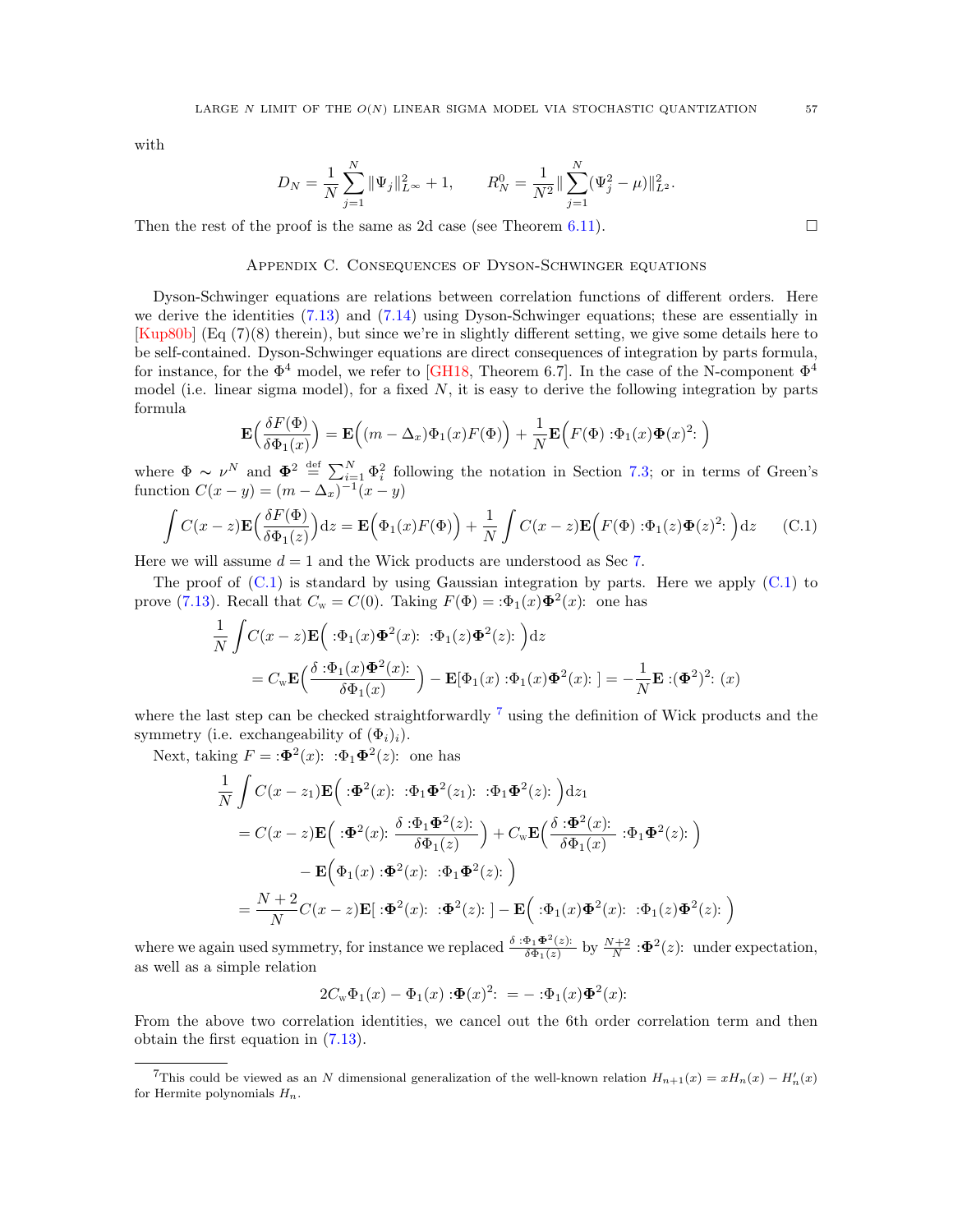Now take  $F(\Phi) = \int C(x - y) \cdot \Phi_1 \Phi^2(y)$ :  $\Phi^2(z)$ : dy. We have, by [\(C.1\)](#page-56-1),

$$
\frac{1}{N} \int C(x - y_1)C(x - y_2) \mathbf{E} \Big( : \Phi_1 \Phi^2(y_1) : : \Phi_1 \Phi^2(y_2) : : \Phi^2(z) : \Big) dy_1 dy_2
$$
\n
$$
= \int C(x - z)C(x - y) \mathbf{E} \Big( \frac{\delta \cdot \Phi^2(z)}{\delta \Phi_1(z)} : \Phi_1 \Phi^2(y) : \Big) dy
$$
\n
$$
+ \int C(x - y)^2 \mathbf{E} \Big( : \Phi^2(z) : \frac{\delta \cdot \Phi_1 \Phi^2(y)}{\delta \Phi_1(y)} \Big) dy
$$
\n
$$
- \int C(x - y) \mathbf{E} \Big( \Phi_1(x) : \Phi_1 \Phi^2(y) : : \Phi^2(z) : \Big) dy.
$$

Note that the LHS is precisely  $Q_2^N$  and the first term on the RHS is just  $Q_1^N$ . The second term on the RHS equals

$$
\frac{N+2}{N}\int C(x-y)^2\mathbf{E}\Big(\mathbf{p}^2(z)\mathbf{p}^2(y)\mathbf{p}\Big)\mathrm{d}y.
$$

To deal with the last term above, taking  $F(\Phi) = \Phi_1(x) : \Phi^2(z)$ : and applying [\(C.1\)](#page-56-1), one has

$$
\int C(x - y) \mathbf{E} \Big( \Phi_1(x) : \Phi_1 \Phi^2(y) : : \Phi^2(z) : \Big) dy
$$
  
= NC\_w \mathbf{E} : \Phi(z)^2 : + NC(x - z) \mathbf{E} \Big( \Phi\_1(x) \frac{\delta : \Phi^2(z)}{\delta \Phi\_1(z)} \Big) - N \mathbf{E} [\Phi\_1(x)^2 : \Phi^2(z) : \Big]   
= -\mathbf{E} [\cdot \Phi^2(x) : : \Phi^2(z) : \Big] + 2NC(x - z) \mathbf{E} [\Phi\_1(x) \Phi\_1(z)].

We then obtain  $(7.14)$ .

#### <span id="page-57-0"></span>**REFERENCES**

- <span id="page-57-3"></span>[AK17] S. Albeverio and S. Kusuoka. The invariant measure and the flow associated to the  $\phi_3^4$ -quantum field model. arXiv:1711.07108, 2017.
- <span id="page-57-12"></span>[Alf83] J. Alfaro. Stochastic quantization and the large-N reduction of U(N) gauge theory. Physical Review D, 28(4):1001, 1983.
- <span id="page-57-1"></span>[AR91] S. Albeverio and M. Röckner. Stochastic differential equations in infinite dimensions: solutions via Dirichlet forms. Probab. Theory Related Fields, 89(3):347–386, 1991.
- <span id="page-57-13"></span>[AS83] J. Alfaro and B. Sakita. Derivation of quenched momentum prescription by means of stochastic quantization. Physics Letters B, 121(5):339–344, 1983.
- <span id="page-57-9"></span>[AS12] M. Anshelevich and A. N. Sengupta. Quantum free Yang-Mills on the plane. J. Geom. Phys., 62(2):330–343, 2012.
- <span id="page-57-15"></span>[BCD18] I. Bailleul, R. Catellier, and F. Delarue. Mean field rough differential equations. arXiv preprint arXiv:1802.05882, 2018.
- <span id="page-57-4"></span>[BGHZ19] Y. Bruned, F. Gabriel, M. Hairer, and L. Zambotti. Geometric stochastic heat equations. arXiv:1902.02884, 2019.
- <span id="page-57-8"></span>[BR82] C. Billionnet and P. Renouard. Analytic interpolation and Borel summability of the  $(\frac{\lambda}{N} \Phi_N^{A})_2$  models. I. Finite volume approximation. Comm. Math. Phys., 84(2):257–295, 1982.
- <span id="page-57-6"></span>[BW93] E. Brezin and S. R. Wadia. The large N expansion in quantum field theory and statistical physics: from spin systems to 2-dimensional gravity. World scientific, 1993.
- <span id="page-57-2"></span>[CC18] R. Catellier and K. Chouk. Paracontrolled distributions and the 3-dimensional stochastic quantization equation. Ann. Probab., 46(5):2621–2679, 2018.
- <span id="page-57-5"></span>[CCHS20] A. Chandra, I. Chevyrev, M. Hairer, and H. Shen. Langevin dynamic for the 2D Yang-Mills measure.  $arXiv$ preprint arXiv:2006.04987, 2020.
- <span id="page-57-16"></span>[CDFM18] M. Coghi, J.-D. Deuschel, P. Friz, and M. Maurelli. Pathwise Mckean-Vlasov theory with additive noise. arXiv preprint arXiv:1812.11773, 2018.
- <span id="page-57-10"></span>[Cha19] S. Chatterjee. Rigorous solution of strongly coupled  $SO(N)$  lattice gauge theory in the large N limit. Comm. Math. Phys., 366(1):203–268, 2019.
- <span id="page-57-11"></span>[CJ16] S. Chatterjee and J. Jafarov. The  $1/N$  expansion for SO(N) lattice gauge theory at strong coupling. arXiv preprint arXiv:1604.04777, 2016.
- <span id="page-57-7"></span>[CJP74] S. Coleman, R. Jackiw, and H. Politzer. Spontaneous symmetry breaking in the O(N) model for large N. Physical Review D, 10(8):2491, 1974.
- <span id="page-57-14"></span>[CL15] T. Cass and T. Lyons. Evolving communities with individual preferences. Proc. Lond. Math. Soc. (3), 110(1):83–107, 2015.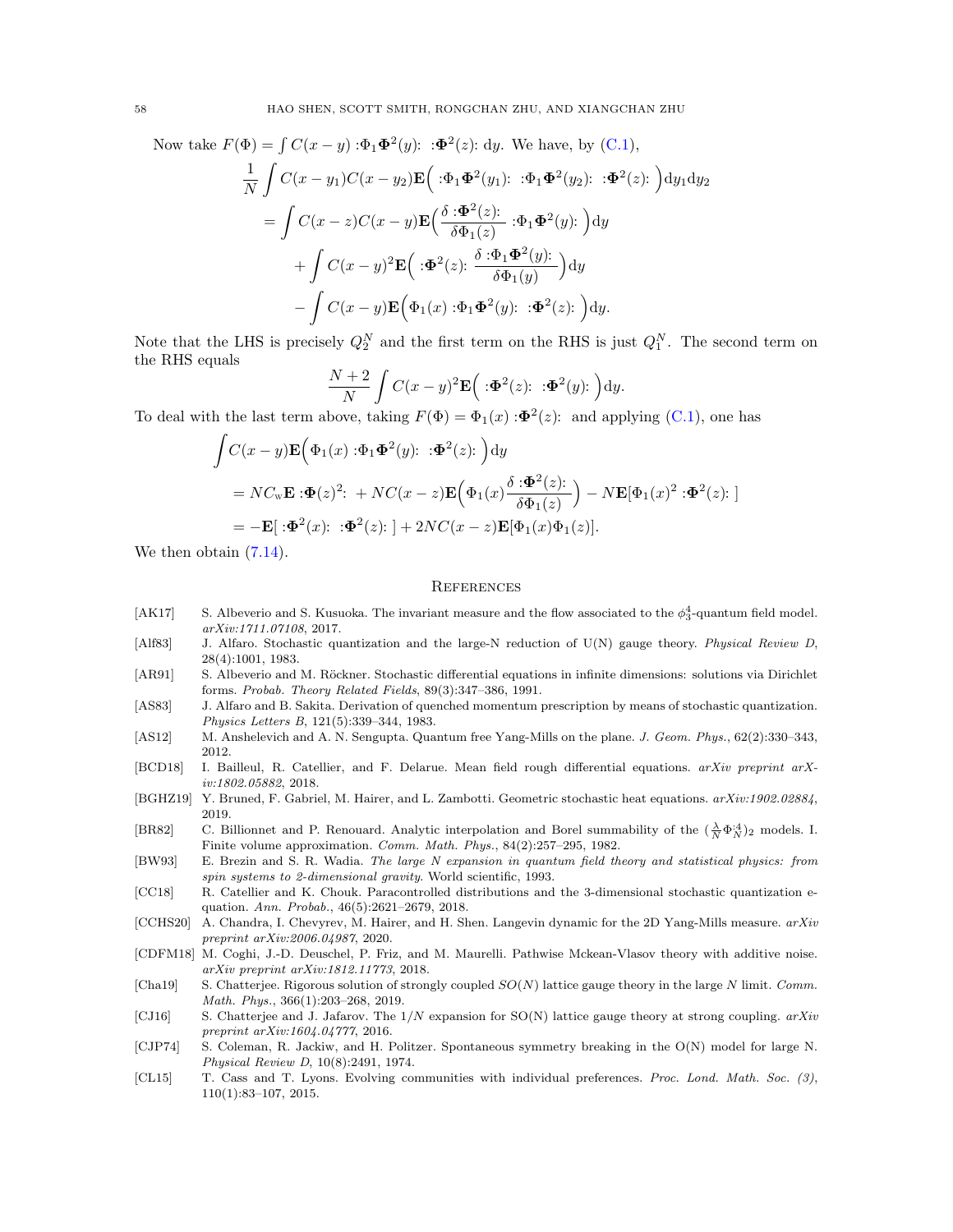- <span id="page-58-14"></span>[CMW19] A. Chandra, A. Moinat, and H. Weber. A priori bounds for the  $\phi^4$  equation in the full sub-critical regime. arXiv preprint arXiv:1910.13854, 2019.
- <span id="page-58-19"></span>[Col88] S. Coleman. Aspects of symmetry: selected Erice lectures. Cambridge University Press, 1988.
- <span id="page-58-17"></span>[CWZZ18] X. Chen, B. Wu, R. Zhu, and X. Zhu. Stochastic heat equations for infinite strings with values in a manifold. arXiv preprint arXiv:1812.01942, 2018.
- <span id="page-58-24"></span>[DH87] P. H. Damgaard and H. Hüffel. Stochastic quantization. Physics Reports, 152(5-6):227–398, 1987.
- <span id="page-58-0"></span>[DPD03] G. Da Prato and A. Debussche. Strong solutions to the stochastic quantization equations. Ann. Probab., 31(4):1900–1916, 2003.
- <span id="page-58-8"></span>[DPZ96] G. Da Prato and J. Zabczyk. Ergodicity for infinite-dimensional systems, volume 229 of London Mathematical Society Lecture Note Series. Cambridge University Press, Cambridge, 1996.
- <span id="page-58-30"></span>[ES13] W. E and H. Shen. Mean field limit of a dynamical model of polymer systems. Sci. China Math., 56(12):2591– 2598, 2013.
- <span id="page-58-27"></span>[ESY10] L. Erd˝os, B. Schlein, and H.-T. Yau. Derivation of the Gross-Pitaevskii equation for the dynamics of Bose-Einstein condensate. Ann. of Math. (2), 172(1):291–370, 2010.
- <span id="page-58-15"></span>[FH17] T. Funaki and M. Hoshino. A coupled KPZ equation, its two types of approximations and existence of global solutions. J. Funct. Anal., 273(3):1165–1204, 2017.
- <span id="page-58-22"></span>[FMR82] J. Fröhlich, A. Mardin, and V. Rivasseau. Borel summability of the  $1/N$  expansion for the N-vector  $[O(N)]$ nonlinear σ] models. Comm. Math. Phys., 86(1):87-110, 1982.
- <span id="page-58-3"></span>[GH18] M. Gubinelli and M. Hofmanová. A PDE construction of the Euclidean  $\Phi_3^4$  quantum field theory.  $arX$ iv:1810.01700, 2018.
- <span id="page-58-13"></span>[GH19] M. Gubinelli and M. Hofmanová. Global solutions to elliptic and parabolic  $\Phi^4$  models in Euclidean space. Comm. Math. Phys., 368(3):1201–1266, 2019.
- <span id="page-58-11"></span>[GIP15] M. Gubinelli, P. Imkeller, and N. Perkowski. Paracontrolled distributions and singular PDEs. Forum Math. Pi, 3:e6, 75, 2015.
- <span id="page-58-33"></span>[GJ87] J. Glimm and A. Jaffe. Quantum physics. Springer-Verlag, New York, second edition, 1987. A functional integral point of view.
- <span id="page-58-18"></span>[GN74] D. J. Gross and A. Neveu. Dynamical symmetry breaking in asymptotically free field theories. Physical Review D, 10(10):3235, 1974.
- <span id="page-58-31"></span>[GO14] L. Grafakos and S. Oh. The Kato-Ponce inequality. Comm. Partial Differential Equations, 39(6):1128–1157, 2014.
- <span id="page-58-28"></span>[Gol16] F. Golse. On the dynamics of large particle systems in the mean field limit. In Macroscopic and large scale phenomena: coarse graining, mean field limits and ergodicity, volume 3 of Lect. Notes Appl. Math. Mech., pages 1–144. Springer, [Cham], 2016.
- <span id="page-58-32"></span>[GP17] M. Gubinelli and N. Perkowski. KPZ reloaded. Commun. Math. Phys., 349:165–269, 2017.
- <span id="page-58-10"></span>[Hai14] M. Hairer. A theory of regularity structures. Invent. Math., 198(2):269–504, 2014.
- <span id="page-58-16"></span>[Hai16] M. Hairer. The motion of a random string.  $arXiv:1605.02192$ , 2016.
- <span id="page-58-2"></span>[HM18a] M. Hairer and K. Matetski. Discretisations of rough stochastic PDEs. Ann. Probab., 46(3):1651–1709, 2018.
- <span id="page-58-4"></span>[HM18b] M. Hairer and J. Mattingly. The strong Feller property for singular stochastic PDEs. Ann. Inst. Henri Poincaré Probab. Stat., 54(3):1314-1340, 2018.
- <span id="page-58-9"></span>[HMS11] M. Hairer, J. C. Mattingly, and M. Scheutzow. Asymptotic coupling and a general form of Harris' theorem with applications to stochastic delay equations. Probab. Theory Related Fields, 149(1-2):223-259, 2011.
- <span id="page-58-5"></span>[HS19] M. Hairer and P. Schönbauer. The support of singular stochastic PDEs. arXiv preprint arXiv:1909.05526, 2019.
- <span id="page-58-1"></span>[Jab14] P.-E. Jabin. A review of the mean field limits for Vlasov equations. Kinet. Relat. Models, 7(4):661–711, 2014.
- <span id="page-58-7"></span>[JW18] P.-E. Jabin and Z. Wang. Quantitative estimates of propagation of chaos for stochastic systems with  $W^{-1,\infty}$ kernels. Invent. Math., 214(1):523–591, 2018.
- <span id="page-58-21"></span>[Kup80a] A. Kupiainen.  $1/n$  expansion—some rigorous results. In *Mathematical problems in theoretical physics (Proc.* Internat. Conf. Math. Phys., Lausanne, 1979), volume 116 of Lecture Notes in Phys., pages 208–210. Springer, Berlin-New York, 1980.
- <span id="page-58-6"></span>[Kup80b] A. J. Kupiainen.  $1/n$  expansion for a quantum field model. *Comm. Math. Phys.*, 74(3):199–222, 1980.
- <span id="page-58-20"></span>[Kup80c] A. J. Kupiainen. On the  $1/n$  expansion. *Comm. Math. Phys.*,  $73(3):273-294$ , 1980.
- <span id="page-58-29"></span>[KX95] G. Kallianpur and J. Xiong. Stochastic differential equations in infinite-dimensional spaces, volume 26 of Institute of Mathematical Statistics Lecture Notes—Monograph Series. Institute of Mathematical Statistics, Hayward, CA, 1995.
- <span id="page-58-23"></span>[Lév11] T. Lévy. The master field on the plane.  $arXiv$  preprint  $arXiv:1112.2452$ , 2011.
- <span id="page-58-26"></span>[LL07] J.-M. Lasry and P.-L. Lions. Mean field games. Jpn. J. Math., 2(1):229–260, 2007.
- <span id="page-58-25"></span>[McK67] H. P. McKean, Jr. Propagation of chaos for a class of non-linear parabolic equations. In Stochastic Differential Equations (Lecture Series in Differential Equations, Session 7, Catholic Univ., 1967), pages 41–57. Air Force Office Sci. Res., Arlington, Va., 1967.
- <span id="page-58-12"></span>[MW17a] J.-C. Mourrat and H. Weber. The dynamic  $\Phi_3^4$  model comes down from infinity. Comm. Math. Phys., 356(3):673–753, 2017.